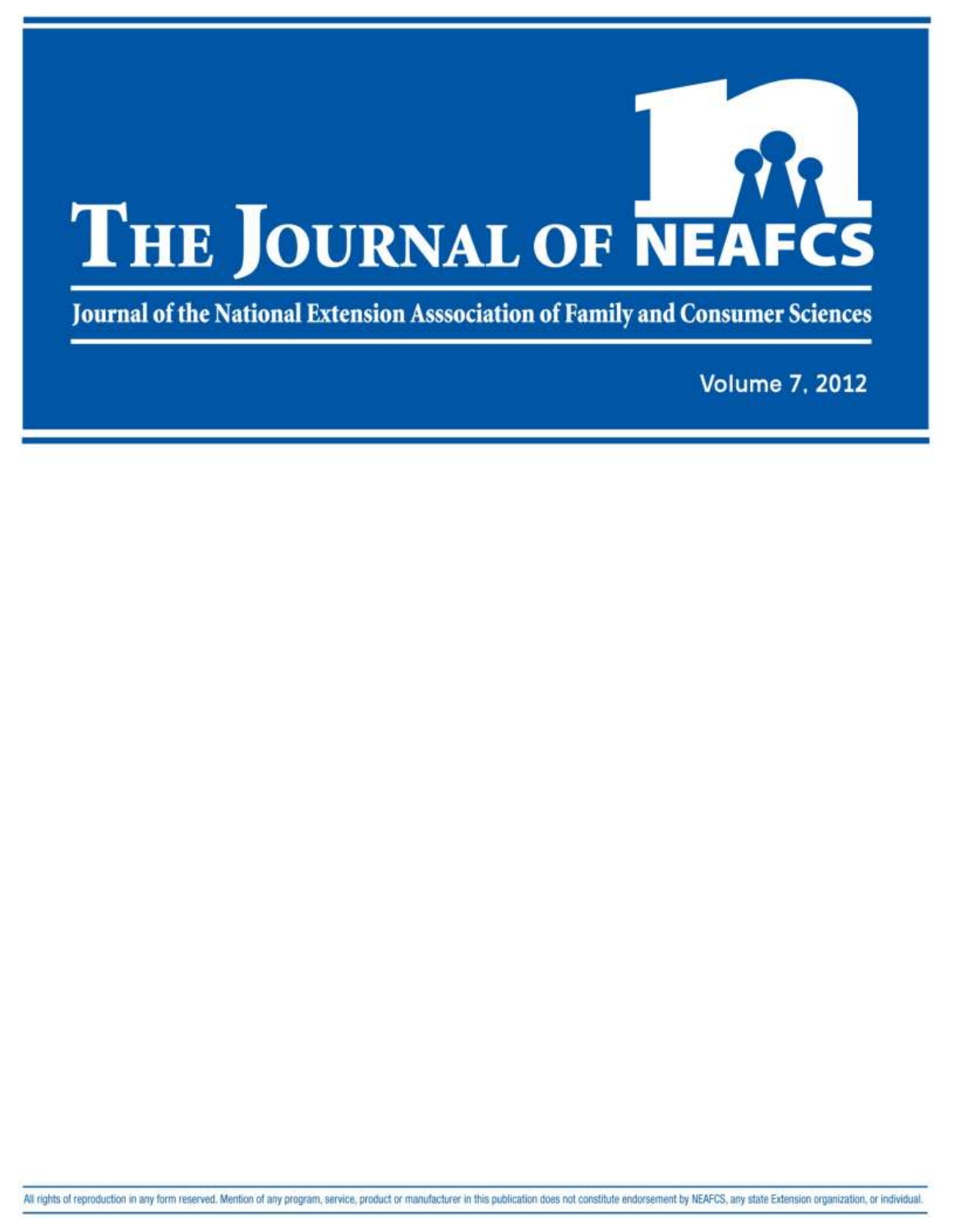#### **National Extension Association of Family and Consumer Sciences**

### **2012 Officers**

#### **President**

Carol Elizabeth Chandler Ohio State University Extension 18000 St., Rt 4 Ste E Marysville, OH 43040-1195 (937) 644-8117 [chandler.4@osu.edu](mailto:chandler.4@osu.edu)

#### **President-elect**

Kathleen Ann Myhra Olson University of Minnesota Extension 2285 Hallquist Avenue Red Wing, MN 55066-3957 (651) 388-6544 [kaolson@umn.edu](mailto:kaolson@umn.edu)

# **Secretary**

Rhea Michelle Bentley University of Georgia Cooperative **Extension** 420 Tenth St. Columbus, GA 31901 (706)653-4200 [rbentley@uga.edu](mailto:rbentley@uga.edu)

# **Treasurer**

Peggy Ann Ehlers Purdue University Cooperative Extension 229 Main Street Aurora, IN 47001-1357 (812) 926-1189 [pehlers@purdue.edu](mailto:pehlers@purdue.edu)

# **Immediate Past President**

Amy L. Peterson University of Nebraska-Lincoln **Extension** Box 215 400 Hawkeye Osceola, NE 68651-0215 (402) 747-2321 [apeterson3@unl.edu](mailto:apeterson3@unl.edu)

#### **VP Member Resources**

Susan E. Cosgrove Mississippi State University Extension PO Box 188 Decatur, MS 39327-0188 (601) 635-7011 [susanc@ext.msstate.edu](mailto:susanc@ext.msstate.edu)

# **VP Professional Development**

Sonia Denise Koukel New Mexico State University Extension PO Box 30003, MSC 3AE Las Cruces, NM 88003-0031 (575) 646-3006 [sdkoukel@nmsu.edu](mailto:sdkoukel@nmsu.edu)

# **VP Public Affairs**

Eleanor Nash Mathews Alabama Cooperative Extension 72 Brockford Rd., Suite A Heflin, AL 36264-1677 (256) 463-2620 [emathews@aces.edu](mailto:emathews@aces.edu)

# **VP Awards and Recognition**

Maude Elaine Kelly University of Missouri Extension 113 North Missouri Street Potosi, MO 63664-1743 (573) 438-2671 [kellyme@missouri.edu](mailto:kellyme@missouri.edu)

# **Central Region Director**

Gail Louise Brand University of Nebraska-Lincoln Extension 216 S.  $9^{th}$  St. Seward, NE 68434-2424 (402) 643-6574 [gbrand@unl.edu](mailto:gbrand@unl.edu)

# **Eastern Region Director**

Alexandra Grenci Rutgers Cooperative Extension 6 Gaunt Place PO Box 2900 Flemington, NJ 08822 (908) 788-1342 [grenci@njaes.rutgers.edu](mailto:grenci@njaes.rutgers.edu)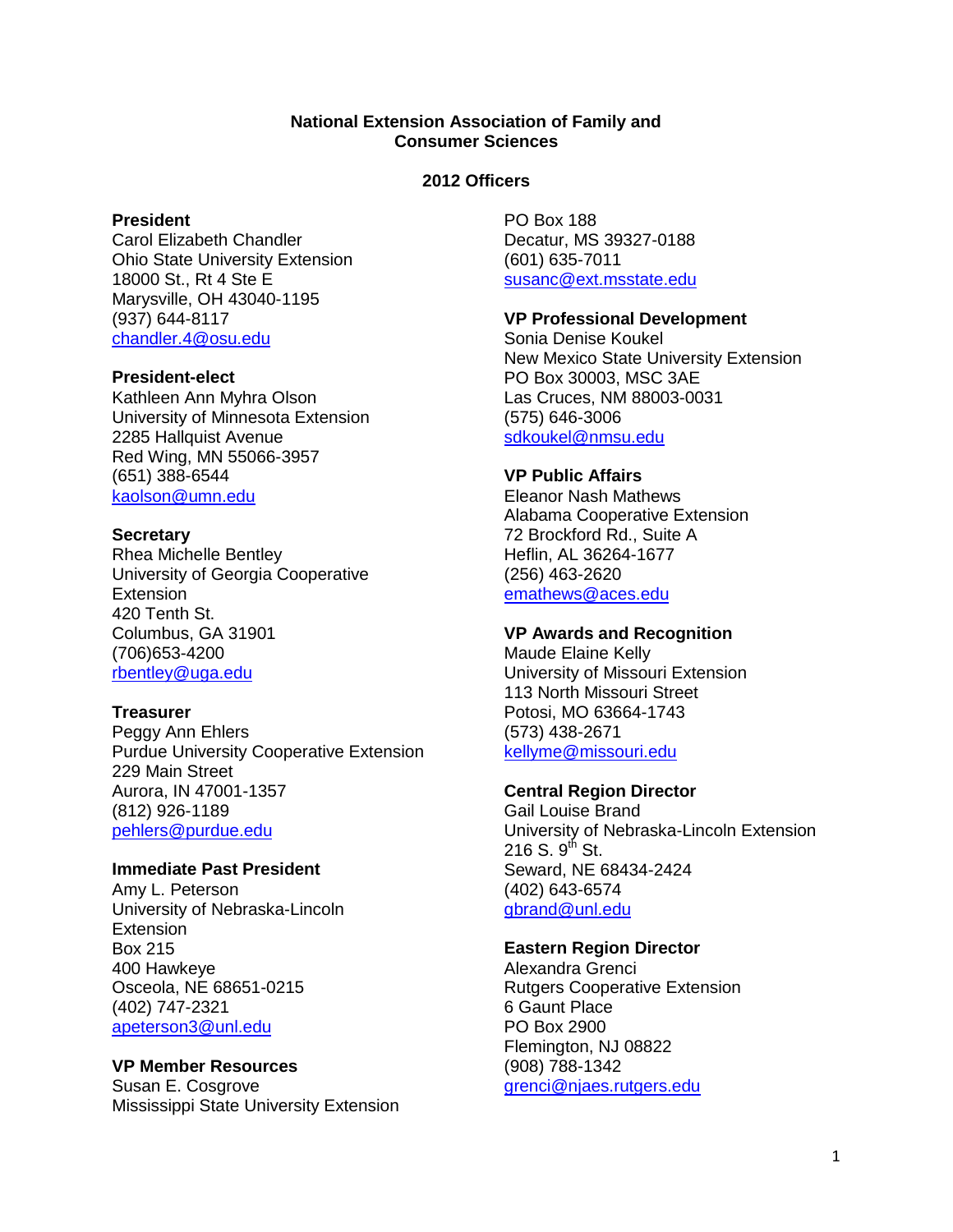# **Southern Region Director**

Marian D. Ross Texas A&M AgriLife Extension 200 Taylor St, Suite 500 PO Box 1540 Fort Worth, TX 76102 (817) 884-1294 [m-ross@tamu.edu](mailto:m-ross@tamu.edu)

#### **Western Region Director**

Cindy Schlenker Davies New Mexico State University Cooperative Extension 1510 Menaul Blvd. NW Albuquerque, NM 87107-1026 (505) 243-1386 [csdavies@nmsu.edu](mailto:csdavies@nmsu.edu)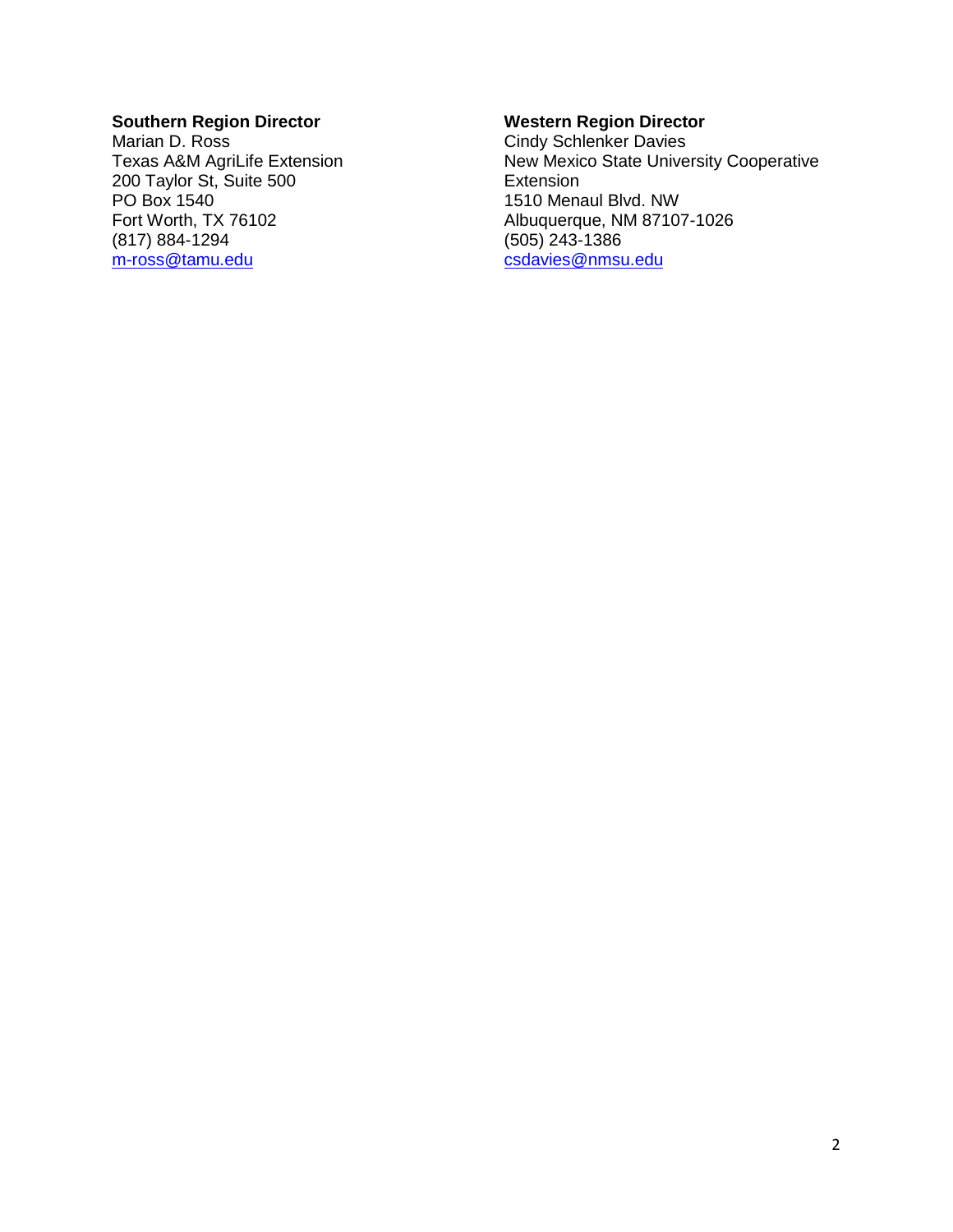#### **National Extension Association of Family and Consumer Sciences**

**Member Resources** Susan Cosgrove, Vice President

#### **2012 Journal Editorial Subcommittee**

#### **Editor and Chair**

Mary Lou Mueller Utah State University Extension 117 South Main, PO Box 549 Monticello, UT 84535 435-587-3239 [lou.mueller@usu.edu](mailto:lou.mueller@usu.edu)

# **Co-editor and Co-chair**

Teresa B. Byington University of Nevada Extension 8050 Paradise Road, Suite 100 Las Vegas, NV 89123 702-940-5421 [byingtont@unce.unr.edu](mailto:byingtont@unce.unr.edu)

# **Apprentice**

Laura L. Sant University of Idaho Extension--Franklin 561 W. Oneida Preston, ID 83263

208-852-1097 [lsant@uidaho.edu](mailto:lsant@uidaho.edu)

#### **Members**

Traci Armstrong Florian University of Arizona Cooperative Extension 4341 E. Broadway Rd. Phoenix, AZ 85040-8807 tarmstro@cals.arizona.edu

Mary L. Blackburn University of California Extension 1131 Harbor Bay Pkwy. #131 Alameda, CA 94502-6540 510-639-1274 [mlblackburn@ucdavis.edu](mailto:mlblackburn@ucdavis.edu)

Karen Franck University of Tennessee Extension 119 Morgan Hall 2621 Morgan Circle Knoxville TN 37006-4540 [kfranck@utk.edu](mailto:kfranck@utk.edu)

Angela Hairston University of Georgia Extension 1757 Washington Rd. East Point, GA 30344-4151 404-762-4777 [hairston@uga.edu](mailto:hairston@uga.edu)

Jessica Hill University of Georgia Extension 4380 Memorial Dr., Suite 200 Decatur, GA 30032 [jehill@dekalbcountyga.gov](mailto:jehill@dekalbcountyga.gov) Ruth Carolyn Jackson University of Arizona Extension

4341 East Broadway Rd. Phoenix, AZ 85040-8807 602-827-8200 x 361 [rjackson@ag.arizona.edu](mailto:rjackson@ag.arizona.edu)

Christine Kniep University of Wisconsin Extension 625 E. County Rd. Y, Suite 600 Oshkosh, WI 54901-8131 920-232-1973 [christine.kniep@ces.uwex.edu](mailto:christine.kniep@ces.uwex.edu)

Robin C. Mack-Haynes New Mexico State University Cooperative Extension Service 100 N. Main, Suite 10-C Lovington, NM 88260 505-396-2819 [rmack@nmsu.edu](mailto:rmack@nmsu.edu)

Sarah Mammarella North Carolina Cooperative Extension PO Box 1358 Rockingham, NC 28380 910-997-8255 [sarah\\_mammarella@ncsu.edu](mailto:sarah_mammarella@ncsu.edu)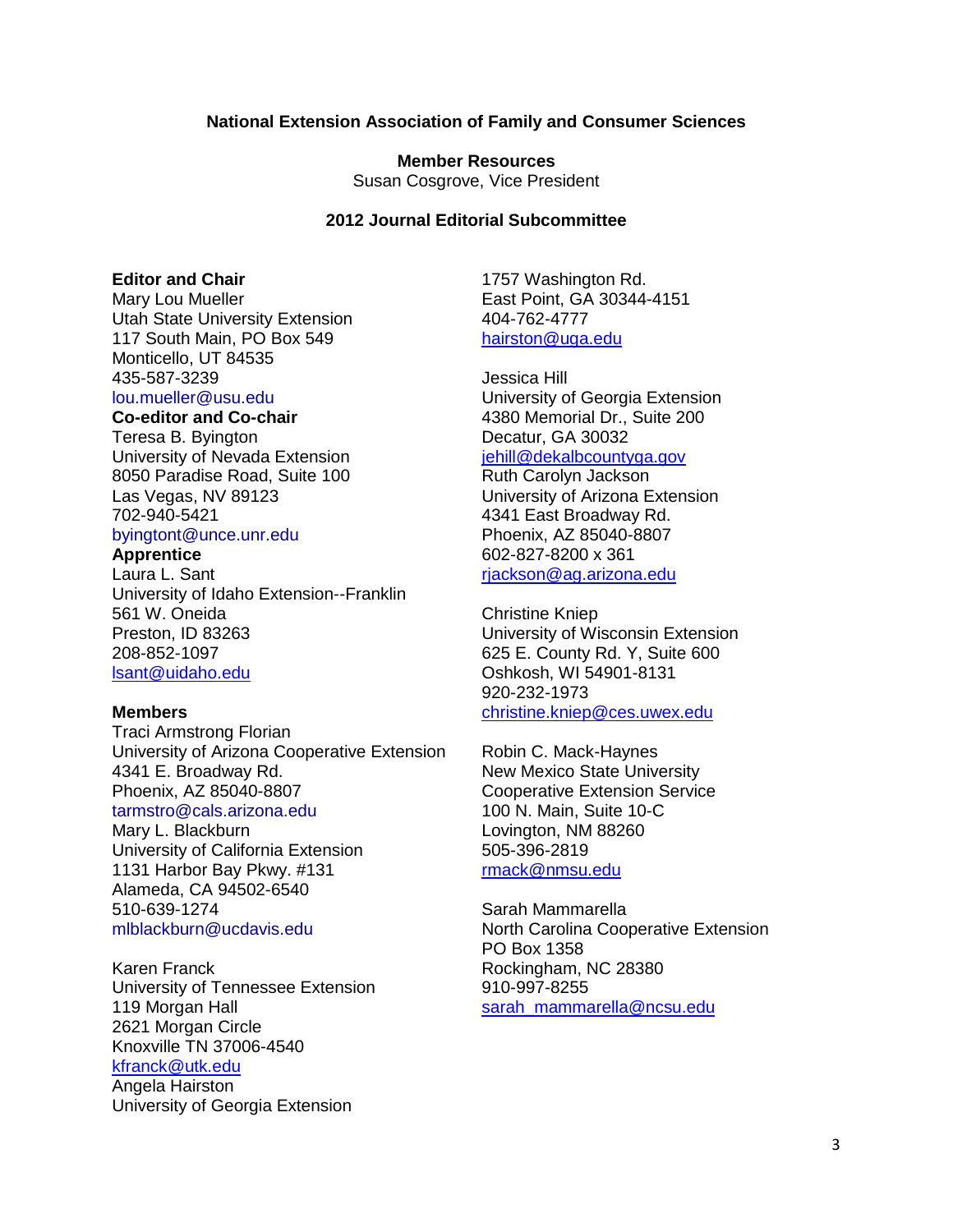Wendy Rice Colorado State University Extension 2500 Main Ave. Durango, CO 81301-5900 970-382-6361 [ricekw@co.laplata.co.us](mailto:ricekw@co.laplata.co.us)

Marnie Ricks Spencer University of Idaho Extension 583 W. Sexton Blackfoot, ID 83221-3847 208-785-8060 [marniers@uidaho.edu](mailto:marniers@uidaho.edu)

Lauren Weatherford West Virginia University Extension 104 E. Wiseman Ave. Fayetteville, WV 25840 304-574-4253 [lauren.weatherford@mail.wvu.edu](mailto:lauren.weatherford@mail.wvu.edu)

Kimberly Wilson-Sweebe South Dakota State University Cooperative **Extension** SWG323, Box 2275A, SDSU Brookings, SD 57007 605-688-4440 [kimberly.wilson-sweebe@sdstate.edu](mailto:kimberly.wilson-sweebe@sdstate.edu)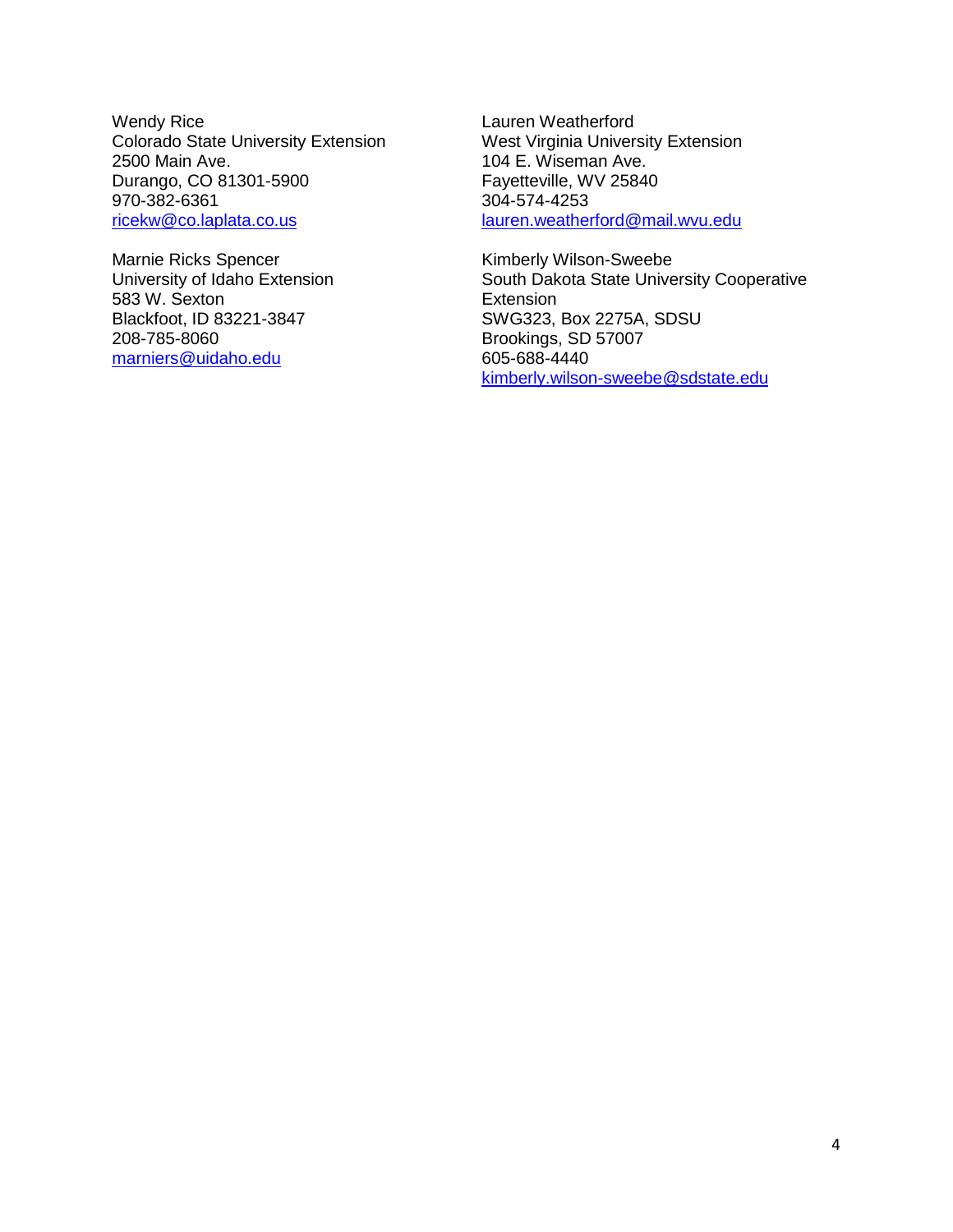#### **Journal of National Extension Association of Family and Consumer Sciences**

#### **From the Editor**

Here is your 2012 publication of the *Journal of National Extension Association of Family and Consumer Sciences*. There are some really great articles ahead! Each year it takes a tremendous amount of effort to publish the journal and success depends upon the support of many others. First, Co-editor Teresa Byington and Apprentice Laura Sant spent countless hours conducting the review process and merging reviewer's recommendations into manuscripts. The Journal Editorial Subcommittee also accepted assignments and provided helpful guidance along the way. Then all authors worked diligently to incorporate recommended edits, and these combined efforts have resulted in a thoroughly polished publication. Thank you, all.

**On a personal note.** It is with deep regret that I step down as editor of *JNEAFCS* to spend more quality time with my husband, Phil, who is battling Stage IV colon cancer. I have had the privilege of publishing three volumes as Editor, serving three years as Assistant Editor, and seven years as a member of the Journal Editorial Subcommittee—and I will continue to serve on the subcommittee. I am profoundly grateful for the opportunity I have had to associate with amazing people throughout NEAFCS*. If you will indulge my soapbox, I urge you, dear reader, to stay current on cancer screenings. Early diagnosis can save your life.*

**Back to business**. In this volume of *JNEAFCS* we expand on the category of Research and introduce articles featuring Best Practices and Implications for Extension. These three categories have allowed colleagues to contribute innovative program models, methods of delivery, and ideas for using new and ever-expanding technologies. Because every article contains elements of all three categories, articles are not separated into specific sections. You will find something informative and intriguing in every article.

- An understanding of social media is increasingly important if Extension professionals expect to stay current in today's marketplace. Franzen-Castle and Henneman (2012) provide insights into networking and marketing Extension programming through social media (e.g., Facebook, Twitter, Pinterest, YouTube, Vimeo, and SlideShare). Also included are ways to monitor the appeal of these resources for audiences.
- Garden-Robinson, Reule and Eighmy (2012) used three different study groups (i.e., face to face, online only, and a combination of face to face and online) to deliver their "Shape Up for Spring" program and determine the best method of delivery. Results indicated that participants using Facebook and e-mail experienced greater knowledge gain than the control group.
- Findings in research conducted by Varcoe, Johns, Donahue and Martin (2012) demonstrated that an online, bilingual financial education program was successful in helping participants achieve positive financial outcomes. Furthermore, participants liked online learning.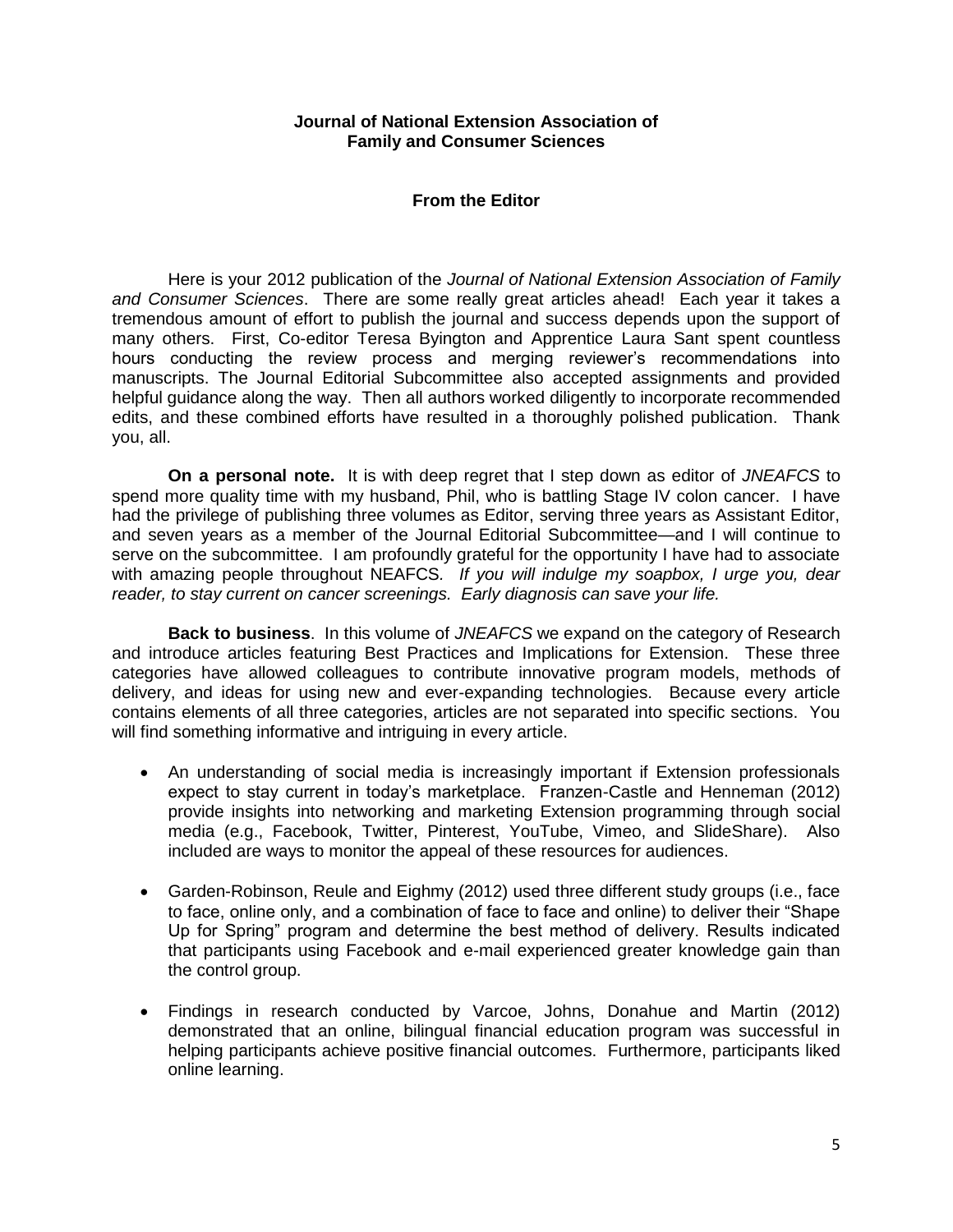- Staying current on the latest financial crises in these challenging economic times is not easy. O-Neill (2012) describes the changing landscape of retirement and healthcare benefits, or "broken promises," and provides strategies to mitigate challenges for Extension professionals and/or their clients.
- A major contributing factor to the success of any Extension program is the formation of community partnerships. Scarrow (2012) reported that a newly formed Coalition for Financial Asset Building revitalized Extension's flagging efforts to implement a VITA program, netted \$300,000 in income tax returns, and aided in first-time home ownership for 16 clients.
- Working under a similar premise, MacArthur, Roberts, Christensen and Garcia (2012) formed a Latino Advisory Council to guide culture-specific programming for Latino audiences. Successful techniques and methodology for replication are offered.
- Teamwork to achieve success was the overall theme of Brower, MacArthur, Bradford, Albrecht, Bunnell and Lyons (2012) best practices model for organizing a statewide teen 4-H retreat or day camp. Collegiate-level 4-H volunteers and other key players, as well as their roles, are identified.
- Another community collaboration identifies an unusual partnership between Extension educators in four counties, and a District Attorney's Office. St. Pierre, Routh, Gandy, Taylor and Lasley (2012) present findings of a financial management program for reducing bogus check writing with successful results.
- Radunovich, Toelle, Brinkley and Ross (2012) report results of efforts to train community childcare providers on Attention-Deficit/Hyperactivity Disorder. Results indicate significant knowledge gain, and their curriculum is offered free for the asking.
- Maintaining our focus on children, Tackie-Ofosu (2012) offers a rare insight into mother's attitudes towards their children's play in Teiman, Ghana. Lessons learned by Ms. Tackie-Ofosu will help us continue to provide culturally competent programming.
- Nutrition has always been a major focus of Extension. LeBlanc, Haws, Christensen, Christensen and Christofferson (2012) offer lessons learned to increase consumption of fruits and vegetables through the SNAP-Ed program.
- Results of research conducted by Christofferson, Allen, Smith and LeBlanc (2012) demonstrated that SNAP-Ed lessons teach safe food handling practices, even when specific lessons on food safety are not included.
- Improving marriage education efforts was the objective of a needs assessment conducted in three counties by Christensen, Brower, Washburn and Guy (2012). Respondents winnowed out topics of interest and desired methods of delivery.

A total of 15 manuscripts were submitted, with 13 recommended for acceptance by a totality of reviewers. That number represents a publication rate of 87 percent, and those are pretty good odds! Hopefully you will consider submitting results of your Research, Best Practices, and/or Implications for Extension. Also, encourage others in your state to contribute—I did, and the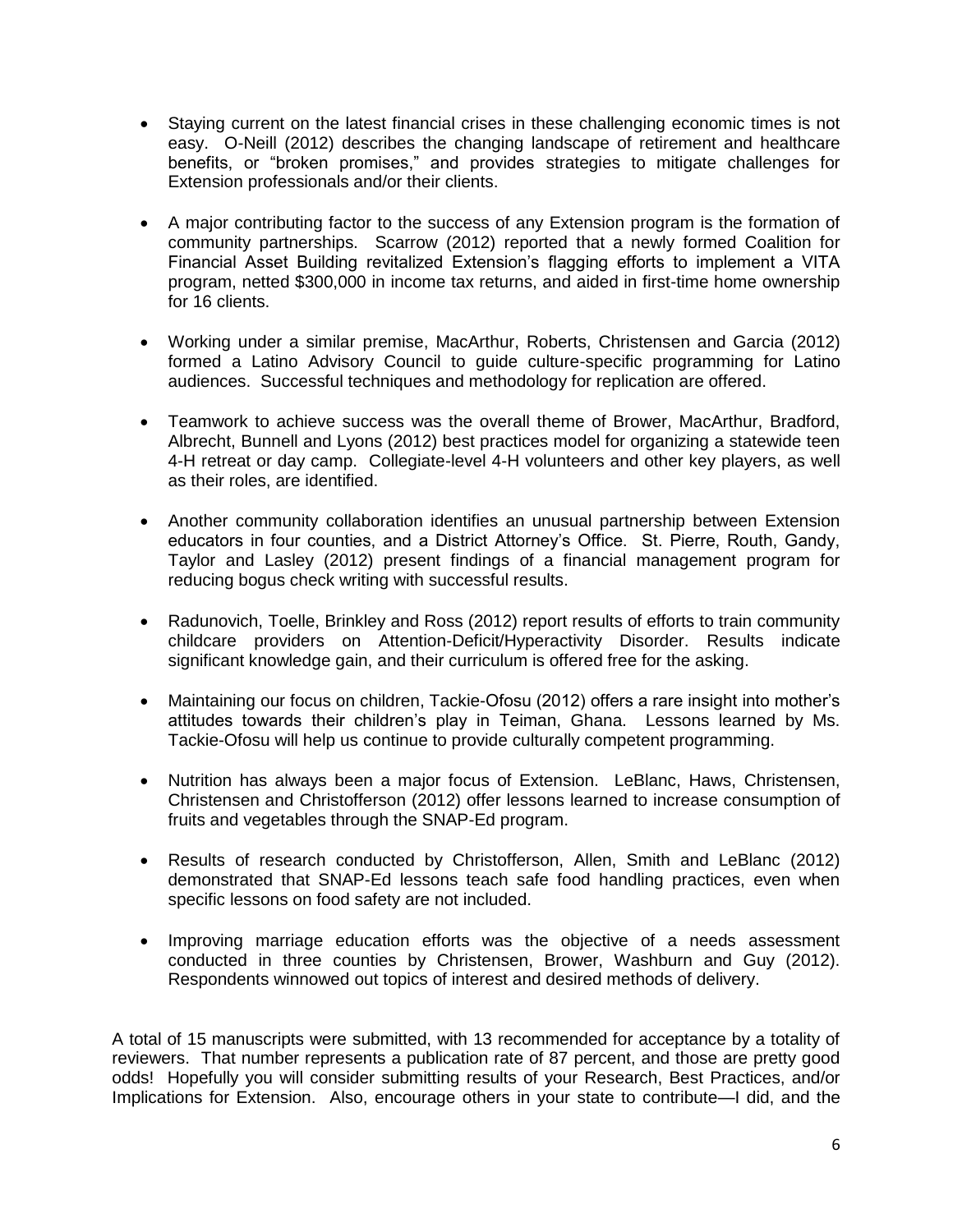response from my colleagues in Utah was impressive. Again, thank you for your confidence in me as your editor for the past three volumes—it has been a great experience!

> Lou Mueller, MFHD, CFLE Associate Professor/Family and Consumer Sciences Agent Utah State University Extension 117 South Main Monticello, UT 84535 (435) 587-3239 [lou.mueller@usu.edu](mailto:lou.mueller@usu.edu)

#### **References**

- Brower, N., MacArthur, S., Bradford, K., Albrecht, C., Bunnell, J., & Lyons, L. (2012). Effective elements for organizing a healthy relationships teen 4-H retreat. *Journal of National Extension Association of Family and Consumer Sciences, 7*, *64-68.*
- Christensen, D., Brower, N., Washburn, C., & Guy, S. (2012). Identifying needs of couples attending marriage education in three Utah counties. *Journal of National Extension Association of Family and Consumer Sciences, 7*, *104-110*.
- Christofferson, D., Allen, K., Smith, J., & LeBlanc, H. (2012). SNAP-Ed improves food safety practices through nutrition education. *Journal of National Extension Association of Family and Consumer Sciences, 7*, *98-103.*
- Franzen-Castle, L. & Henneman, A. (2012). Evaluating the effectiveness of social media marketing. *Journal of National Extension Association of Family and Consumer Sciences, 7, 12-22*.
- Garden-Robinson, J., Reule, A., & Eighmy, M. A. (2012). Shape Up for Spring: Comparing the effectiveness of social media and email in a nutrition and fitness education program. *Journal of National Extension Association of Family and Consumer Sciences, 7, 23-32*.
- LeBlanc, H., Haws, S., Christensen, N., Christensen, D., & Christofferson, D. (2012). SNAP-Ed participants increase fruit and vegetable consumption. *Journal of National Extension Association of Family and Consumer Sciences, 7,91-97*.
- MacArthur, S., Roberts, A., Christensen, A. H., & Garcia, Z. Volunteer Latino advisory councils: A valuable resource to inform, recruit, and support Extension programs. *Journal of National Extension Association of Family and Consumer Sciences, 7, 58-63*.
- O'Neill, B. (2012). Broken promises: Strategies to achieve financial security when employee benefits are reduced. *Journal of National Extension Association of Family and Consumer Sciences, 7, 48-53*.
- Radunovich, H. L., Toelle, S., Brinkley, M., & Ross, M. (2012). Training childcare providers on the topic of ADHD in young children. *Journal of National Extension Association of Family and Consumer Sciences, 7, 75-82*.
- Scarrow, A. (2012). Collaboration fuels financial outreach and positive economic impact. *Journal of National Extension Association of Family and Consumer Sciences, 7, 54-57.*
- St. Pierre, E., Routh, S., Gandy, B., Taylor, L., & Lasley, R. (2012). Making sense of money management: Addressing bogus check writing in partnership with regional district attorneys. *Journal of National Extension Association of Family & Consumer Sciences, 7, 68-74.*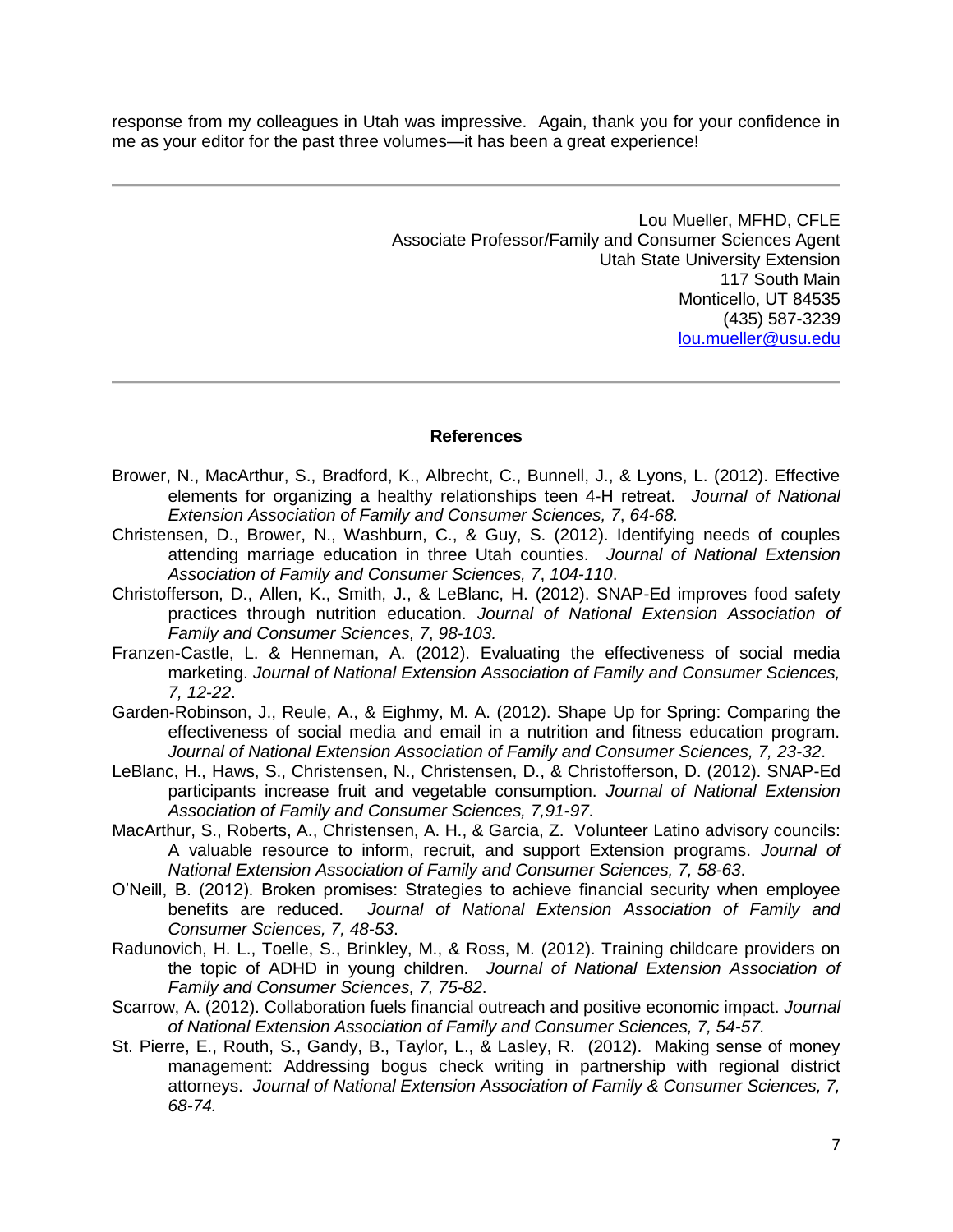- Tackie-Ofosu, V. (2012). Play without ceasing: Mother's involvement in traditional play activities with their children in Ghana. *Journal of National Extension Association of Family & Consumer Sciences, 7*, *83-90.*
- Varcoe, K. P., Johns, M., Donahue, S., & Martin, A. (2012). Using an online financial literacy program to reach limited-resource, low-literacy audiences. J*ournal of National Extension Association of Family and Consumer Sciences, 7, 33-47*.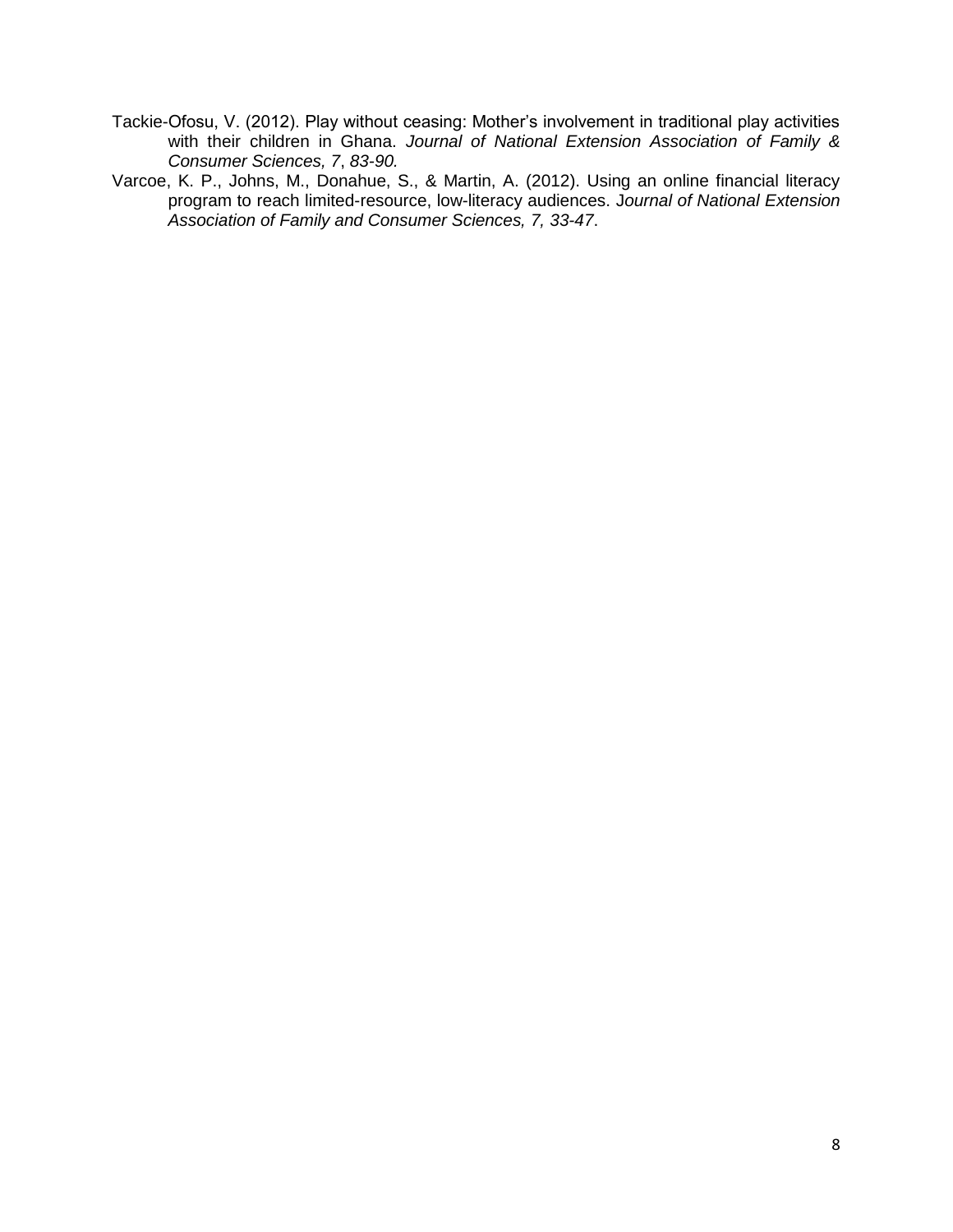#### **Journal of National Extension Association of Family and Consumer Sciences**

#### **President's Message**

It is my pleasure to present to you the 2012 *Journal of NEAFCS.* This research-rooted, peer-reviewed journal is one way for our members to inform others in our field and other related fields about our scholarly work as Family and Consumer Sciences professionals. The Journal highlights Research, Best practices, and Implications for Extension and is a valuable tool to help our members stay current with programming research and methodology that is specific to our learning and teaching environment.

As you read this volume of the Journal of NEAFCS, I know you will find informative and thought provoking information in each article. Consider what you have to share with your colleagues about impacts that have resulted from your programming. Make it one of your professional goals for 2013 to submit an article for a future Journal issue.

Please share the Journal with your administrators, local and state policymakers, advisory groups and peers. Since it is an online publication, you can easily forward them the link along with a personal note about it reflecting just a few examples of the valuable work done by extension family and consumer science educators all across the nation. We have learned that no one can tell the story of the impacts our work has on our clientele and communities better than we can.

Many, many thanks go to Lou Mueller of Utah State University Cooperative Extension, and Teresa Byington of the University of Nevada Cooperative Extension, for their hard work and dedication as our journal co-editors and co-chairs of the Journal Editorial Subcommittee. Our appreciation also goes to the members of the journal subcommittee, the peer reviewers, and to our vice presidents of Member Resources, Lora Lee Howard (2010 – 2012) and Susan Cosgrove (2012 – 2014), for their efforts in producing this quality professional publication.

Sincerely,

Carol E. Chandler, President (2012 – 2013) National Extension Association of Family & Consumer Sciences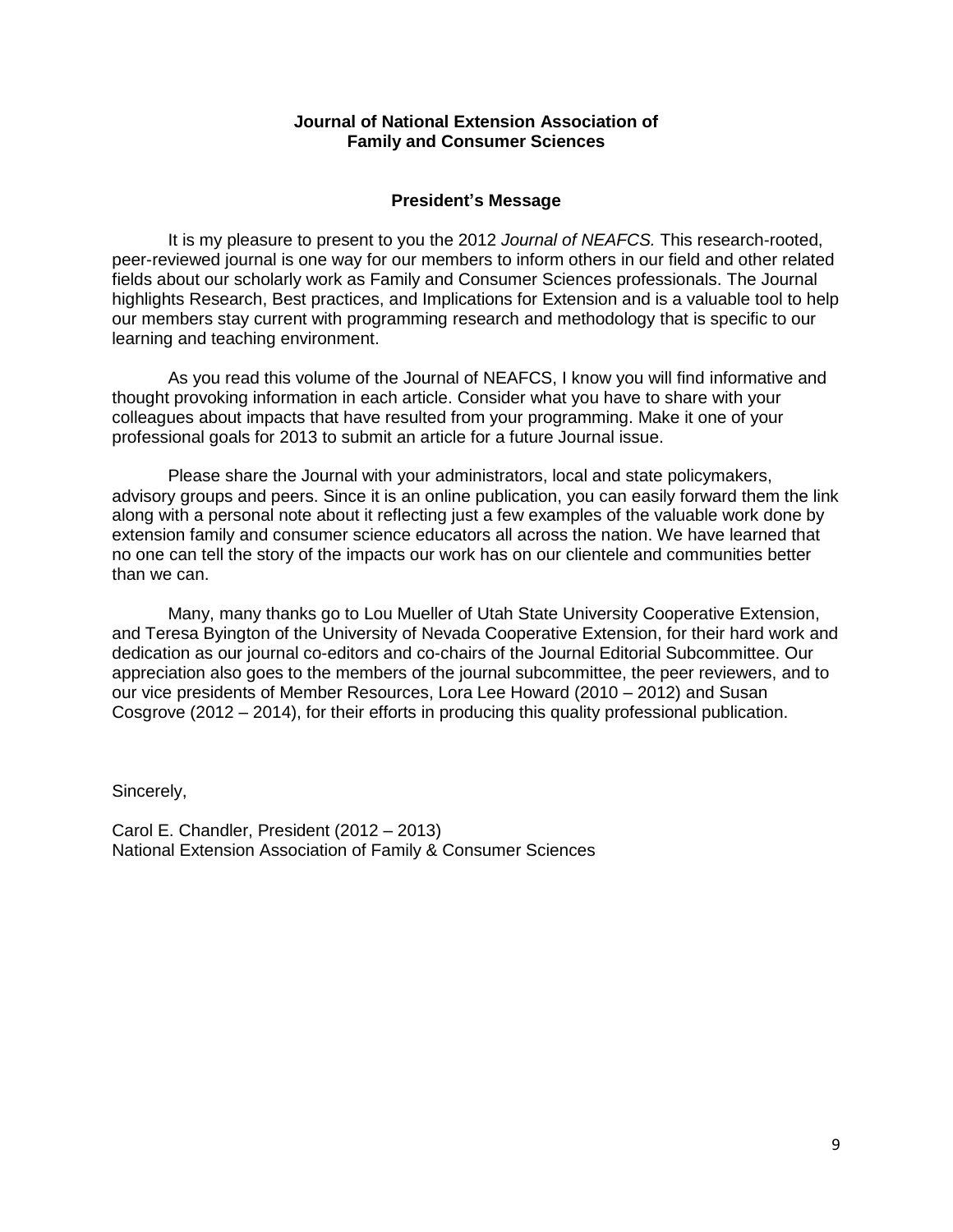# *Journal of National Extension Association of Family and Consumer Sciences*

# **Volume 7, 2012**

| <b>Evaluating the Effectiveness of Social Media Marketing</b><br>Lisa Franzen-Castle and Alice Henneman                                                                                                            | 12 <sub>2</sub> |
|--------------------------------------------------------------------------------------------------------------------------------------------------------------------------------------------------------------------|-----------------|
| Shape Up for Spring: Comparing the Effectiveness of Social Media<br>and Email in a Nutrition and Fitness Educational Program<br>Julie Garden-Robinson, Angela Reule and Myron A. Eighmy                            | 23              |
| Using an Online Financial Literacy Program to Reach<br><b>Limited-Resource, Low Literacy Audiences</b><br>Karen P. Varcoe, Margaret Johns, Susan Donahue<br>and Anna Martin                                        | 33              |
| <b>Broken Promises: Strategies to Achieve Financial Security</b><br><b>When Employee Benefits are Reduced</b><br>Barbara O'Neill                                                                                   | 48              |
| <b>Collaboration Fuels Financial Education Outreach</b><br>and Positive Economic Impact<br>Andrea Scarrow                                                                                                          | 54              |
| <b>Volunteer Latino Advisory Councils: A Valuable Resource</b><br>to Inform, Recruit, and Support Extension Programs<br>Stacey MacArthur, Adrie Roberts,<br>Amanda Horrocks Christensen and Zuri Garcia            | 58              |
| <b>Effective Elements for Organizing a Healthy Relationships</b><br><b>Teen 4-H Retreat</b><br>Naomi Brower, Stacey MacArthur, Kay Bradford, Clint Albrecht,<br>Jolene Bunnell and Lauralee Lyons                  | 64              |
| <b>Making Sense of Money Management: Addressing</b><br><b>Bogus Check Writing in Partnership with Regional District Attorneys</b><br>Eileen St. Pierre, Susan Routh, Brenda Gandy,<br>Lisa Taylor and Ranel Lasley | 69              |
| Training Childcare Providers on the Topic of ADHD in Young Children<br>Heidi Liss Radunovich, Stephanie Toelle,<br>Monica Brinkley and Maisie Ross                                                                 | 75              |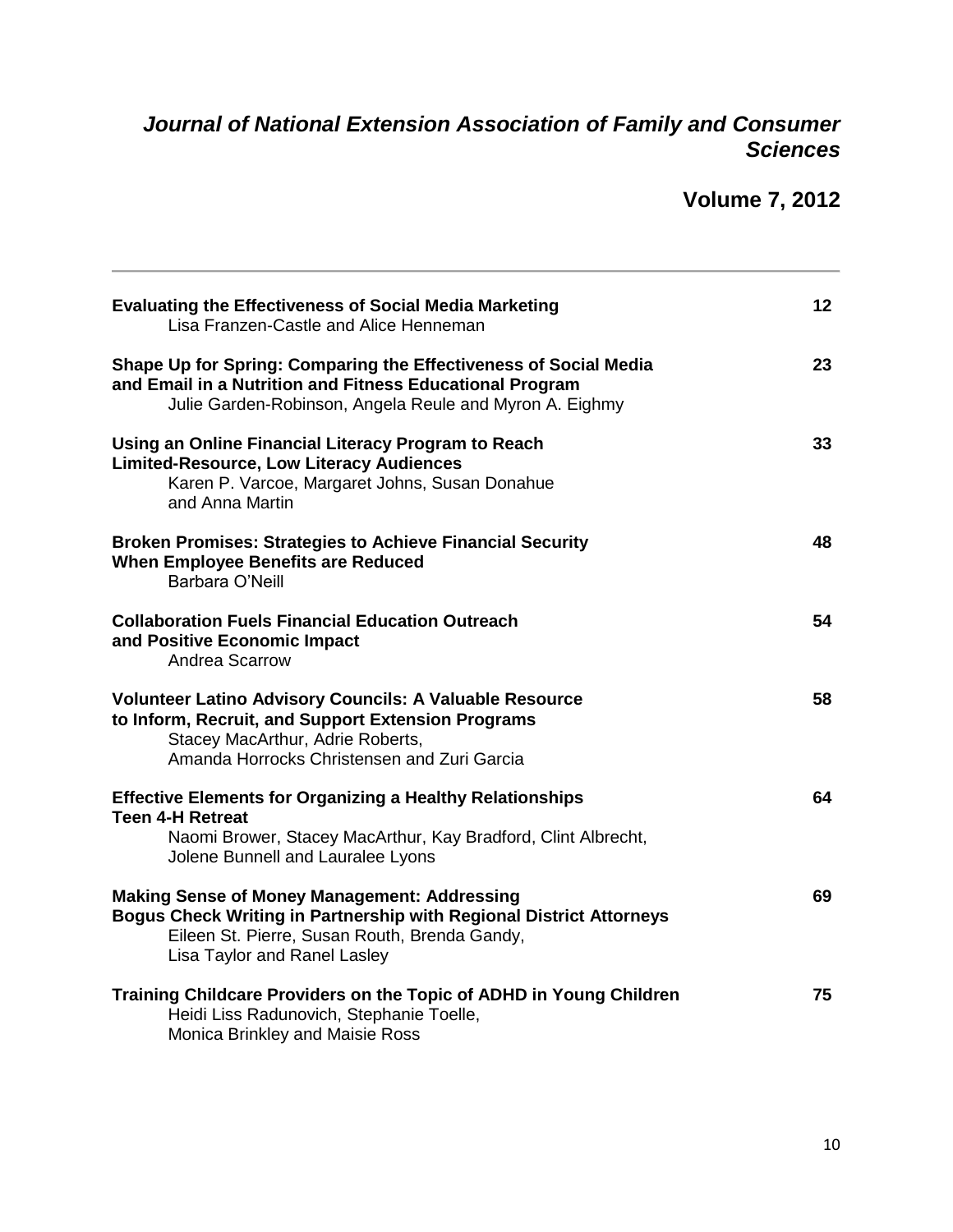| <b>Play Without Ceasing: Mother's Involvement in Traditional Play Activities</b><br>with Their Children in Ghana<br>Vivian Tackie-Ofosu                               | 83  |
|-----------------------------------------------------------------------------------------------------------------------------------------------------------------------|-----|
| <b>SNAP-Ed Participants Increase Fruit and Vegetable Consumption</b><br>Heidi LeBlanc, Susan haws, Nedra Christensen,<br>Darlene Christensen and Debra Christofferson | 91  |
| <b>SNAP-Ed Improves Food Safety Practices through Nutrition Education</b><br>Debra Christofferson, Karin Allen,<br>Janet Smith and Heidi LeBlanc                      | 98  |
| <b>Indentifying Needs of Couples Attending Marriage Education</b><br>in Three Utah Counties<br>Darlene Christensen, Naomi Brower,<br>Carolyn Washburn and Stanley Guy | 104 |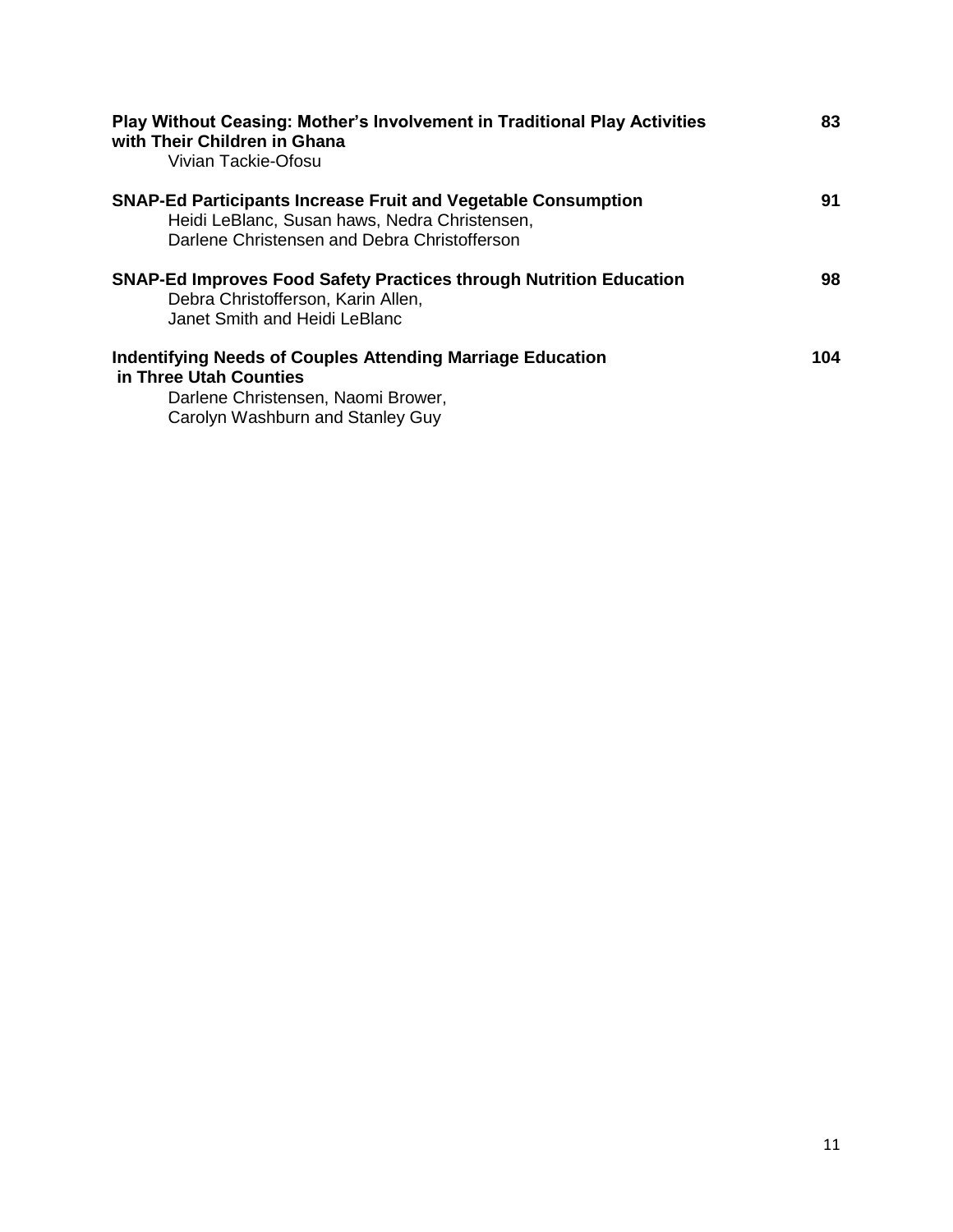#### **Evaluating the Effectiveness of Social Media Marketing**

Lisa Franzen-Castle and Alice Henneman

This article provides a comprehensive look at popular social media that Extension professionals are using, or may consider using, to market content and programming to participants and other agencies. Social networking resources such as Facebook, Twitter, Pinterest, YouTube, Vimeo, and SlideShare will be discussed. Case studies and various measures of effectiveness for each media form will be described.

There has been dramatic growth in the use of social networking and social media in public and private sectors, in regards to information sharing and distribution. According to a recent survey by the Pew Internet & American Life Project, 65% of adult Internet users (equivalent to 50% of all adults) use social network sites (SNS), which is a sharp increase from a 2005 survey when only 8% (equivalent to 5% of all adults) reported using social network sites (Madden & Zickuhr, 2011). In 2007, social networking accounted for about 1 out of every 12 minutes spent online; in 2011, it accounted for 1 out of every 6 minutes spent online (Lipsman, 2011).

The terms "social media" and "social networking" are often used interchangeably; however, they are not the same. Social media, such as Facebook, Twitter, Pinterest, YouTube, Vimeo, and SlideShare, provides a communication channel through which people can share and disseminate information to a wide array of audiences. Social networking involves groups of people who have similar interests engaging in two-way conversations on social networking sites. Social media are the tools. Social networking is what people do in the social media communities. One can build and improve on the other, but they are not interchangeable (Graham, 2010). In other words, social networking is the "what," and social media is the "how."

With exponential growth in social media use, methods of accessing information have also increased. The number and type of devices with capacity to connect to the Internet is anticipated to grow tremendously, and has the potential to profoundly affect how people access and share information. According to a recent blog post from Cisco systems, "In 2010, there were 12.5 billion devices connected to the Internet. Looking to the future, Cisco Internet Business Solutions Group predicts there will be 25 billion devices connected to the Internet by 2015, and 50 billion by 2020" (Evans, 2011). The conversation has quickly changed from not "if," but "how" should an organization use social media?

Statistics show social media is becoming a part of our daily lives. It is imperative that organizations use it to engage and communicate with the public. Erik Qualman, author of *Socialnomics,* states in a YouTube video on Social Media, "We don't have a choice on whether we do social media; the question is how well we do it" (Qualman, 2010). Marketers using social media indicated several benefits. Eighty-eight percent indicated that their social media efforts generated more exposure for their businesses; 72% reported positive results in improving traffic and subscribers; and 62% reported an increase in search engine rankings. Facebook was the top social media tool used by marketers, followed by Twitter, LinkedIn, blogs, YouTube, and other videos (Stelzner, 2011).

The good news about social media is, there is a basic free version of most forms to experiment with and determine which is most effective for an organization. The bad news is, it takes time (which is not free) to use social media. Examples of time commitments related to social media include the following: 58% of marketers use social media for 6 hours or more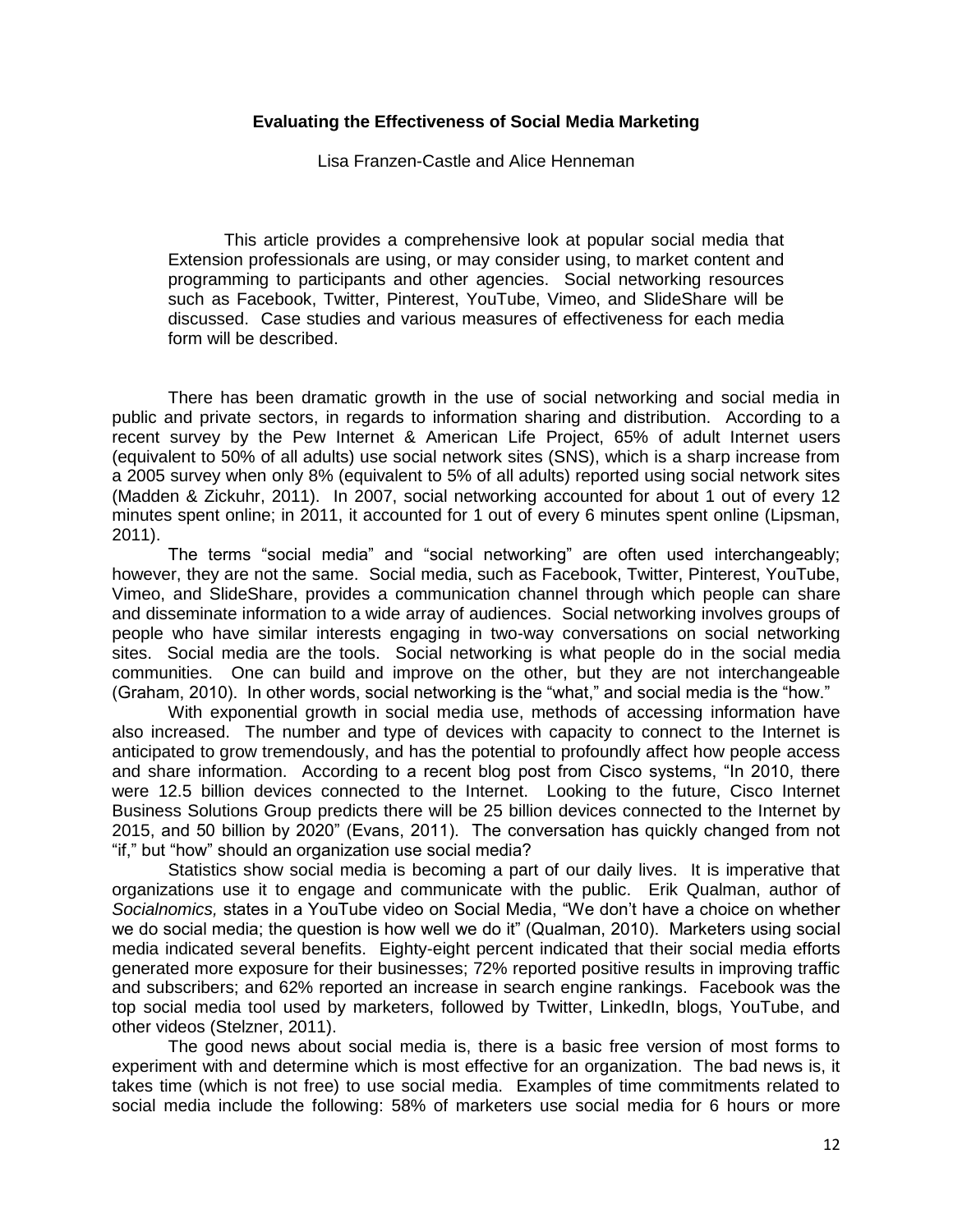weekly, 34% for 11 or more hours, and 15% spend more than 20 hours weekly. For beginners doing social media, 59% typically spend 1 to 5 hours per week; and most involved for a few months or longer, spend 6 plus hours weekly (Stelzner, 2011). Social media can be used to directly promote Extension programming. Also, social media buttons can be included on websites, encouraging visitors to spread content further and stay engaged. At the time of this writing, buttons for YouTube, Facebook, Twitter, and Pinterest were posted at this eXtension website [http://www.extension.org/families\\_food\\_fitness](http://www.extension.org/families_food_fitness)

In developing a social media strategy, it is important to determine how an organization will maintain its identity. A helpful starting place is to determine what guidelines your organization will follow when engaging in social networking. An example of guidelines used by<br>the University of Nebraska-Lincoln Extension can be accessed at the University of Nebraska-Lincoln Extension can be accessed at [http://www.extension.unl.edu/c/document\\_library/get\\_file?uuid=c93093b6-1dab-467a-9041-](http://www.extension.unl.edu/c/document_library/get_file?uuid=c93093b6-1dab-467a-9041-9dfb8c2d5b1b&groupId=1873) [9dfb8c2d5b1b&groupId=1873](http://www.extension.unl.edu/c/document_library/get_file?uuid=c93093b6-1dab-467a-9041-9dfb8c2d5b1b&groupId=1873)

#### **Purpose**

The purpose of this article is to provide a comprehensive look at popular social media that Extension professionals are using, or may consider using, to market content and programming to participants and other agencies. Case studies and various measures of effectiveness for the following media forms will be discussed, including Facebook, Twitter, Pinterest, YouTube, Vimeo, and SlideShare.

#### **Utilizing Social Media in Extension**

Social media can be an effective vehicle for expanding the reach of Extension programming, and broadening audience access to materials. It can elevate content and programming to not only be a "go to" resource for the public, but also for fellow professionals, organizations, and groups. Popular forms of social media with potential for Extension Family and Consumer Scientists include 1) social networking sites such as Facebook, 2) microblogging or short bursts of information such as Twitter, 3) virtual pin boards for organizing webbased information such as Pinterest, 4) video sharing through sites such as YouTube and Vimeo, and 5) presentation sharing through SlideShare. These social media forms have builtin methods for evaluation which are described in Figure 1 and will be discussed throughout the article.

#### **Facebook**

By the end of June, 2012, Facebook had more than 955 million, monthly active users (Facebook, 2012a). Facebook is the most-visited site on the Web (Google, 2011), and the top social media tool used by marketers (Stelzner, 2011). Facebook users may create an account through a personal profile page or a professional or organizational page (formerly called a Fan page), or both (Facebook, 2012b). Profile pages (individual accounts) are for personal, noncommercial use only, and represent individuals under their own name or pseudonym. Professional or organizational pages are for professionals and allow for an organization or business to market and maintain a presence on Facebook. An organization can set up a Facebook page and encourage others to "like" it, to promote their business or organization and provide helpful tips, information (e.g., notice of upcoming programs and events), answer questions, and more.

**Evaluating effectiveness.** There are several ways to gauge the effectiveness of Facebook marketing through Facebook pages using a feature called "Insights" (Facebook, 2012c).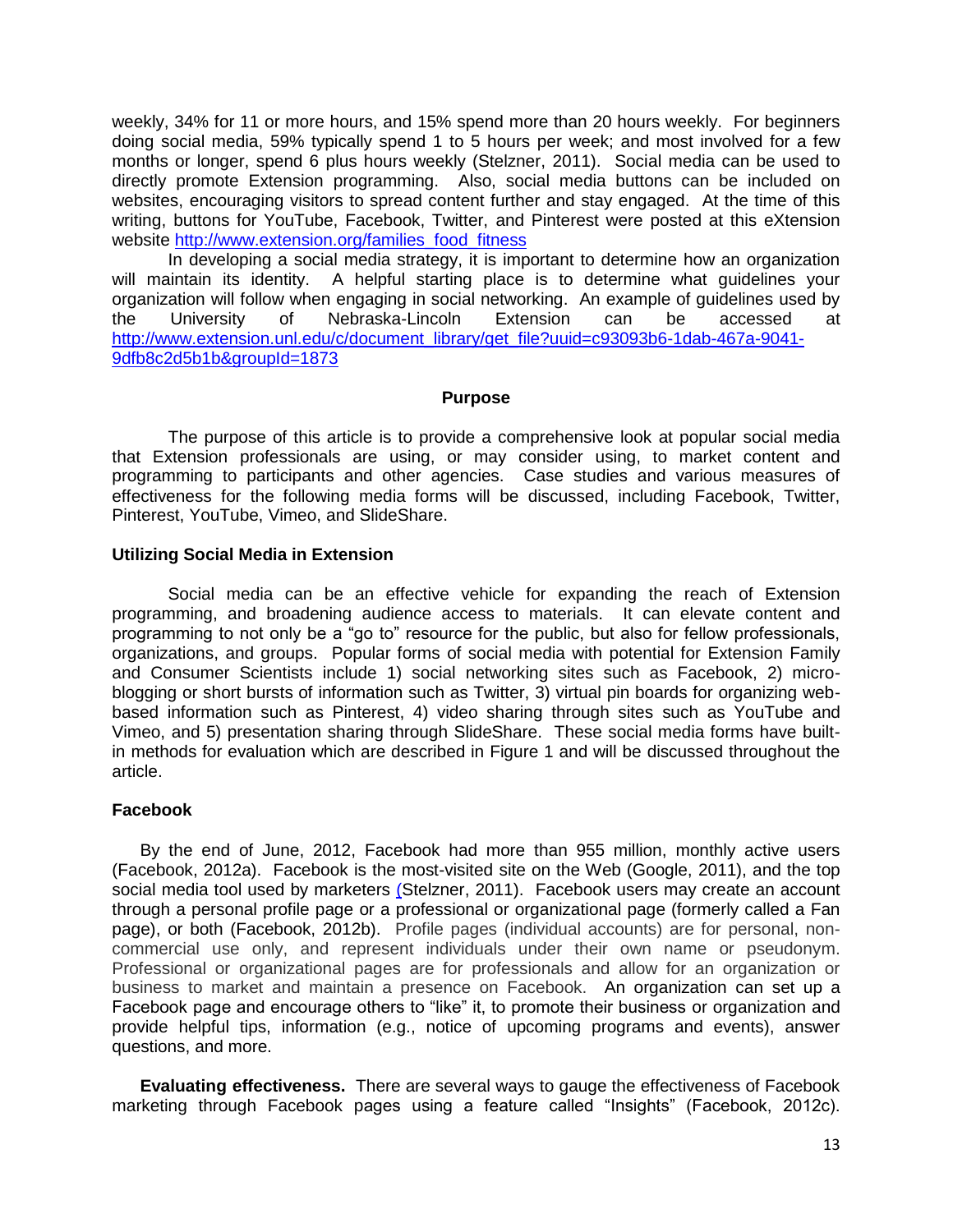Insights allow users to 1) determine the number of people who have clicked on a post; 2) identify the number of people who "Like," "Share," comment, or respond to a comment or question; and 3) identify visitor demographics such as gender, age and location, and referrals.

"Google Analytics" can be used to indicate whether people are visiting a website as a result of Facebook posts. This is a free product that monitors websites and provides statistics about visitors. Google Analytics can illustrate how a site was discovered, explored, and suggest possible improvements for the visitor experience. A Web administrator can set up Google Analytics on a site for gathering data.

#### **YouTube**

YouTube is the second most-visited site on the Web (Google, 2011), and is one of the top four social media tools used by marketers (Stelzner, 2011). According to YouTube (2011), over 800 million unique users visit YouTube each month. A "unique visitor" is determined by the number of individual computer addresses a site receives. For example, if someone visits a website from the same computer five times during the measurement period, this is counted as one unique visitor. Over 4 billion hours of YouTube videos are watched each month, with 72 hours of videos uploaded to YouTube every minute (YouTube, 2012). YouTube videos can market an organization in many ways. Videos can be embedded by the organization or by others on their websites. YouTube has an option for sharing videos through other social media such as Facebook, Twitter, and LinkedIn (a professional networking site). Information can be included in videos to help drive traffic to specific websites.

**Evaluating effectiveness.** "YouTube Analytics" provides aggregate data on each video including 1) "Performance" statistics showing how many people viewed the video and number of channel subscribers ("Channel" subscribers are individuals who sign up to receive an email notification when people upload a new video to their YouTube site); 2) "Engagement" showing likes, dislikes, comments, shares, and favorites; 3) "Demographics" showing geographic locations of viewers, and 4) "Discovery" showing top playback locations (e.g., YouTube embedded on another website), traffic source, and referrals. "View Reports" allows the user to discover gender and age of viewers, where views are coming from, and whether viewers watch the entire video or drop off before the video is completed. This way, users can gain insights into whether their efforts are reaching the intended audience.

#### **Twitter**

Thirteen percent of online adults use Twitter (Smith, 2011), making it one of the top four social media tools used by marketers (Stelzner, 2011). Twitter has more than 200 million accounts (Rowinski, 2011). Potential marketing through Twitter includes tweeting about new information added to a website, upcoming programs, and answering current questions in one's area of expertise. Hashtags (the # symbol) can be used to mark keywords or topics in a Tweet, and help interested parties more easily find information in a Twitter search. An example of using a hashtag in a Tweet could look like the following: "November is American Diabetes Month - Resources, videos http://bit.ly/s2UhWf7 #diabetes"

**Evaluating effectiveness.** There are several ways to check if anything is happening as a result of tweeting. Google Analytics shows 1) how many people visited a website because of Twitter; 2) a quick approximation of how others are retweeting (i.e., others sharing your tweet with their followers); 3) how many times your user name is mentioned (i.e., any Twitter update that contains your @username anywhere in the body of the tweet), 4) when tweets have been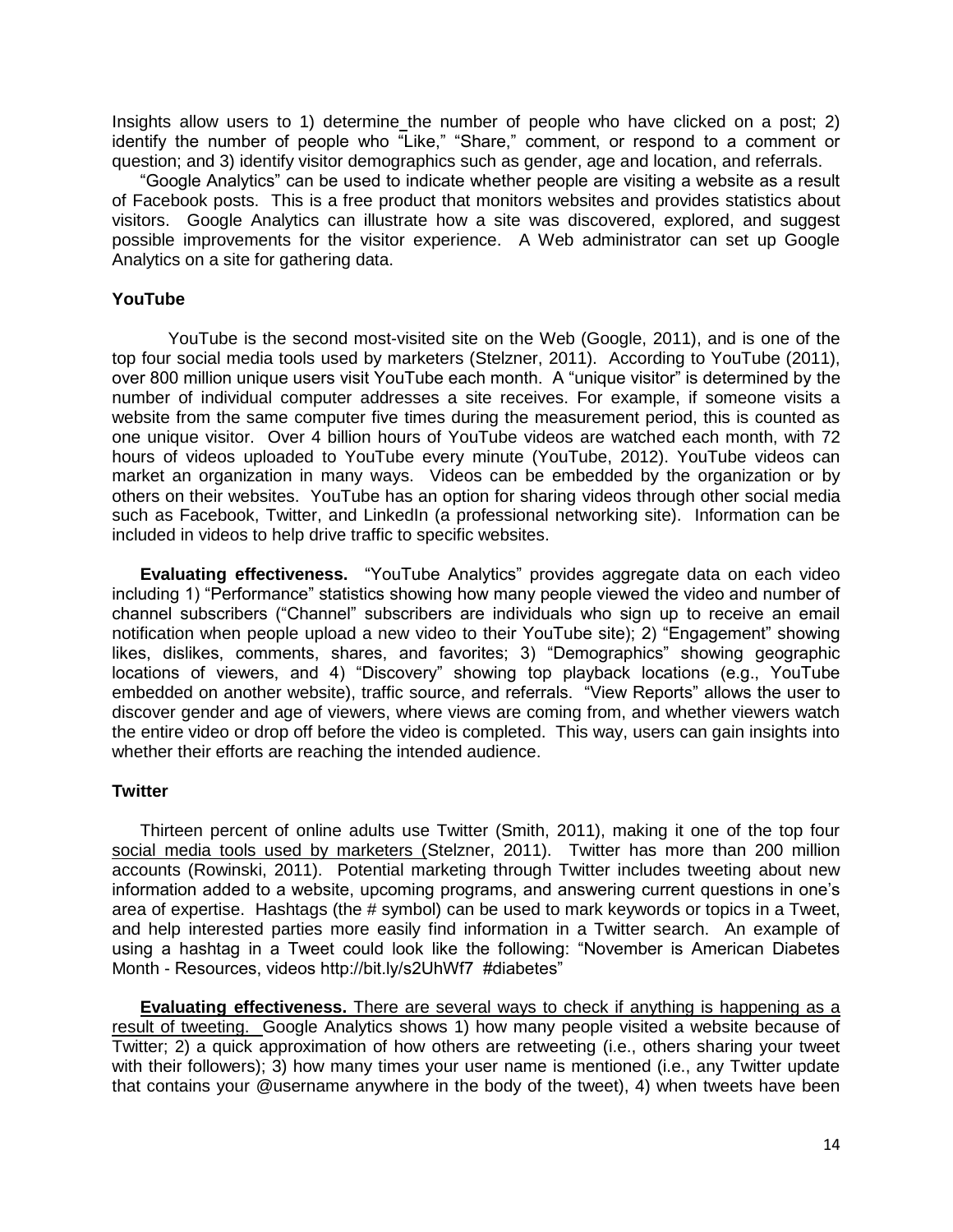"favorited," and 5) any new followers. This information can be found by clicking on "Interactions," and "Mentions," on the "Connect" page (Twitter Help Center, 2012).

#### **Pinterest**

Pinterest describes itself as a "virtual pin board" (Pinterest, 2012). Pinterest lets people create personal pin boards to organize and share information accessed from the Web. Pinterest has experienced close to a 900% increase in unique visitors since it began in September 2009, with 17.8 million unique monthly views in February of 2012 alone (Kelly, 2012).

**Evaluating effectiveness.** As with some of the other types of social media, Google Analytics can be used to indicate whether people are doing more than pinning, and actually visiting other websites as a result of Pinterest "pins." Paying attention to re-pins per pin helps highlight content considered of interest by Pinterest, and content that is not. "Likes" and the number of followers also indicates the degree of interest in each item being pinned.

#### **Vimeo and SlideShare**

Vimeo, a video-sharing site, and SlideShare, a site for sharing presentations (especially PowerPoints®) are also forms of interactive social media. These sites provide a great venue for presenters to share PowerPoints® and videos with people who have limited opportunities to attend live presentations. While Vimeo and SlideShare do not rank as highly as YouTube, they offer additional opportunities for sharing educational information. Both offer options for uploading presentations that may be viewed, embedded, and downloaded by others (depending on the permissions granted). Viewers can leave comments, and both sites provide possibilities for sharing through other social media. Both also provide the option for using "tags" to identify subject matter that aid in searches for specific topics. A "tag" is a keyword or term assigned to a piece of information, usually chosen by the presentation's creator.

**Evaluating effectiveness.** Both Vimeo and SlideShare provide data on how many people viewed materials, whether they embedded the materials on their own sites, geographical location of viewers, whether viewers "liked" or "favorited" the material, and the number of downloads. Daily breakdowns are available for some of the data so it is possible to gauge the success of various marketing campaigns. SlideShare also provides statistics on the number of shares through various social media, plus how people found the presentations.

#### **Case Studies**

#### **Online Newsletter**

The newsletter, "Cook It Quick," focuses on helping consumers prepare healthy food quickly. To enhance distribution, the newsletter is posted to a webpage where Vimeo, Slide Share, and YouTube presentations are imbedded, and can be promoted and shared through Facebook, Twitter, LinkedIn, and more recently, Pinterest. An online follow-up survey (generated through Qualtrics©, an online survey software) indicated the use of social media had generated new subscribers, and that subscribers were beginning to share information through social media (Figure 2). Over 700 people took the follow-up survey. Responses came from all over the United States, Canada, and a few other countries. Respondents ranged in age from 19 to 70; 95% were female. There were long-term subscribers (5 years plus), as well as new subscribers (within the last 6 months). People heard about the newsletter through listservs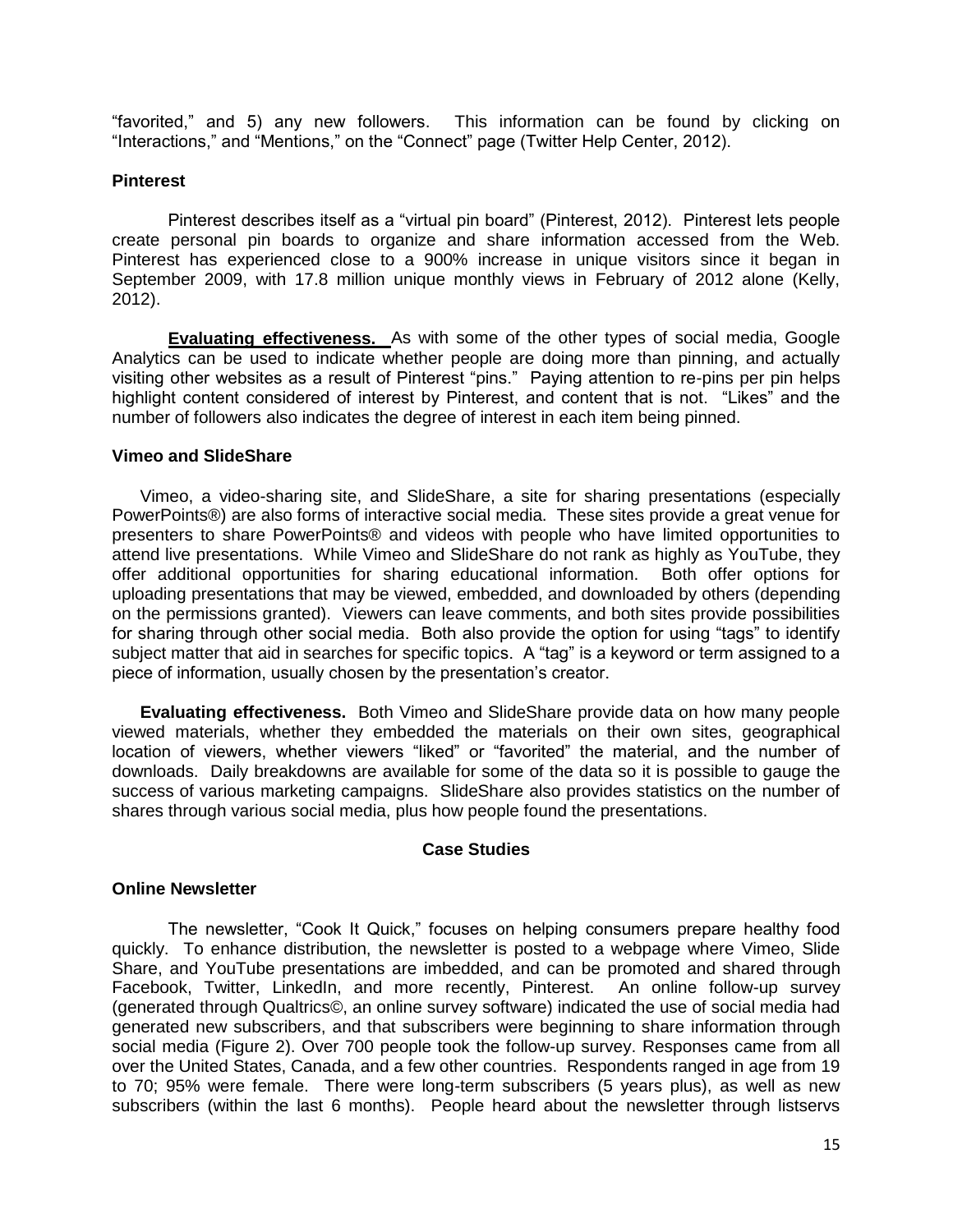(16%), forwards from e-mail (25%), Internet searches (27%), on-site program sign-ups (18%), and other (21%), including newspapers, blogs, co-workers and friends, meetings, radio, and employers.

Approximately 82% of respondents reported sharing the information, with total outreach in the thousands. This included diverse audiences such as single moms groups, college students, patient exam rooms, Family and Consumer Science teachers, school food service, and childcare providers. Forty-one percent used information for professional purposes: such as for presentations (65%); other (36%), which included fliers and handouts, consultations, e-mail and worksite wellness; news columns (20%); and social media (12%) such as Facebook and Twitter.

#### **Choose MyPlate Key Messages Presentation**

A highly visual, 66-slide PowerPoint®, "Choose MyPlate: Selected Consumer Messages," was placed on SlidesShare. The target audience was the general adult population and content was based on the U.S. Department of Agriculture's (USDAs) basic consumer messages (USDA, 2010). The PowerPoint® was self-paced with viewers moving the slides at their own rate. Additionally, the PowerPoint® was embedded on a webpage for a second viewing site. SlideShare collected data for views on its own site and all sites on which a PowerPoint® was embedded. The PowerPoint® was promoted through Twitter and Facebook. Individuals searching for information about MyPlate on SlideShare brought up the video. There were 41,041 views of the PowerPoint® since June, 2010 (accessed August 15, 2012).

A Google search (August 15, 2012) for "choose myplate powerpoint" brought up the webpage on which it was embedded as the first option. A search on the Slideshare website for "choose myplate" (August 15, 2012) also brought up this PowerPoint® as the top one on its site. Over 230 visitors completed an evaluation (embedded into the webpage site), and 92% indicated they planned to use it to reach a potential of 45,077 people, with 87% indicating they learned something new.

#### **Conclusion**

Through working directly with social media and training others, several lessons were learned. The first lesson was that simply providing a class on social media is not good enough to get Extension professionals to use it significantly. The class must include time for one-onone assistance, with the availability of follow up after the class.

A second lesson, and driving force for writing this article, was the necessity to examine whether social media efforts were effective. Many were unaware that their webmaster could get Google Analytics data for whether social media was effective at driving traffic to websites and increasing information access. Results demonstrated that social media was not only a vital tool for Extension professionals, but also valuable for taking stock of client engagement. For example, were people re-tweeting or re-pinning information?

A third lesson was the importance of using visual images in social media. Websites needed pictures that could be pinned on Pinterest, or posted on Facebook, or attached and tweeted on Twitter. Using an identifying image instead of a default outline also added credibility and professionalism when setting up profiles on social media like Facebook, Pinterest, and Twitter. To optimize the use of social media, information on websites must be presented as more than links to PDF files, such as Pinterest and Facebook, which will not display an image on a PDF file. For example, a regular webpage, complete with picture, can be developed to introduce an article, link to the PDF file, and include a short, embedded evaluation that links directly back to the content. Though including photographs may take longer, quality images can increase users' interest in, and accessibility to, postings through various forms of social media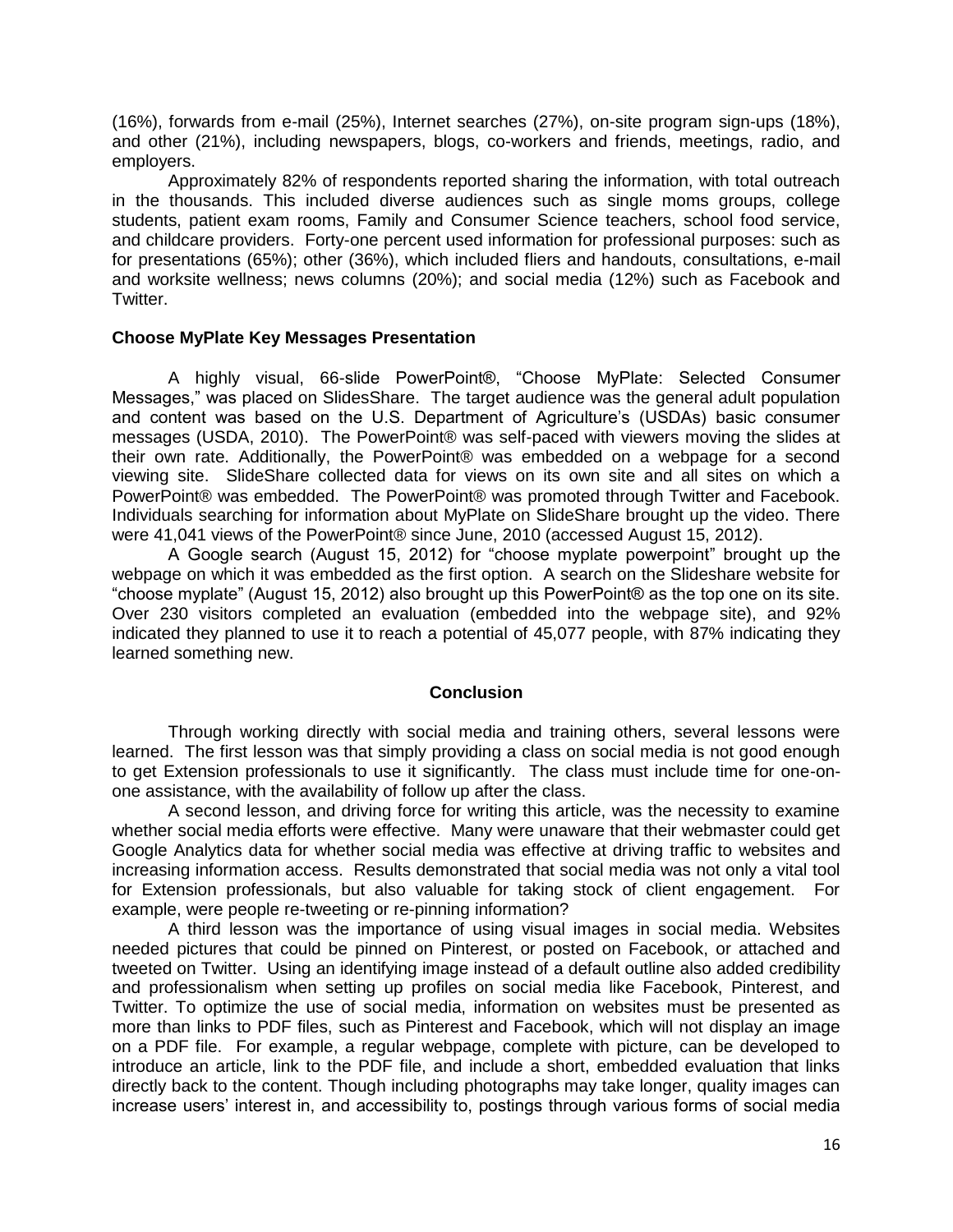(Cohen, 2012). It is important to note that when using images, one must have permission to reproduce and provide appropriate credits. One may also use copyright free photos, such as those usually available for a fee from many online photo services.

In a world of constant change, one thing that can be counted on is that new things are always being introduced, so it is important to be proactive about social media practices and evaluation methods. Existing content often can be repurposed such as articles, newsletters, programs, lesson plans, and webinars, to distribute through social media channels. Regardless of the form of networking (in person or online), heed this Seth Godin quote in a YouTube interview on social networking: "Networking that matters is helping people achieve their goals. Doing it reliably and repeatedly [is important] so that over time people have an interest in helping you achieve your goals" (Godin, 2008.)

> Lisa Franzen-Castle, MS, PhD, RD Extension Nutrition Specialist, Assistant Professor University of Nebraska–Lincoln Panhandle Research and Extension Center 4502 Ave I, Scottsbluff, NE 69361 308-632-1256 [lfranzen2@unl.edu](mailto:lfranzen2@unl.edu)

# **References**

- Cohen, H. (2012, August 6). *Photographs: social media's hot content marketing asset.* Retrieved from [http://www.clickz.com/clickz/column/2196727/photographs-social](http://www.clickz.com/clickz/column/2196727/photographs-social-medias-hot-content-marketing-asset)[medias-hot-content-marketing-asset](http://www.clickz.com/clickz/column/2196727/photographs-social-medias-hot-content-marketing-asset)
- Evans, D. (2011, May 17). *How the Internet of things will change everything—including ourselves.* [Cisco Blogs]. Retrieved from [http://blogs.cisco.com/news/how-the-Internet](http://blogs.cisco.com/news/how-the-internet-of-things-will-change-everything%E2%80%94including-ourselves/)[of-things-will-change-everything%E2%80%94including-ourselves/](http://blogs.cisco.com/news/how-the-internet-of-things-will-change-everything%E2%80%94including-ourselves/)
- Facebook. (2012a). *Statistics*. [Facebook press room online]. Retrieved from <http://newsroom.fb.com/content/default.aspx?NewsAreaId=22>
- Facebook. (2012b). *Build a presence with pages.* [Facebook for Business online]. Retrieved from<https://www.facebook.com/help/pages/>
- Facebook. (2012c). *About Facebook Insights.* [Facebook Help Center online]. Retrieved from <https://www.facebook.com/help/pages/insights>
- Godin, S. (2008, September 19). *Seth Godin on social networking and how to do it right.* [Video File]. Retrieved from<http://www.youtube.com/watch?v=OujgPgNCLvk>
- Google. (2011, July). *The 1000 most-visited sites on the web.* Retrieved from <http://www.google.com/adplanner/static/top1000/>
- Graham, A. (2010, June 14). *There's more to social media than Twitter, Facebook and LinkedIn*. Retrieved from [http://www.forbes.com/sites/work-in](http://www.forbes.com/sites/work-in-progress/2010/06/14/social-media-twitter-facebook-linkedin/)[progress/2010/06/14/social-media-twitter-facebook-linkedin/](http://www.forbes.com/sites/work-in-progress/2010/06/14/social-media-twitter-facebook-linkedin/)
- Lipsman, A. (2011, June 15*). The network effect: Facebook, Linkedin, Twitter & Tumblr reach new heights in May.* [comScore Blog]. Retrieved from [http://blog.comscore.com/2011/06/facebook\\_linkedin\\_twitter\\_tumblr.html](http://blog.comscore.com/2011/06/facebook_linkedin_twitter_tumblr.html)
- Kelly, T. (2012, March 21). *Pinterest popularity explained: what's behind the pinning addiction?*  Retrieved from [http://www.huffingtonpost.com/2012/03/21/pinterest-popularity-explained](http://www.huffingtonpost.com/2012/03/21/pinterest-popularity-explained-infographic_n_1370238.html)[infographic\\_n\\_1370238.html](http://www.huffingtonpost.com/2012/03/21/pinterest-popularity-explained-infographic_n_1370238.html)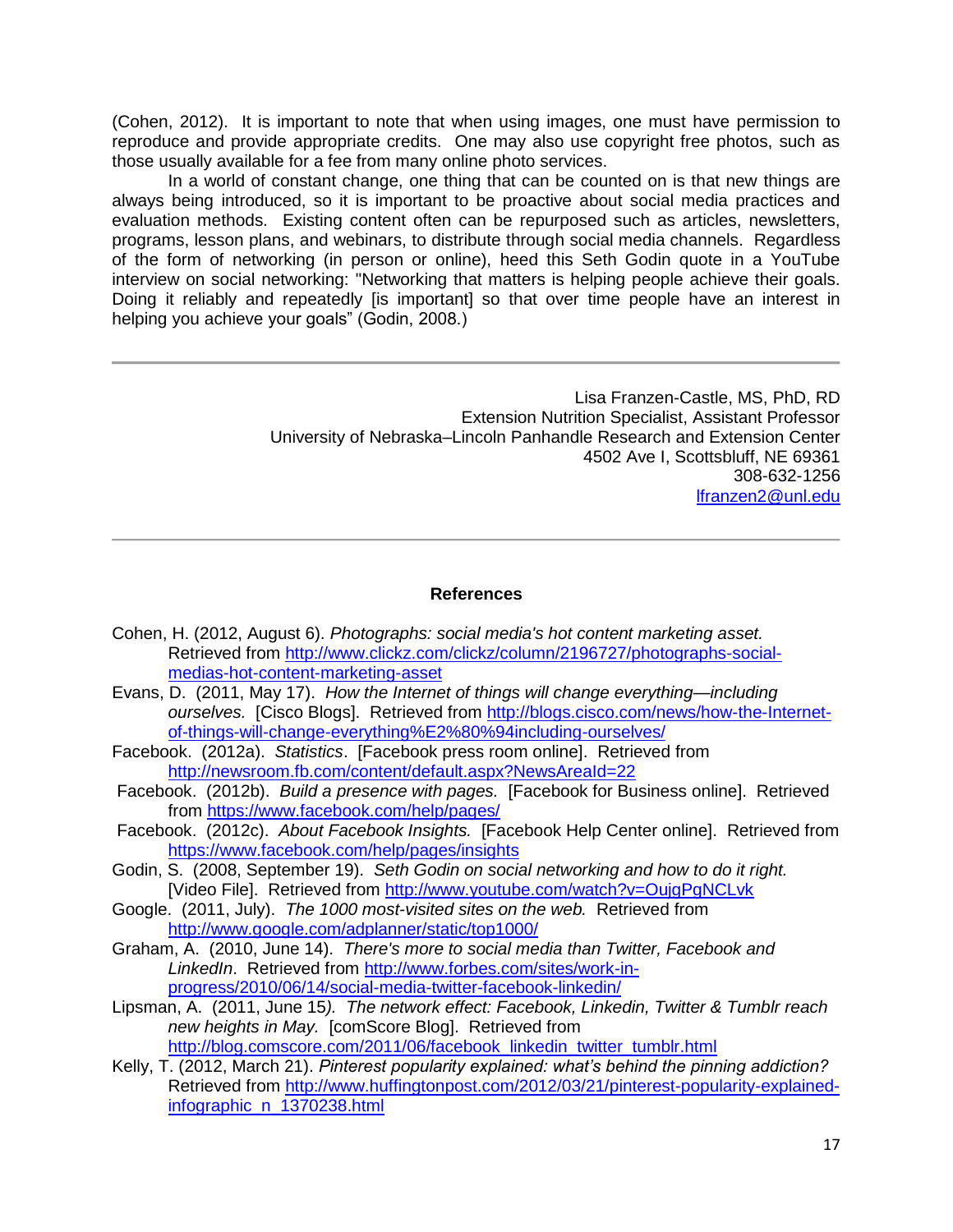Madden, M. & Zickuhr, K. (2011, May 26). *Sixty-five percent of online adults use social networking sites.* Retrieved from

[http://www.pewInternet.org/~/media//Files/Reports/2011/PIP-SNS-Update-2011.pdf](http://www.pewinternet.org/~/media/Files/Reports/2011/PIP-SNS-Update-2011.pdf)

Pinterest. (2012). What is Pinterest? Retrieved from<http://pinterest.com/about/>

- Qualman, E. (2010, May 5). *Social media revolution.* [Video file]. Retrieved from <http://www.socialnomics.net/2010/05/05/social-media-revolution-2-refresh/>
- Rowinski, D. (2011, May 18). *Has Twitter eclipsed 300 million users?* Retrieved from [http://www.readwriteweb.com/archives/has\\_twitter\\_eclipsed\\_300\\_million\\_users.php](http://www.readwriteweb.com/archives/has_twitter_eclipsed_300_million_users.php)
- Smith, A. (2011, June 1). *Twitter update 2011*. Retrieved from [http://pewInternet.org/Reports/2011/Twitter-Update-2011/Main-Report.aspx](http://pewinternet.org/Reports/2011/Twitter-Update-2011/Main-Report.aspx)
- Stelzner, M. (2011). *2011 Social media marketing industry report: How marketers are using social media to grow their businesses.* Retrieved from <http://www.socialmediaexaminer.com/SocialMediaMarketingReport2011.pdf>

Twitter Help Center. (2012). *About the activity and interactions tabs.* Retrieved from [https://support.twitter.com/groups/31-twitter-basics/topics/111](https://support.twitter.com/groups/31-twitter-basics/topics/111-features/articles/20169398-about-the-activity-and-username-tabs) [features/articles/20169398-about-the-activity-and-username-tabs](https://support.twitter.com/groups/31-twitter-basics/topics/111-features/articles/20169398-about-the-activity-and-username-tabs)

- US Department of Agriculture. (2010). *Selected messages for consumers.* Retrieved from <http://www.choosemyplate.gov/print-materials-ordering/selected-messages.html>
- YouTube. (2012). *Statistics.* [YouTube Press Room]. Retrieved from [http://www.youtube.com/t/press\\_statistics](http://www.youtube.com/t/press_statistics)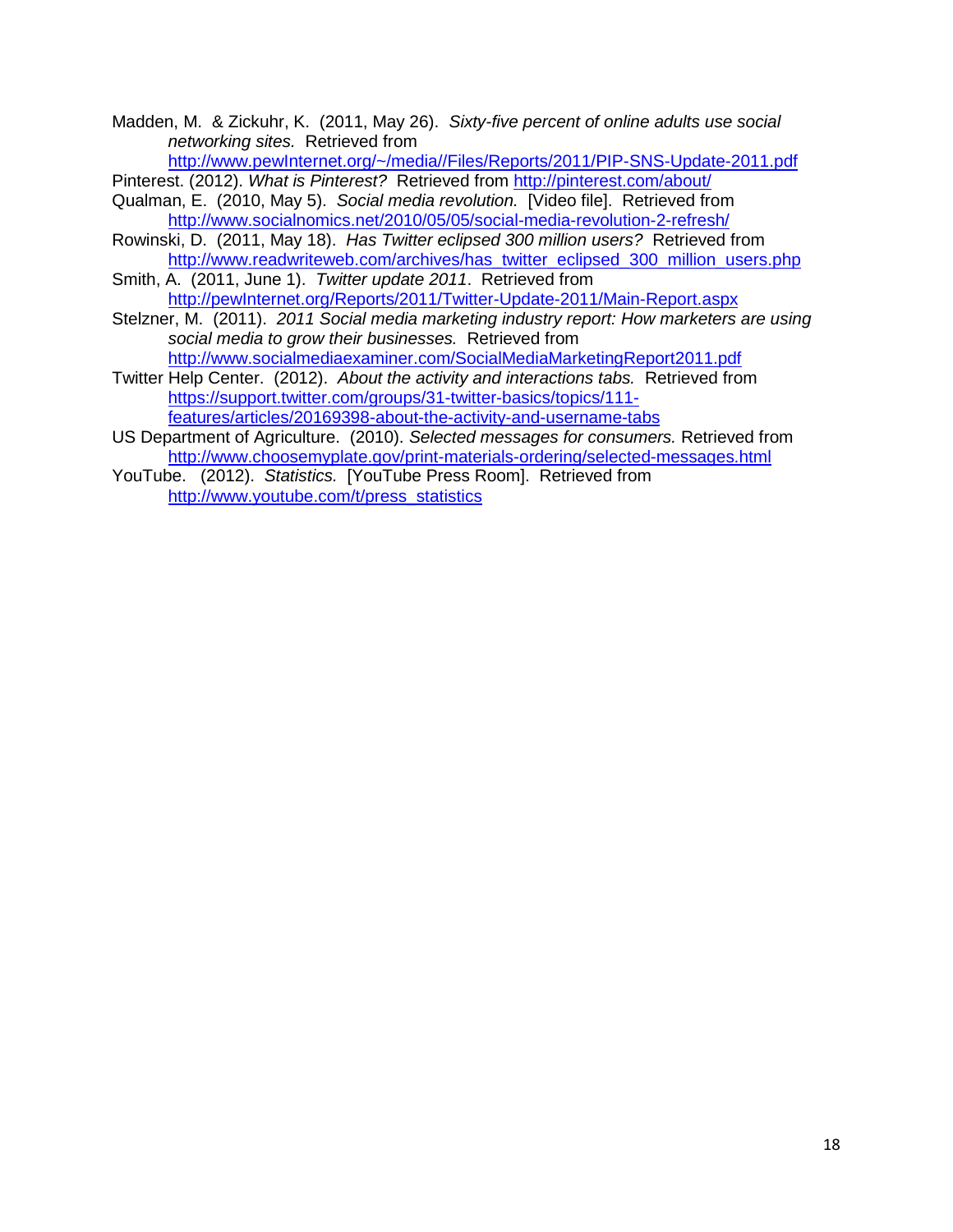**Figure 1:** Summary of Social Media and Potential Evaluation Tools

Summary of Social Media Evaluation Tools

| Social Media            | <b>Evaluation Tools</b>                                                                                                                                                                                                                                              |  |  |  |
|-------------------------|----------------------------------------------------------------------------------------------------------------------------------------------------------------------------------------------------------------------------------------------------------------------|--|--|--|
| Facebook                | Facebook Insight data includes:<br>Number of "engaged users" or number of people who have<br>clicked on a post<br>Number of people liking, sharing, commenting, responding to<br>$\bullet$<br>an event, or answering a question<br>Demographics<br>٠                 |  |  |  |
| YouTube                 | YouTube Analytics includes:<br>Views and number of subscribers<br>Engagement: likes, dislikes, comments, shares<br>$\bullet$<br>Favorites<br>$\bullet$<br>Demographics<br>$\bullet$                                                                                  |  |  |  |
| <b>Twitter</b>          | <b>Google Analytics</b><br>Visitors sent to a website by Twitter<br><b>Twitter</b><br>Number of retweets, mentions, favorite tweets, and followers                                                                                                                   |  |  |  |
| Pinterest               | Google Analytics<br>Visitors sent to a website by Pinterest<br>Pinterest<br>Number of re-pins, likes, and followers<br>$\bullet$                                                                                                                                     |  |  |  |
| Vimeo and<br>Slideshare | Both provide data on:<br>How many people viewed materials<br>٠<br>Whether materials were embedded on other websites<br>$\bullet$<br>Geographical location of viewers<br>٠<br>Number of downloads<br>$\bullet$<br>Whether viewers "liked" or "favorite" the material. |  |  |  |
|                         | SlideShare also provides statistics on:<br>Number of shares through various social media<br>$\bullet$                                                                                                                                                                |  |  |  |

• How people found the presentations.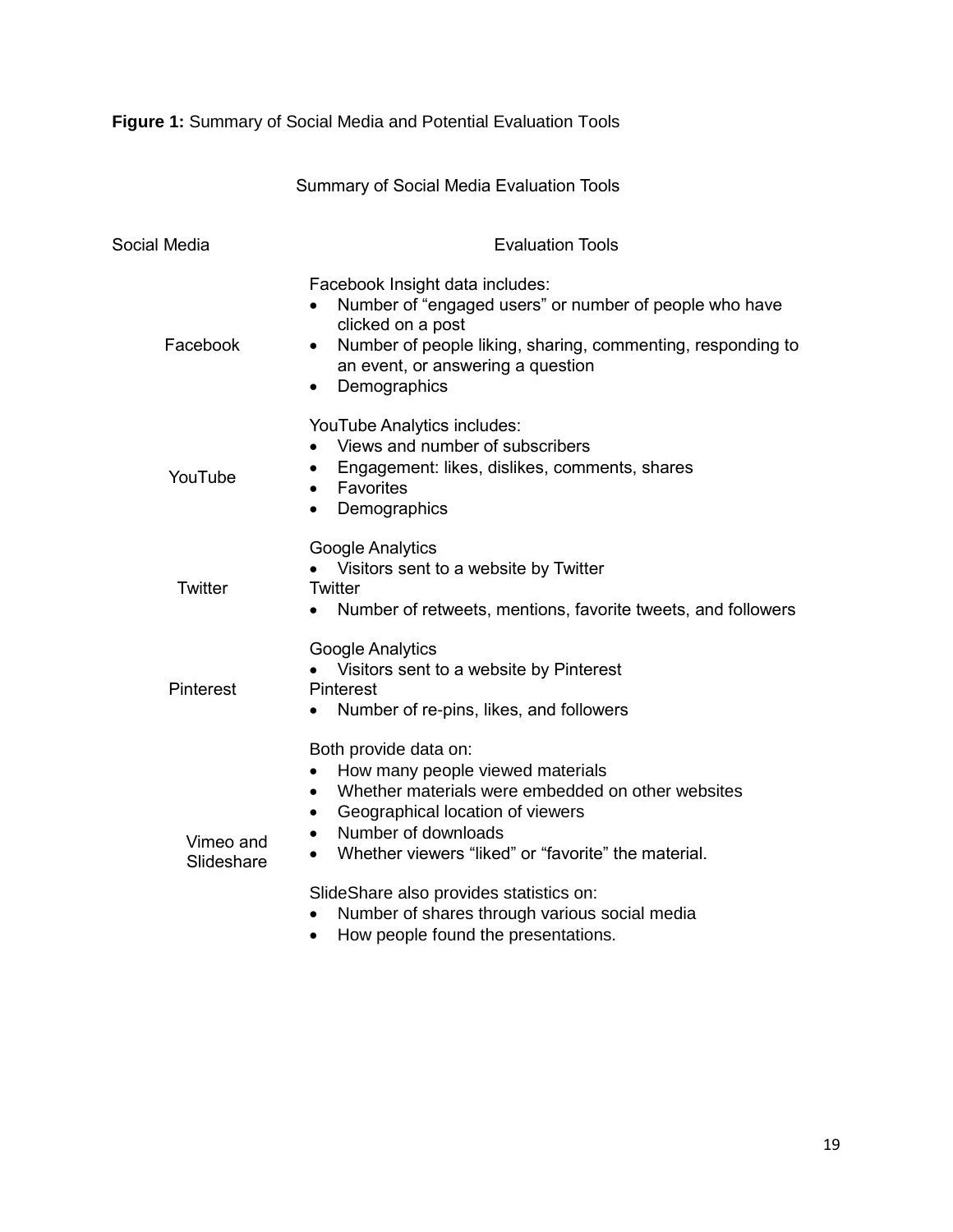|  |  |  | <b>Figure 2: Survey Questions and Possible Responses</b> |
|--|--|--|----------------------------------------------------------|
|  |  |  |                                                          |

F

|    | Questions                                                                                             | <b>Possible Responses</b>                                                                                                                                                                                                                                   |  |  |  |
|----|-------------------------------------------------------------------------------------------------------|-------------------------------------------------------------------------------------------------------------------------------------------------------------------------------------------------------------------------------------------------------------|--|--|--|
|    | 1. Please select which state you live<br>in or if you live outside the US from<br>the drop down menu. | All states listed<br>Option at the end – live outside the US                                                                                                                                                                                                |  |  |  |
| 2. | If you live outside the US, please<br>list what country you are from.                                 | If a participant selected "live outside the US" they had<br>the option to type in country of residence                                                                                                                                                      |  |  |  |
|    | 3. If you live in Nebraska, please<br>select which county you live in from<br>the drop down menu.     | If a participant listed they were a Nebraska resident,<br>they were asked to select which county they reside in.                                                                                                                                            |  |  |  |
| 4. | Please check which age category<br>you fit under.                                                     | Participants had the option to select one of the<br>following:<br>19-25 years<br>26-29 years<br>30-39 years<br>40-49 years<br>50-59 years<br>60-69 years<br>$70 + \text{years}$                                                                             |  |  |  |
|    | 5. Which of the following best<br>describes you? (Select all that<br>apply)                           | Participants had the option to select all that applied<br>from the following:<br>Native American Indian<br>$\bullet$<br><b>Black/African American</b><br>٠<br>White (Not Hispanic)<br>$\bullet$<br>Asian/Pacific Islander<br>Hispanic<br>$\bullet$<br>Other |  |  |  |
| 6. | What is your gender?                                                                                  | Participants had the option to select one of the<br>following:<br>Male<br>Female                                                                                                                                                                            |  |  |  |
|    | 7. Approximately how long have you<br>received "Cook It Quick"<br>newsletters?                        | Participants had the option to select one of the<br>following:<br>6 months or less<br>6 months to one year<br>1 to 2 years<br>$\bullet$<br>2 to 3 years<br>٠<br>3 to 4 years<br>4 to 5 years<br>5 plus years                                                |  |  |  |
| 8. | How did you learn about "Cook it<br>Quick" newsletters (check all that<br>apply)?                     | Participants had the option to select all that applied<br>from the following:<br>Listserv<br>$\bullet$<br>Forward from e-mail<br>$\bullet$<br>Internet search<br>Signed up at a program<br>Facebook                                                         |  |  |  |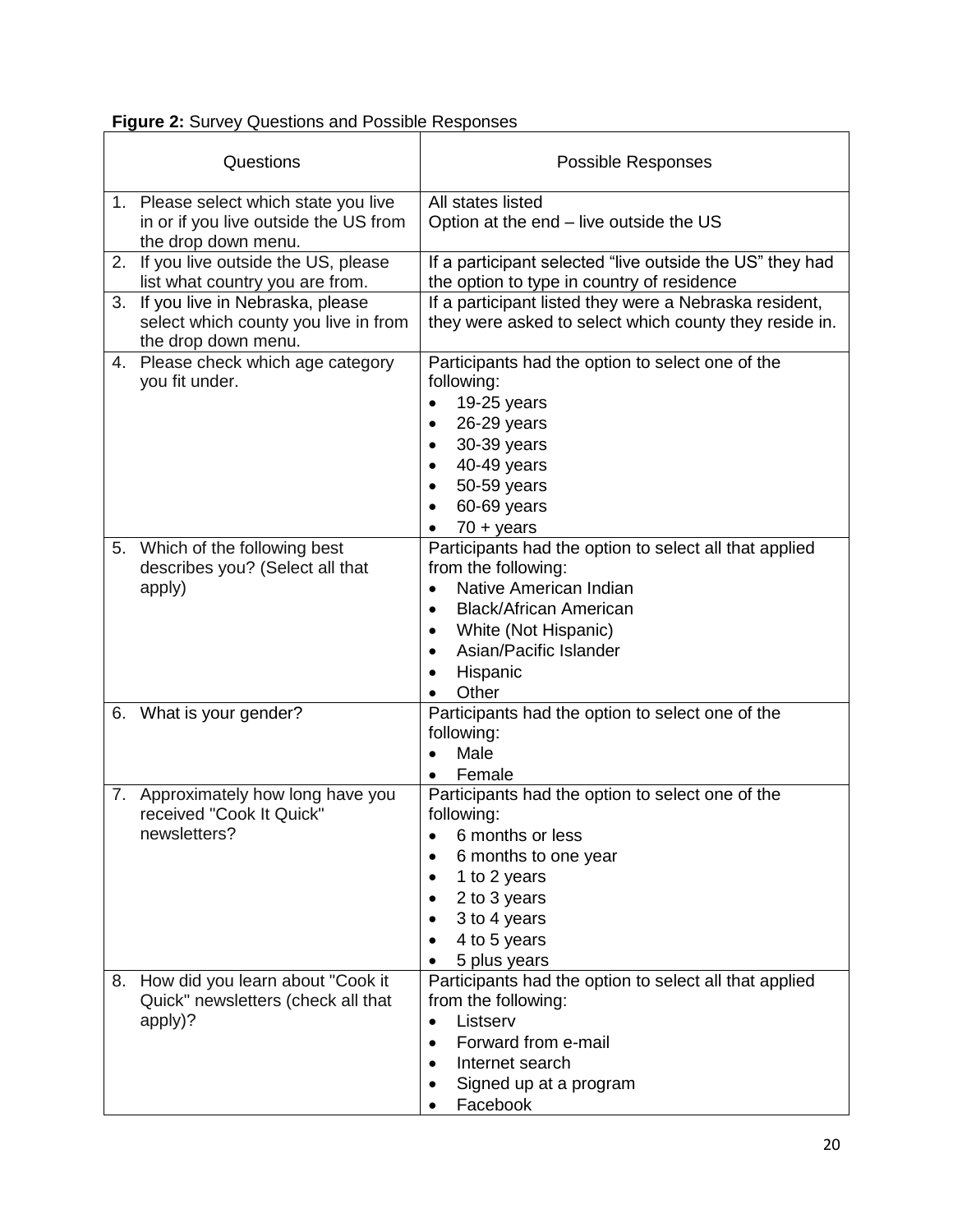|                                          | Twitter<br>$\bullet$                                            |  |  |  |
|------------------------------------------|-----------------------------------------------------------------|--|--|--|
|                                          | Other (please specify in the space provided<br>$\bullet$        |  |  |  |
|                                          | below)                                                          |  |  |  |
| Have you shared any of the<br>9.         | Participants had the option to select one of the                |  |  |  |
| information from "Cook it Quick"         | following:                                                      |  |  |  |
| with others?                             | Yes                                                             |  |  |  |
|                                          | <b>No</b><br>$\bullet$                                          |  |  |  |
| 10. How many people did you share        | If the participant selected "yes" on question 9, they           |  |  |  |
| information with?                        | were asked to select how many people they shared                |  |  |  |
|                                          | information with from the following options:                    |  |  |  |
|                                          | 1-2 people                                                      |  |  |  |
|                                          | 3-4 people                                                      |  |  |  |
|                                          | 5-6 people<br>$\bullet$                                         |  |  |  |
|                                          | 7-8 people<br>$\bullet$                                         |  |  |  |
|                                          | 9-10 people                                                     |  |  |  |
|                                          | Please write in the number if it is above 10                    |  |  |  |
| 11. What changes have you made or        | Participants had the option to select all that applied          |  |  |  |
| cooking practices have been              | from the following:                                             |  |  |  |
| reinforced based upon what you           | Gained ideas for preparing foods faster and/or                  |  |  |  |
| have learned from "Cook it Quick?"       | easier.                                                         |  |  |  |
| (check all that apply)                   | Reduced sodium in recipes.<br>$\bullet$                         |  |  |  |
|                                          | Used more whole wheat flour in recipes.<br>$\bullet$            |  |  |  |
|                                          | Used healthier fats in recipes (more oils and less<br>$\bullet$ |  |  |  |
|                                          | hard fats).                                                     |  |  |  |
|                                          | Used and/or offer smaller portions of food.<br>$\bullet$        |  |  |  |
|                                          | Cooked more food at home for myself and/or my<br>$\bullet$      |  |  |  |
|                                          | family (please list how many nights a week you                  |  |  |  |
|                                          | eat from home).                                                 |  |  |  |
|                                          | Included a greater variety of foods in the meals I<br>$\bullet$ |  |  |  |
|                                          | prepare.                                                        |  |  |  |
|                                          | Handled foods more safely.<br>٠                                 |  |  |  |
|                                          | Improved cooking practices.                                     |  |  |  |
|                                          | Saved money.<br>$\bullet$                                       |  |  |  |
|                                          | Please write in additional items in the text box                |  |  |  |
|                                          | provided below, if not mentioned above.                         |  |  |  |
| 12. Which of these ways did you use      | Participants had the option to select all that applied          |  |  |  |
| the information (check all that          | from the following:                                             |  |  |  |
| apply):                                  | Used personally                                                 |  |  |  |
|                                          | Used professionally<br>$\bullet$                                |  |  |  |
| 13. If you have used "Cook it Quick" for | If the participant selected "used professionally" on            |  |  |  |
| professional purposes, please            | question 12, they were asked to select how they used            |  |  |  |
| check all that apply below.              | it from the following options:                                  |  |  |  |
|                                          | <b>Blog</b><br>$\bullet$                                        |  |  |  |
|                                          | Twitter<br>$\bullet$                                            |  |  |  |
|                                          | Facebook<br>$\bullet$                                           |  |  |  |
|                                          | Print news column                                               |  |  |  |
|                                          | Presentations                                                   |  |  |  |
|                                          | Radio                                                           |  |  |  |
|                                          | Web article                                                     |  |  |  |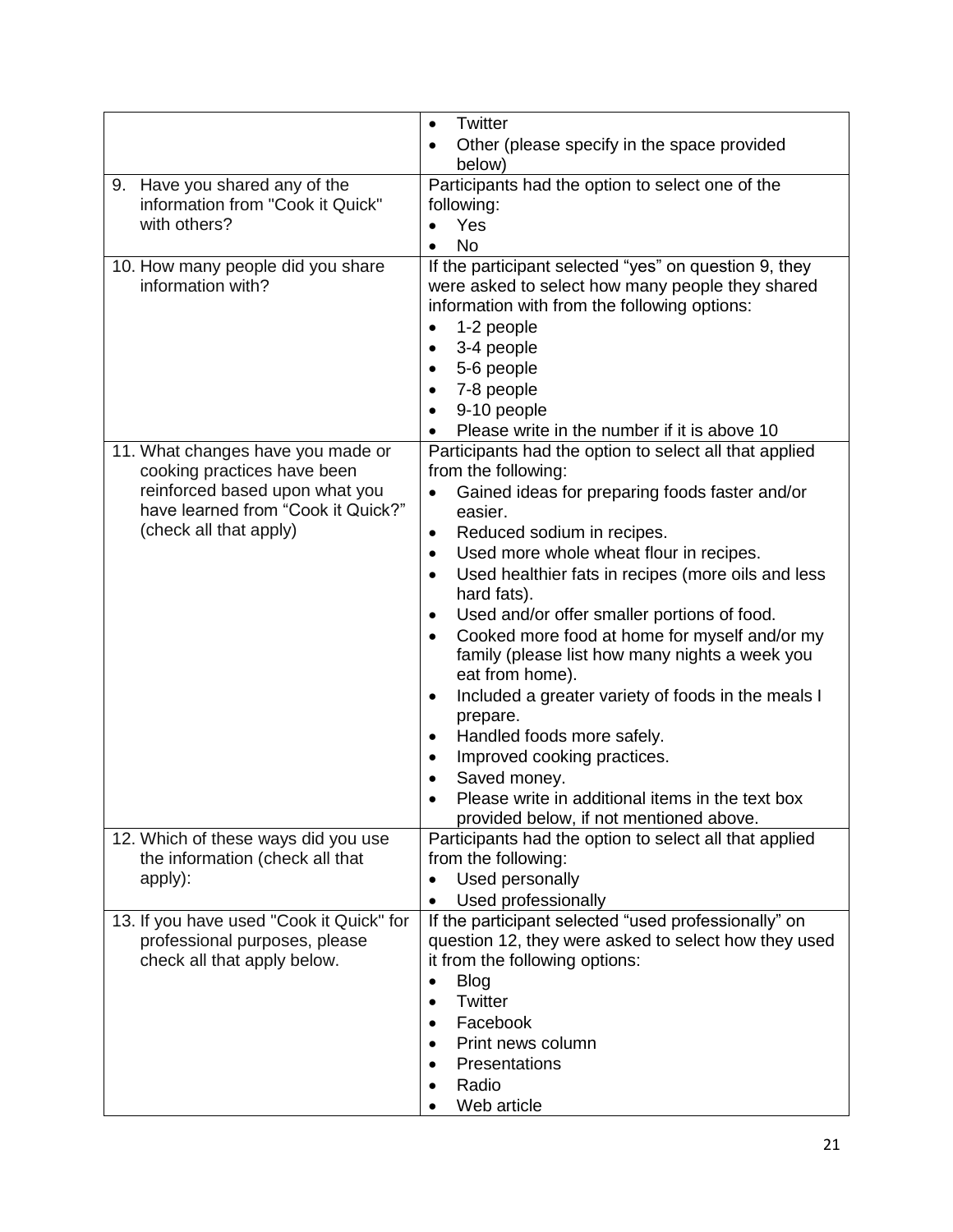|                                | Magazine<br><b>Book</b><br>Other (please write other ways in the text box<br>provided) |  |
|--------------------------------|----------------------------------------------------------------------------------------|--|
| 14. Please list any additional | Participants had a chance to provide additional                                        |  |
| comments here.                 | comments in a text box.                                                                |  |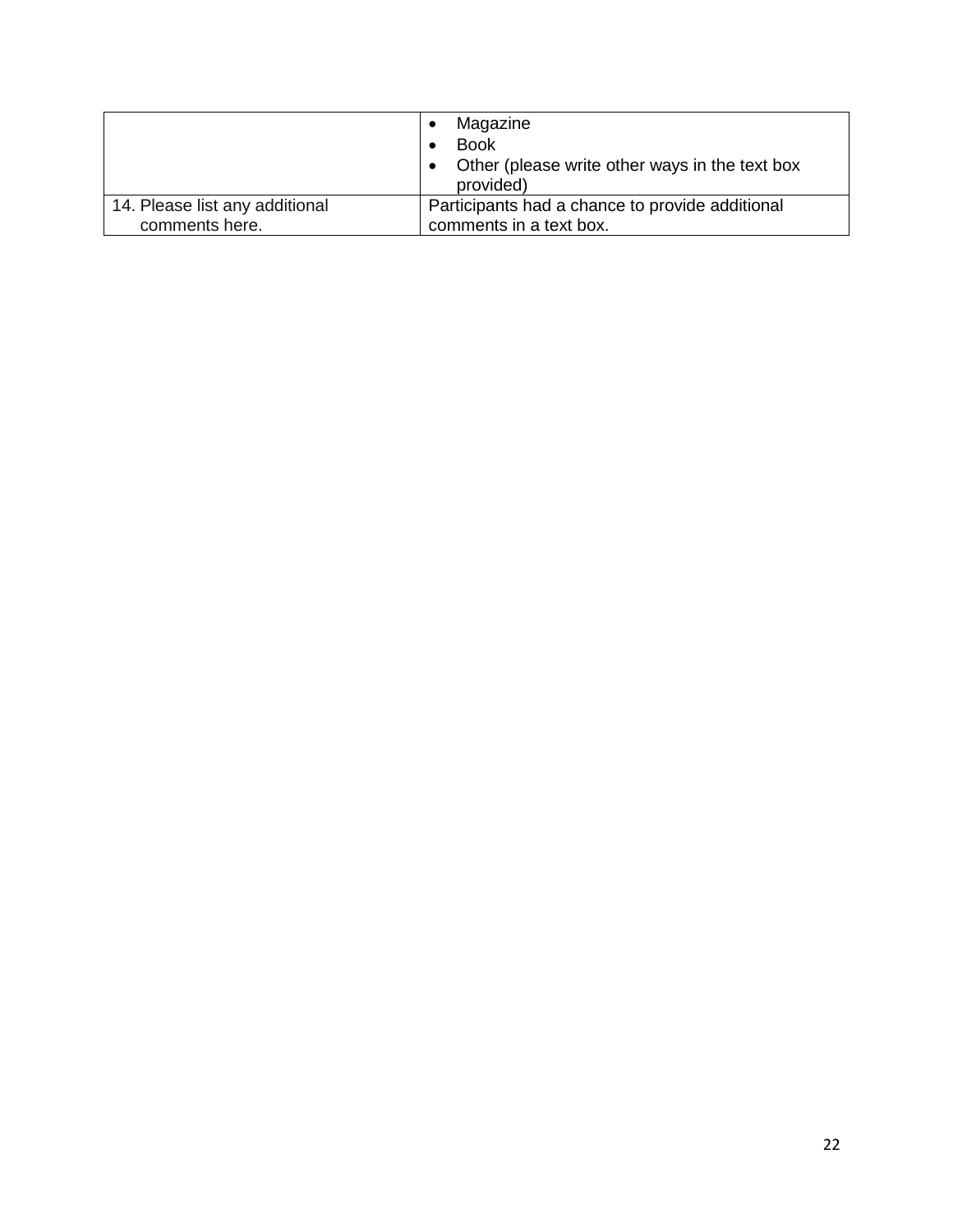#### **Shape Up for Spring: Comparing the Effectiveness of Social Media and Email in a Nutrition and Fitness Educational Program**

#### Julie Garden-Robinson, Angela Reule and Myron A. Eighmy

Americans are not meeting current nutrition and fitness guidance promoted in the Dietary Guidelines for Americans (2010). However, technology shows promise in complementing health-related education. The purpose of the six-week, "Shape Up for Spring" study was to assess the influence of educational delivery modes (email, Facebook) on nutrition and physical activity knowledge and behavior compared with a control group. An online survey was used to assess knowledge gain and achievement of individual goals related to nutrition and fitness. Of the 92 participants, both the Facebook and email groups increased their knowledge scores, whereas there was a slight decrease in the knowledge scores for control group participants. The Facebook group and email group assigned themselves higher average ratings in goal achievement than the control group.

Inadequate nutrition and a sedentary lifestyle are linked to the development of obesity, which in turn is directly related to several chronic diseases including heart disease, cancer, and diabetes—with a high cost to society (Centers for Disease Control and Prevention [CDC], 2010). Americans are not meeting current nutrition and fitness guidance promoted in the Dietary Guidelines for Americans (2010). According to the CDC (2009), an estimated 23.5% of Americans consumed fruits and vegetables five or more times per day, far short of national targets. An estimated 3 out of 4 Americans do not meet the physical activity recommendations, and 1 out of 4 do not get any physical activity at all (Taylor, 2008).

Some intensifying factors in the obesity epidemic may be related to technological and entertainment innovations (i.e., TVs, computers, and other technology), which have promoted decreased levels of physical activity during leisure time (International Risk Governance Council, 2010). In recent years online social media including MySpace, Twitter, Facebook, and YouTube have grown in popularity. Emerging technologies such as Facebook are finding expanded use in higher education to support nutrition, communication, and collaboration (Brug, Oenema, Kroeze, & Raat, 2005; Roblyer, McDaniel, Webb, Herman, & Witty, 2010).

The use of social media has grown exponentially in the past few years. In 2009 Qualman estimated that 96% of Generation Y (those born in the mid-1980s or later) would be members of a social network by 2010. In a 2010 interview at the World Economic Forum in Davos, Switzerland, Facebook Chief Operating Officer Sheryl Sandberg stated that 175 million people log onto Facebook every day (Arrington, 2010). More than 30 billion pieces of content (e.g., Web links, news stories, blog posts, notes, photos) are shared by Facebook users every month, and 50% of active Facebook users log onto the site daily (Facebook Social Media Assistant, 2011).

Although many people may surmise that these fairly new technologies would promote poor health, some studies have shown the opposite effect in some health promotion areas, particularly smoking cessation. Lenert, Munoz, Perez, and Bansod (2004) compared two Webbased smoking cessation interventions: a single-point-in-time educational intervention, and an enhanced intervention that sent educational messages timed to participants' quit efforts. The messages that were sent at the participants' most challenging times had the greatest positive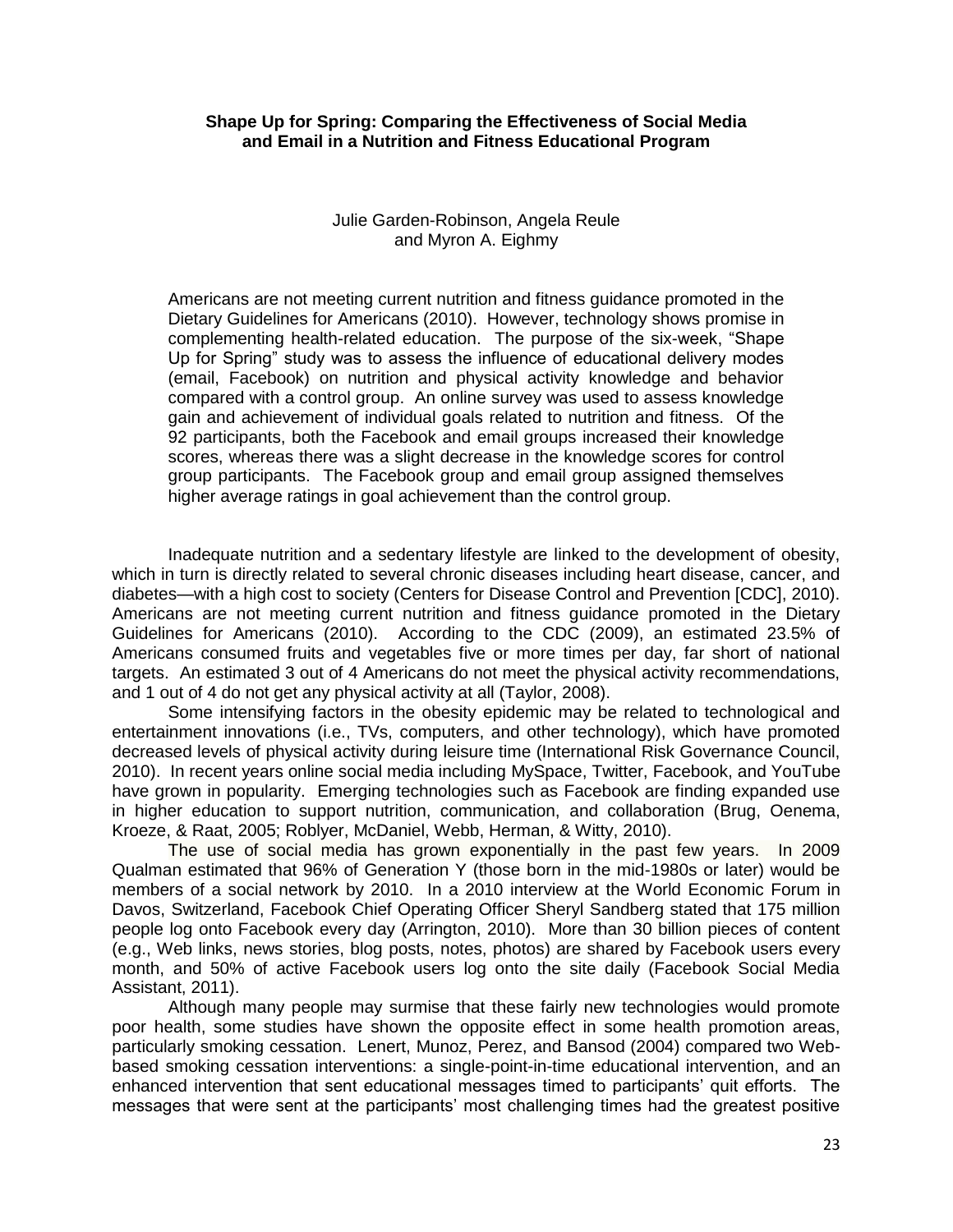impact. In a study published in the *New England Journal of Medicine*, Christakis and Fowler (2008) found that a person's decision to stop smoking was strongly affected by whether a spouse, sibling, friend, and/or others in their social network quit.

Researchers suggest it may be possible to take advantage of the power of social networks in encouraging healthful eating and physical activity, and in customizing messages to promote healthy behaviors (White & Dorman, 2001). Svensson and Lagerros (2010) reviewed the potential of technological methods, including Internet and data loggers, in promoting weight loss. Technological approaches were seen as complementary methods that could save both time and money. Bennett and Glasgow (2009) suggested that tailored messages and use of social networks may enhance Internet-based health interventions.

#### **Objectives/Purpose**

The purpose of the "Shape Up for Spring" study was to assess the influence of Facebook and email in promoting knowledge gain and behavior change related to nutrition and fitness. The objectives of the six-week study were a) to improve knowledge of current nutrition and physical activity recommendations, and b) to assess achievement of Facebook and email participants' goals related to nutrition and physical activity.

#### **Methods**

#### **Participants**

Participants were recruited through an email invitation sent via listservs on a college campus, and to Extension employees throughout a state. To be eligible to participate in the study, participants needed to be 18 years of age or older and have daily access to email and the Internet. The email message provided a link where those interested in participating could begin the registration process. Ninety-two people (87% female, 97.8% Caucasian) volunteered to participate in the study. Most participants were in the age *55 years* or older category (31.5%), followed by ages *45-54* (25.0%), ages *25-34* (21.7%), ages *35-44* (15.2%), and ages *18-24* (6.5%).

#### **Study Design and Intervention**

Following the registration process, participants initially were divided into two groups based on whether or not they were current Facebook users. Participants assigned to the Facebook group ( $n = 32$ ) were placed in a "closed group" not available to the other participants. The remaining participants were assigned randomly to either the email group (*n* = 31) or the control group  $(n = 29)$ .

A protocol reviewed and approved by the university's Institutional Review Board (IRB) was followed throughout the study. The subscription-based SurveyMonkey online survey tool was used [\(www.surveymonkey.com\)](http://www.surveymonkey.com/) for data collection. Participants agreed to the study protocol by reading the informed consent page and clicking "next" on the first page of the survey. Participants completed a 19-item online pre-survey and a 31-item online post-survey at the end of the study. The pre- and post-surveys included demographic, knowledge, and behavior items related to nutrition and physical activity. After completing the pre-survey, the control group received no further information until the end of the study. On the post-survey, all participants were asked to rate their success in changing health behaviors related to nutrition fitness on a 5-point scale (1 = *not successful, no changes made;* 5 = v*ery successful, I met my goals*). At the conclusion of the study, the control group received all of the messages in an emailed document.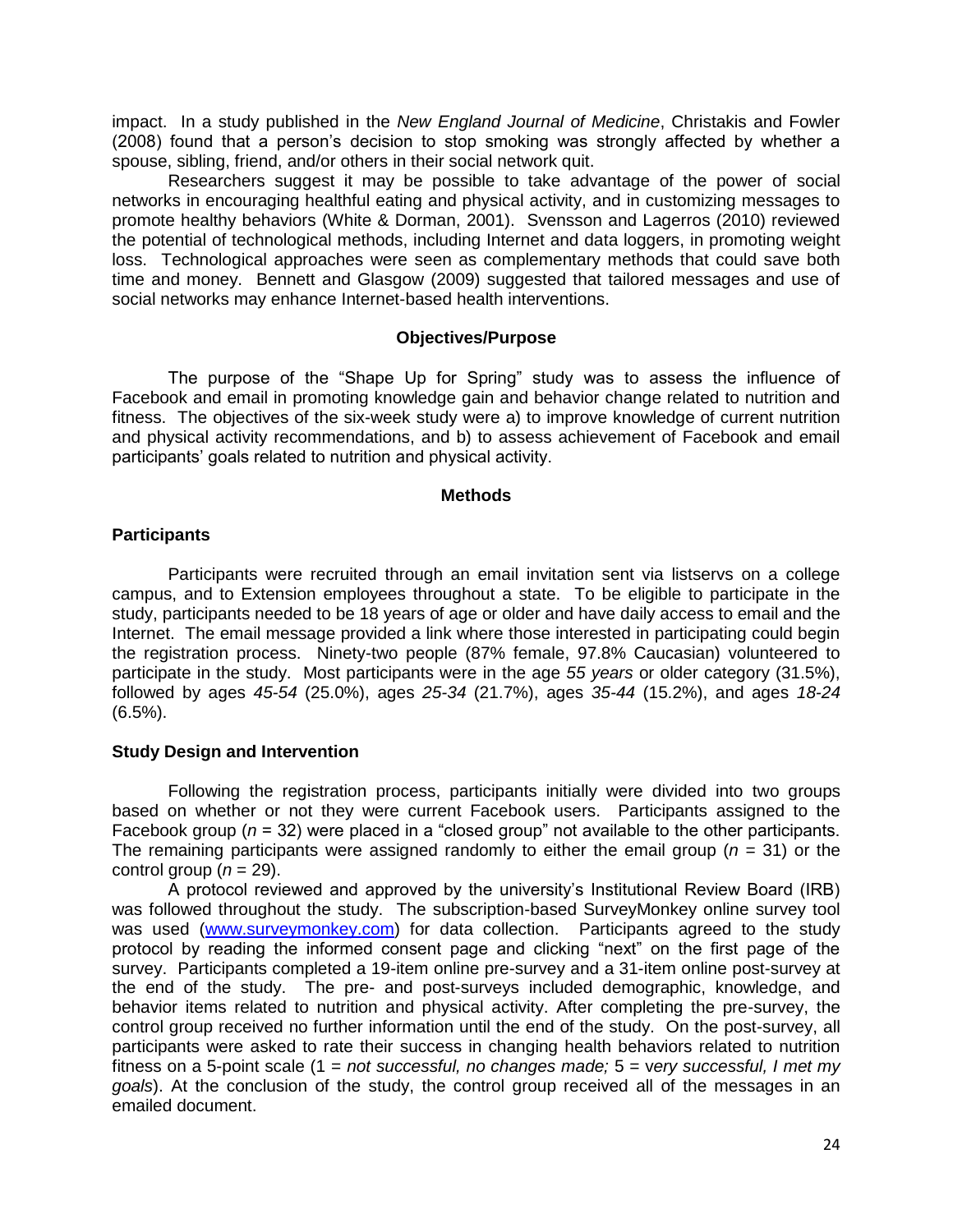Eighteen messages were delivered to the email group and Facebook group throughout the study. Examples of the messages are provided in Appendix A. The participants received one message at a time, three times per week, for six weeks. The messages included information about goal setting, taking steps toward achieving their goals, current nutrition and fitness guidance based on the Dietary Guidelines for Americans (2010), and "assignments" that promoted the use of online tools to assess health status and track health indicators, including fruit and vegetable intake and fitness levels. The tools included an online Body Mass Index (BMI) calculator, which served as a means of determining weight status. Facebook and email participants were asked to set an individual goal related to nutrition. For example, their nutrition goal might be eating more fruit, vegetables, and/or whole grains, or making healthier beverage choices, including drinking more water. They also were asked to set an individual goal related to fitness, such as walking thirty minutes on most days of the week.

Participants were provided with a document delivered by email or posted on Facebook to record their goals and to chart their progress in nutrition and fitness. Facebook participants were encouraged to interact and discuss the content of the messages with the researchers and others in their group, while email participants could interact only with the researcher. All participants were eligible for weekly random prize drawings, in which five participants were selected from each group to receive a prize. The prizes included cutting boards, recipe books, vegetable brushes, pedometers, and snacks such as dried fruit. A grand prize winner received a basket of food- and fitness-related prizes.

#### **Data Analysis**

Data was downloaded from SurveyMonkey and analyzed using the Statistical Product and Service Solutions Software (SPSS) version 16.0. Differences were determined using Duncan's Multiple Range test (*p* < .05).

#### **Results/Findings**

Table 1 and Figure 1 show the results of the pre- and post-surveys. Of the 92 who completed the pre-survey, 85 (92%) completed the post-survey. About 66% of the "Shape Up for Spring" participants considered themselves overweight and 68.5% were attempting to lose weight at the beginning of the study. Email group participants showed the greatest knowledge gains, with scores increasing from an average of 72.1% on the pre-survey, to 82% correct on the post-survey. Among Facebook participants, knowledge scores increased from an average of 73.1% correct on the pre-survey, to 78% correct on the post-survey. The control group had the highest mean pre-survey score (79.6%), but the lowest mean post-survey score (76.9%). About 77.8% of the Facebook group, and 72.4% of the email group, printed the forms and other documents provided to assist with goal setting and monitoring. On the post-survey, about 79.3% of email group participants, and 66.7% of Facebook participants, perceived themselves as overweight and indicated current attempts to lose weight; while 55.2% of the control group rated themselves as overweight.

On a scale from 1 = *not successful,* to 5 = *very successful*, the Facebook group rated their achievement of behavioral goals a mean score of 3.22, while the email group and the control group rated themselves at 3.07 and 1.97, respectively. Analysis of variance showed significant differences between all pairings of control, email, and Facebook groups (*p* < .05). After the study, email and Facebook group participants were asked to rate whether they would recommend this type of educational activity to others. On a scale from 1 = *not likely,* to 5 = *most likely*, Facebook group participants rated their likelihood of recommending the activity to others at a mean score of 3.37, which was higher than the rating given by the email group participants (3.03), although not significantly different.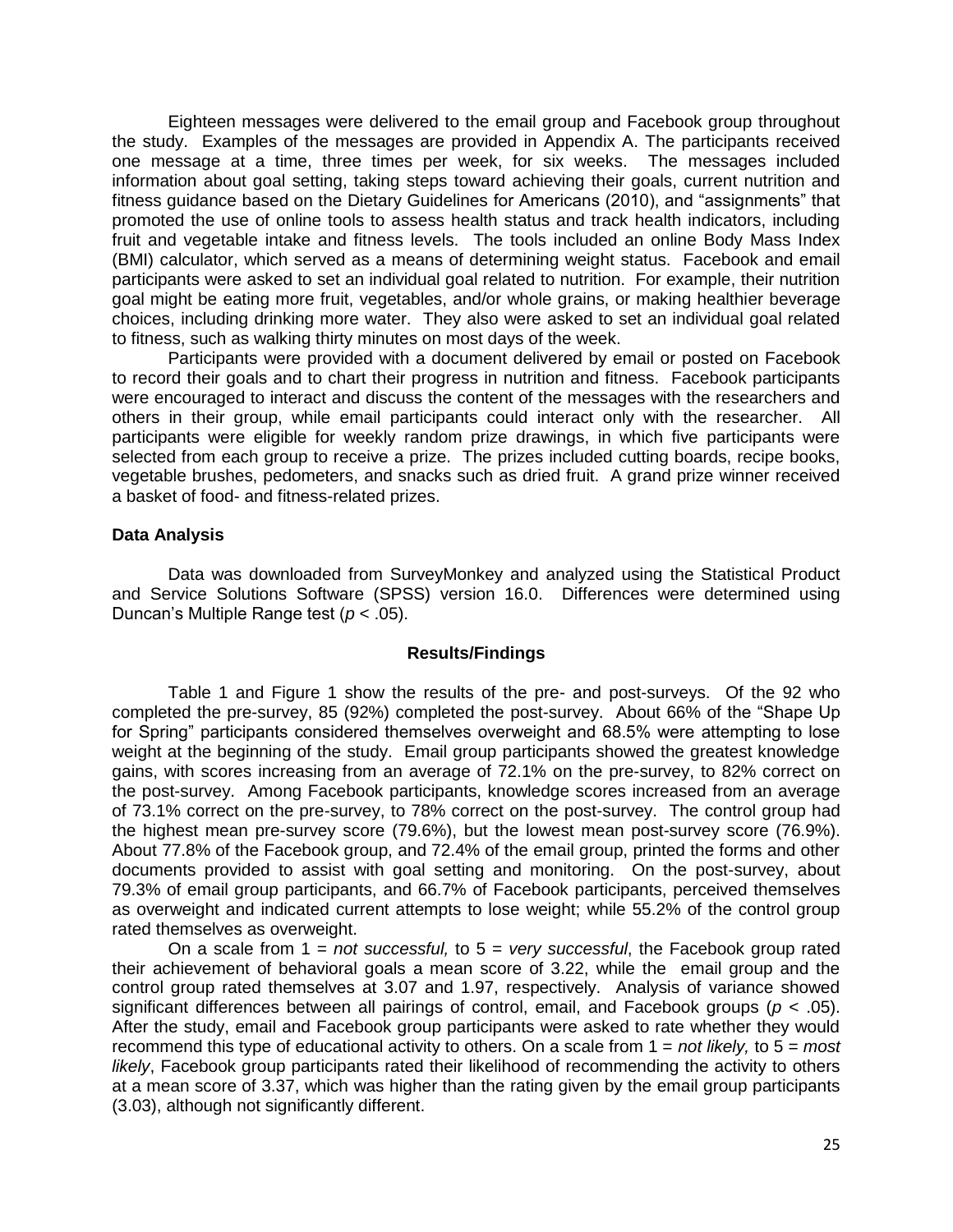In their comments at the conclusion of the project, participants had somewhat mixed reactions to Facebook, with some reporting a greater satisfaction and comfort level in sharing information and discussing their health online than others:

- "Using Facebook as a tool for education was something new, so it kept my attention. Each time I logged onto Facebook, I had the opportunity to read the new messages, and I thought this was great. It kept me motivated! I'd try this approach again on another subject."
- "I liked the community feel working toward a common goal."
- "Without face to face involvement I felt less committed."
- "Facebook can be a good motivator; the feedback and interaction is helpful, though not a silver bullet, of course. Although I didn't reach my goal of losing 10 pounds, I did lose a little (2.5 - 3 lbs), and I actually exercised more in the past six weeks than I did all winter. The Facebook conversations were the primary motivator for me."
- "The weekly nutrition messages were not only educational, but also served as reminders. Also I liked the peer influence and knowing that others also were headed toward similar goals."
- "I would have been more comfortable sharing my goals and progress if I knew the people, or knew that they shared similar goals. It seemed some people were really into it, while others were just doing it just because it was offered. It made me feel a little self conscious to post because I didn't know everyone and because I felt like everyone wasn't as goal-oriented as I was. Everyone seemed to be at different points with their fitness and nutrition and I was a little nervous of being judged by others who weren't at the same point as I was."
- "I liked conversing with other people involved in the program. It was nice to not have to be at a certain location and time to be involved in the conversation."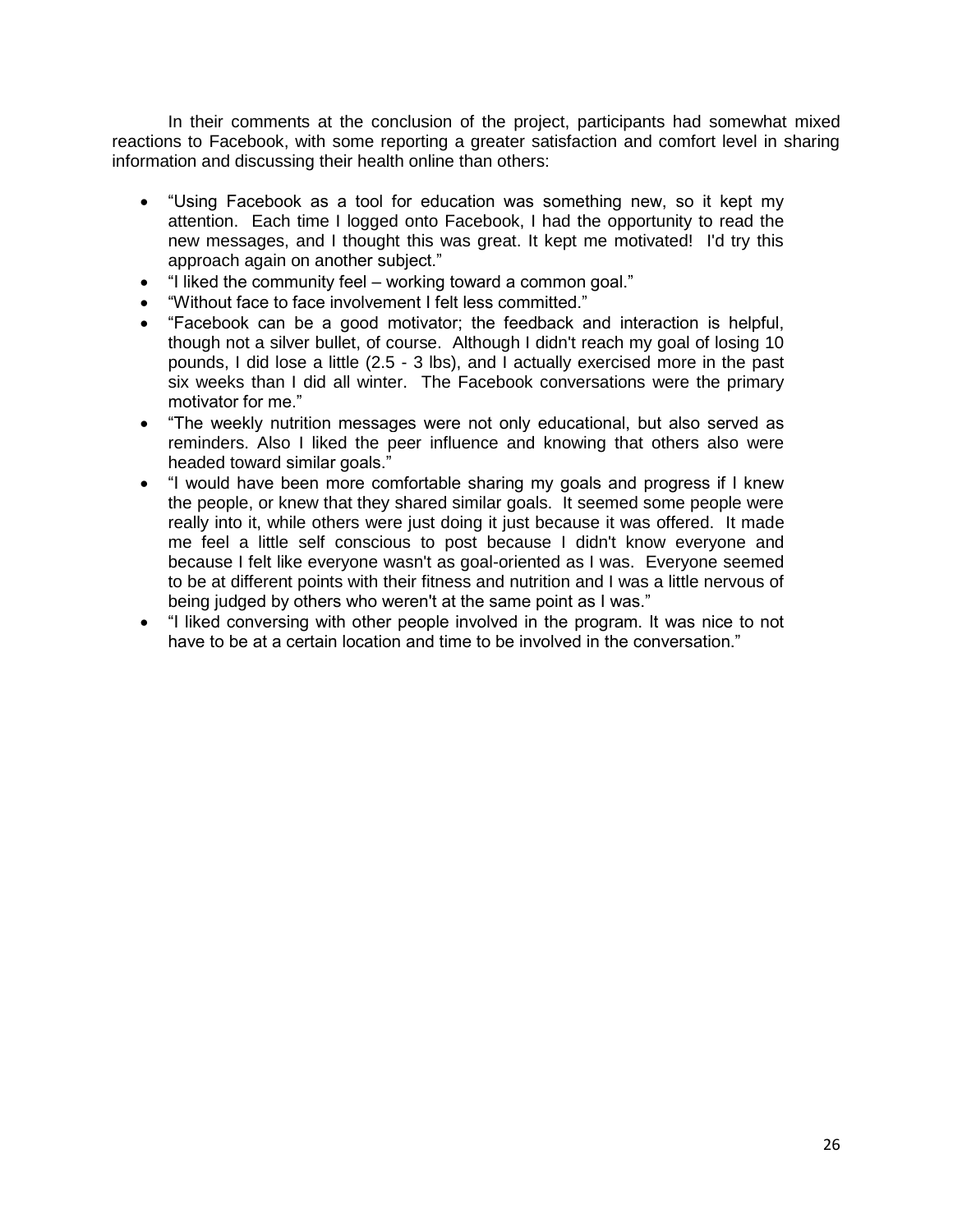#### **Discussion**

The "Shape Up for Spring" study allowed participants to set individual goals and work to achieve them; both email and Facebook helped promote and support knowledge gain and selfreported behavior change. Knowledge scores related to nutrition and fitness concepts improved among those in the email and Facebook groups, but decreased among those in the control group. Although unexpected, simply signing up to participate in the program resulted in slight improvements in self-reported behavior/goal achievement among those in the control group, which shows they were motivated at the start of the project to make health-related changes. The control group was eligible to receive nutrition and fitness incentive prizes throughout the study, and 31% of the control group participants became involved in or continued their involvement in other nutrition and/or fitness programs during the study, compared with 20.7% of the email group, and 22.2% of the Facebook group. The finding that the control group had a much lower percentage of participants who perceived themselves as overweight cannot be explained by the data collected, but it may be related to the fact that they did not receive the BMI calculator.

The Facebook group may have been more successful in achieving their goals if the participants had known each other prior to the project. Unlike typical Facebook "friends," most of the participants were strangers prior to being placed in a Facebook group with each other. Despite this lack of familiarity, as other studies have shown, social support through Facebook appeared to be more effective in helping participants achieve their goals, compared to the other groups who did not have the same type of social support available. Future research could explore facilitating a Facebook group of existing "friends" to arrive at a common health-related goal, such as eating more vegetables or whole grains, and tailoring messages specifically to achieving the group's goal.

#### **Implications for Extension**

To continue to thrive and reach a younger generation, Extension educators need to be on the cutting edge of technology use to complement their traditional educational programming (e.g., face-to-face interactive presentations). Technology, including social media, represents a low-cost means for educators to reach younger clientele, as well as those who may live in isolated rural areas. The present intervention reached 92 people at least 18 times during a sixweek period with nutrition and fitness education, and the total cost of the incentive prizes for the program was about \$1,000. Unlike typical face-to-face Extension programs, there was no expense for printing or travel associated with the project.

Extension educators often reach clientele with limited financial resources and sometimes limited literacy. Despite concerns that technology use in Extension programming may exclude some of the potential clientele, the "digital divide" is narrowing. A growing number of Americans now have access to technology as a result of increased availability and decreasing costs for computers and other technology. In 2010, 77% of Caucasians, 66% of Hispanics, and 65% of African Americans reported using the Internet. About 65% of Caucasian households, 52% of African American households, and 45% of Latino households reported having broadband Internet access at home (Livingston, 2011). Informal education, the usual approach used by Extension, may be best promoted through a balance of traditional methods, with technological enhancements used when possible and appropriate, to extend the learning of their clientele. To keep up with the ever-changing world of technology, Extension educators will want to continue to seek continual professional development in technology, and to boldly explore the use of the technological advances at their fingertips.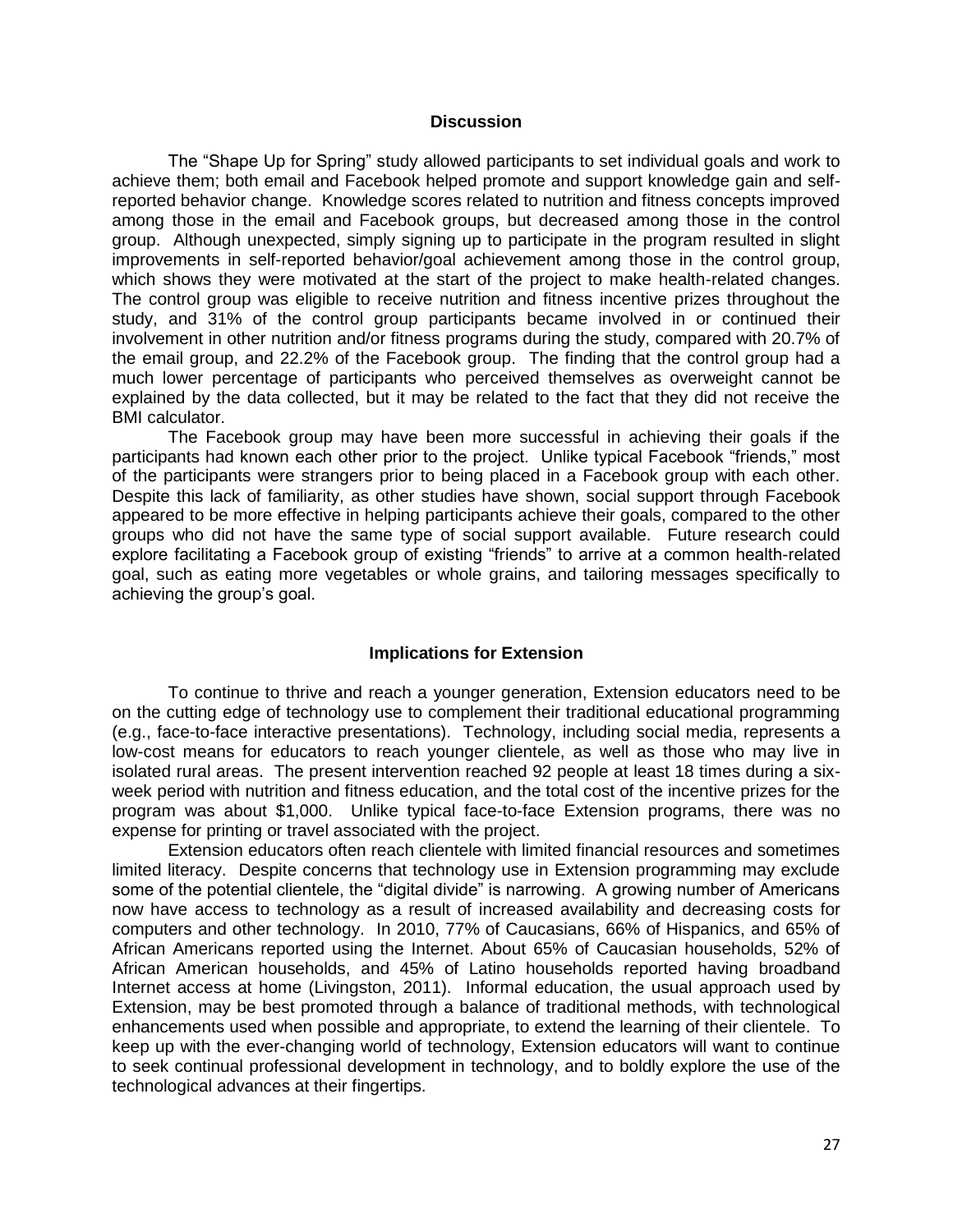Julie Garden-Robinson, North Dakota State University Extension Service - HNES EML 351, NDSU Department 7270 P.O. Box 6050 Fargo, ND 58108-6050 (701)231-7187 [Julie.Garden.Robinson@ndsu.edu](mailto:Julie.Garden.Robinson@ndsu.edu)

#### **References**

- Arrington, M. (2010). Facebook COO: 175 million people log into Facebook every day. *TechCrunch* [Web log post]. Retrieved from **[http://techcrunch.com/2010/02/01/Facebook-coo-sheryl-sandberg-world](http://techcrunch.com/2010/02/01/Facebook-coo-sheryl-sandberg-world-economic-forum-davos/)[economic-forum-davos/](http://techcrunch.com/2010/02/01/Facebook-coo-sheryl-sandberg-world-economic-forum-davos/)**
- Bennett, G. G., & Glasgow, R. E. (2009). The delivery of public health interventions via the Internet: Actualizing their potential. *The Annual Review of Public Health*, *30*, 273-92.
- Brug, J., Oenema, A., Kroeze, W., & Raat, H. (2005). The Internet and nutrition education: Challenges and opportunities. *European Journal of Clinical Nutrition*, *59*(1), S130–S139.
- Christakis, N. A., & Fowler, J. H. (2011). The collective dynamics of smoking in a large social network. *The New England Journal of Medicine*, *358*, 2249-2258.
- Centers for Disease Control and Prevention (2009). *Fruits and vegetables 2009*. Office of Surveillance, Epidemiology, and Laboratory Services. Retrieved from <http://apps.nccd.cdc.gov/brfss/list.asp?cat=FV&yr=2009&qkey=4415&state=All>
- Centers for Disease Control and Prevention. (2010). *Chronic disease prevention and health promotion.* Retrieved from<http://www.cdc.gov/chronicdisease/stats/index.htm>
- Dietary Guidelines for Americans. (2010). U.S. Department of Agriculture and U.S. Department of Health and Human Services. Retrieved from [www.dietaryguidelines.gov](http://www.dietaryguidelines.gov/)
- Facebook Social Media Assistant. (2011). *40 interesting Facebook facts.* Retrieved from [www.Facebook.com/note.php?note\\_id=141377535935074](http://www.facebook.com/note.php?note_id=141377535935074)
- International Risk Governance Council. (2010). *The obesity epidemic.* Retrieved from [http://www.irgc.org/IMG/pdf/Emerging\\_risks\\_Obesity.pdf](http://www.irgc.org/IMG/pdf/Emerging_risks_Obesity.pdf)
- Lenert, L., Munoz, R. F., Perez, J. E., & Bansod, A. (2004). Automated e-mail messaging as a tool for improving quit rates in an Internet smoking cessation intervention. *Journal of the American Medical Informatics Association, 11*(4), 235-240.
- Livingston, G. (2011, February). *Latinos and digital technology, 2010*. Pew Hispanic Center. Retrieved from

**<http://www.pewhispanic.org/2011/02/09/latinos-and-digital-technology-2010/>**

- Qualman, E. (2009, August). Statistics show social media is bigger than you think*. Socialnomics*  [Web log post]. Retrieved from [http://www.socialnomics.net/2009/08/11/statistics-show](http://www.socialnomics.net/2009/08/11/statistics-show-social-media-is-bigger-than-you-think/)[social-media-is-bigger-than-you-think/](http://www.socialnomics.net/2009/08/11/statistics-show-social-media-is-bigger-than-you-think/)
- Roblyer, M. D., McDaniel, M., Webb, M., Herman, J., & Witty, J. V. (2010). Findings on Facebook in higher education: A comparison of college faculty and student uses and perceptions of social networking sites. *Internet and Higher Education, 13*, 134-140.
- Svensson, M., & Lagerros, Y. T. (2010). Motivational technologies to promote weight loss: From Internet to gadgets. *Patient Education and Counseling*, *79*, 356-360.
- Taylor, S. E. (2008). *Health Psychology* (7th ed.). New York: McGraw-Hill.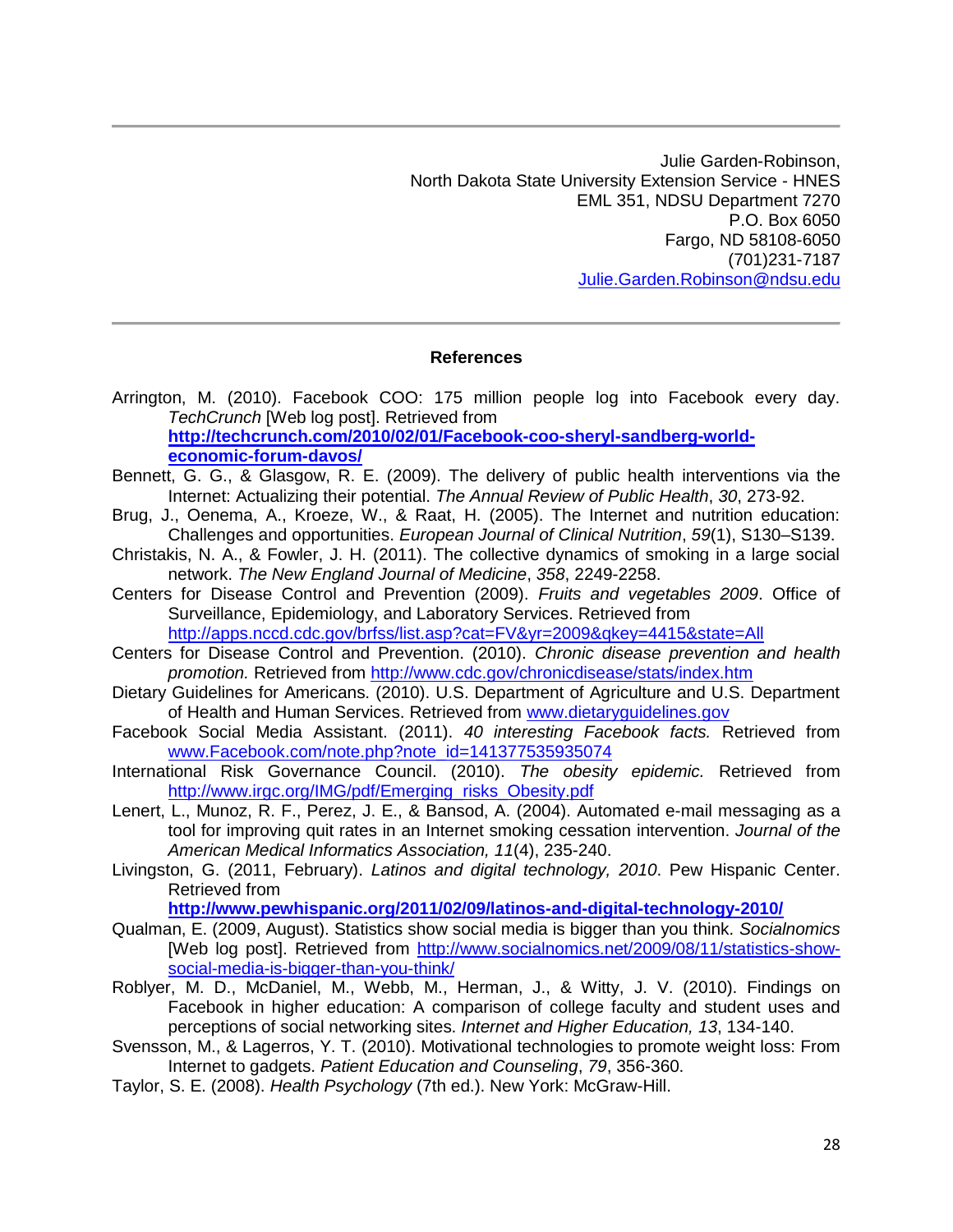White, M., & Dorman, S. M. (2001). Receiving social support online: Implications for health education. *Health Education Research*, *6*(6), 693-707.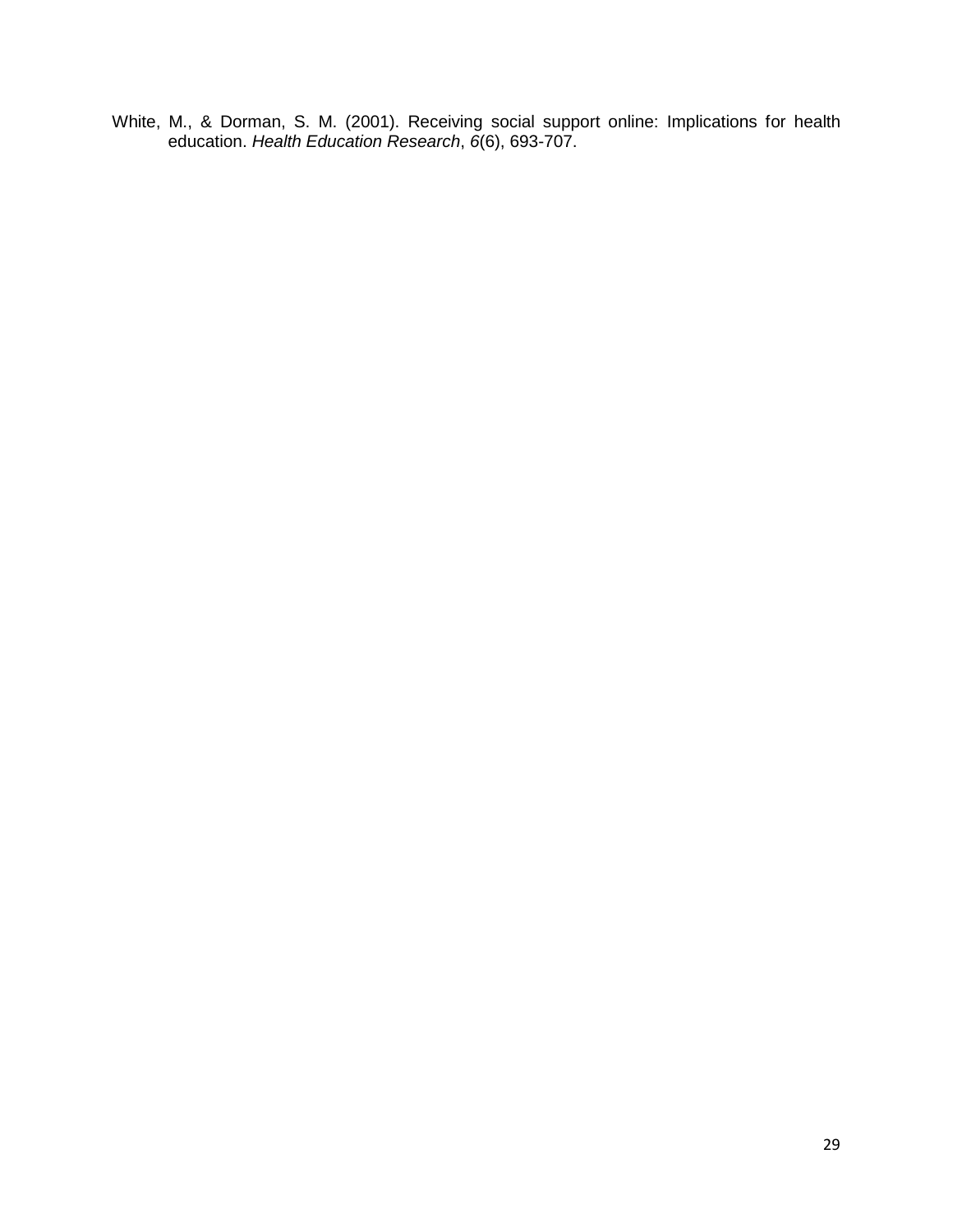|                                                                                                                      | Total group |          | control  | email             | Facebook       |
|----------------------------------------------------------------------------------------------------------------------|-------------|----------|----------|-------------------|----------------|
|                                                                                                                      | Pre         | Post     | Post     | Post              | Post           |
|                                                                                                                      | $n = 92$    | $n = 85$ | $n = 29$ | $n = 29$          | $n = 27$       |
| Consider themselves over -<br>weight $(\%)$                                                                          | 66.3        | 67.2     | 55.2     | 79.3              | 66.7           |
| Trying to lose weight (%)                                                                                            | 68.5        | 71.8     | 69.0     | 79.3              | 66.7           |
| Printed forms related to goal<br>setting and goal tracking<br>$(\% )$                                                | N/A         | N/A      | N/A      | 72.4              | 77.8           |
| Read 13 or more of the 18<br>messages $(\%)$                                                                         | N/A         | N/A      | N/A      | 79.3              | 55.5           |
| Were involved in other<br>nutrition or fitness programs<br>besides this program (%)                                  | N/A         | 24.7     | 31.0     | 20.7              | 22.2           |
| Self-rating of success in<br>achieving health<br>improvement goals<br>$(1 = not successful, 5 = very$<br>successful) | N/A         | 2.74     | 1.97a    | $3.07^{b}$        | $3.22^{b}$     |
| Likeliness to recommend<br>this type of activity to others<br>$(1 = not likely; 5 = most)$<br>likely)                | N/A         | N/A      | N/A      | 3.03 <sup>a</sup> | $3.37^{\circ}$ |

**Table 1**: Pre- and Post-survey Results of Control, Facebook, and Email Groups\*

\*Note: Participants were not assigned to the respective groups until after the pre-survey. Results (mean self-rating scores) in rows with different letters are significantly different (*p* < .05).

**Figure 1.** Changes in knowledge scores among experimental groups as a result of participating in Shape Up for Spring.

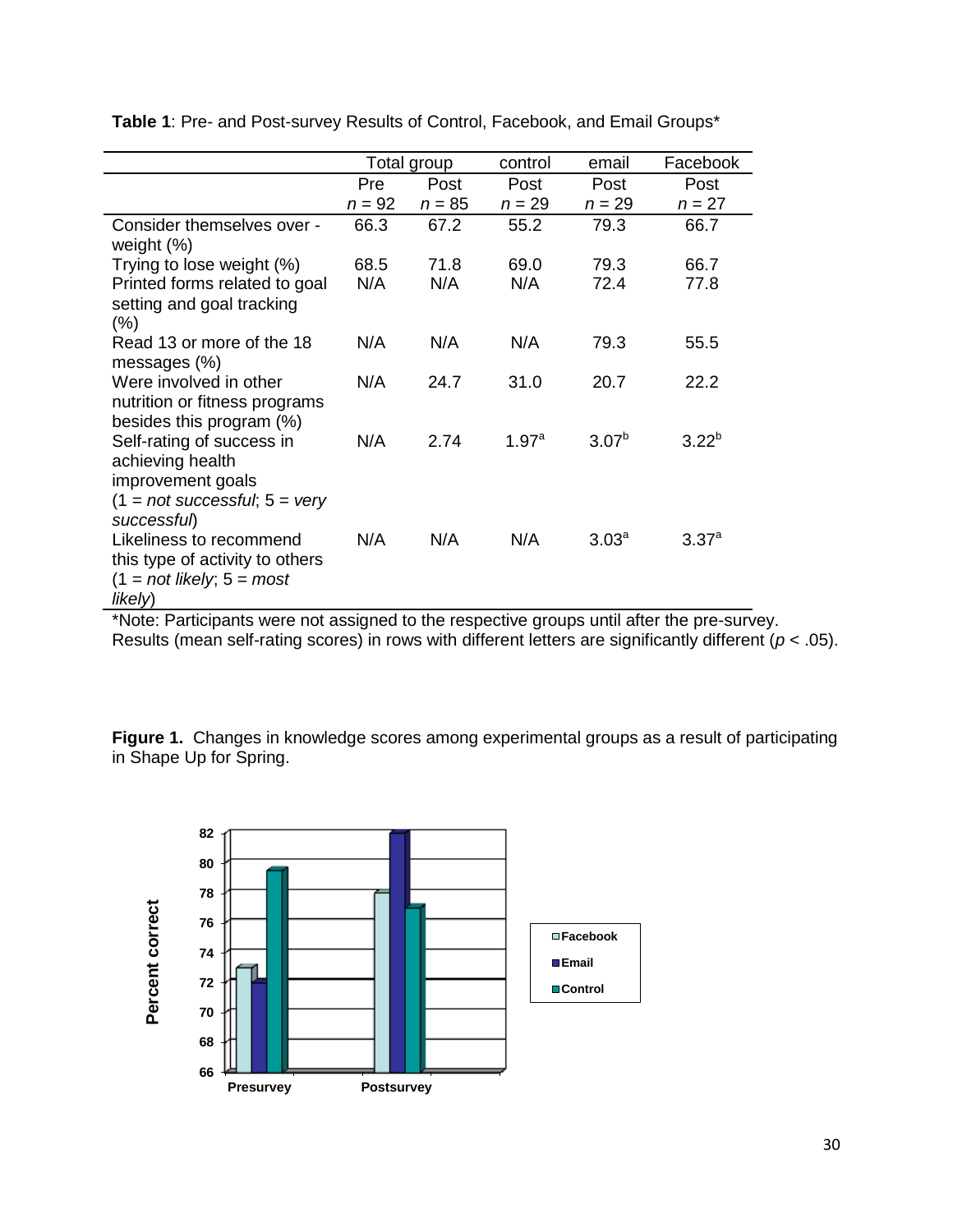# **Appendix A**

# *Message 1*

# **Let's Get Started**

Making changes and setting goals in life is easier said than done. Changing something as crucial as one's health behaviors can be just as challenging. Keep the following in mind. Be SMART about your goals.

- **S:** Specific
- **M**: Measurable
- **A**: Attainable
- **R**: Relevant
- **T**: Time Bound

# **How to Set a Goal**

When setting a goal, keep in mind why you made the goal. Here is a useful way to set a goal.

- Backward Goal-setting
	- Write down your ultimate goal: What do you want to achieve?
		- "By Aug. 1, 2012, I will be ready to enter and finish a 10k marathon."
	- What do you need to do to achieve this goal, and by when?
		- "By May 2012, I will have entered and finished a local marathon to test my progress."
	- Work back again: What do you need to do to achieve the previous goal?
		- "By Jan. 1, 2012, I will have progressed enough to start a marathon training program."
	- Keep working back until you reach the first milestone you need to accomplish.
		- "By the spring of 2010, I will have started a conditioning program to get me to a point of running at least 30 consecutive minutes."
- 1-3-5 Method
	- Set one goal at a time.
		- "I want to lose 20 pounds by the summer of 2012."
	- List three reasons why you want to achieve this goal.
		- "I want to be in better health."
		- "I want to be able to keep up with my kids."
		- "I want to be ready for swimsuit season."
	- List five techniques you'll use to achieve this goal.
		- "I will go for daily walks/run with my dog."
		- "I will join a local fitness center."
		- "I will eat a healthful, well-balanced diet."
		- "I will keep an activity/food journal to track my progress."
		- "I will set weekly goals for myself and reward myself when I achieve them."
- For more information on setting goals, check out this video:
	- o [www.youtube.com/watch?v=7imRSZh--t4&feature=channel](file:///G:/Local%20Settings/Temporary%20Internet%20Files/Content.Outlook/A4CR2V3V/www.youtube.com/watch%3fv=7imRSZh--t4&feature=channel)

# *Message 2*

# **Are You Ready to Get Started?**

One way to keep you on the right path to achieving your goal is to track your progress. You will find that consistently checking and reviewing the progress you have made will be a very helpful motivation tool.

(Link to tracking sheet)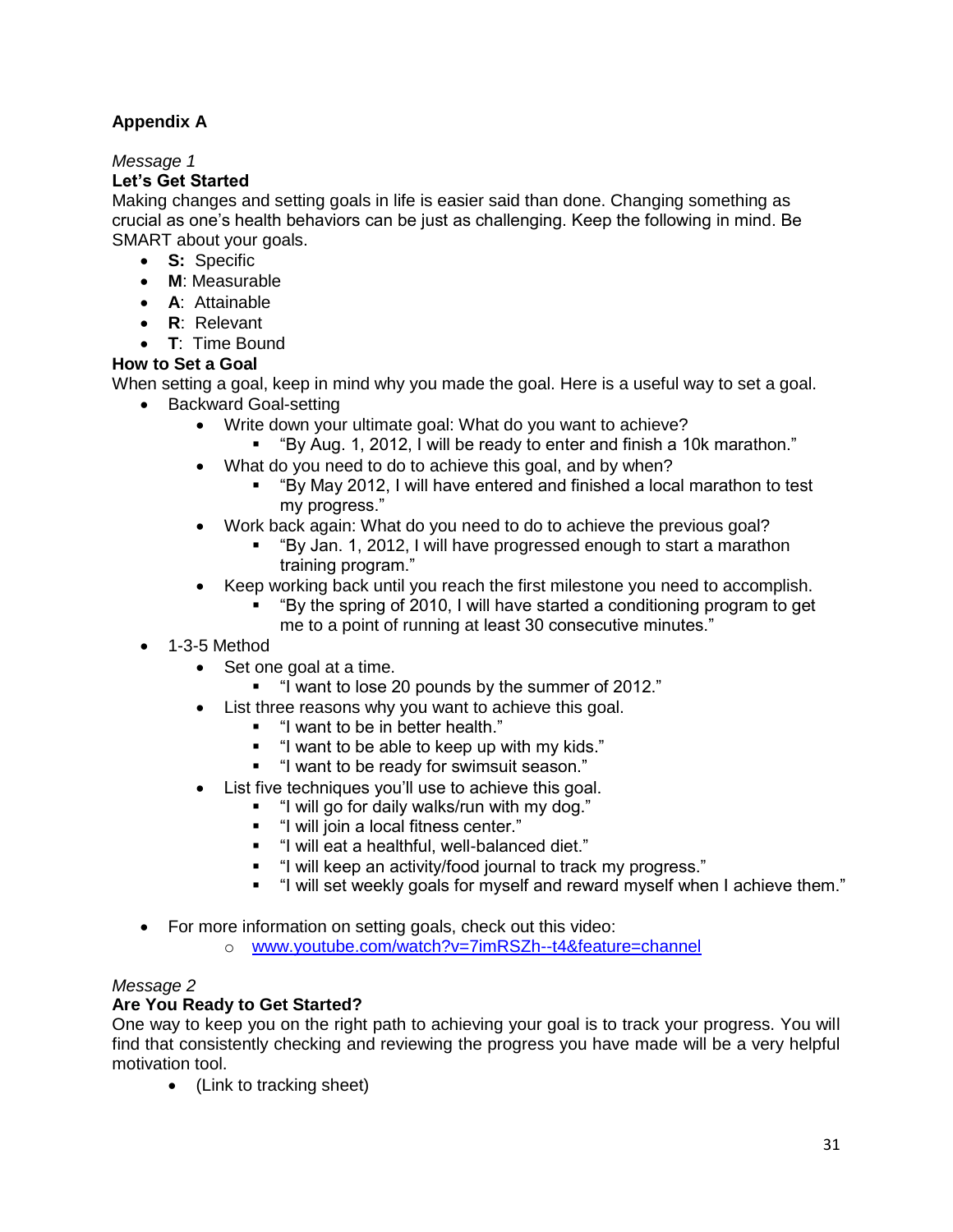Now that you know about the different goal-setting methods, choose one that is best for you. You then can print the appropriate form, fill it out and keep it with your tracking form. This will remind you why you want to achieve your goal and what you said you would do to achieve it. Good luck!

- (Link to goal sheet 1)
- (Link to goal sheet 2)

"A goal properly set is halfway reached" – *Abraham Lincoln*

Check out this video about goals:

[www.youtube.com/watch?v=78CszNQw5A0](file:///G:/Local%20Settings/Temporary%20Internet%20Files/Content.Outlook/A4CR2V3V/www.youtube.com/watch%3fv=78CszNQw5A0)

#### *Message 3*

#### **How Will You Stay Motivated?**

Staying motivated to reach your goal is often the hardest part. The following are some things to keep in mind when trying to accomplish that goal. Remember, you can do it!

- Start with one goal at a time. Don't overwhelm yourself.
- Keep it simple. Be realistic about what you're trying to accomplish.
- Find inspiration. If others can do it, you can, too!
- Post your goal where you can see it. It will serve as a constant reminder of what you're trying to accomplish.
- Go public. Holding yourself accountable can be the one thing that helps you accomplish your goal.
- **Build on the small successes. Every little step counts!**
- Think positively and rule out the negative. Reaching your goal will get hard, but think about how good you'll feel afterward.

How motivated are you? Take this self-motivation quiz to find out:

[www.mindtools.com/pages/article/newLDR\\_57.htm](file:///G:/Local%20Settings/Temporary%20Internet%20Files/Content.Outlook/A4CR2V3V/www.mindtools.com/pages/article/newLDR_57.htm)

Did you remember to track your progress for the week?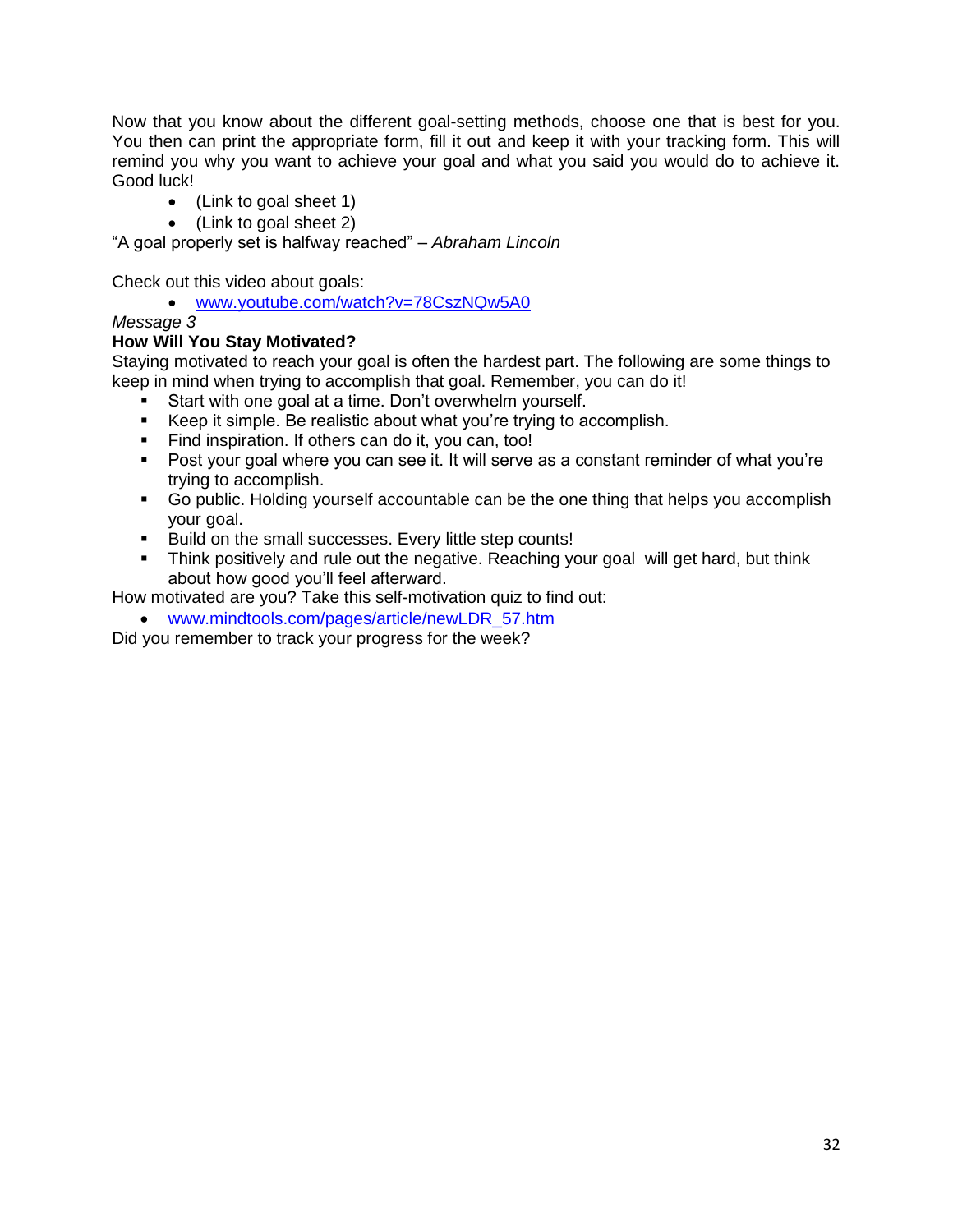#### **Using an Online Financial Literacy Program to Reach Limited-Resource, Low-Literacy Audiences**

Karen P. Varcoe, Margaret Johns, Susan Donahue and Anna Martin

Making Every Dollar Count (MEDC) is a bilingual financial education program available online or in written format directed at improving the financial capacity of limited-resource, low-literacy audiences. Data were collected on knowledge gain and retrospective behavior ( $N = 140$ ) as part of a pilot test in 2008, and as part of a follow-up evaluation of the on-going program in 2011 (*N* = 85). For both the pilot-test and the follow-up evaluation, participants perceived they had learned from the program and were taking positive financial actions. Participants liked using the computer to learn, and the incentives that encouraged continued participation.

Financial educators are seeking methodologies that will effectively improve the financial capacity and financial decision making of limited-resource families. In 2006, the Financial Literacy and Education Commission (FLEC) stated that there are a "myriad of ongoing financial education efforts within the United States, targeting a wide variety of topics and audiences and employing various strategies to deliver financial education" (vi.). While there may be many financial education materials available, a report prepared for the Woodstock Institute stated that many of the materials available in low-income communities to teach financial education are of little use (Jacob, Hudson & Bush, 2000). They suggest that multilingual formats are "crucial for this population," and that graphics and technology used on the computer could be successful at teaching financial education as these techniques had been used successfully with low-income populations in South Africa.

#### **Purpose**

This paper will discuss a bilingual (English/Spanish) online financial education program, *Making Every Dollar Count* (MEDC), directed at improving the financial literacy of low-literacy, limited-resource audiences. Data on the effectiveness of the financial management curriculum as well as an assessment of the usability of the program, both online and classroom versions, for use with low-literacy limited-resource audiences will be discussed.

The content and mode of delivery of a bilingual (English/Spanish) online financial education program, *Making Every Dollar Count*, was tested for effectiveness as suggested by Fox, Bartholomae, and Lee (2005) and the Financial Literacy and Education Commission, who identified the importance of evaluating the delivery of financial education to identify effective approaches and delivery channels as one of the top nine research priorities for the financial field (2011). The purpose of the research was to determine if the pilot program was effective and to assess whether or not the on-going program is still meeting the needs of the clientele.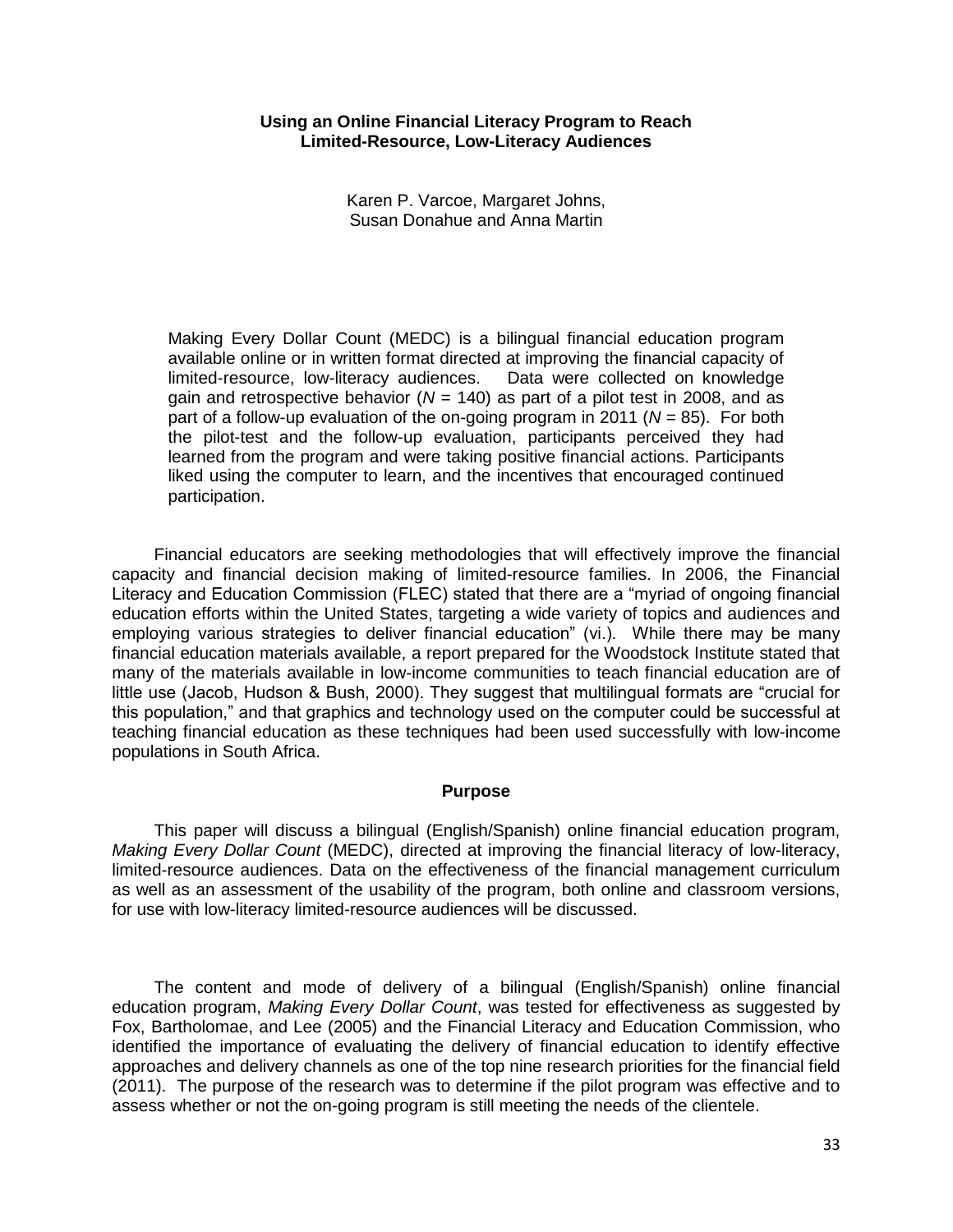The model for this program is based on the premise that increasing human capital, such as personal skills and abilities, will build the individual's capacity to improve well-being (Bryant & Zick, 2006). A study of family management skills among low-income rural women (Hanson, Varcoe, & Ontai, 2009) supported the theory that well-informed, educated consumers made better decisions for their families (Hogarth, 2002). In the Hanson et al. study, increased family management skills were associated with increased parental confidence; thus, future child behavior problems were decreased. Theoretically, teaching family management skills could increase confidence in other areas such as parenting and could lead to better family outcomes.

#### **Method**

Focus groups were held with participants of Gateway to a Better Life—a 23 lesson, welfare-to-work program developed and implemented by University of California Cooperative Extension Advisors. This program reached low-literacy, limited-resource audiences throughout California. Participants in focus groups discussed the lessons and recommended that the following eight lessons be included in the Making Every Dollar Count program 1) Setting Goals, 2) Making Choices. 3) Stretch Your Dollars, 4) Budgeting Basics, 5) Paying Bills on Time Saves Money, 6) When You Can't Pay Cash, 7) Saving Money on Food, and 8) Food Advertising. Special attention was given to inclusion of information on income-targeted benefits such as the Earned Income Tax Credit (EITC) and use of SNAP (Supplemental Nutrition Assistance Program), since these resources tend to be underutilized (Anderson, Zhan & Scott 2004; Varcoe, Lees & Lopez 2006). During development of materials, a conscious effort was made to maintain a  $6<sup>th</sup>$  grade or below reading level to address the needs of low-literacy individuals. Program results will be reported in two phases—pilot-testing in 2008, and a follow-up evaluation in 2011.

#### **Pilot-testing**

In 2008, the eight lessons in the curriculum were tested with SNAP eligible individuals in five counties using both the printed format and the Web-based format. Participants in each county were divided into three delivery groups in order to compare three methods of delivery online only, classroom-only, and combined online and classroom. At each of the five sites, participants were randomly divided into three groups. Printed curriculum was used in the classroom format with lessons being taught once a week for eight weeks. Participants using the online format used a self-paced to review lessons over a period of ten weeks. The last group of participants received classroom instruction with online activities also taught over a ten week period. The lessons were available in Spanish and taught in Spanish when needed. Participants from all groups were asked to complete a follow-up survey. Incentives have been proven to be effective in encouraging program participation and reducing drop-out rates (Anderson, Zhan, & Scott 2004). A variety of incentives (i.e., grocery bags, calculators, financial booklets, budgeting calendars, and certificates of completion) were utilized to encourage completion of program materials and follow-up surveys.

A pre-test was given at the beginning of instruction, with an identical post-test given after all lessons had been taught. Fisher's Exact Test (Agresti & Finlay 1997) was used to determine if there was significant change in knowledge scores from pre- to post-test. There were no significant changes in scores for any of the lessons. At the end of the pilot-program, participants were asked a group of retrospective questions which allowed them to score their level of perceived knowledge before and after the program using a scale of 1 to 5, with 1 being low and 5 being high. Participants rated different topics related to financial management such as how to make choices, easy ways to save money, and understanding food ads. Statistical analysis was completed using the t-test.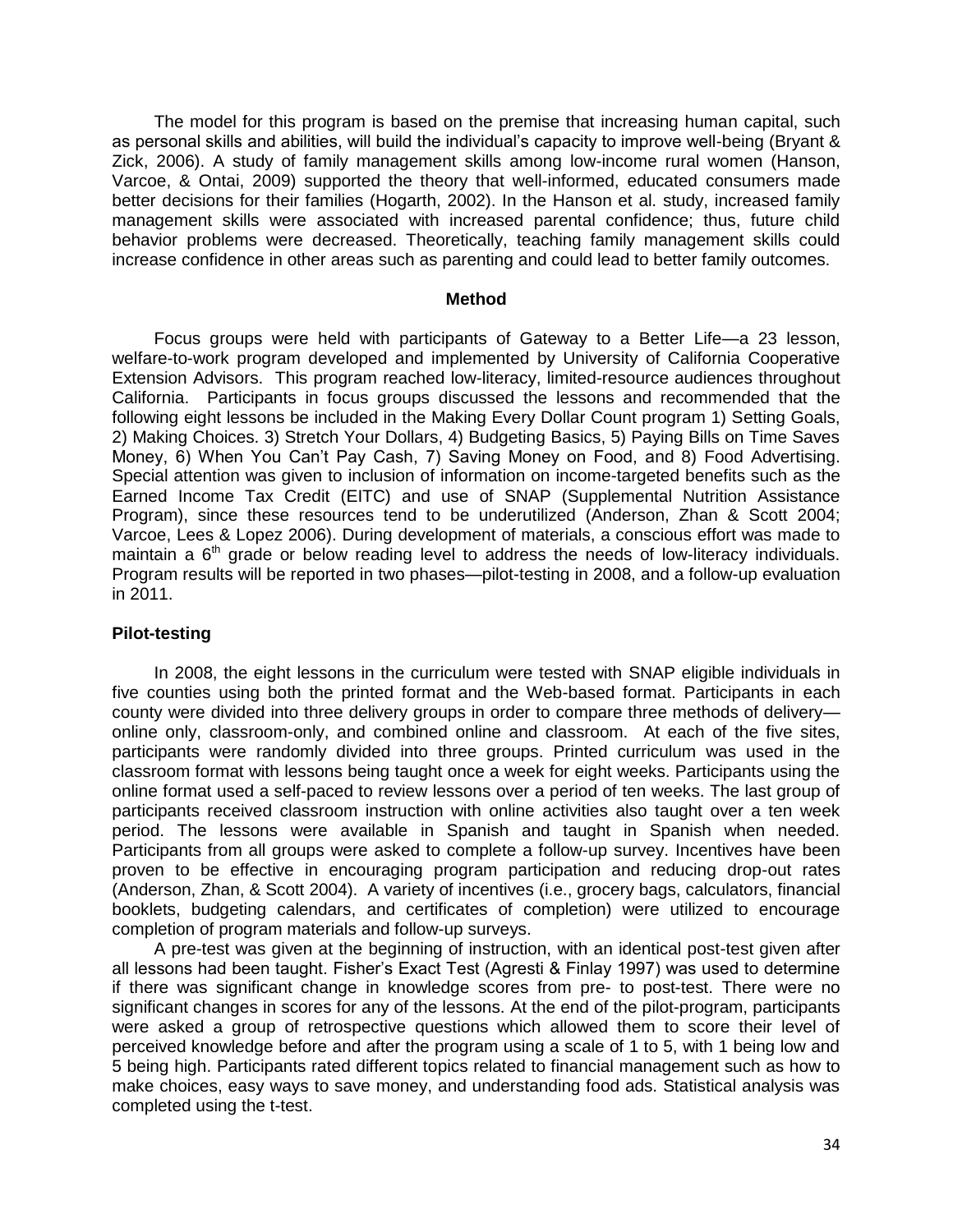**Follow-up Evaluation**. The Making Every Dollar Count program is part of ongoing educational curricula for SNAP eligible recipients in California. To ensure that the program continued to be effective, follow-up evaluations were conducted. Data from a recent follow-up with participants from a continuing education center in Kern County, California, will be reported here  $(N = 85)$ . The class was taught weekly over a ten week period. At the end of the MEDC program, participants completed the same retrospective evaluation used in the pilot-test to assess perceived knowledge gains and behavior changes related to the education. While the online version of the program was being used throughout the state, all instruction for this assessment was in the classroom, with the online program used for out-of-class exercises. Statistical analysis was completed using the t-test.

#### **Results**

Table 1 indicates findings for the pilot-test. Matched pairs of data were analyzed from 140 participants (*n =* 67 in classroom format), (*n =* 36 in computer-only format), and (*n =* 37 for combination of classroom and computer format). Nearly two-thirds (64%) of participants were from 20 to 40 years of age, with a mean age of 36. Eighty percent were female, with 39% being Asian or Pacific Islander and 32% being Hispanic; and 27% were white (non-Hispanic). Only 5% of the sample had a total household income per month of more than \$2,501. A third (33%) of the sample had a total household income per month of less than \$500; with 40% from \$501 to \$1500, and 22% from \$1,501 to \$2,500. When asked about social service assistance programs they were using at the beginning of their participation in the program, 39% were participating in the Women, Infants and Children (WIC) nutrition support program, and 54% received assistance from SNAP. No one had received the Earned Income Tax Credit (EITC).

The majority of the sample (57%) lived in a town or city with a population of 10,000 to 50,000; an additional 34% lived in the central city or suburb of over 50,000. Fifty-five percent of the entire sample indicated they had a computer and access to the Internet. Not surprisingly, 94% of those in the online only group had a computer, but only 83% of that group had access to the Internet. For the classroom-only group, only 36% had a computer, yet 43% had access to the Internet. Sixty-two percent of the online and classroom group had a computer, and 58% had access to the Internet.

There was a significant perceived increase (*p<.001*) in the participants' knowledge from before the program to after the program for all items with one exception—the classroom group did not have a significant perceived increase in knowledge about community resources (Table 2). Participants at the end of the program were also asked a series of questions that reflected actions they had taken or planned to take because of MEDC (Table 3). These questions asked about their planned behavior such as writing a personal goal, using EITC, and making decisions. For all tasks and all groups, the majority of participants indicated that they had either completed the specified task or planned to do so, with at least a third of the participants having already taken the specified action. Of particular note were responses to the questions regarding whether or not they were eligible for the EITC, with 43% of the combination group, 39% of the classroom group, and 33% of the computer group having already checked to see if they were eligible. An additional 51% of the online and classroom group, 34% of the classroom group, and 33% of the computer group were planning to check on their eligibility.

Participants were also asked, "How much has the MEDC program been worth to you?" On a scale from 1 to 5, with 1 being "not worth my time" to 5 being "very much worth my time," at least 95% of all groups rated the program as a 4 or 5. Those in the computer-only group indicated that they liked using the computer to learn, with one-fourth saying they would have preferred to have classroom teaching only. Over half (53%) of the computer-only group indicated they also would have liked to have classroom teaching to assist in the learning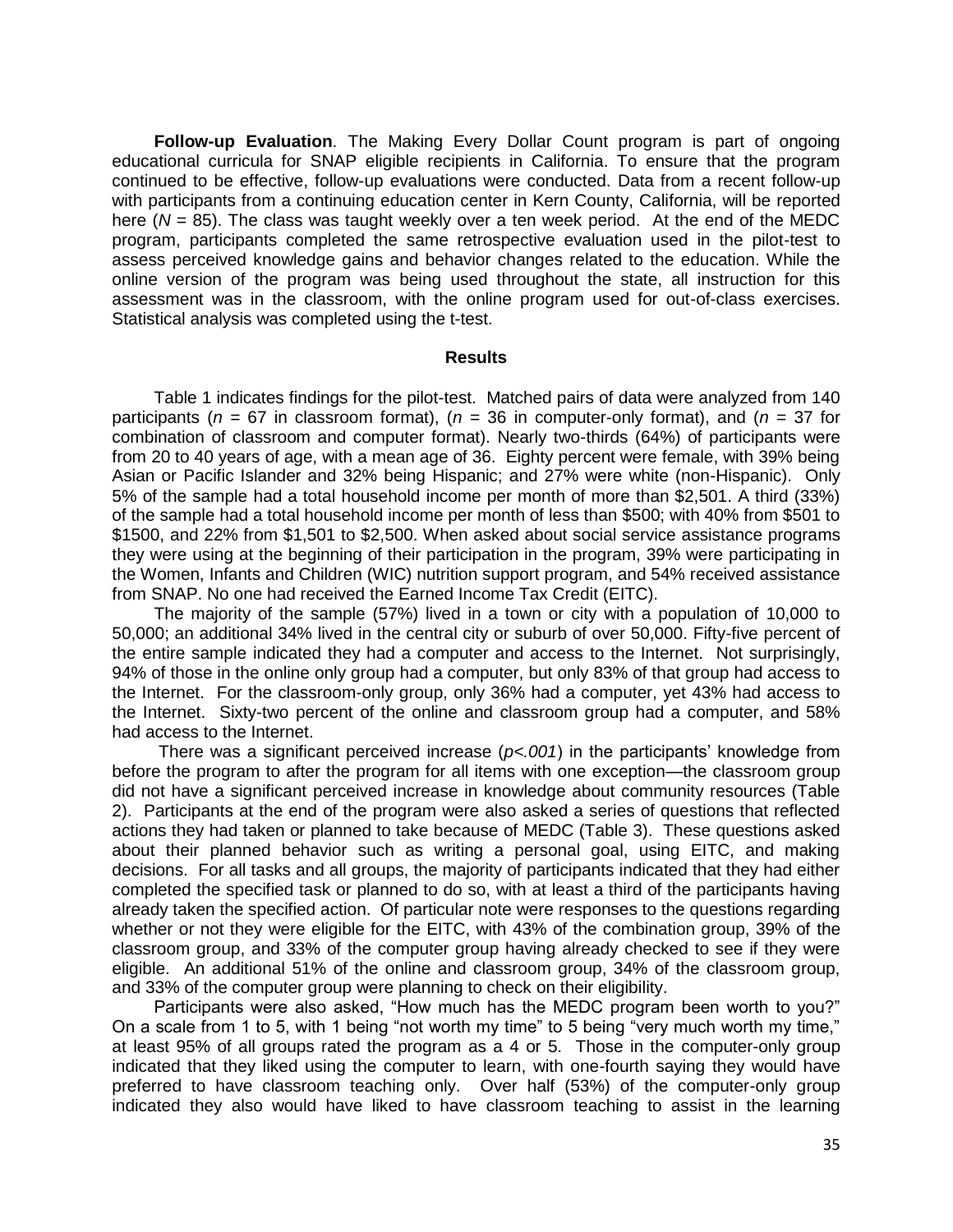process, while 56% felt they had learned as much using just the computer as they would have with classroom teaching. For the classroom-only group, 57% indicated they wanted classroom teaching to assist in learning the lessons, and 45% indicated they would have liked to use the computer to learn. Over a third (35%) of the online and classroom-only group preferred classroom teaching, while only with 51% indicated they liked using the computer to learn. Fiftyseven percent indicated that they wanted classroom teaching in addition to the computer to assist in learning the lessons.

## **Findings for Follow-up Evaluation**

Participants were 60% female, 60% Hispanic/Latino, 10% African American, and 30% Caucasian; 40% lived in rural areas and 60% in urban areas. Forty percent of the group was currently receiving SNAP. A group of retrospective questions were asked of each participant at the end of the instruction (Table 4). Participants were asked to score their level of perceived knowledge before and after the program using a scale of 1 to 5, with 1 being low and 5 being high. Participants reported significant ( $p < .05$  to  $p < .001$ ) perceived increases in knowledge in all areas.

At the end of the program, participants were also asked a series of questions about different topics related to financial management behaviors that reflected actions they had taken or planned to take because of MEDC (Table 5). For all tasks, the majority of participants indicated that they had either completed the specified task or planned to do so. Seventy-two percent had written a personal goal, 73% had used the choice-making steps to help with a decision, and 74% had identified community resources they could use. Only 19% of participants had determined if using a coupon was better than buying the store brand, while 76% plan to do this. Twenty percent had used one of the easy ways to save on food, with 64% planning to do this. Responses to the questions regarding eligibility for the EITC were interesting with 20% of the group having already checked to see if they were eligible, with an additional 50% planning to check. The participants were also asked, "How much has the MEDC program been worth to you?" On a scale of 1 to 5, with 1 being "not worth my time," to 5 being "very much worth my time," 94% rated the program as 4 or 5.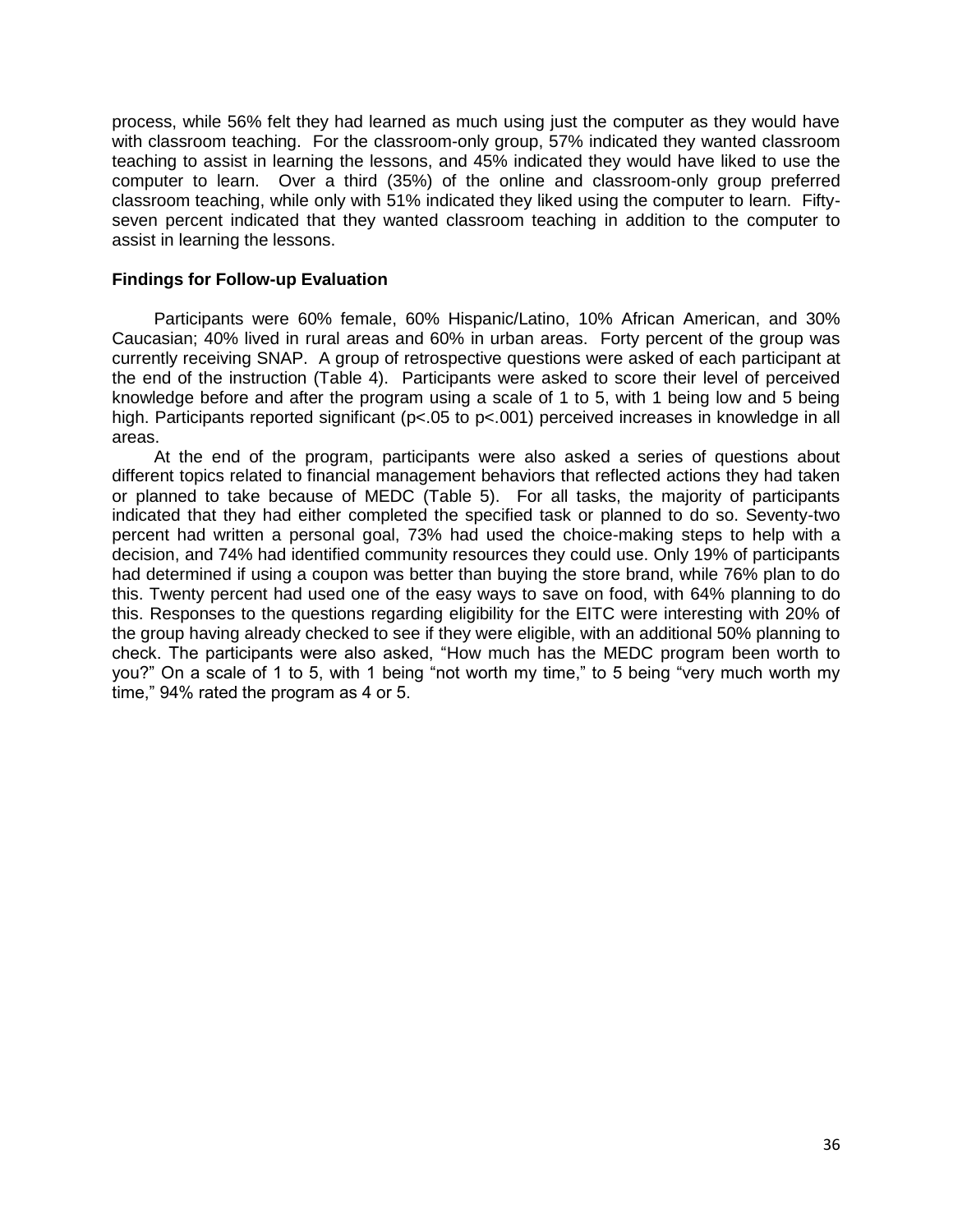#### **Summary**

Can financial education be delivered online to limited-resource audiences and have a positive impact on financial behavior/literacy? The findings from this study indicate that it can, and that participants liked using the computer to learn independently. Many had access to computers and the Internet made online financial education a real possibility and a way to extend programming during a time of decreasing resources. These findings are similar to Haynes, Haynes, and Weinart (2011) who found that distance education, via computer technology, may be a way to deliver financial education to willing adult learners. These findings also support comments by the Chairman of the Federal Reserve System who stated that consumers who can make better financial decisions support not only their own well-being, but also help to promote broader economic stability (Bernanke, 2012).

There were no significant increases in knowledge in the pilot test. In reviewing the preand post-tests that were used for this sample, it is possible that the questions were too simple and that it may have been easy to "guess" the answers. It was ultimately decided to use only the retrospective questions for evaluations. This decision was based on research that indicated a retrospective evaluation helped to reduce the underestimation of program effects (Pratt, McGuigan, & Katzev, 2000). Thus, the follow-up evaluation relied only on results from the retrospective. The participants in both the pilot test and the follow-up evaluation did perceive that they had increased their financial skills, and either had or were planning to complete a number of recommended tasks. Of special note is the Earned Income Tax Credit, where the majority of participants in both groups had either already checked or planned to see if they were eligible.

Overall, participants in both the pilot and follow-up evaluations believed they learned from the program and were taking or planning to take actions suggested by programmatic content. Additionally, both groups indicated that the program was worth their time. Incentives provided for the program, especially grocery bags and financial booklets, were especially popular and helped encourage completion of program materials and follow-up surveys. Using even small incentives such as certificates of completion helped to keep participants in the program.

This study provides data useful to agencies working with low-literacy, limited-resource audiences. The assessment of the pilot-test provided evidence that low-literacy, limitedresource audiences can, are willing to, and in fact, like using the computer to learn financial information. Online education is an option for reaching this audience with financial education, indicating that the Internet may also be a viable alternative for reaching them with other information. The follow-up evaluation indicated that the materials were still relevant and were effective in providing financial education for limited-resource, low-literacy clientele.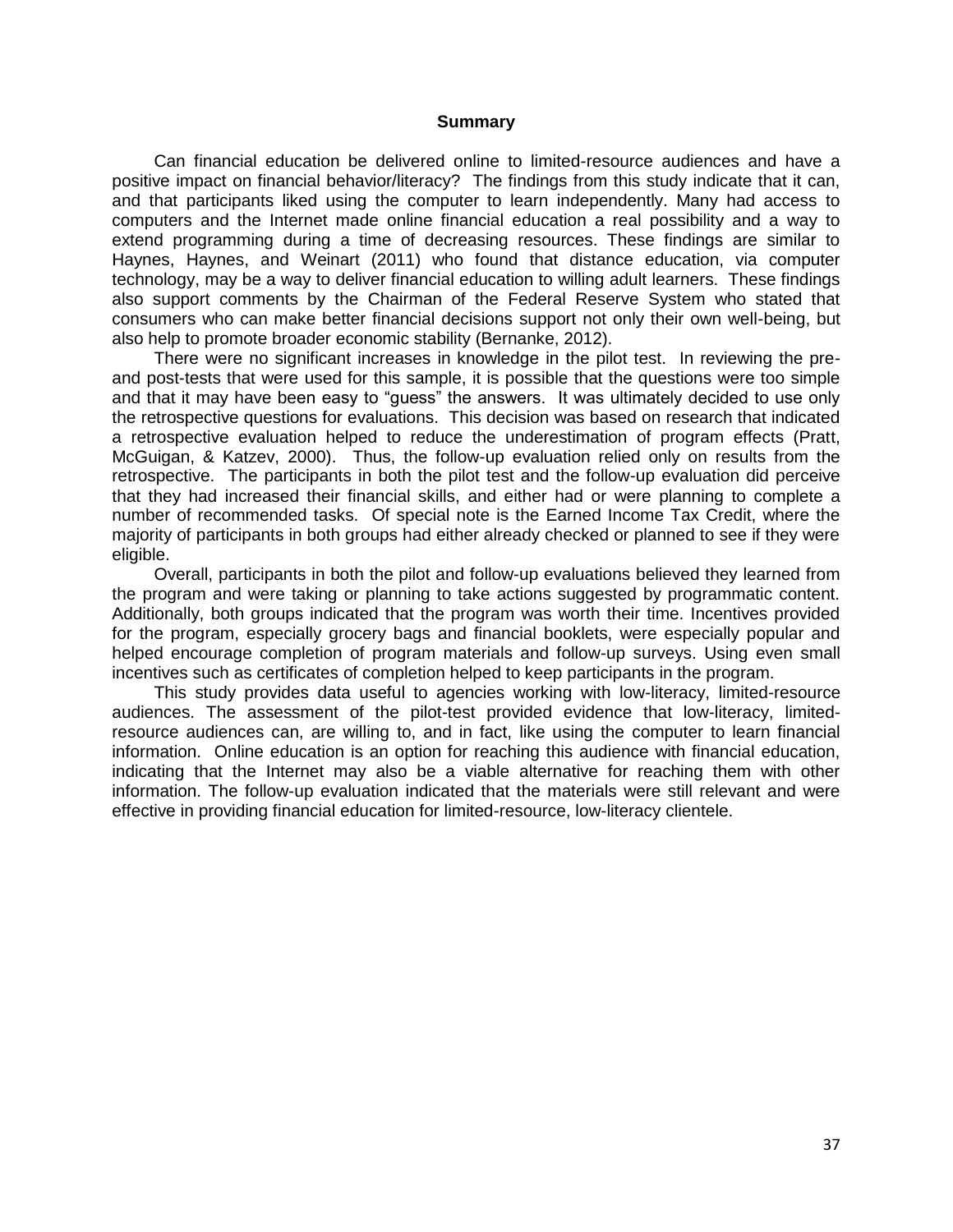#### **Limitations**

The primary limitation of this study was the sample. In both the pilot test and the pre-test, a convenience sample was used consisting of individuals participating in SNAP or FSNEP (Food Stamp Nutrition Education Program). In each county, three groups were randomly selected within the counties based on their availability and whether or not they had access to the Internet. In one county, the program was implemented where the participants were in a computer skills class and the teacher decided the class would test the online program.

The second limitation was the instrument used to test pre and post-results. As previously stated, the questions may made guessing the answers easy; thus, there were no changes from the pre-test to the post-test. Better questions need to be designed and tested that will provide more accurate results. Also, the evaluation was gathered the last day of class allowing no time for behavior change to have occurred for the items discussed on the last day of class.

> Karen P. Varcoe, Ph.D. Consumer Economics Specialist University of California, Riverside 139 Highlander Hall, Bldg. C. Riverside, CA 92521 USA (951) 827-5241 [karen.varcoe@ucr.edu](mailto:karen.varcoe@ucr.edu)

#### **References**

- Agresti, L. J., & Finlay, M. H. (1997). *Statistical methods for the social sciences.* Upper Saddle River, NJ: Prentice-Hall, Inc.
- Anderson, S. (2002). Ensuring the stability of welfare-to-work exits: The importance of recipient knowledge about work incentives. *Social Work, 47*(2), 162-170.
- Anderson, S., Zhan, M., & Scott, J. (2004). Targeting financial management training at lowincome audiences. *Journal of Consumer Affairs, 38*(1), 167-177.
- Bernanke, B. S. (2012). *A teacher town hall meeting, Federal Reserve.* Retrieved from [http://www.federalreserve.gov/newsevents/speech/bernanke2012080.](http://www.federalreserve.gov/newsevents/speech/bernanke2012080)..
- Bryant, K. W., & Zick, C. D. (2006). *Economic organization of the household.* New York, NY: Cambridge University Press.
- Campbell, J. Y. (2006). Household finance. *The Journal of Finance, 61*(4), 1553-1604.
- Coleman, S. (2008). Why do students like online learning? *WorldWideLearn*. Retrieved from [http://www.worldwidelearn.com/education-articles/benefits-of-online-learning.htm.](http://www.worldwidelearn.com/education-articles/benefits-of-online-learning.htm)
- Financial Literacy and Education Commission. (2006). *Taking ownership of the future: The national strategy for financial literacy*. Retrieved from [http://www.mymoney.gov/sites/default/files/downloads/ownership.pdf.](http://www.mymoney.gov/sites/default/files/downloads/ownership.pdf)
- Financial Literacy and Education Commission. (2011). 2012 *Research Priorities and Research Questions.* Retrieved from<http://www.mymoney.gov/>
- Fox, J., Bartholomae, S. J., & Lee, J. (2005). Building the case for financial education. *Journal of Consumer Affairs, 39*(1), 195-211.
- Hanson, H., Varcoe, K. P., & Ontai, L. (2010). Proceedings from Eastern Family Economics and Resource Management Association: *Family management skills among low-income rural women: Implications for behavioral outcomes in children*. Retrieved from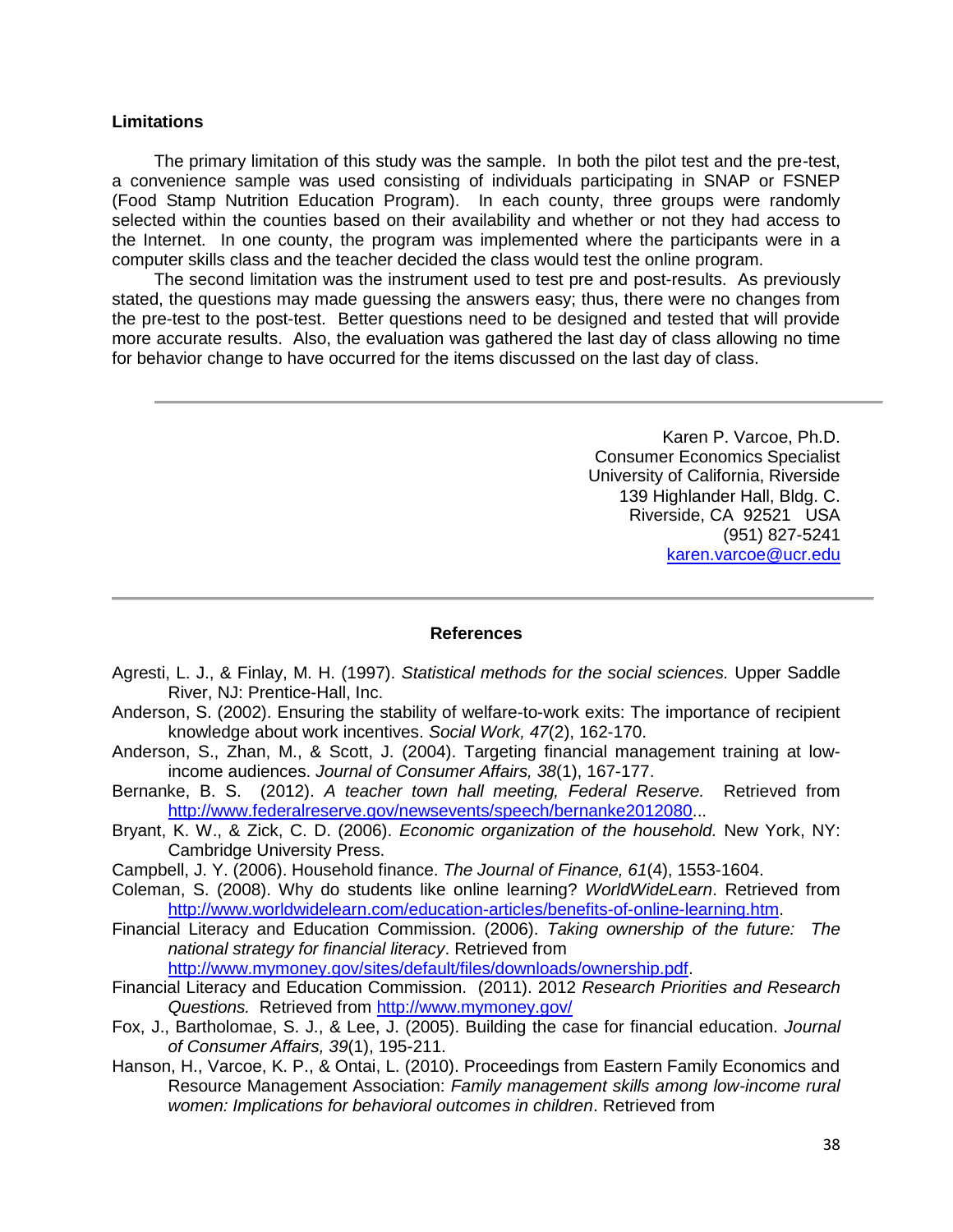[http://mrupured.myweb.uga.edu/pdfs/eferma2009lifeskillsfinal012010.pdf.](http://mrupured.myweb.uga.edu/pdfs/eferma2009lifeskillsfinal012010.pdf)

- Haynes, D. C., Haynes, G. W., & Weinert, C. (2011). Outcomes of on-line education for chronically ill rural women. *Journal of Financial Counseling and Planning, 22*(1), 3-17.
- Hogarth, J. M. (2002). Financial literacy and family and consumer sciences. *Journal of Family and Consumer Sciences, 94*(January), 14-28.
- Jacob, K., Hudson, S., & Bush, M. (2000). *Tools for survival: An analysis of financial literacy programs for lower-income families*. Chicago, IL: Woodstock Institute.
- Kassop, M. (2003). Ten ways online education matches, or surpasses, face-to-face learning. *The Technology Source Archives at the University of North Carolina.* Retrieved from [http://technologysource.org/article/ten\\_ways\\_online\\_education\\_matches\\_or\\_surpasses\\_](http://technologysource.org/article/ten_ways_online_education_matches_or_surpasses_facetoface_learning/) facetoface\_learning/
- Pratt, C. C., McGuigan, W. M., & Katzev, A. R. (2000). Measuring program outcomes: Using retrospective pretest methodology. *American Journal of Evaluation, 21*(3), 341-349.
- Shockey, S. S. (2002). Low-wealth adults' financial literacy, money management behaviors, and associated factors, including critical thinking. Unpublished doctoral dissertation, The Ohio State University. (AAT 3039524)
- Varcoe, K. P., Lees, N., & Lopez, M. (2004). Rural Latino families in California are missing earned income tax benefits. *California Agriculture, 58*(1), 24-27.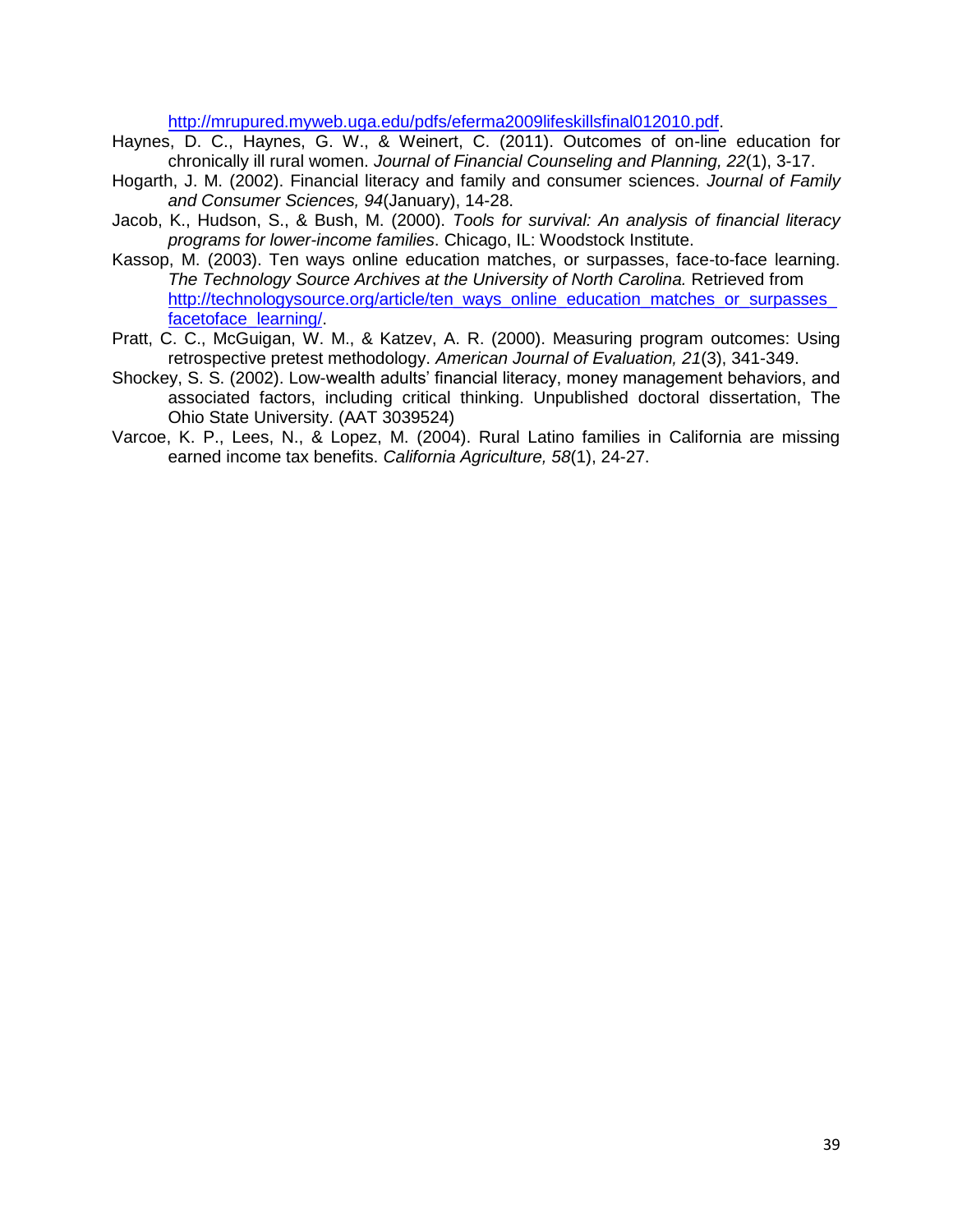|                           | $(n = 140)$ | $(n = 140)$    |
|---------------------------|-------------|----------------|
|                           | ${\sf N}$   | $\%$           |
| Format for Instruction:   |             |                |
| Classroom-only            | 67          | 48             |
| Computer-only             | 36          | 26             |
| Combination               | 37          | 26             |
| Gender:                   |             |                |
| Female                    | 112         | 80             |
| Male                      | 28          | 20             |
| Age:                      |             |                |
| Less than 20 years        | 6           | $\overline{4}$ |
| 20 to 40 years            | 90          | 64             |
| 40 to 50 years            | 22          | 16             |
| Older than 50             | 22          | 16             |
| Mean $age = 36$           |             |                |
| Nationality:              |             |                |
| Asian or Pacific Islander | 54          | 39             |
| Hispanic                  | 45          | 32             |
| White                     | 38          | 27             |
| Other                     | 3           | $\overline{2}$ |

# **Table 1.** Demographics of Participants in Making Every Dollar Count – Pilot-test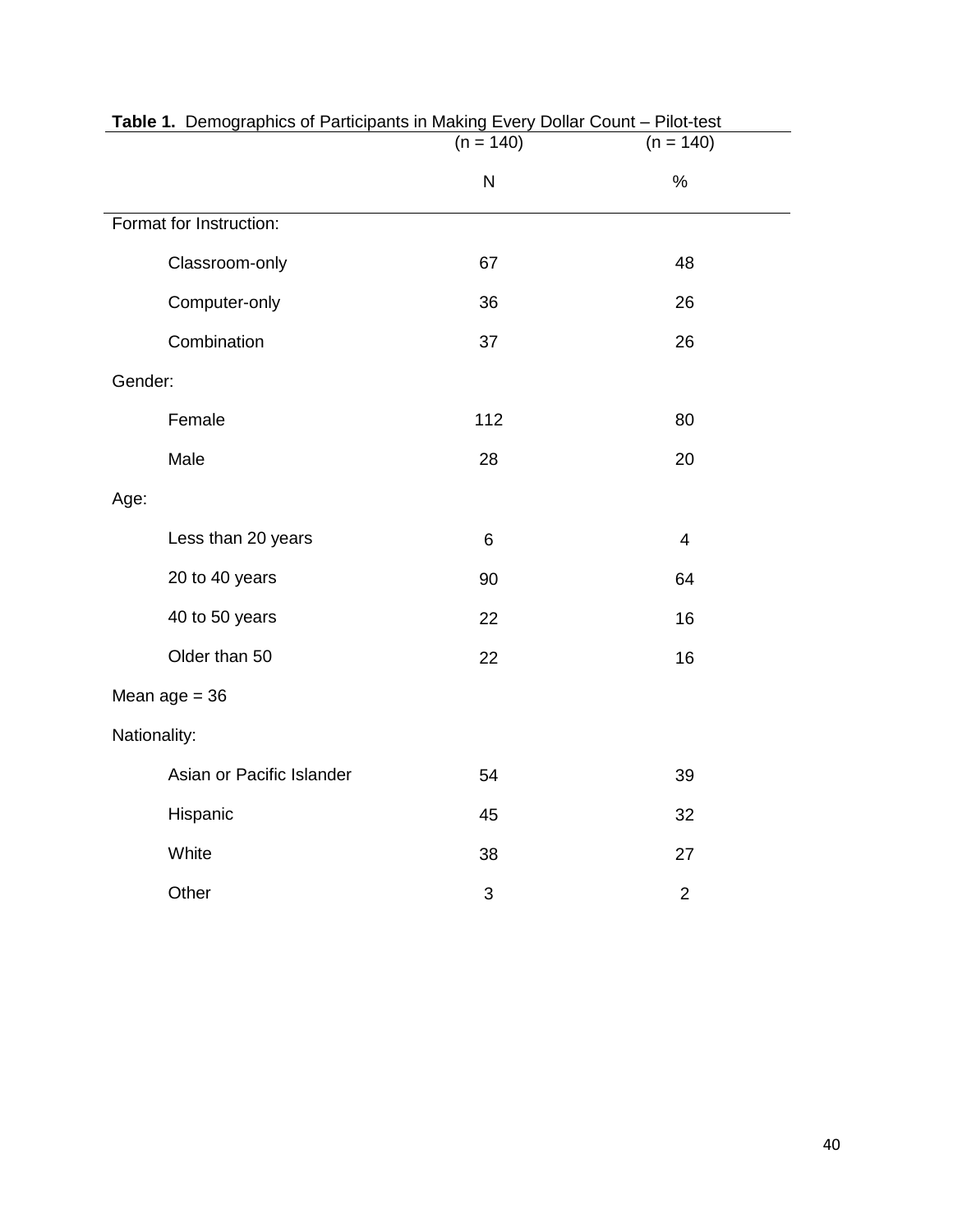|                                                                      | $(n = 140)$    | $(n = 140)$    |
|----------------------------------------------------------------------|----------------|----------------|
| Table 1. (continued)                                                 | N              | %              |
|                                                                      |                |                |
| Household Income:                                                    |                |                |
| Less than \$500                                                      | 46             | 33             |
| \$501 to \$1500                                                      | 56             | 40             |
| \$1501 to \$2500                                                     | 31             | 22             |
| \$2501 and over                                                      | $\overline{7}$ | 5              |
| Participated in:                                                     |                |                |
| WIC (Women, Infants, and<br>Children)                                | 54             | 39             |
| <b>SNAP</b> (Supplemental<br><b>Nutrition Assistance</b><br>Program) | 76             | 54             |
| No Assistance Program                                                | 10             | $\overline{7}$ |
| EITC (Earned Income Tax<br>Credit)                                   | 0              | 0              |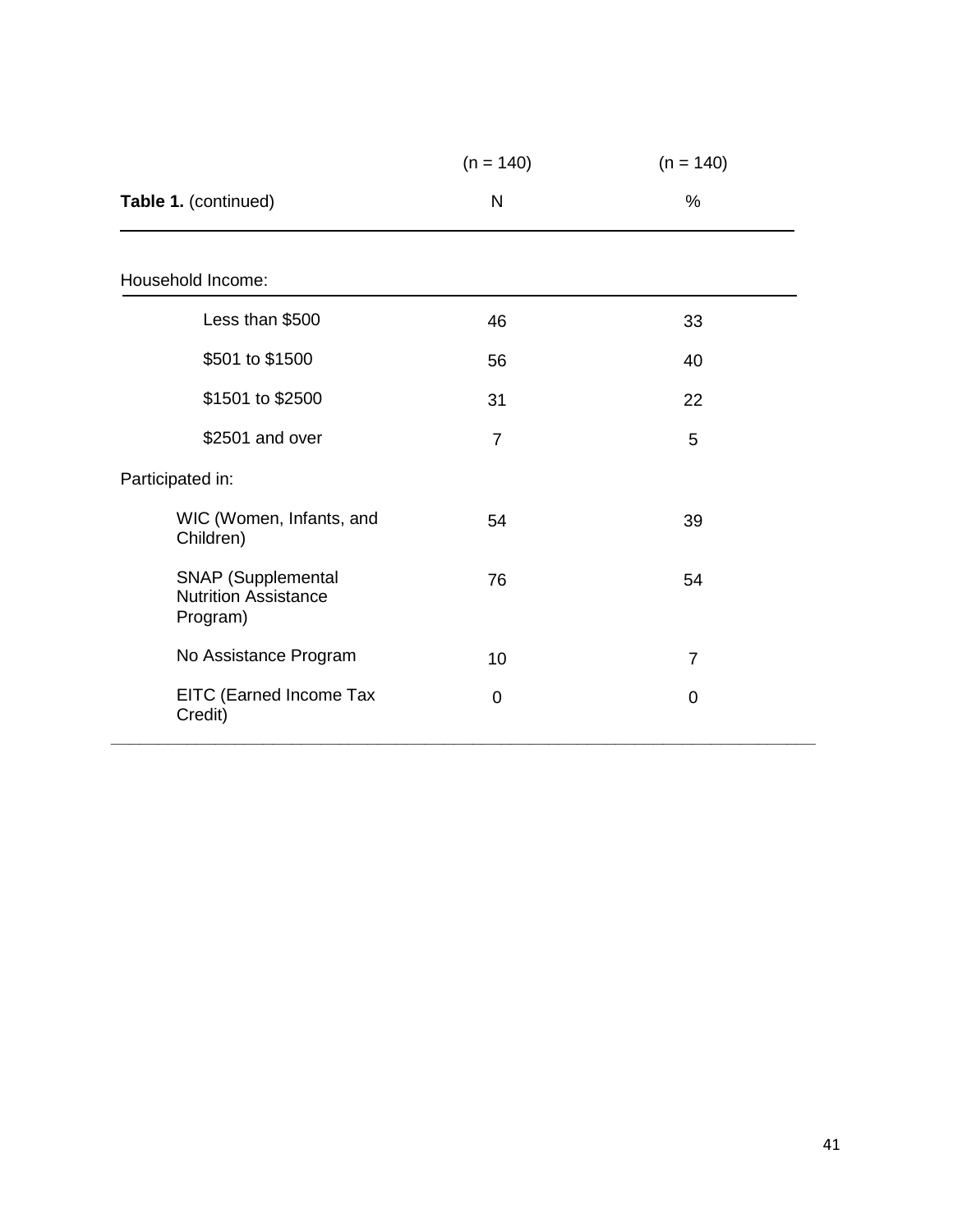|                                                   |                  |          |                        | Mean Score |                     |          |
|---------------------------------------------------|------------------|----------|------------------------|------------|---------------------|----------|
| <b>Financial Knowledge</b>                        | Combo $(n = 37)$ |          | Classroom ( $n = 67$ ) |            | Computer $(n = 36)$ |          |
| Areas:                                            | <b>Before</b>    | After    | <b>Before</b>          | After      | <b>Before</b>       | After    |
| <b>Setting Personal Goal</b>                      | 2.6              | $4.1***$ | 3.0                    | $4.6***$   | 2.6                 | $4.0***$ |
| <b>Understanding Values</b>                       | 3.0              | $4.3***$ | 3.1                    | $4.5***$   | 2.7                 | $4.4***$ |
| Knowing the Difference                            | 2.6              | $4.4***$ | 3.2                    | $4.7***$   | 2.9                 | $4.6***$ |
| Between a Need & a Want                           |                  |          |                        |            |                     |          |
| How to Make Choice                                | 2.5              | $4.5***$ | 3.1                    | $4.7***$   | 2.7                 | $4.6***$ |
| Knowing Personal Skill &                          | 2.6              | $4.4***$ | 3.1                    | $4.4***$   | 2.8                 | $4.3***$ |
| <b>Resources</b>                                  |                  |          |                        |            |                     |          |
| <b>Knowing Community</b>                          | 2.4              | $4.2***$ | 3.8                    | $4.6$ ns   | 2.5                 | $4.4***$ |
| Resource                                          |                  |          |                        |            |                     |          |
| <b>Using Resources to Make</b>                    | 2.5              | $4.2***$ | 3.0                    | $4.6***$   | 2.4                 | $4.3***$ |
| Your Money Go Further                             |                  |          |                        |            |                     |          |
| Knowing Easy Ways to                              | 2.5              | $4.3***$ | 3.1                    | $4.7***$   | 2.6                 | $4.4***$ |
| Save Money on Food                                |                  |          |                        |            |                     |          |
| Knowing simple Healthy                            | 2.7              | $4.5***$ | 3.0                    | $4.5***$   | 2.4                 | $4.4***$ |
| Meals to Make at Home                             |                  |          |                        |            |                     |          |
| <b>Understanding Food Ads</b>                     | 2.7              | $4.4***$ | 2.9                    | $4.5***$   | 2.4                 | $4.4***$ |
| Notes: $N = 140$ .<br>*p<.05, **p<.01, ***p<.001. |                  |          |                        |            |                     |          |

**Table 2.** Results of Retrospective Evaluation of Selected Financial Knowledge Areas Making Every Dollar Count – Pilot-test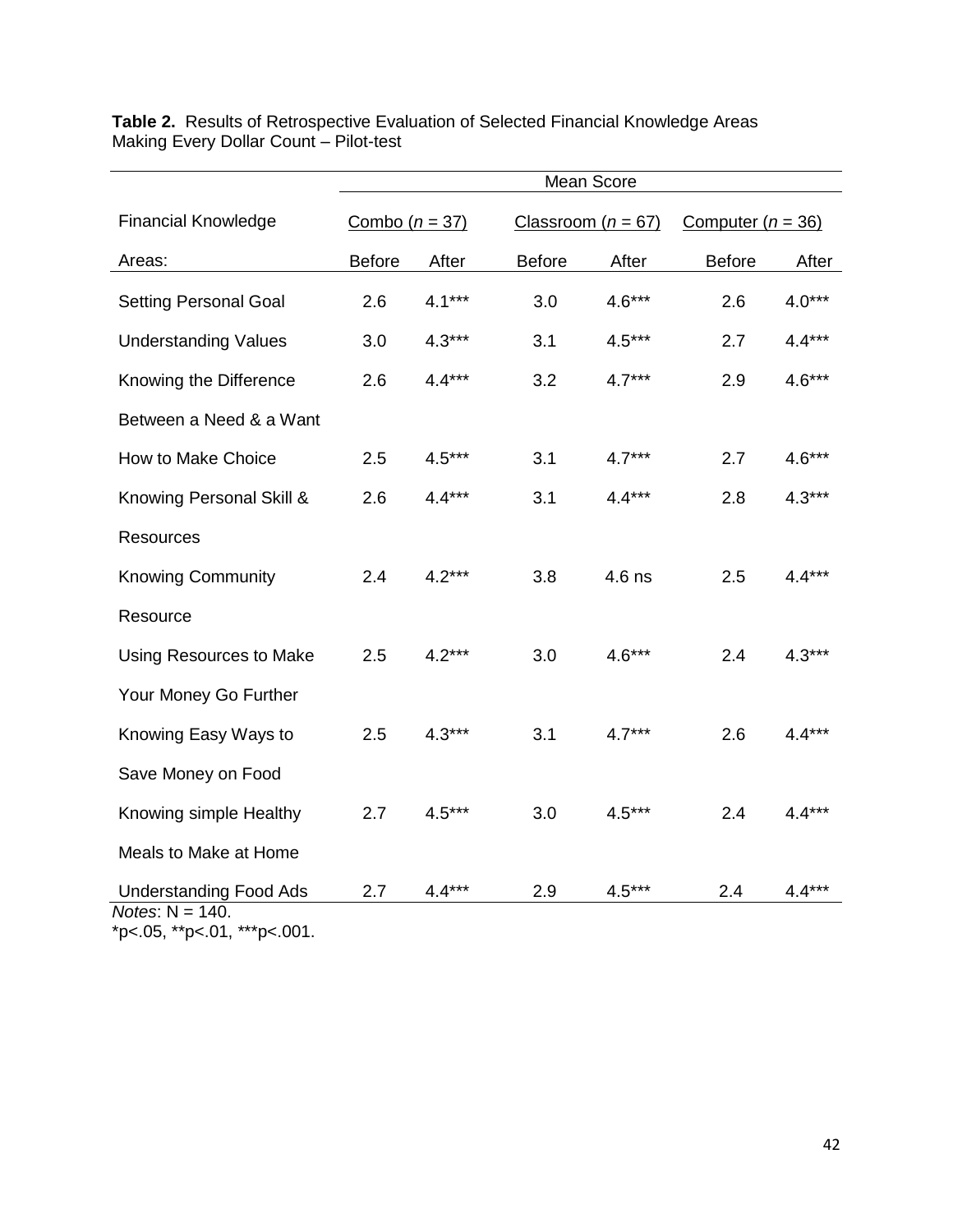|                              |           |             | All            |                |
|------------------------------|-----------|-------------|----------------|----------------|
|                              |           | Combo       | Classroom      | Computer       |
|                              |           | $(n = 37)$  | $(n = 67)$     | $(n = 36)$     |
|                              |           | $\%$        | %              | %              |
| Because of the Making Every  |           |             |                |                |
| Dollar Count program have    |           |             |                |                |
| you:                         |           |             |                |                |
| 1. Written a personal goal?  | Yes       | 36          | 66             | 36             |
|                              | <b>No</b> | $\mathbf 0$ | $\overline{7}$ | $\mathbf 0$    |
|                              | Plan to   | 64          | 27             | 64             |
| 2. Use the choice-making     | Yes       | 42          | 60             | 42             |
| steps                        | <b>No</b> | 3           | 3              | $\mathbf 0$    |
| with a decision you needed   | Plan to   | 55          | 37             | 58             |
| to make?                     |           |             |                |                |
| Identified community<br>3.   | Yes       | 47          | 57             | 44             |
| resources you can use if     | <b>No</b> | 6           | 5              | $\overline{0}$ |
| needed?                      | Plan to   | 47          | 38             | 56             |
| 4. Checked to see if you are | Yes       | 43          | 38             | 33             |
| eligible for Earned Income   | <b>No</b> | 6           | 28             | 11             |
| Tax Credit?                  | Plan to   | 51          | 34             | 56             |

**Table 3.** Financial Behaviors Completed or Planned to Complete or a Result of Participation in Making Every Dollar Count – Pilot-test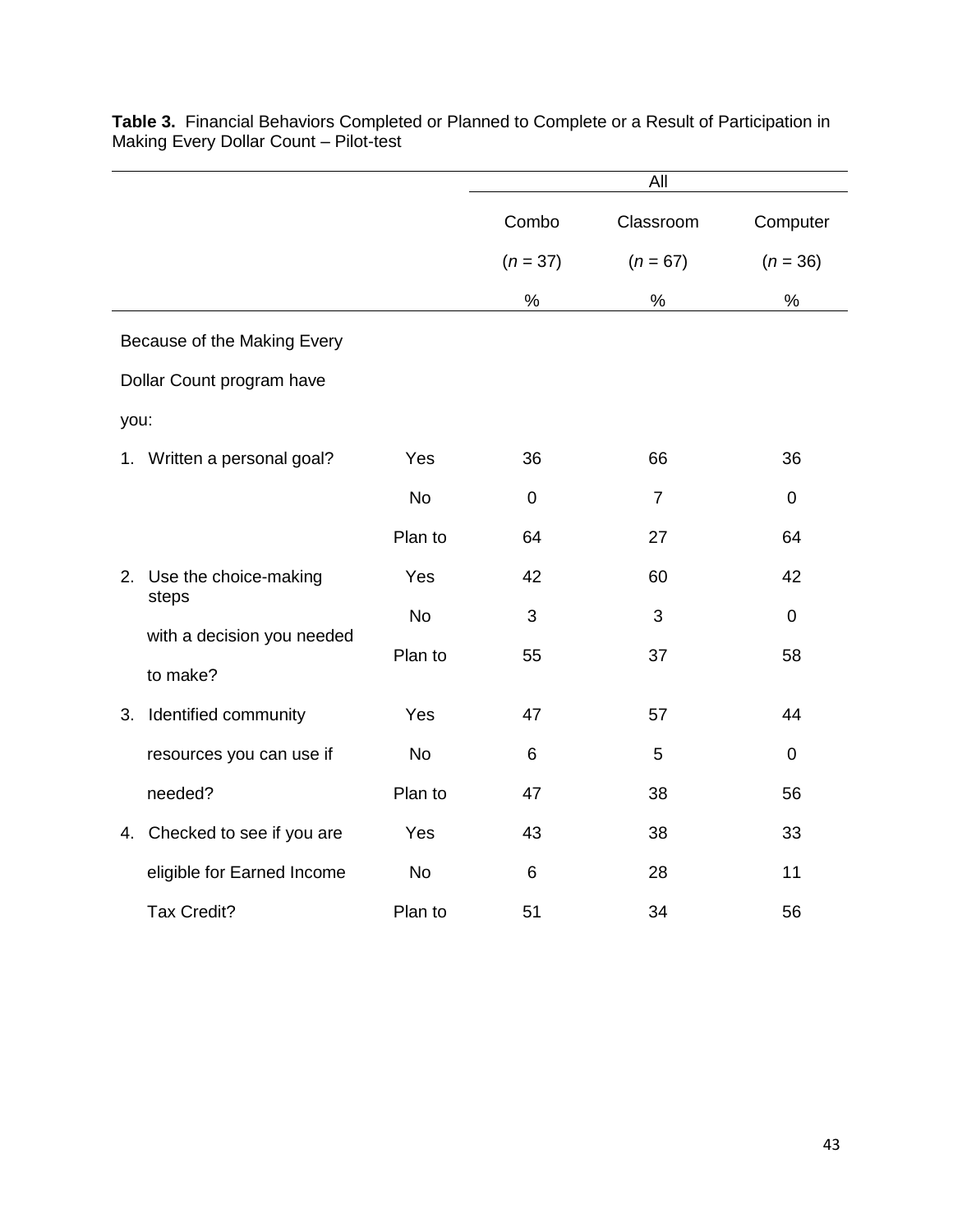## **Table 3.** (continued)

|                                 |                |             | All            |                |
|---------------------------------|----------------|-------------|----------------|----------------|
|                                 |                | Combo       | Classroom      | Computer       |
|                                 |                | $(n = 37)$  | $(n = 67)$     | $(n = 36)$     |
|                                 |                | $\%$        | %              | $\%$           |
| Because of the Making Every     |                |             |                |                |
| Dollar Count program have       |                |             |                |                |
| you:                            |                |             |                |                |
| Used one of the easy ways<br>5. | Yes            | 50          | 48             | 40             |
| to save on food?                | <b>No</b>      | $\mathbf 0$ | 3              | 0              |
|                                 | Plan to        | 50          | 49             | 60             |
| Determined if using a<br>6.     | Yes            | 58          | 50             | 61             |
| coupon is better than buying    | <b>No</b>      | $\mathbf 0$ | $\overline{7}$ | 3              |
| the store brand?                | Plan to        | 42          | 43             | 36             |
| How much has the Making         | $\mathbf{1}$   | $\mathbf 0$ | $\mathbf 0$    | $\overline{0}$ |
| Every Dollar Count program      | $\overline{2}$ | 0           | $\mathbf 0$    | 0              |
| been worth to you? 1            | 3              | 22          | 5              | 0              |
|                                 | $\overline{4}$ | 42          | 22             | 14             |
|                                 | 5              | 56          | 73             | 86             |

*Notes*: N = 140

<sup>1</sup> Rated on a scale from  $1 = Not$  worth my time to  $5 = Very$  much worth my time.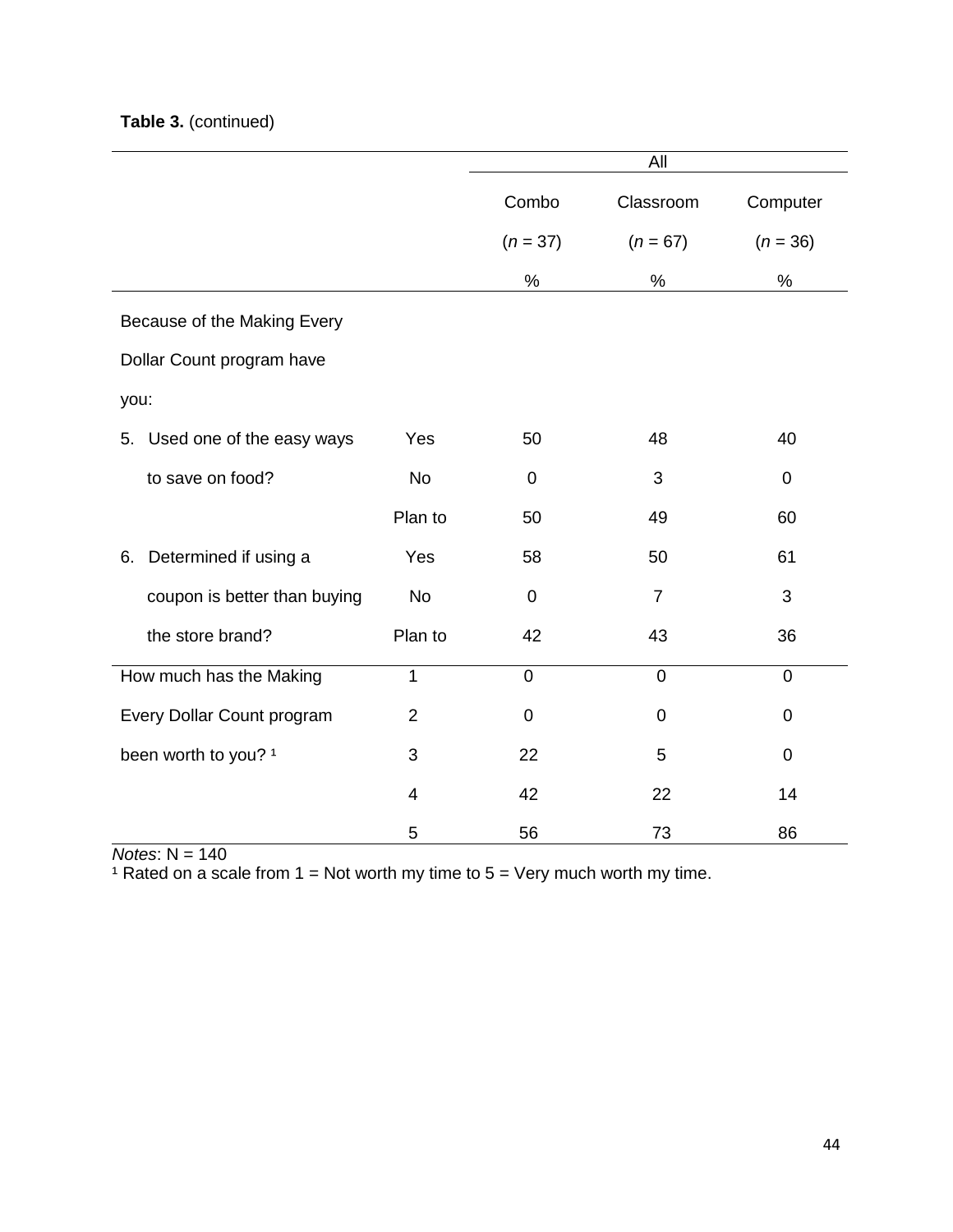|                                                                    | Mean Score ( $n = 85$ ) |          |  |
|--------------------------------------------------------------------|-------------------------|----------|--|
| <b>Financial Knowledge Areas</b>                                   | <b>Before</b>           | After    |  |
| <b>Setting Personal Goal</b>                                       | 3.0                     | $4.6***$ |  |
| <b>Understanding Values</b>                                        | 3.2                     | $4.6***$ |  |
| Knowing the Difference                                             | 3.2                     | $4.6***$ |  |
| Between a Need & a Want                                            |                         |          |  |
| How to Make Choice                                                 | 3.1                     | $4.7*$   |  |
| Knowing Personal Skills &                                          | 3.1                     | $4.4***$ |  |
| <b>Resources</b>                                                   |                         |          |  |
| <b>Knowing Community</b><br>Resource                               | 2.7                     | $4.5***$ |  |
| Using Resources to Make<br>Your                                    | 2.8                     | $4.5***$ |  |
| Money Go Further                                                   |                         |          |  |
| Knowing Easy Ways to Save                                          | 2.9                     | $4.7***$ |  |
| Money on Food                                                      |                         |          |  |
| <b>Knowing Simple Healthy</b><br>Meals                             | 2.9                     | $4.6***$ |  |
| to Make at Home                                                    |                         |          |  |
| <b>Understanding Food Ads</b><br>Note: *p<.05, **p<.01, ***p<.001. | 2.8                     | $4.6***$ |  |

**Table 4.** Results of Retrospective Evaluation of Selected Financial Knowledge Areas Making Every Dollar Count – Follow-up Evaluation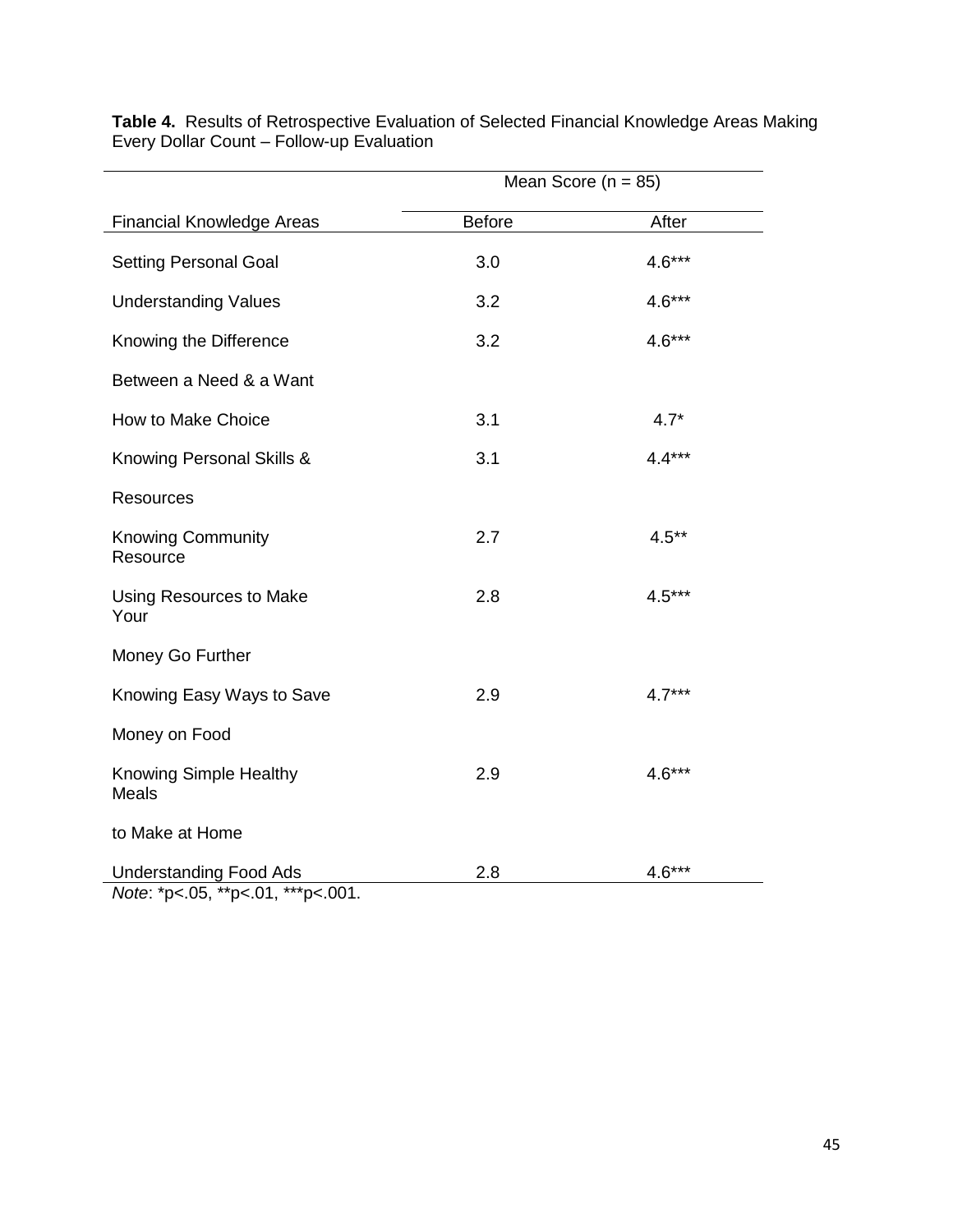|                                    |           | $(n = 85)$     |
|------------------------------------|-----------|----------------|
|                                    |           | %              |
| Because of the Making Every Dollar |           |                |
| Count program have you:            |           |                |
| 1. Written a personal goal?        | Yes       | 71             |
|                                    | <b>No</b> | $\overline{2}$ |
|                                    | Plan to   | 27             |
| 2. Use the choice-making steps     | Yes       | 73             |
| with a decision you needed to      | <b>No</b> | 8              |
| make?                              | Plan to   | 19             |
| Identified community<br>3.         | Yes       | 74             |
| resources you can use if           | <b>No</b> | 6              |
| needed?                            | Plan to   | 20             |
| Checked to see if you are<br>4.    | Yes       | 30             |
| eligible for Earned Income Tax     | <b>No</b> | 28             |
| Credit?                            | Plan to   | 42             |
| Used one of the easy ways to<br>5. | Yes       | 23             |
| save on food?                      | <b>No</b> | 2              |
|                                    | Plan to   | 74             |

**Table 5.** Financial Behaviors Completed or Planned to Complete or a Result of Participation in Making Every Dollar Count – Follow-up Evaluation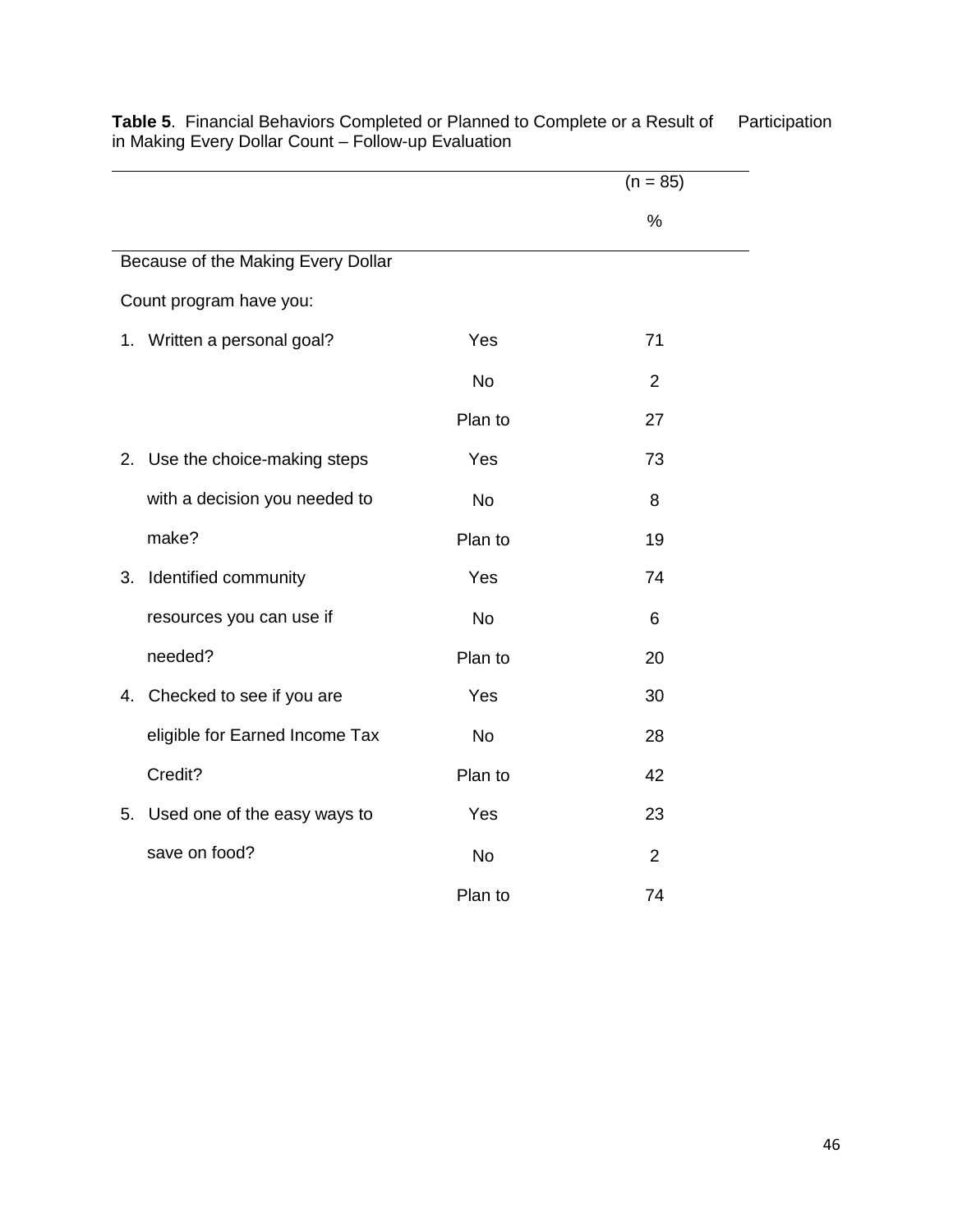## **Table 5.** (continued)

|                                    |                | $(n = 85)$ |
|------------------------------------|----------------|------------|
|                                    |                | %          |
| Because of the Making Every Dollar |                |            |
| Count program have you:            |                |            |
| 6. Determined if using a coupon is | Yes            | 19         |
| better than buying the store       | No             | 5          |
| brand?                             | Plan to        | 76         |
| How much has the                   | 1              | 0          |
| <b>Making Every Dollar Count</b>   | $\overline{2}$ | 0          |
| program been worth to you? 1       | 3              | 6          |
|                                    | 4              | 32         |
|                                    | 5              | 62         |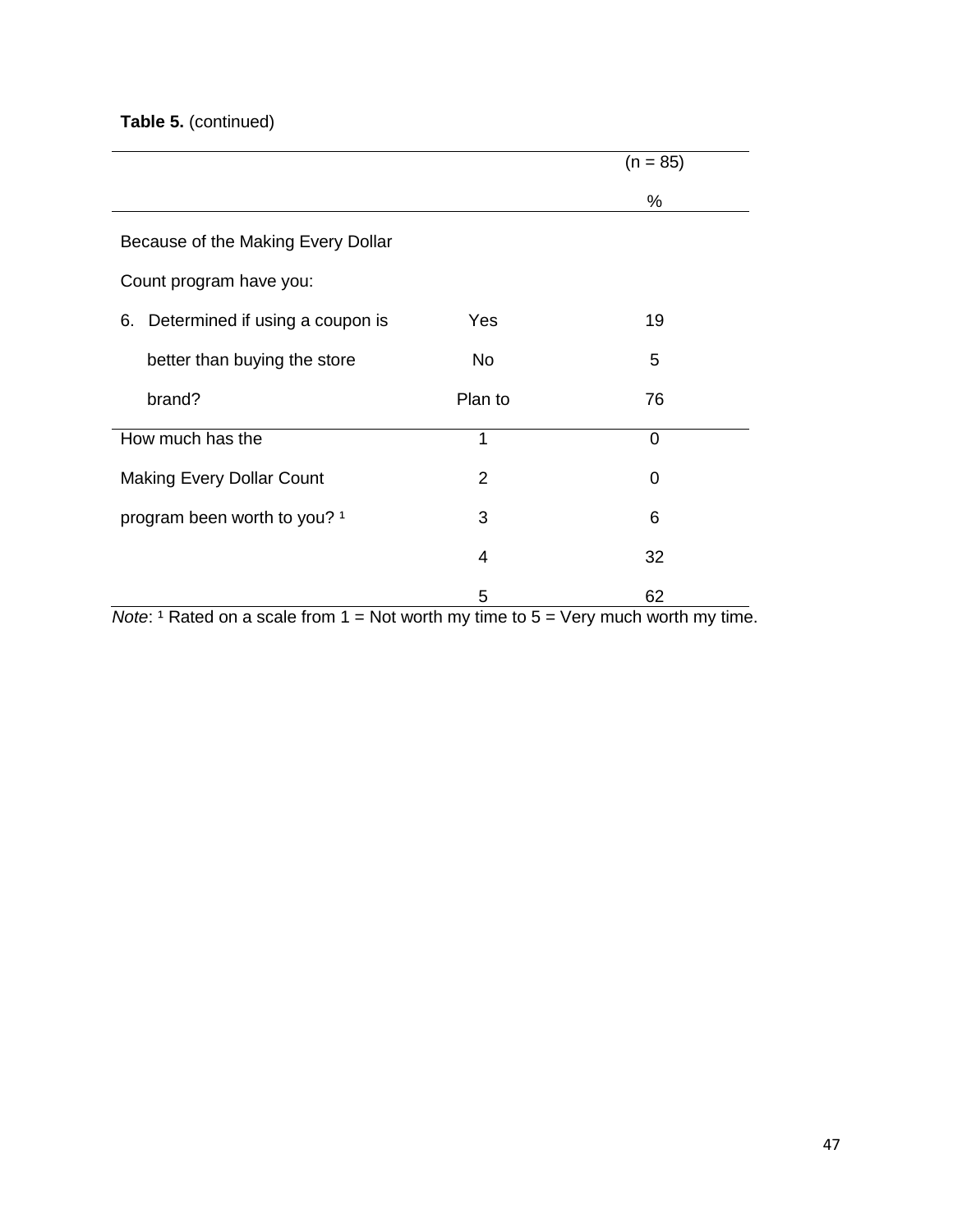## **Broken Promises: Strategies to Achieve Financial Security When Employee Benefits are Reduced**

Barbara O'Neill

In the wake of the Great Recession, increasing numbers of public and private employee benefit plans are being overhauled as employers realize that previously promised benefits are unsustainable and/or unaffordable. This article explores the growing trend of "broken promises" by employers with respect to retirement and health care benefits provided to workers, and how to mitigate the financial impact of these benefit losses. Strategies for Extension educators to use and share with clients experiencing financial challenges are provided.

In recent years, employee benefit losses have been particularly visible in the public sector. Since Extension faculty fall into this employment category, these trends affect *Journal of the National Extension Association of Family and Consumer Sciences (JNEAFCS)* readers personally, as well as the clients they serve. Benefit cuts have been experienced in both pension plans (Pension Problems, 2011; State and Local Government, 2012) and health insurance coverage, which increasingly costs workers more for premiums, deductibles, and copayments. Since 2000, average premiums for family coverage through an employer have increased 114% (Carpenter, 2011).

Like private sector workers over the past few decades, public sector employees are learning they cannot count on benefits in their current labor contract, not to mention promises made years ago when they were originally hired. Benefits are subject to change. For example, some state and local governments are phasing out defined benefit (DB) pensions and replacing them with 401(k)-style plans (McWhirter & Belkin, 2011). While recent media reports have covered angry protests directed toward public employees whose benefit packages lasted longer than most in the private sector, the real issue is that all workers have lost critical pillars of financial support that they thought they could count on, and face the challenge of securing their financial future in an uncertain economic environment.

## **Extension Impacts**

Extension educators may be asked by clients who have lost previously promised benefits to provide assistance with re-planning careers and retirements with reduced employer support. If people do not adjust to their new economic realities, they run the risk of accumulating debt, setting aside inadequate savings, and/or outliving retirement assets. Take the case of an employer's suspension of cost of living adjustments (COLAs). Inflation will be an especially serious risk for recent retirees and those about to retire who will experience its most corrosive impacts. Without a COLA, pension benefits steadily decrease in real dollars. Using present value factor analysis with a 4% inflation rate, a \$10,000 annual pension payment will have the purchasing power of only \$4,563 in 20 years, and \$3,083 in 30 years. Like most other workers, public employees will increasingly have to adjust to a fixed income or proactively plan to mitigate benefit losses (e.g., downsizing homes, saving more).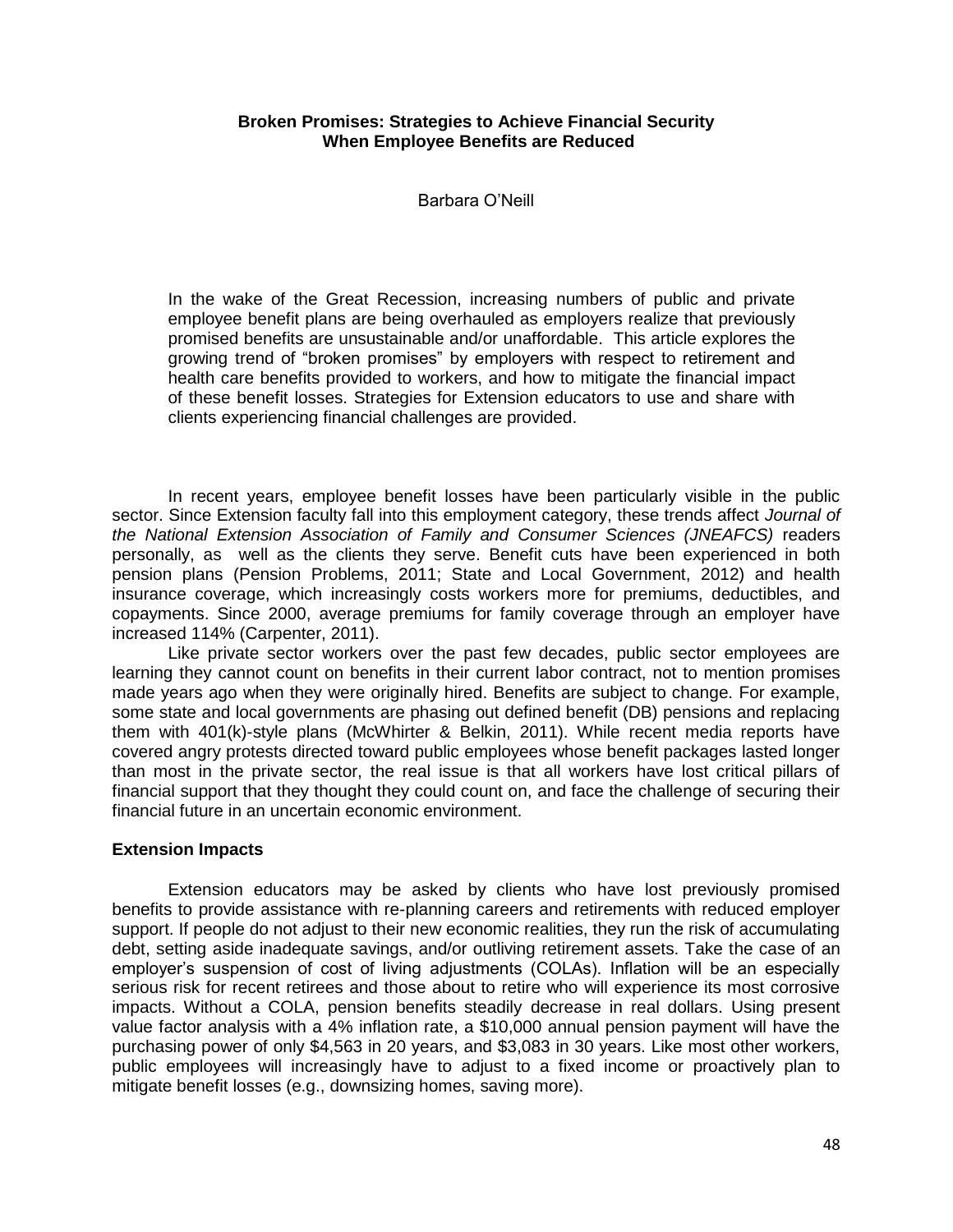When teaching personal finance topics such as insurance and retirement planning, Extension educators should include a menu of options in their educational presentations for workers to consider in the increasingly likely event that their promised employer benefits are reduced or rescinded. Many educators may also need to consider these strategies themselves. This article describes ten strategies that can be used to mitigate the effects of employee benefit reductions.

## **Reductions in Employee Benefits**

The United States is experiencing an extended period of slow economic growth, stubbornly high unemployment, precarious job security, a struggling housing market, and tightened credit (O'Neill, 2011). One of the historical outcomes of severe financial crises is an increase in government debt as tax revenues decline (Reinhart & Rogoff, 2009). Struggling governments have been scrutinizing public sector benefits and, in many cases, scaling them back. Extension educators may be working with some clients, including those who lost previously promised employee benefits, who are grieving the loss of a living standard that has changed for the worse (O'Neill, 2011).

Employee benefit reductions are likely to remain in place after the economy improves. Widespread questioning of the long-term sustainability of public sector benefits is reminiscent of similar changes made to private sector benefit plans a generation ago as corporations made benefit cutbacks to remain globally competitive. In the case of health coverage, costs passed on to employees can be substantial as employers reduce the benefits they offer workers or make employees pay more for them (Johnson, 2010). The employee share of the \$19,393 annual price for health care for a family of four in a preferred provider plan (PPO) is \$8,008 (Stat Bank, 2011). Additionally, workers are contributing a greater share of health insurance premiums: 19% for single coverage and 30% for family coverage in 2010, versus 17% and 27%, respectively, in 2009 (Carpenter, 2011).

Retirement benefits are decreasing as well. Employers have serious budget gaps that need to be plugged. In the public sector, 90% of workers have available retirement plans compared to 65% of private-sector workers, so more public sector workers have something to lose (Murray, 2010). Most government employees participate in DB pensions, many of which have rising unfunded liability levels. In the wake of shortfalls caused by the recession's impact on state revenues, benefit reductions are increasingly being made, especially for new hires that may be placed in less attractive defined contribution plans, instead of defined benefit pensions (McWhirter & Douglas, 2011). Retirement ages have also been raised, benefits reduced, the length of time required to vest benefits increased, and automatic COLAs scaled back or tied to pension plan performance (McWhirter & Douglas, 2011).

## **Strategies to Mitigate Employee Benefit Reductions**

Below are ten strategies for Extension educators to use and share with clients who are experiencing financial challenges.

**Work Longer Than Planned.** The most potent antidote to reductions in retirement benefits and rising health care costs is working a few years longer than planned (Fahlund, 2011). Staying on the job longer provides additional time to receive employee benefits, recoup investment losses, make retirement savings plan contributions, and earn higher Social Security and/or DB pension benefits through income and service-based formulas. There are also fewer years without a paycheck to have to make savings withdrawals, thereby stretching a person's retirement savings (O'Neill, 2011). Combining these benefits with compound interest, even just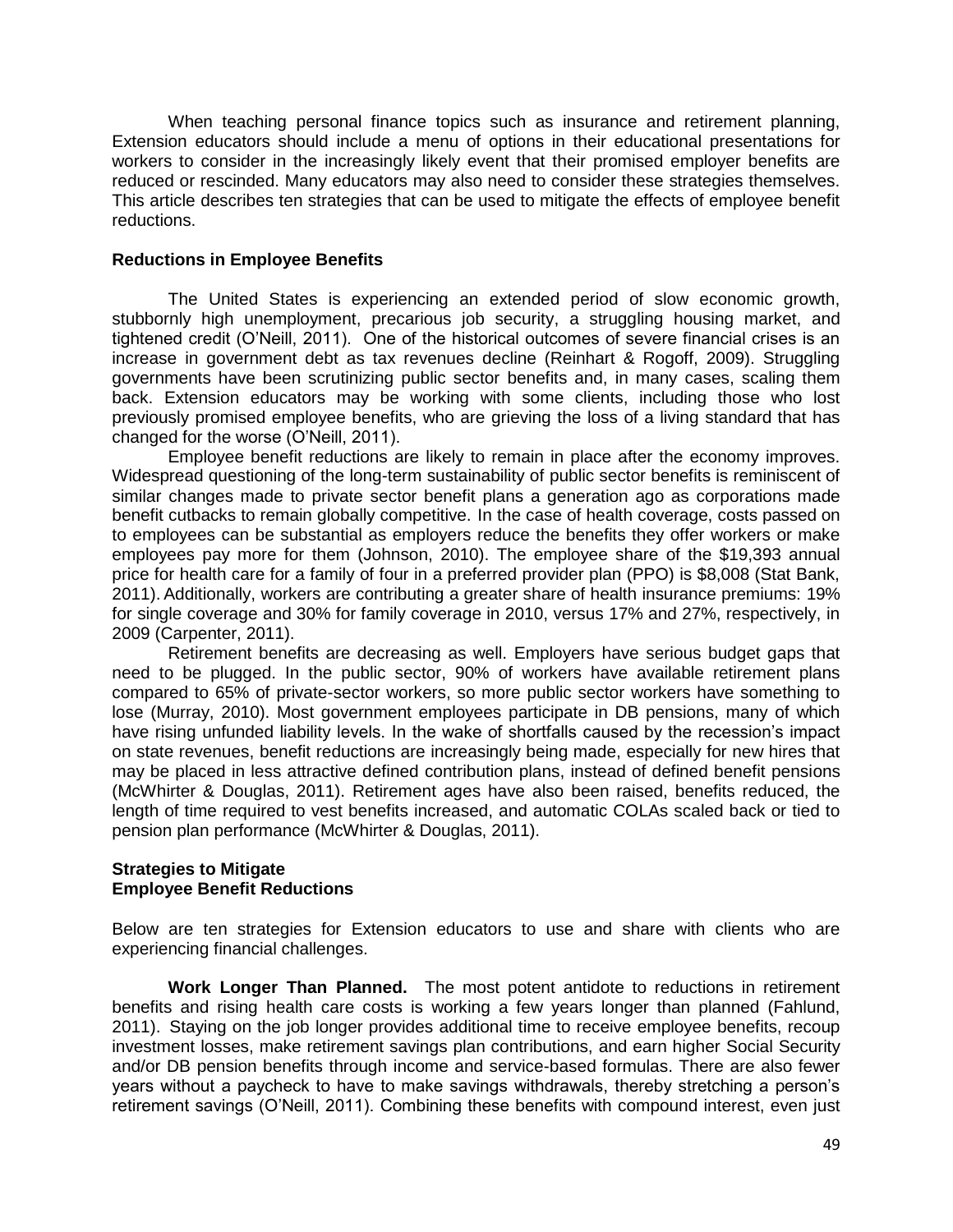a few additional years of work (e.g., working to age 65 instead of 62) can make a big difference in available annual retirement income and how long it will last. In addition, there is no guarantee that workers' benefits will be "grandfathered" if they retire early. For example, New Jersey workers learned this the hard way in 2010 when a state pension COLA freeze affected both future and current retirees.

**"Retire" While Working.** A new retirement planning strategy has emerged in the financial planning community to address the concerns of clients who want to retire early but risk running out of money, and those who fear "waiting too long" (e.g., due to death, disability, widowhood, and health "issues") to retire and enjoy a good quality of life. You delay retirement, but not your retirement dreams (Fahlund, 2011). With this approach to retirement planning, those who can afford to do so would continue to work but stop some or all new retirement savings plan deposits (e.g., 401(k), 403(b), or IRA deposits) and use the money, instead, to pursue retirement aspirations (e.g., travel) during holidays and vacations. This strategy eliminates the need to make withdrawals from savings while working and boosts Social Security and formula-based DB benefits through continued employment.

**Accelerate Debt Repayment.** Debt is especially problematic when people receive word that their employee benefits are being cut, eliminated, or will require additional out-of-pocket "cost-sharing." Simply put, debt decreases financial flexibility because a portion of a worker's paycheck is already "spoken for" via required monthly debt repayments. A way to mitigate losses associated with a broken promise is to pay off outstanding consumer debt before a change takes effect (e.g., an announced increase in health insurance premium cost-sharing). Additionally, aim to pay off your mortgage before retirement.

**Save the Shortfall.** Boston College's Center for Retirement Research placed an average \$2,300 price tag on lost retirement benefits *each year* due to anemic wage growth caused by the Great Recession (Butrica, Johnson, & Smith, 2011). Benefit reductions (e.g., lost pension COLAs) increase employee shortfalls even further. Saving more money can help compensate for these losses. Using a frequently cited rule of thumb, multiply the additional amount of savings needed to withdraw each year in retirement by 25 to determine an approximate shortfall savings goal. Doing the math, a worker who wants to compensate for a \$6,000 annual income/benefit loss would need to accumulate \$150,000 by retirement (\$6,000 x 25). For a 45-year old worker, this amounts to a \$3,660 of annual savings (\$305 per month), assuming a 7% return. If employer matching is available, the personal savings requirement is less.

**Consider Career Changes.** Public (and private) sector employment benefits are generally not as attractive as they once were and are becoming even less so for younger workers. Extension educators and their clients might consider changing jobs or aggressively demonstrating their value to their current employer in an effort to earn more money and/or receive valuable benefits. Another strategy is to freelance their skills for additional income to replace lost "day job" take-home pay resulting from pay freezes, furloughs, and/or higher health insurance cost-sharing, or for increased retirement savings plan contributions.

**Invest More Aggressively.** Even with elimination of COLAs, employees with DB pensions have a steady source of income for life, unlike most workers with defined contribution plans who must make whatever savings they've accumulated during their career last a lifetime. Discussing the fact that DB pension benefits (as well as Social Security) act like an annuity by providing regular lifetime income may convince some clients with a moderate or higher risk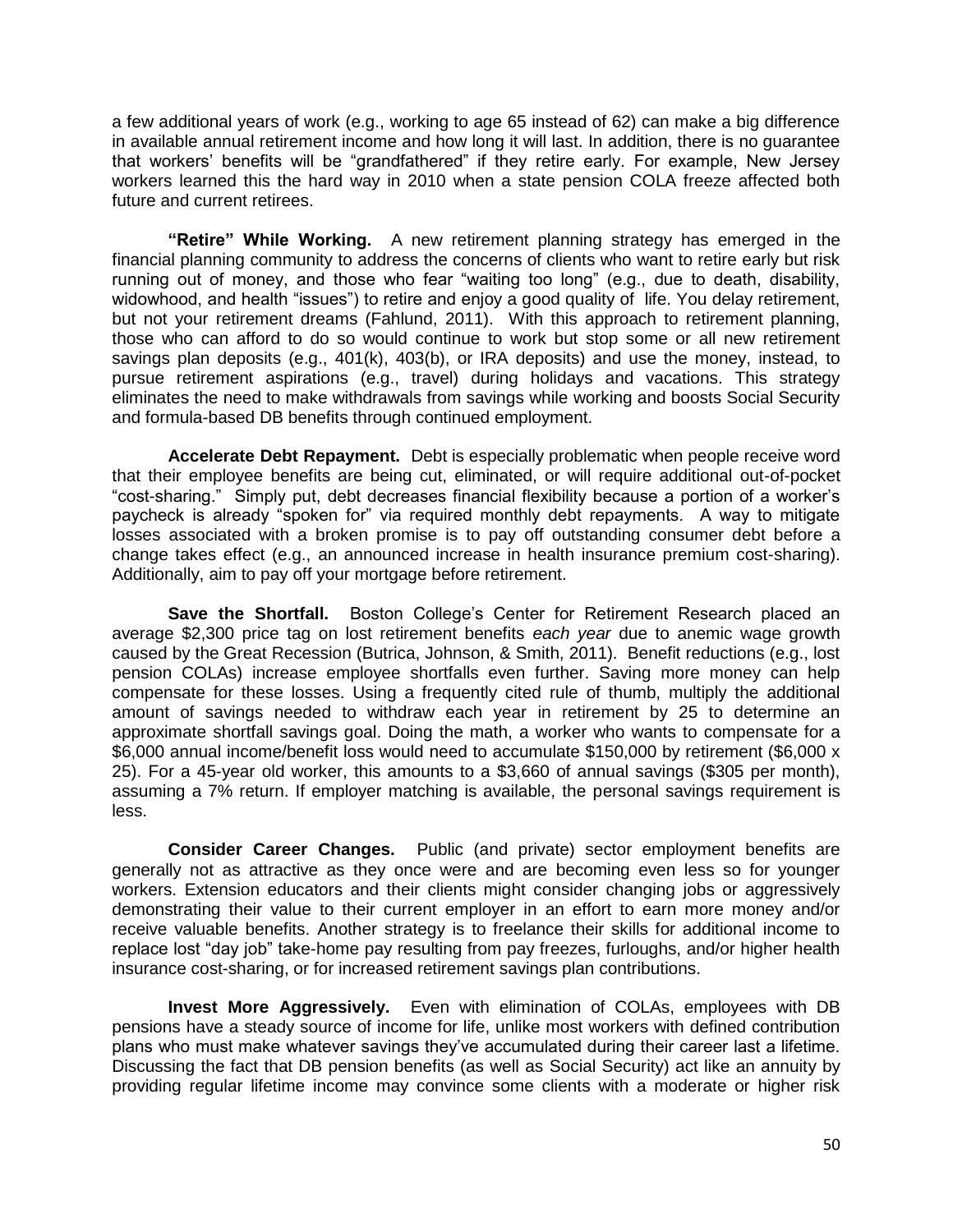tolerance to feel more confident about investing in equities (e.g., stocks and stock mutual funds) to try and earn a higher average annual return and hedge inflation.

**Spend Less and Shop Savvy.** Unpleasant as it is to realize, clients who have experienced broken promises may need to revise their spending plans downward to avoid running out of money during their lifetime. Adjusting to less support from an employer and/or the government is a necessity, not an option. Depending on their age, spending reductions can take place before and/or after retirement and include everything from fewer trips and gifts, to moving to a smaller home or cheaper geographic location in retirement. Reviewing strategies to live on a reduced income may also be helpful.

**Investigate New Benefit Alternatives.** Employee benefit options that were not necessary to consider previously should be explored. For example, a public employee earning \$50,000 could have seen payroll contributions for health insurance rise from "0," to 1.5% of pay (\$750), to 30% of a \$18,000 price tag for family health coverage (\$5,400). At this point, the costs and benefits of high-deductible health insurance and a corresponding health savings account (HSA) should be investigated and decisions made about their appropriateness.

**Define Success Differently.** Financial education programs must always be grounded in both historical perspectives (e.g., average annual returns on investments over time) and current realities (e.g., state of the economy and stock market trends). Before the financial crisis and its aftermath, financial success might have meant periodic raises, counting on contracted employment terms, being able to buy "more," and not having to worry about paying bills. In the current economic environment, financial success is more likely to be having a job, having a salary that did not get cut (too much), a flat or slightly higher net worth, and the ability to pay bills after a thorough review and paring down of expenses.

**Control What is Possible.** Extension educators and their clients generally have no control over reductions to their health and retirement benefit plans. These decisions are made by employers, governors, and state legislatures. They also have no control over the speed of the economic recovery, the volatility of financial markets, the political environment (i.e., it may be politically popular to slash public employee benefits), and improvements in employment numbers and housing values. What they *can* control are personal health practices, spending and saving habits, human capital investments, investment expenses (e.g., mutual fund expense ratios) and how they spend their time (O'Neill, 2011). Extension educators can provide a valuable "reality check" to their clients in this regard and integrate health and personal finance subject matter for a holistic approach to enhancing family well-being. *The Small Steps to Health and Wealth™* workbook (O'Neill and Ensle, 2012) is a helpful resource for interdisciplinary program planning.

## **Implications for Extension**

Many Extension educators have personally experienced "broken promises" and/or will serve clients whose employee benefits are being reduced. If benefit cuts have not yet been made, they're probably coming. Below are six prudent planning strategies to consider:

1. Prepare a "menu" of options to mitigate employee benefit reductions using the ten strategies listed above as a starting point.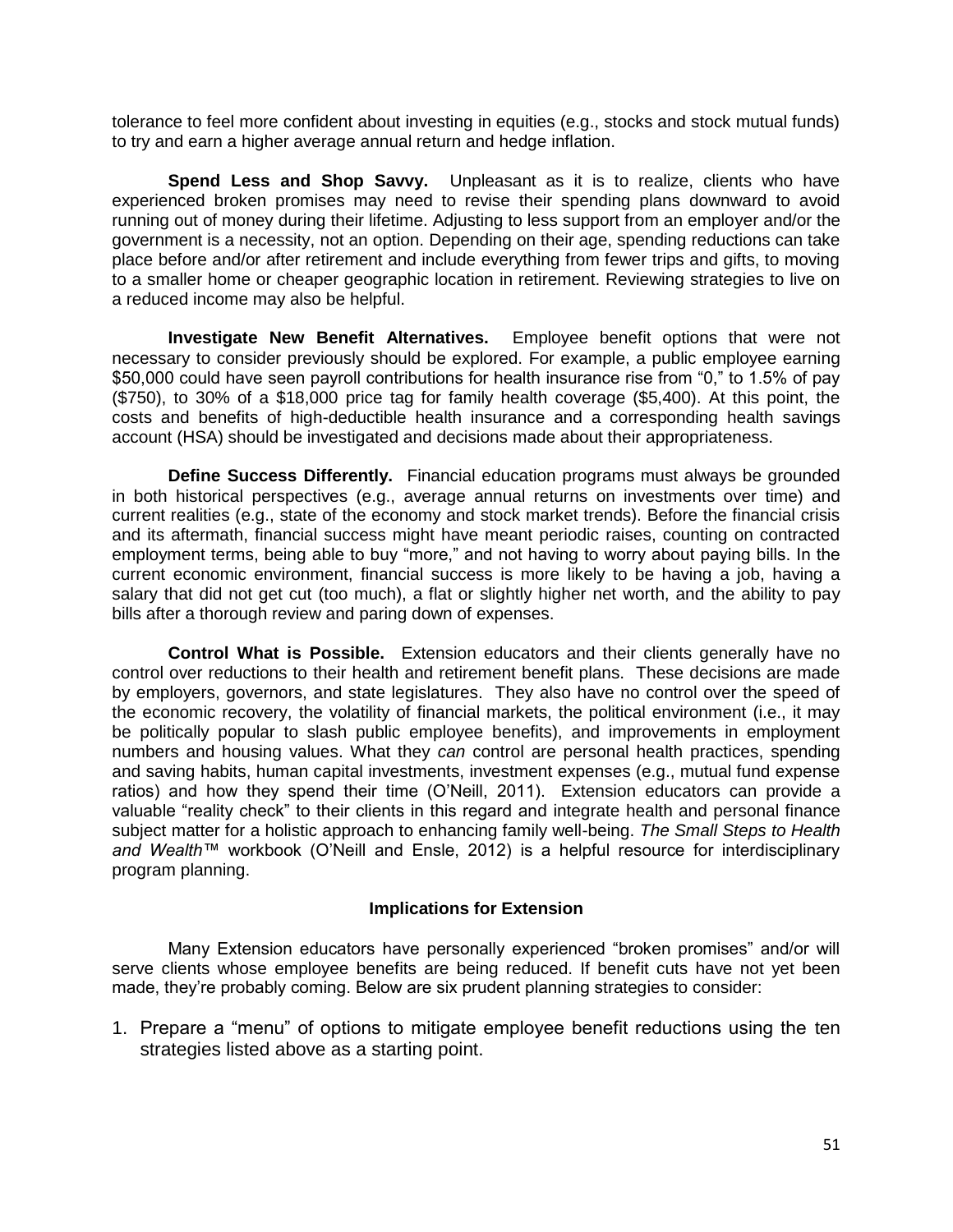- 2. Present the "retire while you work" strategy to cushion the disappointment of clients who need to work longer but don't want to postpone their retirement dreams (i.e. "bucket list").
- 3. Plan conservatively for retirement with projections that assume no or low pension COLAs and lower benefit calculation formulas.
- 4. Plan an annual review of available health plan options and increases in employee benefit costs.
- 5. Consider strategies to increase income to compensate for reductions in take-home pay due to increased employee contributions for health and/or retirement benefits.
- 6. Consider increased savings to compensate for anticipated retirement benefit shortfalls.

In summary, this article explored the growing trend of "broken promises" by employers, with respect to employee benefits, and listed 10 strategies to mitigate impact on the personal finances of affected workers. *JNEAFCS* readers have both the personal experience and technical expertise to address this issue head-on and improve the lives of those they serve. The sooner that people adjust to their current employee benefit realities, the more time they will have to develop a proactive response.

> Barbara O'Neill, Ph.D., CFP®, CRPC® Extension Specialist in Financial Resource Management and Professor II Rutgers Cooperative Extension Cook Office Building- Room 107 55 Dudley Road, New Brunswick, NJ 08901 (948) 932-9126 [oneill@aesop.rutgers.edu](mailto:oneill@aesop.rutgers.edu)

## **References**

Butrica, B.A., Johnson, R.W., & Smith, K.E. (2011, May). *The potential impact of the great recession on future retirement incomes.* Chestnut Hill, MA: Center for Retirement Research at Boston College. Retrieved January 25, 2012 from

[http://crr.bc.edu/images/stories/Working\\_Papers/wp\\_2011-9\\_508.pdf](http://crr.bc.edu/images/stories/Working_Papers/wp_2011-9_508.pdf)

- Carpenter, C.E. (2011, March). Federal health reform's impact on employer-sponsored health insurance. *Journal of Financial Service Professionals, 65*(2), 23-26.
- Fahlund, C. R. (2011, July). Delaying retirement, but not your retirement dreams. *AAII Journal*, *33*(7), 13-14, 17.
- Johnson, A. (2010, Sept. 3). Employers sharply raise workers' share of health costs. *The Wall Street Journal*, p. A6.
- McWhirter, C. & Belkin, D. (2011, June 22). A push in Atlanta to replace public pensions with 401(k)s. *The Wall Street Journa*l, p. A6.
- Murray, S. (2010, July 28). Public Employees Get More Benefits. *The Wall Street Journal*, p.A2.
- O'Neill, B. (2011, November). Helping grieving clients navigate the postfinancial crisis "new normal." *Journal of Financial Services Professionals*, *65*(6), 40-49.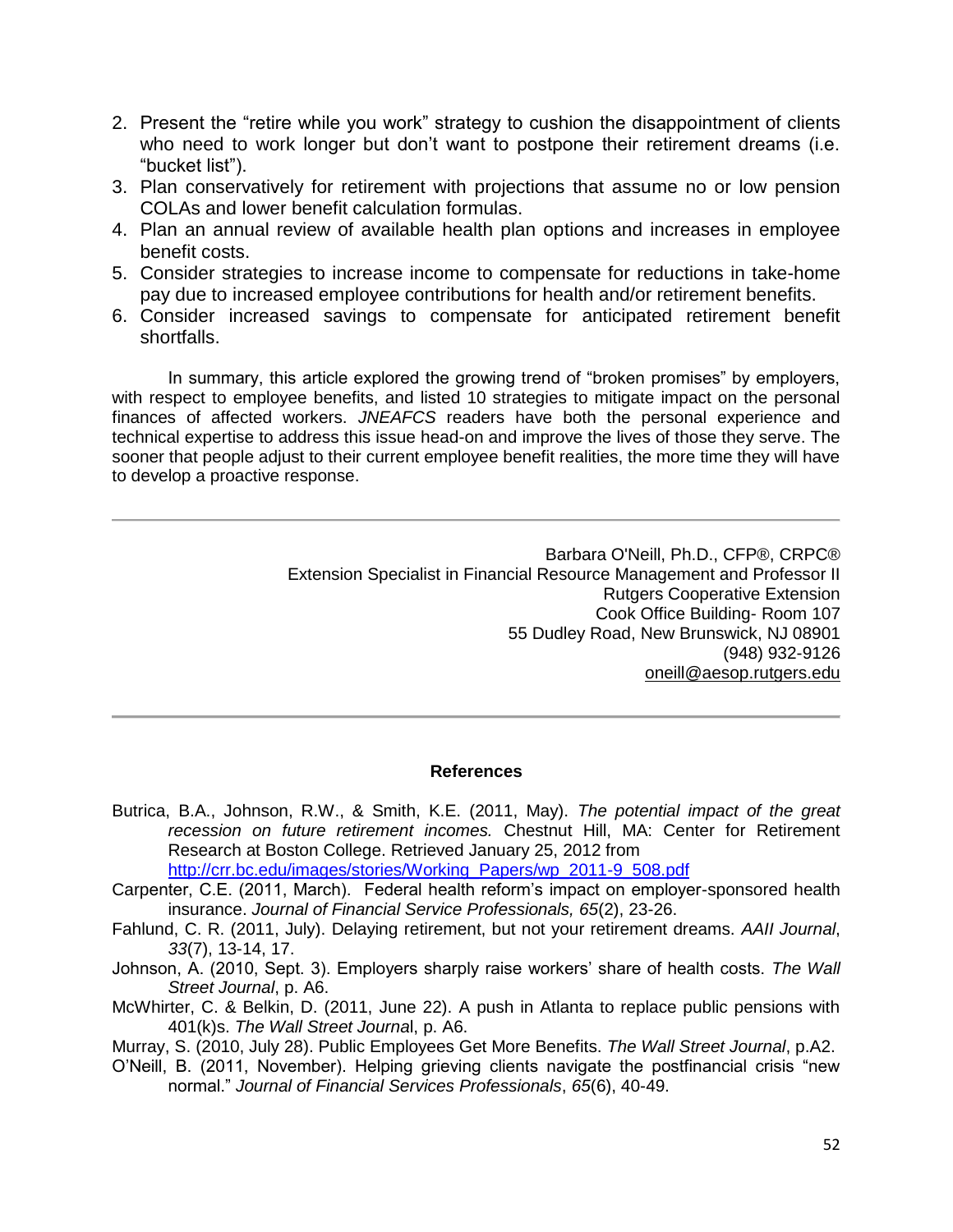O'Neill, B. & Ensle, K. (2012). *Small steps to health and wealth* (2nd Ed.). Ithaca, NY: Natural Resource, Agriculture, and Engineering Service.

Pension problems (2011, April). *Financial Advisor*, *12*(4), 24.

Reinhart, C. M.. & Rogoff, K.S. (2009). The aftermath of financial crises. *American Economic Review*, 2009, *99*(2): 466–72.

Stat Bank *(*2011, July). *Journal of Financial Planning, 24*(7), 14.

*State and local government defined benefit pension plans: The pension debt crisis that threatens America*. (2012, January). Washington, DC: U.S. Senate Committee on Finance. Retrieved January 24, 2012 from [http://hatch.senate.gov/public/\\_cache/files/ecfaf678-a3ec-45a4-a2bf-](http://hatch.senate.gov/public/_cache/files/ecfaf678-a3ec-45a4-a2bf-3bca4fe9475d/Hatch%20Report%20-%20The%20Pension%20Debt%20Crisis%20that%20Threatens%20America.pdf)[3bca4fe9475d/Hatch%20Report%20-](http://hatch.senate.gov/public/_cache/files/ecfaf678-a3ec-45a4-a2bf-3bca4fe9475d/Hatch%20Report%20-%20The%20Pension%20Debt%20Crisis%20that%20Threatens%20America.pdf)

[%20The%20Pension%20Debt%20Crisis%20that%20Threatens%20America.pdf.](http://hatch.senate.gov/public/_cache/files/ecfaf678-a3ec-45a4-a2bf-3bca4fe9475d/Hatch%20Report%20-%20The%20Pension%20Debt%20Crisis%20that%20Threatens%20America.pdf)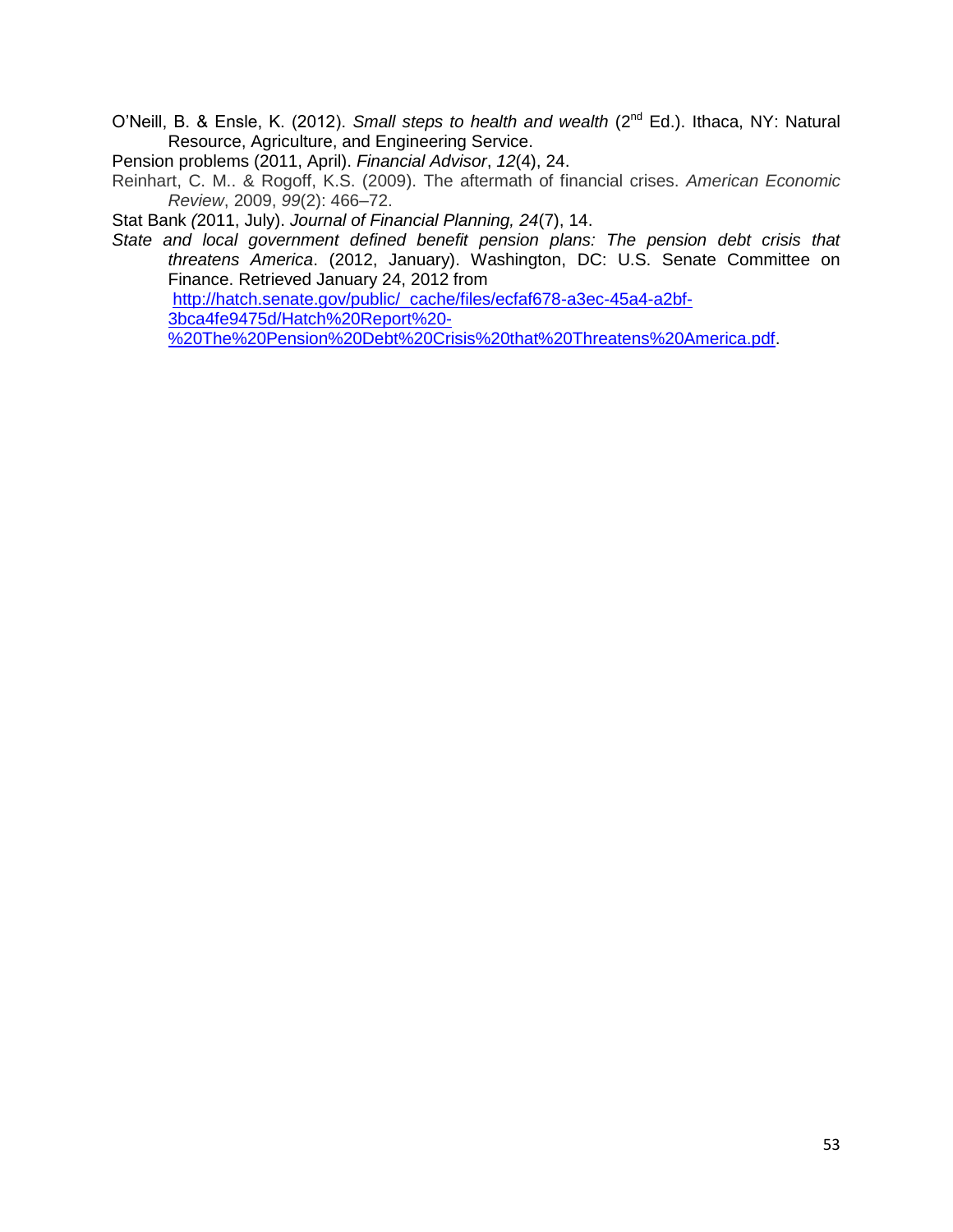## **Collaboration Fuels Financial Education Outreach and Positive Economic Impact**

#### **Andrea Scarrow**

From 2007 to 2009, Extension Family and Consumer Sciences (FACS) in Colquitt County, Georgia, worked alone to provide financial education and income tax assistance to residents, with minimal results. In view of increasing financial hardships for the working poor, Extension FACS formed the Coalition for Financial Asset Building (CFAB) with community partners and achieved greater financial education outreach and positive economic impact for Colquitt County during 2010 and 2011. During these two years, the Volunteer Income Tax Assistance (VITA) program conducted by the coalition brought more than \$300,000 back to Colquitt County residents through income tax refunds. In addition, participation in housing and financial education programs offered by Cooperative Extension FACS increased with 16 lower to middle income families becoming first time home owners.

In 2007, results of the Colquitt County Poverty Task Force Report indicated that "poverty rates for all racial and ethnic groups in Moultrie City and Colquitt County are higher than state and national poverty rates (Nielsen & Malega, 2007, p. 17). "Despite progress in the 1990s, Colquitt County poverty rates remain six percentage points higher than Georgia as a whole" (p. 13) This report also found that "non-Hispanic Blacks and Hispanics represent a disproportionate percentage of those persons living in poverty" (p. 18).

Low credit scores and limited financial skills contribute to the vicious cycle of poverty in Colquitt County. There is a great need for financial education among the working population. Seventy percent of the county's traditional working-age population has a high school or less education, compared to 50% in the state. In 1999, almost 36% of Colquitt County households reported incomes of less than \$20,000 (University of Georgia Cooperative Extension, 2009). Dependence upon high cost/high risk finance companies, title pawn loans, rent to own purchases, and tax refund anticipation loans is prevalent among the poor of Colquitt County.

Colquitt County Family and Consumer Sciences (FACS) built a community partnership to address the issues of poverty by creating the Coalition for Financial Asset Building (CFAB) to increase financial education and assets for local consumers. The coalition includes a number of key community partners including: Cooperative Extension, Colquitt County Family Connection Collaborative on Children and Families, Moultrie Technical College (MTC), Abraham Baldwin Agricultural College, Moultrie YMCA, Riverside Manufacturing, Colquitt Electric Membership Corporation, Migrant Head Start, the Georgia Department of Labor, United Way, Southwest Georgia Community Action Council, and local businessmen (e.g., local banks).

## **Objectives**

The objectives of the Coalition for Financial Asset Building were to 1) open new venues for financial education, 2) equip community partners with research-based educational resources, and 3) provide a Volunteer Income Tax Assistance (VITA) program for Colquitt County.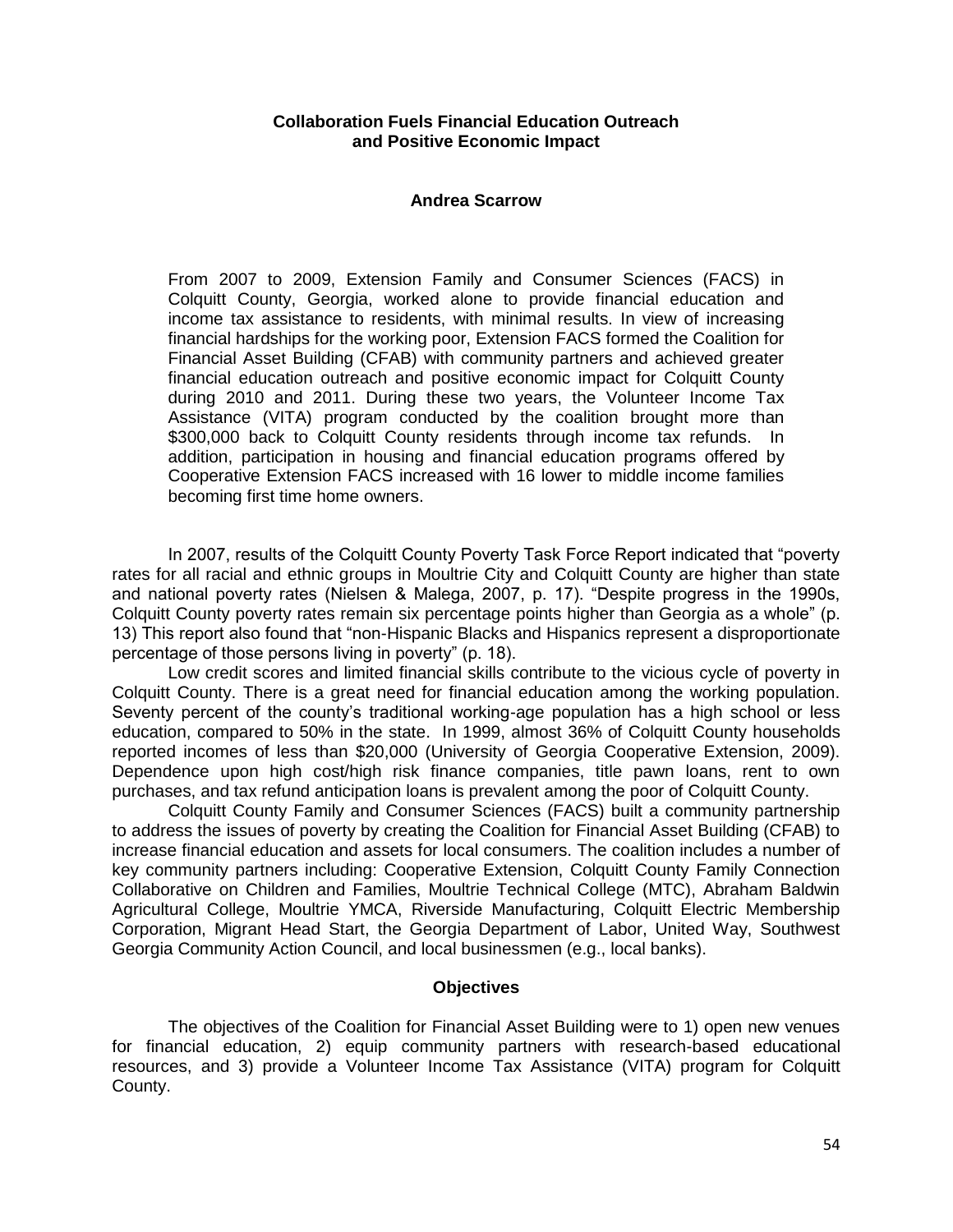#### **Method**

To achieve these objectives the coalition met quarterly. Community partners demonstrated characteristics of successful collaborations, such as commitment to a common mission, mutual responsibility and joint decision making, and willingness to share resources leading to a sustainable endeavor (Fanning Institute, 2006). Student volunteers from local colleges and the University of Georgia (UGA) were trained and certified as volunteer income tax preparers. In addition, CFAB collaborated with the Internal Revenue Service (IRS), coordinating the VITA program with guidance from the IRS Area Representative.

The method is best described by delineating the role played by each of the community partners. Colquitt County Extension FACS worked with the IRS to gain advanced level certification for tax preparation, to coordinate volunteer training, and to become the site coordinator responsible for overseeing the preparation and submission of tax returns at the VITA site. FACS also coordinated a University of Georgia financial management specialist and Economics professor to provide quality review at the VITA site, and service-learning opportunities for UGA students. Local FACS also gave oversight to the purchase of laptop computers, coordinated technical set up, and hosted students who traveled from the University of Georgia to participate as volunteer income tax preparers. Colquitt County FACS organized and chaired the quarterly meetings of the Coalition for Financial Asset Building, and represented the local coalition at statewide stakeholder meetings.

The Cooperative Extension financial management specialist worked with Colquitt County FACS to provide quality review of the prepared tax returns and financial education at the VITA site. Financial education included exhibits on "How You Spend Makes a Difference," and "Your Good Credit." Program participants had the opportunity to speak with financial educators about issues specific to their personal financial goals and circumstances. The Extension financial management specialist also coordinated with the UGA Economics professor and students in their supporting roles with tax preparation.

Family Connection, a local collaborative of community agencies and service providers, was the champion for a Georgia Department of Community Affairs, Community of Opportunities grant awarded to Colquitt County/City of Moultrie in the amount of \$3,750 to support VITA during 2009 and 2010. Family Connection also coordinated publicity, secured volunteers from local banks, and planned refreshments for the volunteers.

Moultrie Technical College (MTC) hosted certification training for VITA volunteers; 20 of whom were MTC accounting students. MTC coordinated the students' volunteer hours and service learning experience, and provided quality review (including achieving advanced certification) at the VITA site. The students from MTC and UGA achieved intermediate or advanced certification as volunteer tax preparers and contributed more than 500 volunteer hours collectively to the effort during February 2010, and more than 600 volunteer hours in 2011. The Moultrie YMCA took appointments by phone for clients to participate in VITA. The YMCA also hosted the VITA site on four different days. On alternative days the VITA site met at the Ryce Community Center. Other coalition partners contributed to the program by bringing community awareness to the coalition's efforts for building financial assets, providing venues for financial education, researching opportunities such as individual development accounts, and providing sustainability for a local VITA site.

#### **Results**

Colquitt County's Coalition for Financial Asset Building (CFAB) opened new venues for financial education. As a result, 400 residents received financial management workshops delivered by Cooperative Extension FACS in 2011. Outcomes demonstrated a significant increase in financial assets for participants. In 2010, income tax refunds to Colquitt County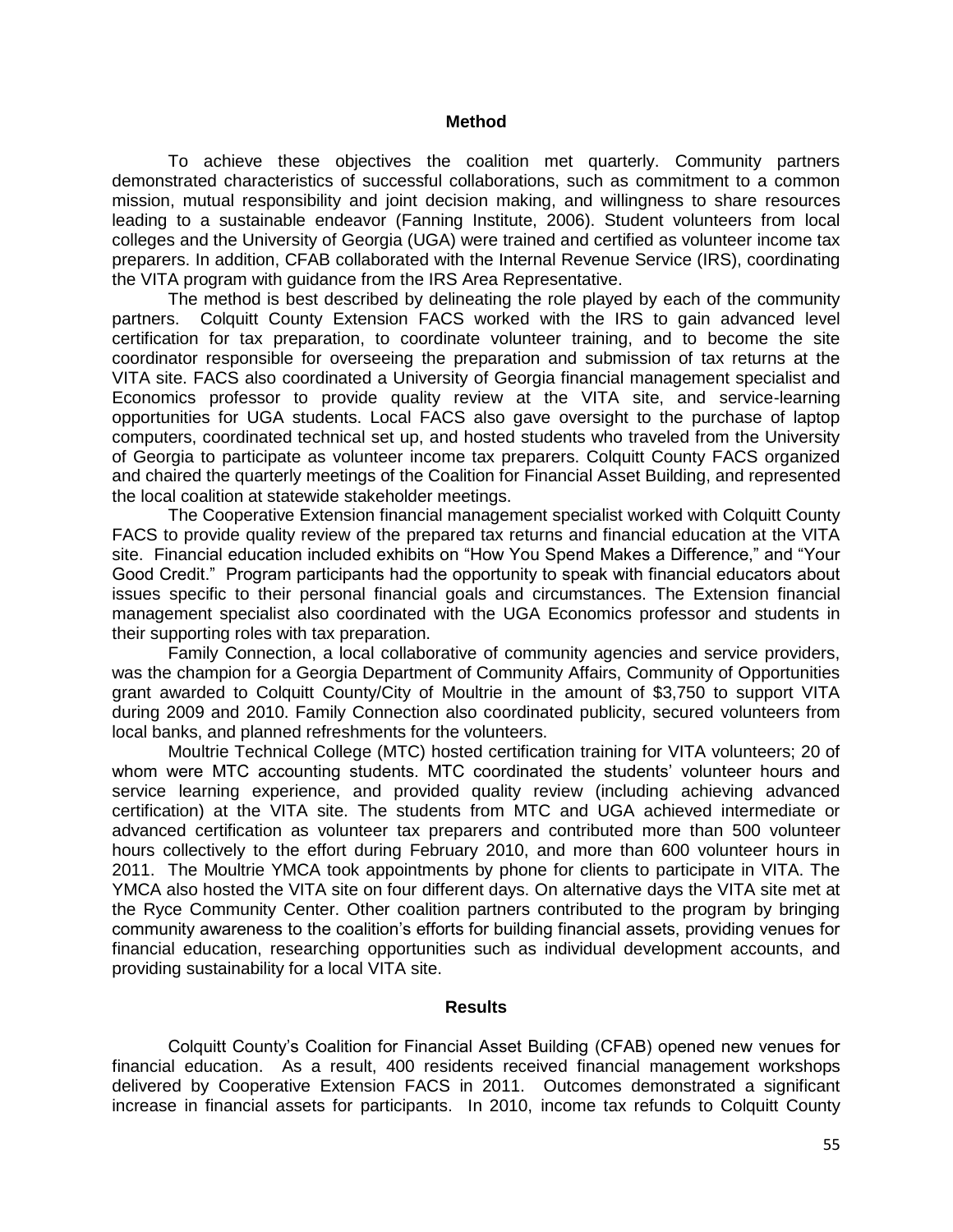residents through VITA totaled \$106,267; in 2011, income tax refunds to Colquitt County residents through VITA totaled \$200,024. Additionally, 110 adults pledged to begin savings programs, resulting in cumulative pledges totaling \$8,535 monthly. Cooperative Extension FACS helped 20 families prepare to buy their first home in 2010 and 2011, with 16 of those families achieving home ownership. As a result of this program, local businesses are exploring ways to offer VITA and financial education classes on site, and local colleges are looking to add service learning credits for their students who wish to participate as VITA volunteers.

#### **Summary**

Human capital and volunteer hours were the greatest resources needed for targeting the issue of financial asset building and poverty reduction in Colquitt County through the VITA program. With added volunteers, the Coalition for Financial Asset Building projects a 50% increase (153 families) to be served by VITA in 2012. Additional goals for outreach through financial education workshops will increase participants by 25% (500 residents). Where Extension FACS struggled to provide effective financial education and positive economic change working alone, the Coalition for Financial Asset Building has fueled a much greater impact for Colquitt County by building community partnerships. The CFAB has demonstrated elements of excellent team leadership including clear goals, a unified effort, and notable impact (Northouse, 2010). The residents of Colquitt County are the beneficiaries of these collaborative efforts.

This study lacked an evaluation tool for measuring how many different financial education activities each participant attended. For example, we did not track which of the VITA participants also attended a financial education or housing workshop with Cooperative Extension. Another limitation was the lack of conclusive follow-up data for 110 adults who pledged to begin savings programs. At this time, the number of adults who accomplished their savings goals is unknown.

## **Implications for Extension**

Strieter and Blalock (2006) found that, "The ability to cobble together the resources needed for successful Extension programming is vital due to ongoing budgetary restraints, reduced staffing, and other challenges to continued growth." The challenge faced by Extension FACS to make a greater impact in Colquitt County is certainly not unique. Collaborations offer a pathway to success for other Extension professionals. While Extension educators provide excellent research-based resources and expertise, community partners can provide new venues, volunteers, and structural support for implementing programs that have long reaching, sustainable impacts. When an entire community owns a project, resistance and obstacles are diminished and results and positive changes are realized.

> Andrea Scarrow Colquitt County Extension Agent University of Georgia 350 Bldg. 1, Rm. 132 Veterans Parkway N. Moultrie, GA 31788 (229) 616-7455 [ascarrow@uga.edu](mailto:ascarrow@uga.edu)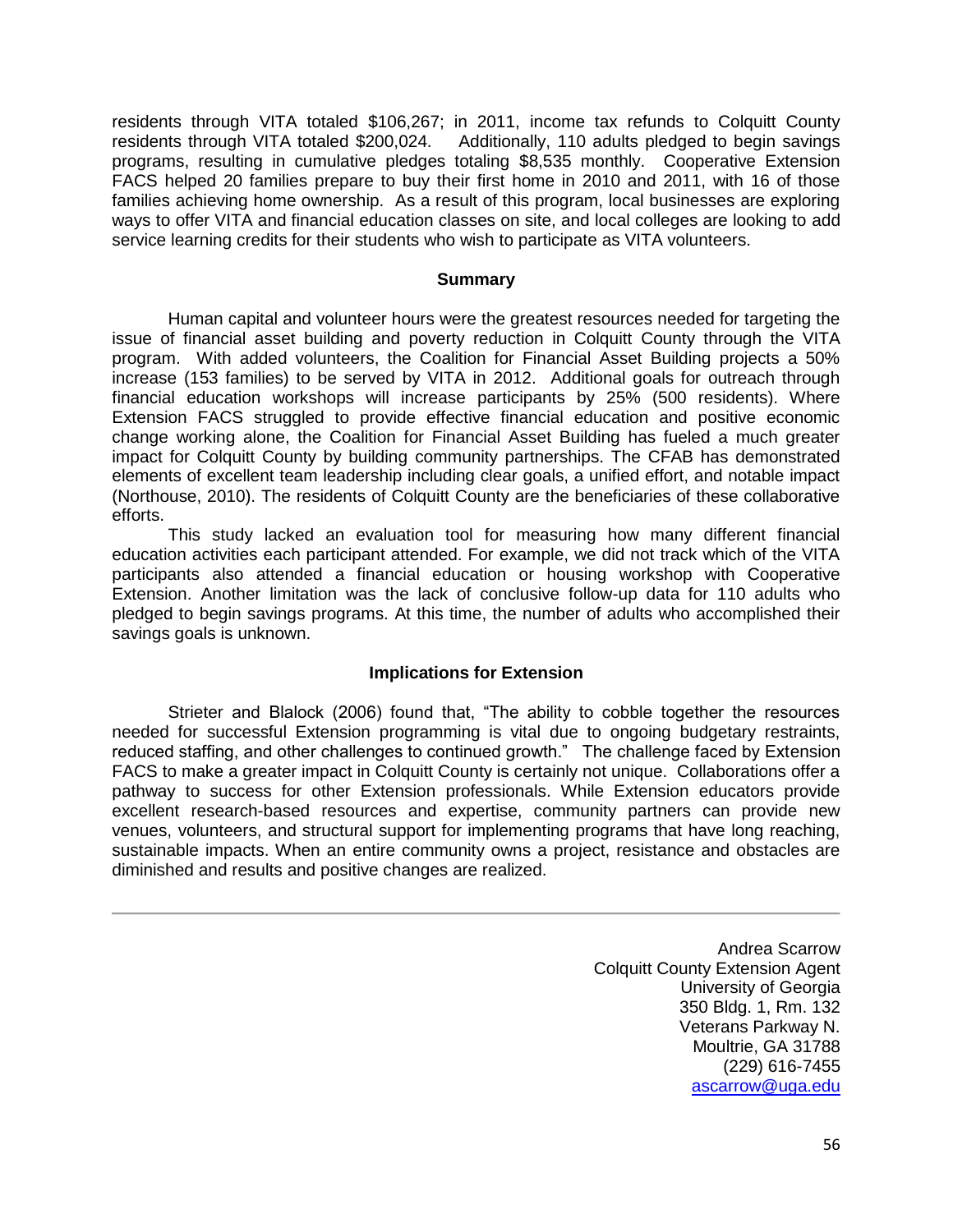#### **References**

Nielsen, R. B., & Malega, R. (2007). *Colquitt county poverty task force report* (HACE-E-68). Athens: University of Georgia.

Northouse, P. G. (2010). Team leadership. *Leadership theory and practice*. Los Angeles: Sage.

- Strieter, L., & Blalock, L.B. (2006). Journey to successful collaborations. *Journal of Extension, 44*(1). Retrieved from<http://www.joe.org/joe/2006february/tt4.php>
- University of Georgia, Fanning Institute. (2006). Building communities through partnerships and collaboration [Participant Materials]. *Community leadership program* (4th Edition, Revised). Athens: The University of Georgia Fanning Institute.
- University of Georgia Cooperative Extension, College of Agricultural and Environmental Sciences, Center for Agribusiness and Economic Development. (2009). *The Georgia county guide* (ISSN# 1044-0976). Athens: The University of Georgia Printing Department.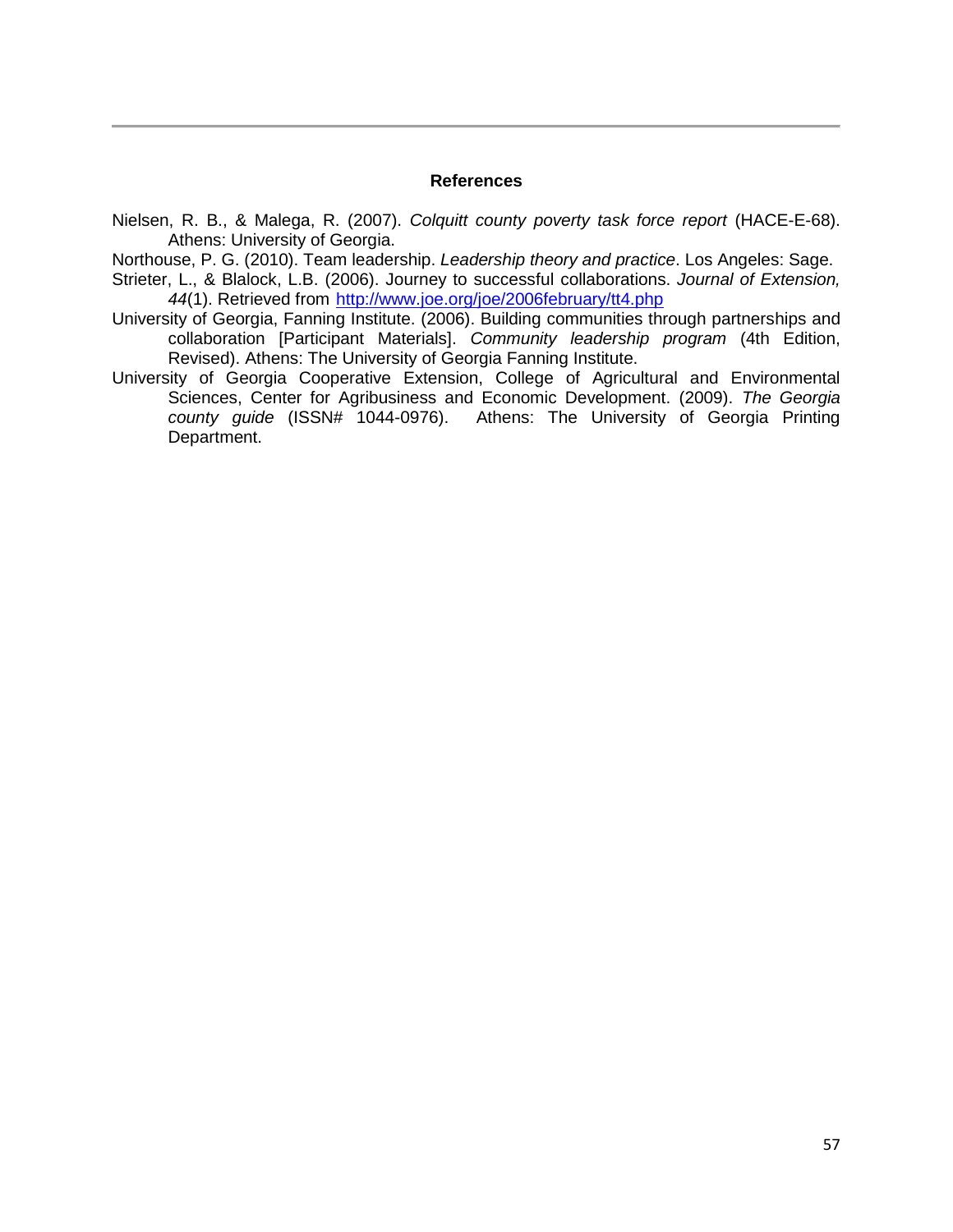## **Volunteer Latino Advisory Councils: A Valuable Resource to Inform, Recruit, and Support Extension Programs**

Stacey MacArthur, Adrie Roberts, Amanda Horrocks Christensen and Zuri Garcia

One goal of Extension is to reach underserved populations, including ethnic minority groups such as Latinos who have historically experienced barriers in receiving services. This article describes successful techniques of incorporating a volunteer Latino Advisory Council to inform and assist in Extension programming for Latino communities. Using a focus group technique, the volunteer council produced a myriad of recommendations for successful Latino programs. Program results, replication needs, and implications for Extension personnel are discussed.

A goal of Extension is to reach underserved populations, including ethnic minorities. Underserved populations include groups of people for which barriers such as culture, class, ethnicity, race, and/or language differences have historically existed in Extension (Thering, 2009). In Utah, the Latino population accounts for 13%, both statewide and in Cache County (U. S. Census, 2010). Mexicans are the largest Latino subgroup in the state, with a population of one million (Ennis, Rios-Vargas, & Albert, 2011). With limited success, county Extension personnel have offered programs for this growing population. In seeking to address the needs of the local Latino community, and increase participation in Extension programs, the authors conducted a literature review and interviewed local members of the Latino population to gain a greater understanding of how to reach this target audience.

Some successful techniques have been identified when recruiting Latinos for educational programming. First, knowledge and respect for the local Latino culture are foundational for success in Latino educational programs (Delgadillo, Horrocks, Roberts & Skogrand, 2009; Hobbs 2007; Olson & Skogrand, 2009). In addition, the literature clearly states that establishing trust by building relationships with Latino leaders, organizations, and businesses is also critical (Farner, Rhoads, Cutz & Farner, 2005; Hobbs). Research has also specified that to be successful, education must be delivered by bilingual/bicultural instructors and trusted Latino community members (Delgadillo et al., L.; Farner et al.; Hobbs; Olson & Skogrand; Sousa et al., 2007; Umaña-Taylor & Bámaca, 2004).

Program implementation suggestions included holding classes in the evening (Farner et al., 2005) and using a location that is trusted by the Latino community such as a church or school (Delgadillo et al., 2009; Hobbs, 2007; Olson & Skogrand, 2009). In addition, classes must include the entire family, so providing meals and childcare is advised (Delgadillo et al.; Farner et al.; Hobbs; Olson & Skogrand; Umaña-Taylor & Bámaca, 2004). Finally, the topic of the class must be relevant, important, and beneficial to the local Latino culture (Farner et al.; Umaña-Taylor & Bámaca) and taught by bilingual instructors (Hobbs). To accomplish this, it is recommended that program personnel utilize focus groups or advisory councils to understand the culture, concerns, interests, and needs of the local Latino members (Delgadillo et al.; Farner et al.; Sousa, Gregory, Campbell, Dasher & Snell, 2007; Umaña-Taylor & Bámaca).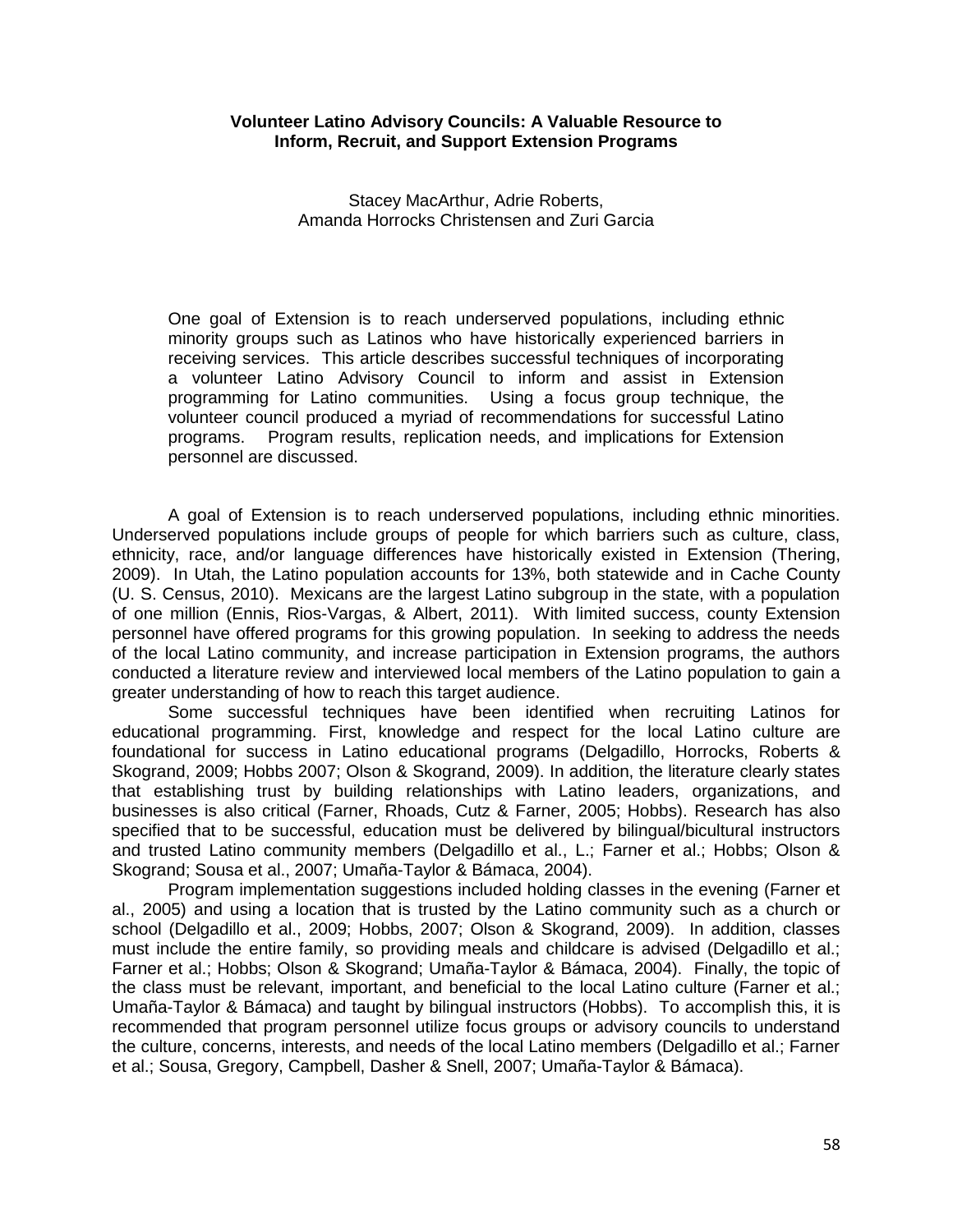#### **Objectives**

The purpose of this article is twofold. The first objective is to present the results of some successful techniques for working with Latino Advisory Councils based on suggestions from the literature. The second objective is to provide a methodology suitable for replication by other Extension personnel in working with underserved populations.

#### **Method**

Due to limited participation by Latino individuals in Extension programs in Cache County, personnel turned to the literature and key Latino community members to inform programming for a proposed personal finance education series for Latinos. After a review of the literature, key concepts were applied and adapted with the major addition being the formation of a Latino Advisory Council (see Delgadillo et al., 2009). Malek (2002) reported that a focus group setting provided a comfortable method for obtaining information directly from Latino members, therefore the authors used a focus group setting to solicit information from the Latino community;

#### **The Latino Advisory Council**

**Recruiting council members.** The purpose of forming a Latino Advisory Council was twofold. The first purpose was to gain the trust of the local Latino community. Next, was to discover how the needs of the local Latino population could be addressed by Extension. Pritchett, Fulton, and Hine (2012) suggested that this method could uncover needs and solutions that may not otherwise have been known. The recruitment process began by identifying key Latino leaders in local agencies, organizations, colleges, churches, businesses, and English as Second Language (ESL) liaisons in the local schools. These individuals were then personally visited and invited by Extension staff to serve on a Latino Advisory Council. The purpose of the Latino Advisory Council was to provide guidance to Extension personnel on Extension programming appropriate for Latino audiences. The in-person visit was to meet the potential council member, to explain the benefit of Extension programs, and to invite leaders to attend the initial focus group dinner for the Latino Advisory Council.

**Facilitating the initial focus group.** The response to the invitation to attend the community focus group and participate on the Latino Advisory Council was outstanding. Twenty-six Latino community leaders attended and shared insights on a variety of specific cultural issues. The initial meeting with the Latino Advisory Council served four functions 1) to form relationships between key Latino leaders and Extension personnel, 2) to outline the potential benefits of Extension programs for Latino audiences, 3) to solicit guidance from the newly formed Latino Advisory Council in offering culturally appropriate programs based on needs and interests of the local Latino community, and 4) to offer culturally appropriate programs. Authors requested names of potential instructors and discussed strategies to implement personal financial education for the Latino population during the meeting.

In order to gain input from all participants, the attendees were divided into small groups to brainstorm ideas. The Latino community leaders were then brought back together where ideas were discussed (e.g., topics, instructors, recruiting strategies) and recorded by Extension personnel. The ideas are outlined in the results section below.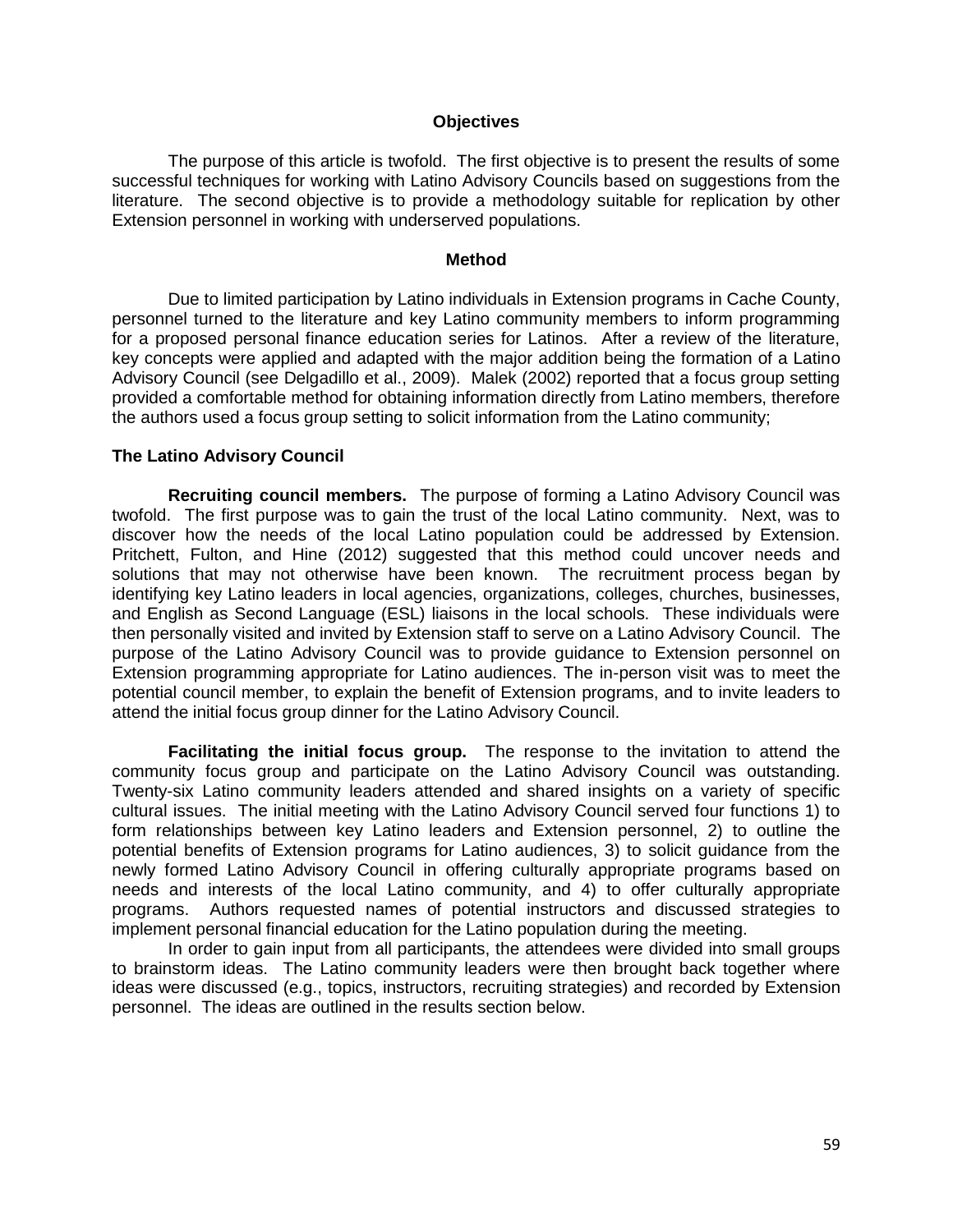#### **Results**

#### **Latino Advisory Council Meeting Information**

There were many invaluable ideas passed from the Latino Advisory Council to Extension personnel during the initial focus group dinner and suggestions were recorded. The following themes were manifest and implemented into the programming: provide dinner, offer childcare, recruit native Spanish-speaking instructors, limit the length for the program series, do not expect pre-registration, be aware of trust concerns, and choose a neutral location to hold the classes.

**Dinner**. The Latino Advisory Council suggested that providing dinner would incentivize participation in the program, since classes were held during the evening and could interfere with dinner at home. Dinner was provided by a local restaurant for participants and their families, staff, and volunteers before the classes began each night. Time during dinner was used for participants, staff, and volunteers to interact. This time proved to be critical in aiding Latino program participants to develop trust with Extension faculty and staff, as well as program volunteers.

**Child care**. On-site child care was provided during the classes as suggested. Latinos generally attend events as a family; as a result, children were supervised as they participated in various learning situations with program volunteers in a room separate from the parent class. Some of the learning situations included age-specific money learning activities, games incorporating physical activities, crafts, and nutrition education provided by the Expanded Food and Nutrition Education Program (EFNEP). Volunteers were recruited for child care from a variety of sources including faith-based organizations, high school and college Spanish classes, and Spanish clubs.

**Program Instructors**. The Latino Advisory Council's advice was to have program instructors be native Spanish speakers, meaning Spanish was the first language of the instructor. Previously, instructors that were bilingual taught the Extension classes so this was a helpful change. They strongly advised against having classes taught in English and translated into Spanish for the Latino program participants. This advice was implemented and native Spanish-speaking instructors were well received by participants.

**Length of series**. As suggested by the Latino Advisory Council, we held the Latino financial education class once a week for four weeks. Previously, the length of series was five to six weeks, showing an attendance decline towards the end of the series.

**Pre-registration**. Previous experience was confirmed by the Latino Advisory Council that the Latino culture is often present-time oriented so pre-registering for a class should not be expected. Extension educators therefore prepared for the class the first week not knowing how many would attend. This is in contrast to other audiences where participants typically preregister by contacting the Extension office.

**Trust concerns.** Due to immigration raids on local businesses, trust concerns were prominent within the local community. Advice from the Latino Advisory Council was to include the phrase "legal status not important" on all advertising fliers. In addition, identifying information such as name, address, and phone number of Latino attendees was not collected.

**Location.** As recommended by the Latino Advisory Council and confirmed in the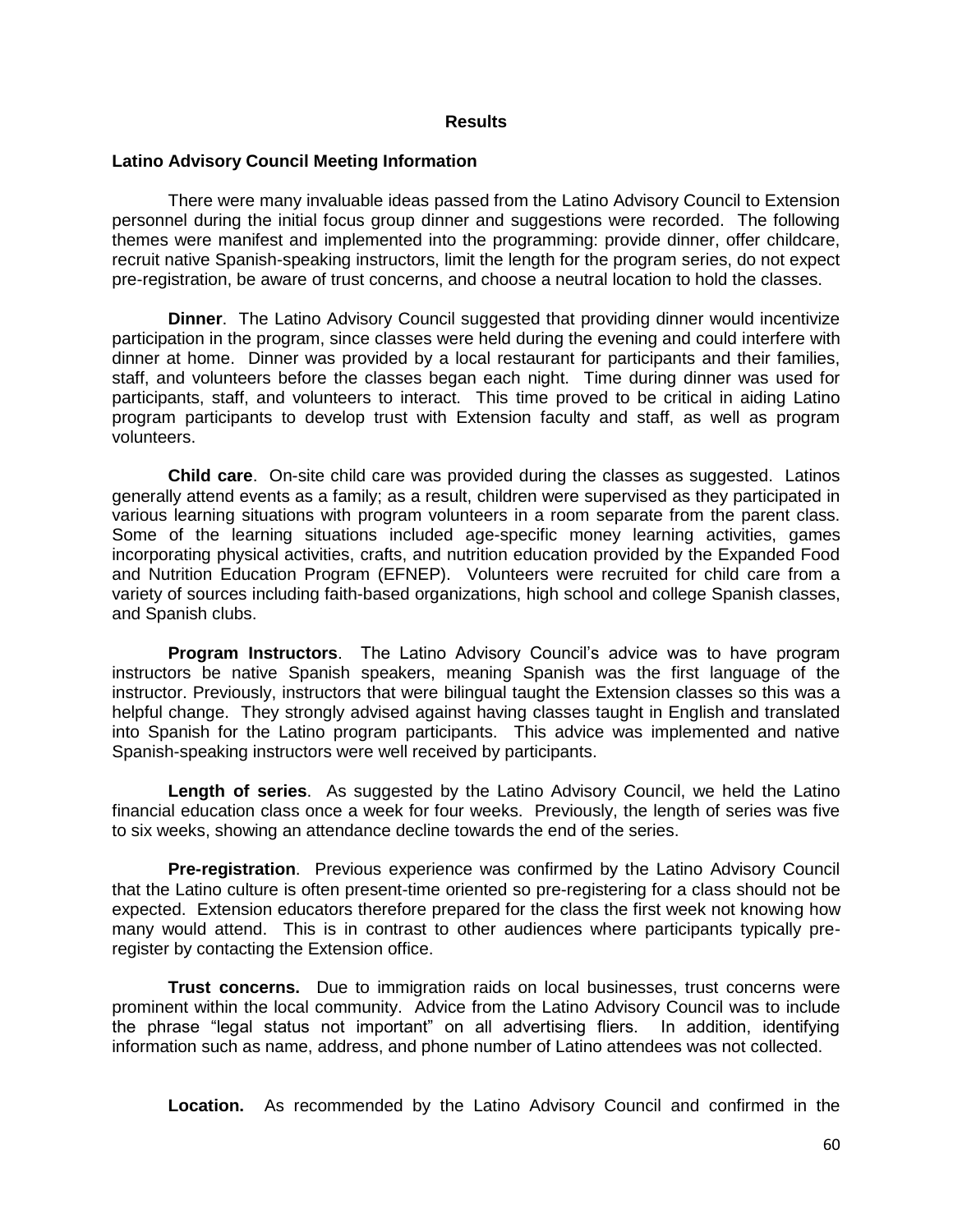literature (see Hobbs, 2007), the Latino personal finance series was held in an elementary school with a high population of Latino students. This was a change from previous classes that were held at the Extension office located at the Cache County government building.

## **Program Results**

The average attendance for both of the Latino personal finance education series held in 2008 was 38 adults and 42 children. Of the attendees, 46 adults successfully qualified for an Individual Development Savings Account (IDA). The IDA program matches participant savings towards the purchase of a home, tuition for higher education, or starting a business. These outcomes indicate great improvement over programs held prior to recruiting a Latino Advisory Councils. Before implementing these suggestions, attendance for Latino programs averaged three to four adults, with the highest attendance being twelve adults and six children. Other classes were canceled altogether due to lack of attendance.

## **Post Program Debriefing**

Upon completing two (four week) series of the personal finance Extension program for the Latino population, program efforts and experiences were reviewed. Debriefing was a critical piece of the programming puzzle, as suggested by Torock (2009,) that proved successful while working with this specific diverse population. Debriefings were held with program volunteers, participants, and Latino Advisory Council members.

**Program volunteers**. Randomly selected child care volunteers were asked for verbal feedback on their volunteer experience and answers were recorded by staff. Participants indicated that they volunteered because they loved working with kids, enjoyed using Spanish (many volunteers were bilingual), and did not need any type of incentive (e.g., movie tickets, etc.) to volunteer.

**Informal participant evaluations.** Informal surveys were distributed at the end of class to collect information on a variety of topics. Questions asked about instructor effectiveness, quality of child care, usefulness of the information, time and location of classes, recruiting strategies, and suggestions for future programs. Of the 40 surveys offered, 21 surveys were completed and returned. Feedback was positive and will be implemented in future programming. To improve recruiting strategies, participants were asked how they heard about the class. Answers included: word of mouth from family (6), the Community Abuse Prevention Services Agency (CAPSA) (3), Utah State University Extension staff (2), friends (2), the local university (1), church (1), and fliers (3).

**Latino Advisory Council debriefing.** Many members of the Latino Advisory Council attended the education series and gave additional feedback at the conclusion. Suggestions included topic ideas for future classes, ratings of current instructors, and references for other Spanish-speaking instructors. Further, they helped to spread the word about future personal finance classes to family and friends.

## **Discussion**

Forming and working with a volunteer Latino Advisory Council was an effective way to increase participation in Extension programming for our local Latino community. The use of a Latino Advisory Council as a focus group provided critical information for planning a Latino education series and recruiting trusted instructors and program volunteers. The advice received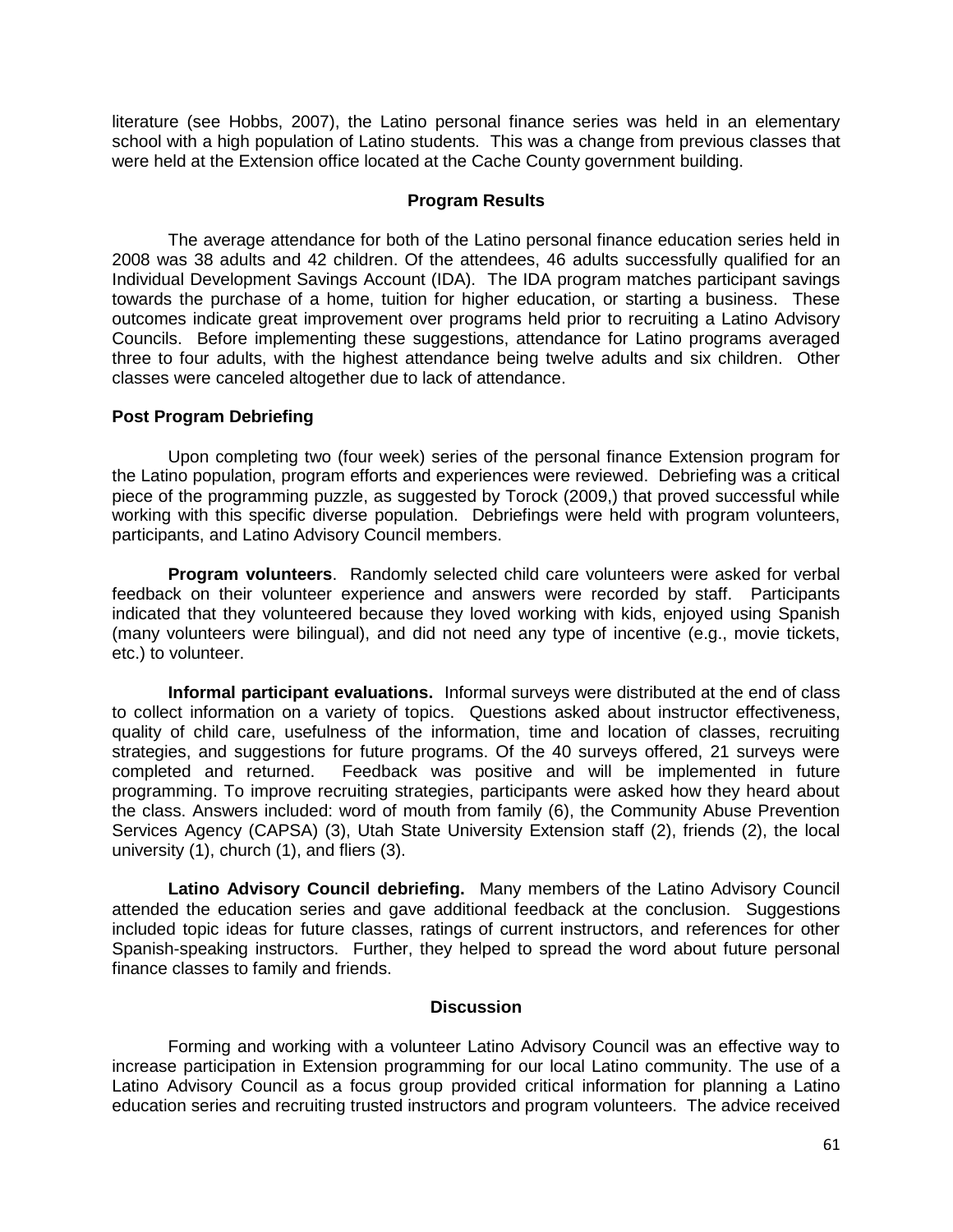was mostly congruent with the literature on Latino programming and proved effective when implemented in Cache County. The focus group advised the authors to utilize only individuals whose first language was Spanish as instructors, to avoid intimidation or trust issues. This was similar to findings cited by Olsen and Skogrand (2009), but in contrast to findings from Hobbs (2007) that reported that a bilingual/bicultural teacher was sufficient. This discrepancy may be due to our specific geographical area, educational topics, or the occupations of our instructors, thus reinforcing the need to become familiar with local clientele (Olsen & Skogrand).

This article further expands the literature through specific suggestions for working with Latino audiences. First, the Latino Advisory Council advised not to expect Latino participants to pre-register for classes. Second, they advised to avoid more than four classes for each education series. These suggestions worked well for our subsequent program. Lastly, this article points program planners to consider community situations such as immigration raids in local communities when interacting with minority groups.

## **Implications for Extension**

To successfully develop programming for Latino families, Extension personnel must provide culturally appropriate programming. Simple translation of current curriculum is not sufficient. Latino Advisory Councils can be applied to any existing Extension program to inform adaptation to local underserved Latino audiences. It is important to communicate specific benefits with Latino community leaders when soliciting participation in the initial Latino Advisory Council focus group. In addition, Latino communities are made up of different countries of origin, each with unique characteristics. As a result, Extension faculty are advised to examine the individual features of local communities (see Delgadillo et al., 2009; Olsen & Skogrand, 2009). In addition, the Advisory Council model may be applied to other underserved populations by recruiting members of that population to serve on the Council.

> Dr. Stacey MacArthur, Ph.D. Extension Assistant Professor Department of 4-H and Youth Programs Utah State University 4900 Old Main Hill Logan, UT 84322 (435) 797-2202 [stacey.macarthur@usu.edu](mailto:stacey.macarthur@usu.edu)

## **References**

- Buck, S. (1997). Valuing differences. *Journal of Extension* [On-line]*, 35*(1) Article 1IAW2. Retrieved from<http://www.joe.org/joe/1997february/iw2.php>
- Delgadillo, L., Ralph, L., Horrocks, A., Roberts, A., & Skogrand, L. (2009). Making learning a family affair: Principles for attracting Latinos to Extension finance classes. *The Forum for Family and Consumer Issues, 14*(2). Retrieved from [http://ncsu.edu/ffci/publications/2009/v14-n2-2009-summer-fall/Delgadillo-Ralph-](http://ncsu.edu/ffci/publications/2009/v14-n2-2009-summer-fall/Delgadillo-Ralph-Horrocks-Roberts-Skogrand.php)[Horrocks-Roberts-Skogrand.php](http://ncsu.edu/ffci/publications/2009/v14-n2-2009-summer-fall/Delgadillo-Ralph-Horrocks-Roberts-Skogrand.php)
- Ennis, S. R., Rios-Vargas, M., & Albert, N. G. (2011). The Hispanic population: 2010. *U. S.*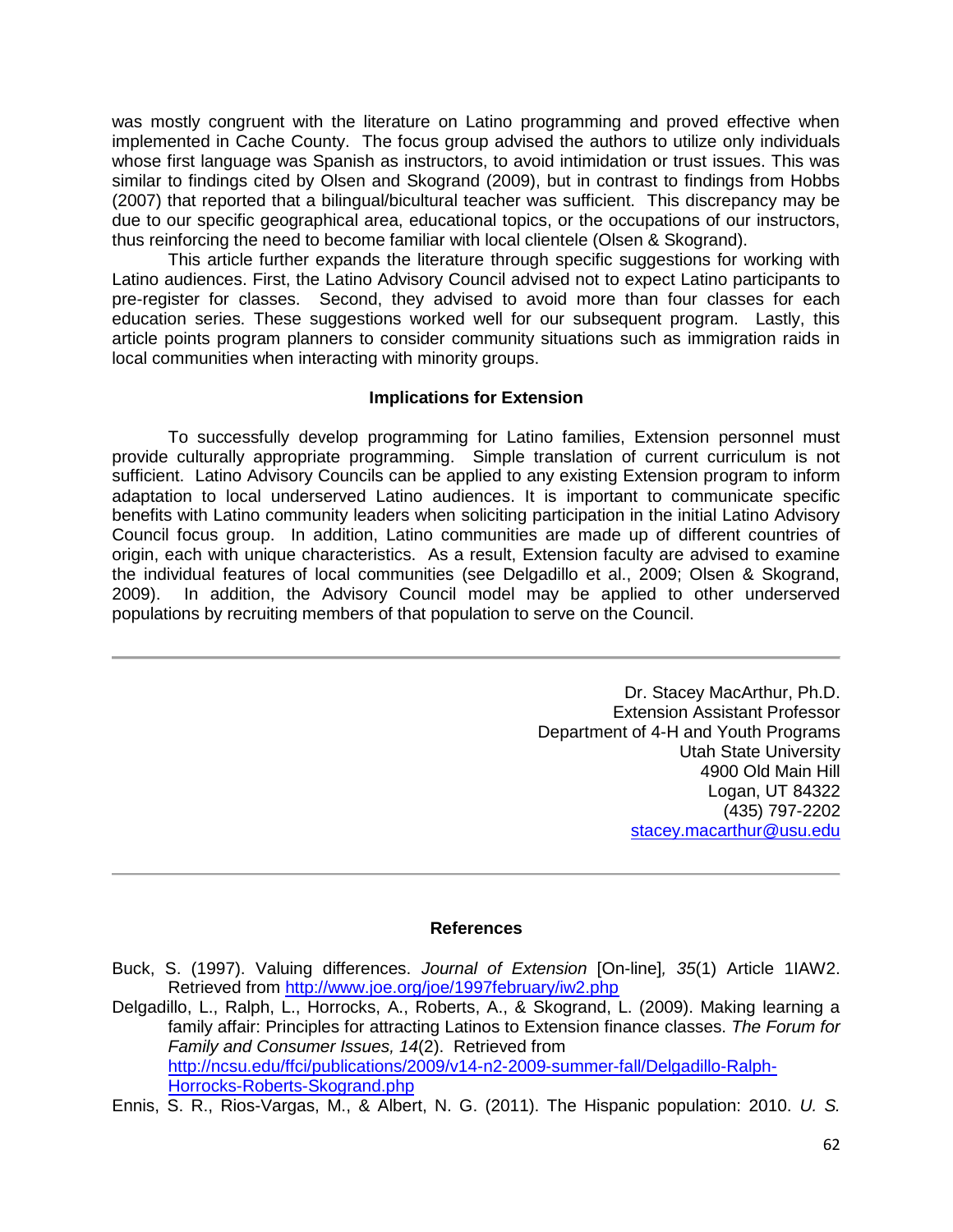*Census Bureau*, 2010 Census Briefs. Retrieved from <http://www.census.gov/prod/cen2010/briefs/c2010br-04.pdf>

- Farner, S., Rhoads, M. E., Cutz, G., & Farner, B. (2005). Assessing the educational needs and interests of the Hispanic population: The role of Extension. *Journal of Extension* [Online]*, 43*(4) Article 4RIB2. Retrieved from<http://www.joe.org/joe/2005august/rb2.php>
- Hobbs, B. B. (2004). Latino outreach programs: Why they need to be different. *Journal of Extension* [On-line]*, 42*(4) Article 4COM1. Retrieved from <http://www.joe.org/joe/2004august/comm1.php>
- Hobbs, B. B. (2007). Culturally responsive practice: The key to engaging Latinos as adult volunteers. *The International Journal of Volunteer Administration,* [On-line], *24*(6). Retrieved from [http://www.ijova.org/PDF/VOL24\\_NO6/IJOVA\\_VOL24\\_NO6\\_Hobbs.pdf](http://www.ijova.org/PDF/VOL24_NO6/IJOVA_VOL24_NO6_Hobbs.pdf)
- Lopez-Soto, E. & Cebula, R. (2006). The importance of outreach to underserved populations (March). *Promising Practices: Cornell University ILR School Employment and Disability Institute.* Retrieved from

<http://digitalcommons.ilr.cornell.edu/cgi/viewcontent.cgi?article=1212&context=edicollect>

- Malek, F. (2002). Using the focus group process to assess the needs of a growing Latino population. *Journal of Extension* [On-line], *40*(1) Article 1TOT2. Retrieved from <http://www.joe.org/joe/2002february/tt2.php>
- Olsen, C. S. & Skogrand, L. (2009). Cultural implications and guidelines for Extension and family life programming with Latino/Hispanic audiences. *The Forum for Family and Consumer Issues* [On-line]*, 14*(1). Retrieved from

<http://ncsu.edu/ffci/publications/2009/v14-n1-2009-spring/olsen-skogrand.php>

- Pritchett, J., Fulton, J., & Hine, S. (2012). Keys to successful programming: Incentives in multiinstitutional partnerships. *Journal of Extension* [On-line], *50*(1) Article 1COM2. Retrieved from<http://www.joe.org/joe/2012february/comm2.php>
- Sousa, C. M., Gregory, P., Campbell, D. C., Dasher, S., & Snell, D. (2007). Recommendations for working in partnership with Latino communities: A guide for public agencies and other social service practitioners. *University of California Davis, Division of Agriculture and Natural Resources (publication 8206).* Retrieved from [http://anrcatalog.ucdavis.edu](http://anrcatalog.ucdavis.edu/)
- Thering, S. (2009). A methodology for evaluating transdisciplinary collaborations with diversity in mind: An example from the green community development in Indian country initiative. *Journal of Extension* [On-line], *47*(3) Article 3FEA2. Retrieved from [www.joe.org/joe/2009june/a2.php.](http://www.joe.org/joe/2009june/a2.php)
- Torock, J. (2009). Experiential learning and Cooperative Extension: Partners in non-formal education for a century and beyond. *Journal of Extension* [On-line]*, 47*(6) Article 6TOT2. Retrieved from<http://www.joe.org/joe/2009december/tt2.php>
- U.S. Census (2010). *Resident population by Hispanic origin and state: 2010*. Washington, D.C.: US Census Bureau. Retrieved from

<http://www.census.gov/compendia/statab/cats/population.html>

Umaña-Taylor, A. J., & Bámaca, M. Y. (2004). Conducting focus groups with Latino populations: Lessons from the field. *Family Relations, 53*(3), 261-272. doi: 10.1111/j.0022-2445.2004.0002.x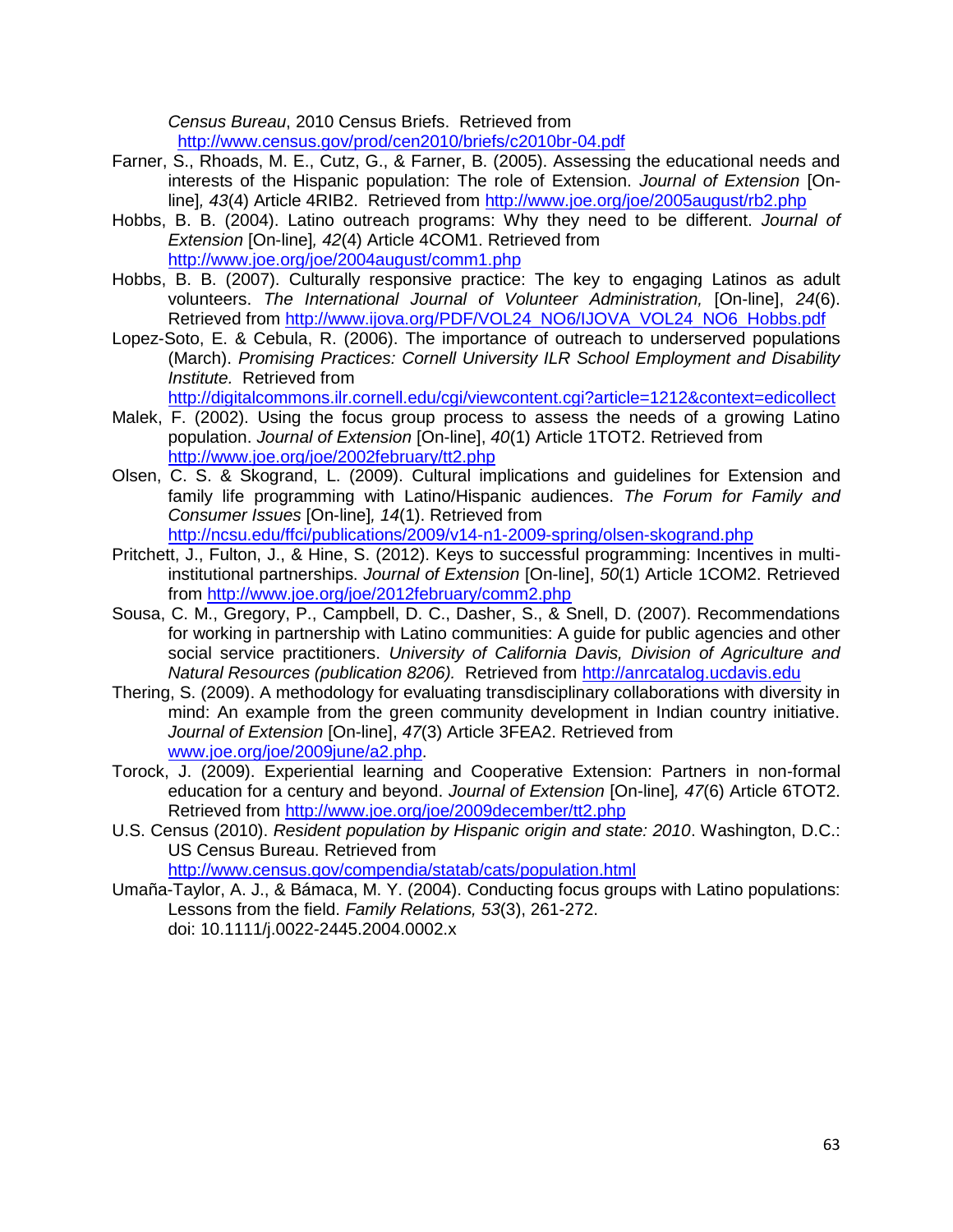#### **Effective Elements for Organizing a Healthy Relationships Teen 4-H Retreat**

Naomi Brower, Stacey MacArthur, Kay Bradford, Clint Albrecht, Jolene Bunnell and Lauralee Lyons

State and county personnel collaborated to offer a teen 4-H retreat to help youth develop social competencies and build healthy relationship skills. The event utilized a research-based curriculum, interactive activities, peer teaching and leadership opportunities, and coaching support by extension 4-H faculty. The model of the retreat fostered youth and adult partnerships to create a format that could be applied to any 4-H program—especially day camps and overnight retreats. Successful outcomes of the program structure, planning, and other program elements are discussed and ideas for replication are outlined.

Leaders of community and Extension youth programs across the nation have a great opportunity to help educate youth on how to develop healthy relationships through 4-H, which remains one of the most viable options for successfully reaching youth (Van Horn, Flanagan & Thomson, 1999). 4-H programs have been shown to be an effective way to help youth address and build important skills (Boyd, Herring, & Briers, 1992; Scales, Benson, Leffert, & Blyth, 2000). The mission of 4-H is to empower youth to reach their full potential, working and learning in partnership with caring adults (About 4-H, n.d.). Additionally, one of the 4-H mission mandates is a focus on healthy living, including the social and emotional well-being of our nation's youth (National 4-H Healthy Living Task Force, 2009, n.d.). Therefore, programs addressing healthy relationships are vital in youth development.

Youth today grow up in a very different culture than their parents and often lack correct information about how to build healthy relationships (Whitehead & Pearson, 2006). Unhealthy teen relationships may lead to teen pregnancy and other serious consequences that, without early intervention, could extend into adult years (Whitehead & Pearson, 2006; Wildsmith, Steward-Streng, & Manlove, 2011). To address this issue, state and county 4-H Extension personnel collaborated with teen leaders throughout Utah to provide an opportunity for youth and youth leaders to learn healthy relationship skills through a 4-H teen retreat.

#### **Purpose**

The purpose of this article is to 1) outline an effective method for organizing a healthy relationships teen 4-H retreat, and 2) introduce a new method of utilizing 4-H leadership resources including state 4-H faculty, adult volunteers, state 4-H ambassadors, and collegiate 4- H members.

#### **Method**

An overnight 4-H teen retreat was offered at a centrally located facility beginning on a Friday evening and ending on a Saturday afternoon. The retreat was advertised to 4-H youth and other youth statewide. Components of the retreat included 1) workshop sessions based on a research-based curriculum, 2) interactive activities to promote learning by doing, 3) peerteaching and leadership opportunities for state 4-H ambassadors and collegiate 4-H members, and 4) coaching and support by extension faculty and staff.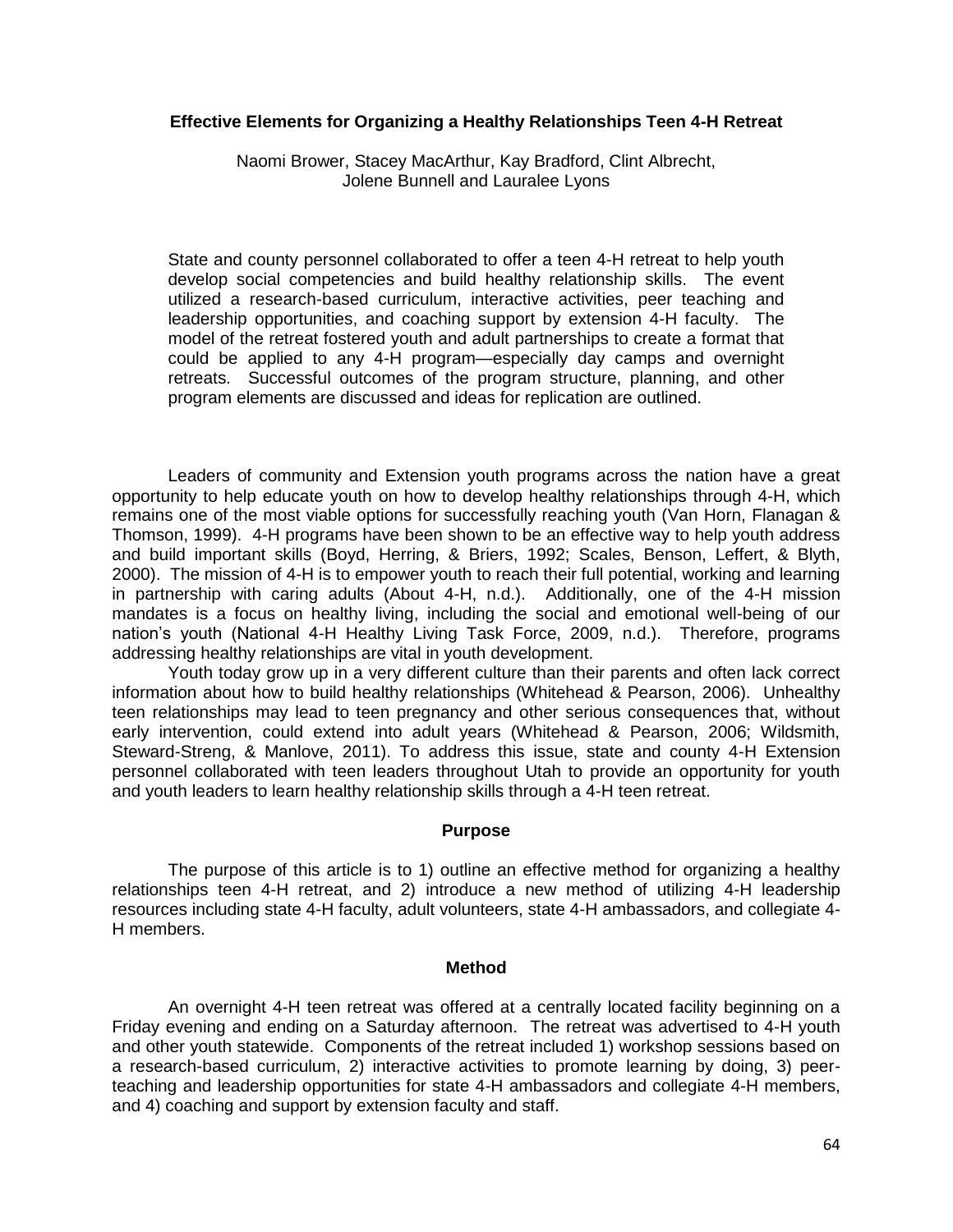The event was marketed through e-mails, flyers, and at county and state events. Registration costs were kept to \$50 per person to promote attendance. Peer-teaching has been demonstrated as an effective method of providing growth opportunities for youth (Karcher, n.d.; Wong & Keller, 2010). Therefore, state ambassadors and collegiate 4-H members were recruited as peer presenters to teach a majority of workshops (Karcher, n.d., National 4-H Healthy Living Task Force, 2009).

## **Curriculum**

Workshop sessions featured a nationally recognized, research-based curriculum titled, *How to Avoid Falling for a Jerk or Jerk-ette,* also known as the *P.I.C.K. (Premarital Interpersonal Choices & Knowledge)* program developed by Dr. John Van Epp (Van Epp, 2007; Van Epp, 2010; Van Epp, Futris, Van Epp & Campbell, 2008). Peer presenters were trained and provided with lesson materials, and a 4-H faculty coach helped them plan and teach different workshops and topics, such as, how to recognize unhealthy partners, steps to building healthy and safe relationships, and communication skills. Supplemental activities, such as speed dating and dating scenario role plays, were included throughout the retreat to encourage the 4-H approach of "learning by doing" (Diem, 2001). Youth also experienced social interactions during activities that included snowshoeing, cross country skiing, and a dance.

## **Planning and Organizing**

Collaborative partners were recruited including state 4-H ambassadors, county-based extension faculty and volunteers from across the state, collegiate 4-H members, and state 4-H faculty. State ambassadors are outstanding high school-aged youth selected annually from across the state for their overall achievements in the 4-H program. State ambassadors are charged with the responsibility of organizing, conducting, and promoting 4-H activities statewide, so they were a perfect fit. Eight state ambassadors helped in planning and implementing the retreat. All stakeholders were involved in selecting the theme for the retreat, planning the getacquainted activities, developing the memorabilia each attendee received, and teaching three of the six curriculum workshops. Ambassadors were also involved in promoting the retreat throughout the state.

Because of their maturity level, collegiate 4-H members, who are college students involved with 4-H service projects and activities at Utah State University, Utah's land grant university taught workshops focused on more sensitive topics such as intimacy and commitment. They also organized and led a speed dating activity to help youth get acquainted, conducted an open panel discussion on dating, and developed and taught a workshop on body language.

## **Training and Coaching**

Peer presenters received training and coaching from 4-H faculty and staff as they planned and taught workshops. Coaches met during the planning phase of the retreat and were assigned workshop sessions and curriculum sections that would be covered by each peer presenter. Coaches also reviewed the curriculum and wrote suggested lesson outlines and options for hands-on activities. Coaches were in contact with peer presenters via e-mail and phone before the retreat to discuss ideas the presenters had about their topics. Prior to the retreat, presenters were able to practice presenting their workshop to adult volunteers and 4-H faculty. During the retreat, coaches attended the workshop(s) of their presenters to give support and to help answer questions from participants.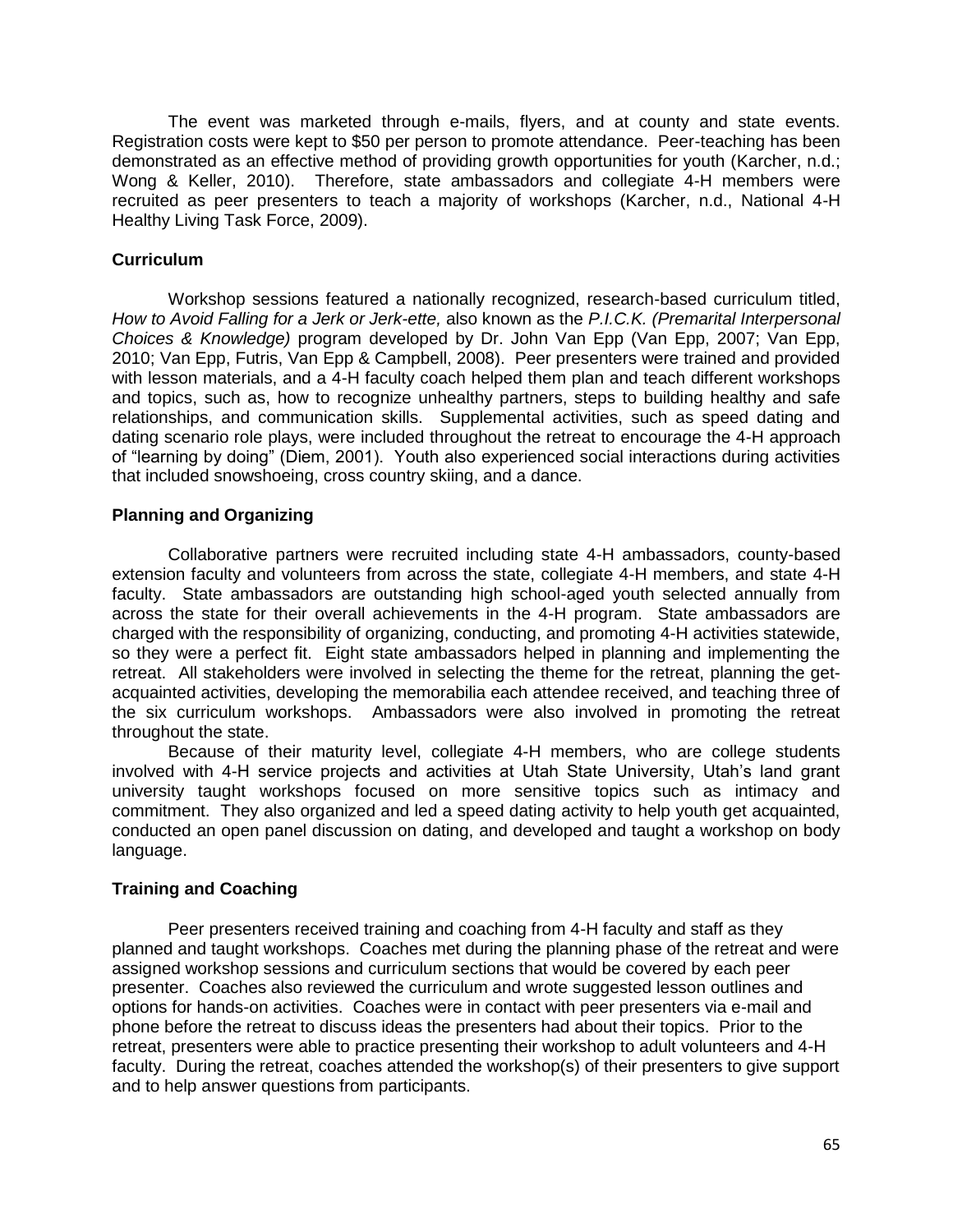## **Evaluation**

At the end of the retreat, youth participants completed an IRB-approved evaluation which contained questions about healthy relationship skills gained and program satisfaction. Of 86 participants, 58% were female, 42% were male. The mean age was 16.6 years and 97% were Caucasian. Because most youth were under the age of 18, parents signed a consent form during registration to allowing them to be surveyed. A pen and paper, posttest-thenretrospective-pretest evaluation (Marshall, Higginbotham, Harris, & Lee, 2007) was completed by 74% of participants. The evaluation consisted of questions regarding their opinions about the value of the retreat, and knowledge of relationship skills gained. Participants were also asked to provide an open-ended response to the question, "What are the most important things that you learned?"

## **Results**

Evaluations indicated that youth participating in the 4-H teen retreat gained significant knowledge about healthy relationships. As previously reported, participants increased knowledge in the areas of "listening effectively, handling disagreements, solving problems, relationship depth and friendship, and the importance of spending time with a significant other. These findings applied regardless of gender, showing no significant differences when comparing the gains made by males with those made by females" (Brower, MacArthur, Bradford, Albrecht & Bunnell, 2012, p.122). Most responses to the open ended question, "What are the most important things you learned?" referred to a healthy attachment model from the *How to Avoid Falling for a Jerk or Jerk-ette* curriculum. (For an in depth report of evaluation outcomes, see Brower, et al., 2012) There was no formal evaluation for peer leaders and coaches; however, informal feedback indicated that leaders and coaches found the 4-H teen retreat format to be very effective.

## **Discussion**

The purpose of this paper was to 1) outline an effective method for organizing a healthy relationships teen 4-H retreat, and 2) introduce a new method of utilizing 4-H leadership resources including 4-H faculty, adult volunteers, state 4-H ambassadors, and collegiate 4-H members. Previously Utah had not utilized collegiate 4-H to deliver this type of program, nor had they spearheaded a statewide retreat organized by county-based extension faculty and volunteers working with state-level 4-H personnel. In addition, the healthy relationships focus was unique for a 4-H event in the state. Limitations of this study included a relatively small sample size, homogeneity of the sample in terms of ethnicity, and the absence of an evaluation tool for leaders and coaches.

The success of this healthy relationships 4-H teen retreat was attributed to several factors. First, collaboration between county and state 4-H staff, adult volunteers, and help from state 4-H ambassadors and collegiate 4-H members proved to ensure blending of viewpoints and sharing of the workload. Because collaborations on this level had not been previously utilized statewide, this event was viewed as a great success. Second, peer-to-peer teaching by the state 4-H ambassadors, and role model teaching with collegiate 4-H members, kept the youth attentive and intrigued. This peer-to-peer teaching was made possible by the support of 4-H faculty and adult volunteers who acted as coaches for peer presenters. Third, a researchbased curriculum coupled with fun social activities ensured that youth not only had fun, but also learned proven life skills. Fourth, retreat costs for participants, totaling 68% of total cost, were minimized thanks to shared costs from counties (15%), state offices (3%), and grant funding (14%). Lastly, the retreat was filled to capacity, signifying that youth appreciate and need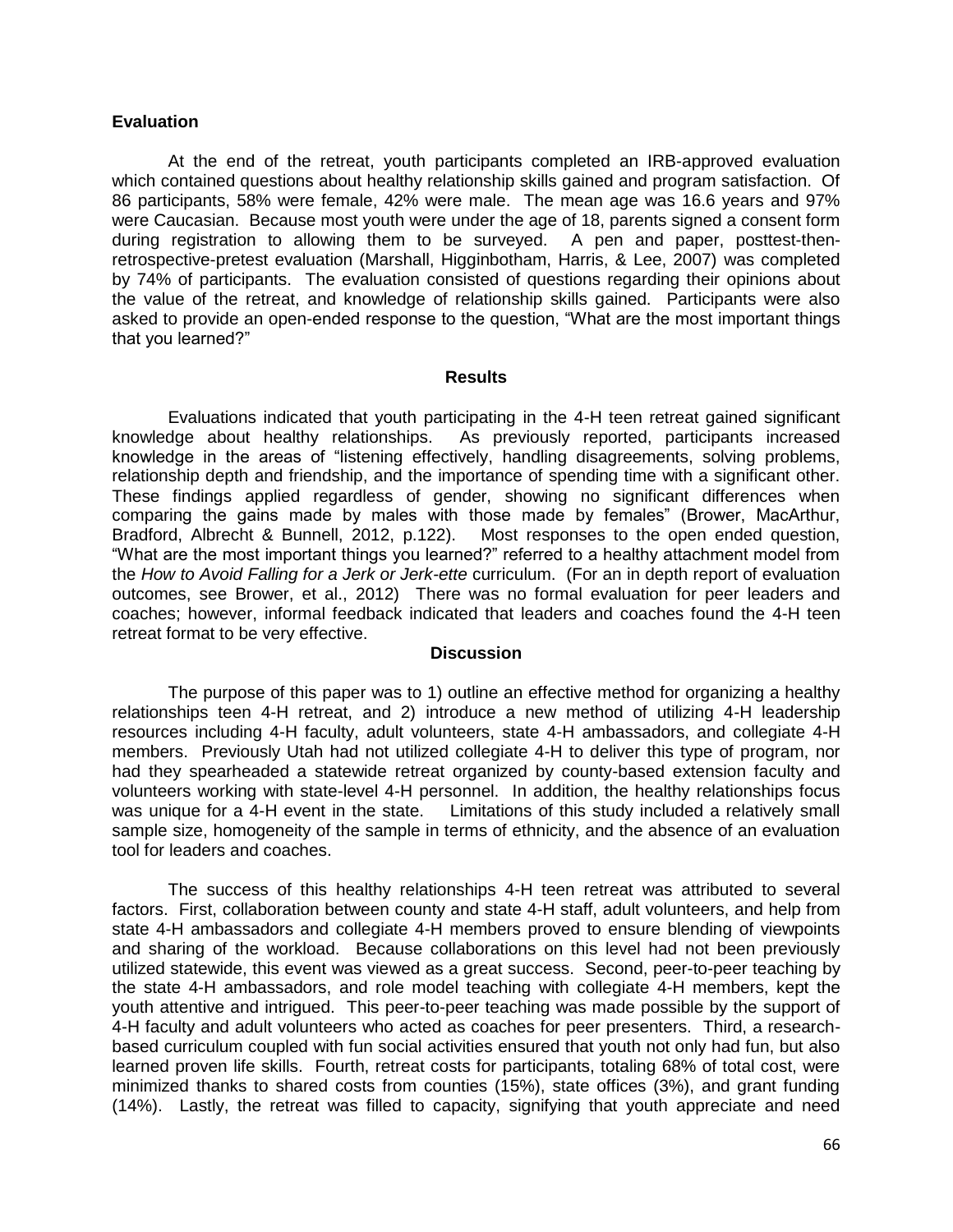healthy relationships programming. Peer presenters, supported by adult coaches, learned effective teaching methods and leadership skills, while collegiate 4-H members mentored and stayed connected with state 4-H.

## **Ideas for Replication**

Without deference to topics or themes, we believe our 4-H teen retreat model can be applied to any 4-H program, especially day camps and overnight retreats. While it may be easier to access coaches and peer leaders on a statewide level, this format can be utilized in any county where there are willing teen leaders (e.g., 4-H teen councils or youth mentoring programs), as well as supportive volunteers and youth leaders to coach and assist in organizing events. Consider the following ideas for replication:

- Brainstorm with county and state staff and faculty, current 4-H youth, and other stakeholders to determine a life skill that youth need and are interested in.
- Consider existing research-based curriculum resources to teach the life skill.
- Solicit state 4-H ambassadors, youth leaders, and collegiate 4-H for buy-in and participation in curriculum training.
- Plan the event with all stakeholders, including youth and collegiate 4-H.
- Team up staff coaches with youth leaders and collegiate 4-H members who will teach during segments of the event.
- Consider providing teaching outlines and ideas in addition to training on curricula to help youth plan and prepare.
- Apply for grant funding and contributions to offset costs of the retreat.
- Look for state or local government funding from groups that support the topic being taught (e.g., for a healthy relationships retreat it may be helpful to seek out support from marriage or family coalitions and domestic violence coalitions).
- Measure success by evaluating the program.

With the success of our healthy relationships teen 4-H retreat, the Utah 4-H office is working to develop a three to four-year theme rotation for similar retreats, and an emphasis on different topics for each year. Some themes currently being discussed are money management, communication, and preparation for life after high school.

> Naomi Brower, MFHD Extension Assistant Professor Family and Consumer Sciences Agent Weber County 1181 North Fairgrounds Drive Ogden, UT 84404-3100 (801) 399-8206 [naomi.brower@usu.edu](mailto:naomi.brower@usu.edu)

## **References**

About 4-H, (n.d.). Retrieved from<http://www.4-h.org/about/>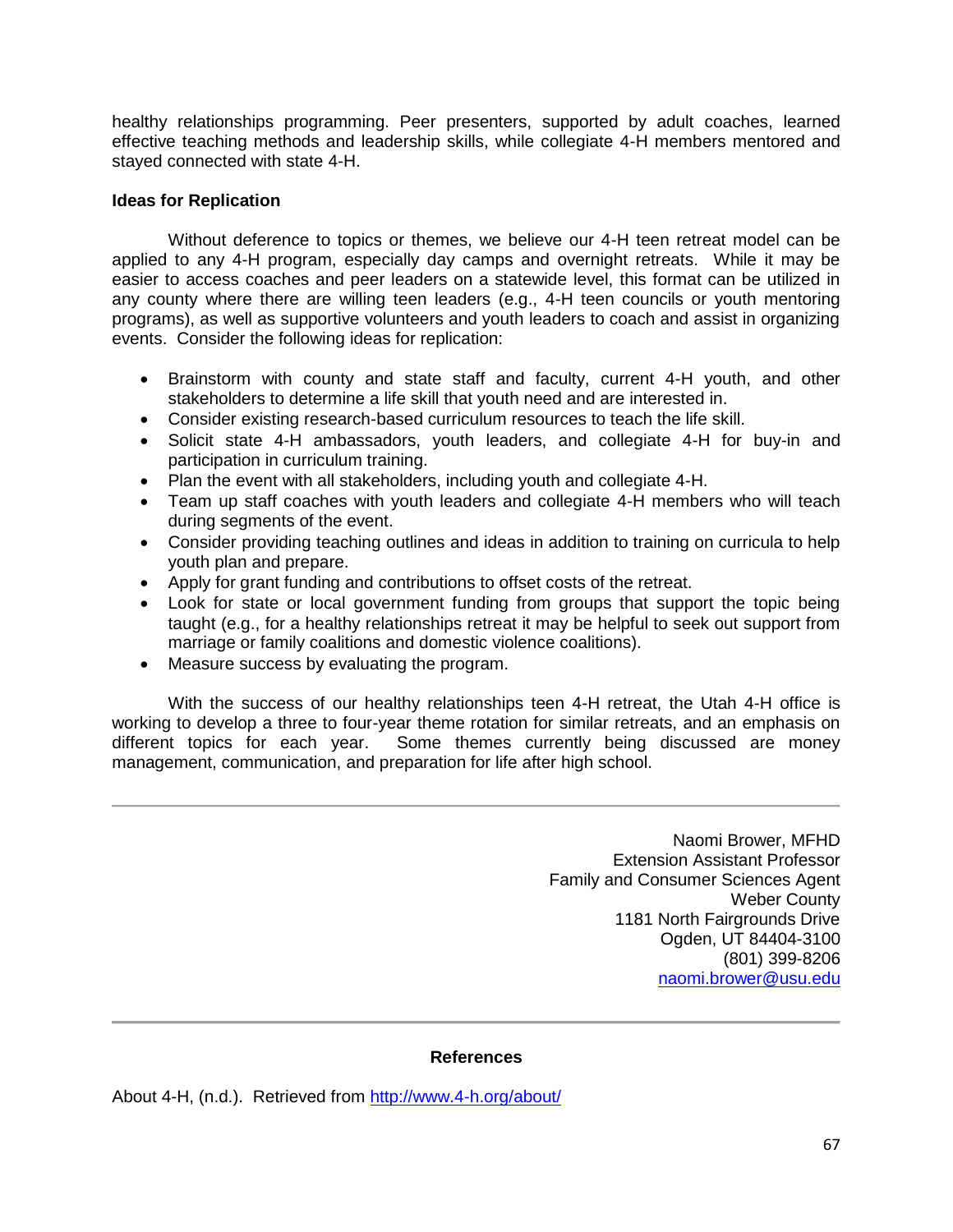- Boyd, B. L., Herring, D. R., & Briers, G. E. (1992). Developing life skills in youth. *Journal of Extension* [On-line], *30*(4). Article 4FEA4. Available at <http://www.joe.org/joe/1992winter/a4.html>
- Brower, N., MacArthur, S., Bradford, K., Albrecht, C., & Bunnell, J. (2012). Got dating: Outcomes of a 4-H teen retreat. *Journal of Youth Development: Bridging Research & Practice 7*(1), 118-124.
- Diem, K. G., (2001). *New Jersey 4-H Leader Training Series: Learn by doing the 4-H way.* Retrieved from<http://njaes.rutgers.edu/pubs/pdfs/4h/e148/447-454.pdf>
- Karcher, M. (n.d.). Cross-age peer mentoring. *Research in Action*, Issue 7. Retrieved from [http://www.mentoring.org/downloads/mentoring\\_388.pdf](http://www.mentoring.org/downloads/mentoring_388.pdf)
- Lerner, R. M., Lerner, J. V., and Colleagues (2011). *Waves of the future 2009: Report of the findings of the first six years of the 4-H study of positive youth development.* Chevy Chase, MD: National 4-H Council. Retrieved from [http://www.4](http://www.4-h.org/uploadedFiles/About_Folder/Research/Tufts_Data/4-H-Positive-Youth-Development-Study-Wave-6.pdf) [h.org/uploadedFiles/About\\_Folder/Research/Tufts\\_Data/4-H-Positive-Youth-](http://www.4-h.org/uploadedFiles/About_Folder/Research/Tufts_Data/4-H-Positive-Youth-Development-Study-Wave-6.pdf)[Development-Study-Wave-6.pdf](http://www.4-h.org/uploadedFiles/About_Folder/Research/Tufts_Data/4-H-Positive-Youth-Development-Study-Wave-6.pdf)
- Marshall, J. P., Higginbotham, B. J., Harris, V. W., & Lee, T. R. (2007). Assessing program outcomes: Rationale and benefits of posttest-then-retrospective-pretest designs. *Journal of Youth Development: Bridging Research and Practice [on-line], 2(1).* Article 0701RS001. Retrieved from

[http://data.memberclicks.com/site/nae4a/JYD\\_070201\\_final.pdf](http://data.memberclicks.com/site/nae4a/JYD_070201_final.pdf)

- National 4-H Healthy Living Task Force (2009, February). *4-H healthy living strategic framework for program planning and evaluation.* Retrieved from [http://www.4-h.org/youth](http://www.4-h.org/youth-development-programs/kids-health/framework-evaluation/)[development-programs/kids-health/framework-evaluation/](http://www.4-h.org/youth-development-programs/kids-health/framework-evaluation/)
- National 4-H Healthy Living Task Force (n.d.) *Healthy living resource guide.* Retrieved from [http://www.4](http://www.4-h.org/uploadedFiles/Programs/Healthy_Living/programming_resources/Healthy_Living_Resource_Guide.pdf) [h.org/uploadedFiles/Programs/Healthy\\_Living/programming\\_resources/Healthy\\_Living\\_](http://www.4-h.org/uploadedFiles/Programs/Healthy_Living/programming_resources/Healthy_Living_Resource_Guide.pdf) Resource Guide.pdf
- Scales, P. C., Benson, P. L., Leffert, N., & Blyth, D. A. (2000). Contribution of developmental assets to the prediction of thriving among adolescents. *Applied Developmental Science, 4*(1), 27-46.
- Van Epp, J. (2007). *How to avoid falling for a jerk: The foolproof way to follow your heart without losing your mind.* New York: McGraw Hill.
- Van Epp, J. (2010). *How to avoid falling for a jerk (or jerk-ette), (*5th ed*.*). Ohio: Author.
- Van Epp, M.C., Futris, T.G., Van Epp, J.C., & Campbell, K. (2008). The impact of the PICK a partner relationship education program on single army soldiers. *Family and Consumer Sciences Research Journal, 36*(4), 328-349.
- Van Horn, B. E., Flanagan, C. A., Thomson, J. S. (1999). Changes and challenges in 4-H (part 2). *Journal of Extension, 37*(1). Article 1COM1. Retrieved from <http://www.joe.org/joe/1999february/comm1.php>

Whitehead, B. D., & Pearson, M. (2006). *Making a love connection: Teen relationships, pregnancy and marriage.* The National Campaign to Prevent Teen and Unplanned Pregnancy, Washington, DC. Retrieved from [http://www.thenationalcampaign.org/resources/pdf/pubs/MALC\\_FINAL.pdf](http://www.thenationalcampaign.org/resources/pdf/pubs/MALC_FINAL.pdf)

- Wildsmith, E., Steward-Streng, M. A., & Manlove, J. (2011, November). *Childbearing outside of marriage estimates and trends in the United States* (Publication No. 2011-29)*.* Retrieved from [http://www.childtrends.org/Files//Child\\_Trends-2011\\_11\\_01\\_RB\\_NonmaritalCB.pdf](http://www.childtrends.org/Files/Child_Trends-2011_11_01_RB_NonmaritalCB.pdf)
- Wong, S. S. & Keller, S. (2010). Validation of a teen paraprofessional peer-teaching model in teen parenting nutrition education. *The Forum for Family and Consumer Issues (FFCI)* 15(2). Retrieved from [http://ncsu.edu/ffci/publications/2010/v15-n2-2010-summer](http://ncsu.edu/ffci/publications/2010/v15-n2-2010-summer-fall/wong-keller.php)[fall/wong-keller.php](http://ncsu.edu/ffci/publications/2010/v15-n2-2010-summer-fall/wong-keller.php)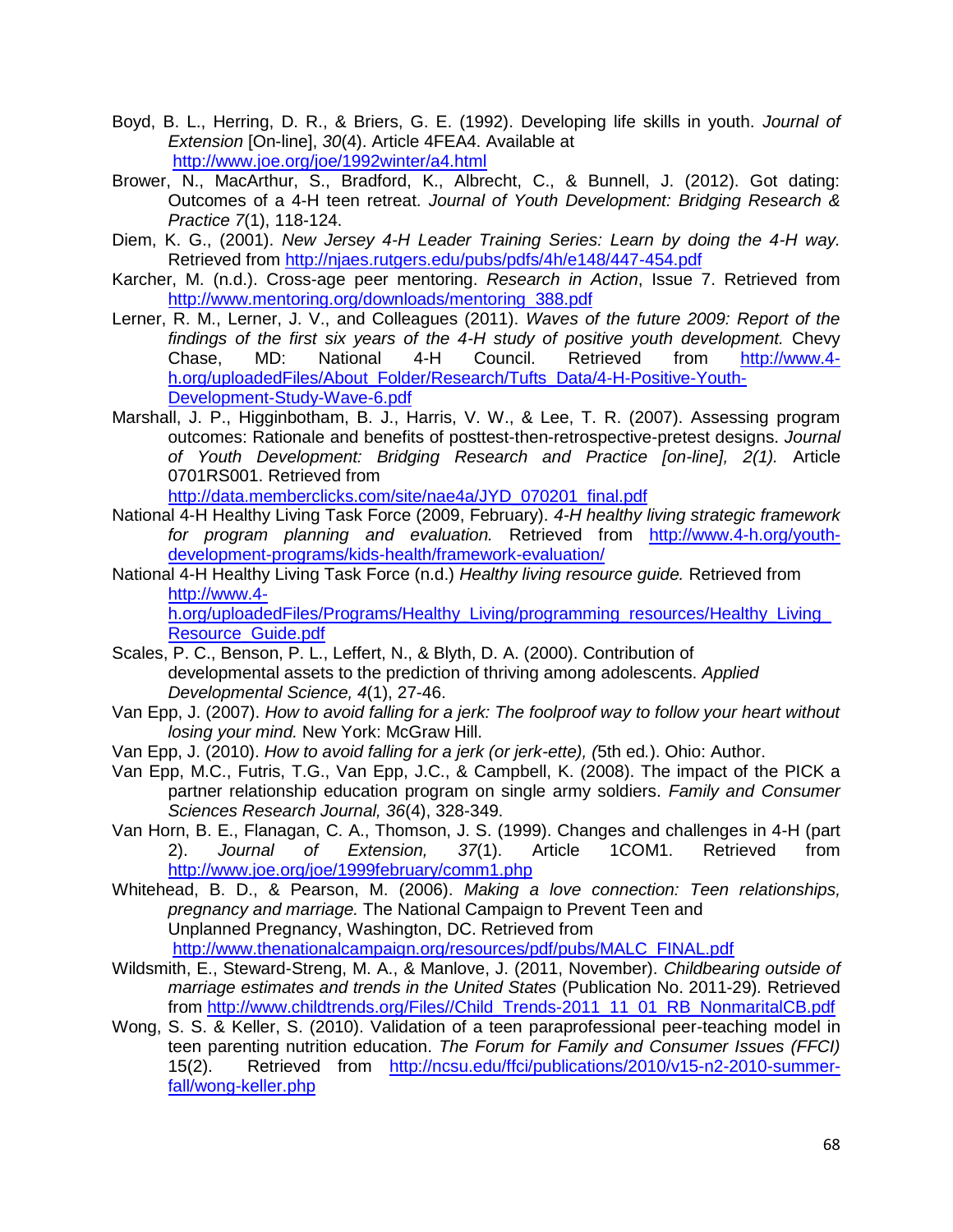## **Making Sense of Money Management: Addressing Bogus Check Writing In Partnership with Regional District Attorneys**

Eileen St. Pierre, Susan Routh, Brenda Gandy, Lisa Taylor and Ranel Lasley

This article describes a financial management program developed by Oklahoma Cooperative Extension educators from four counties, in partnership with the Region 6 District Attorney's Office, to reduce bogus check writing. Selected enrollment data from over 260 participants is analyzed. The number of bogus checks in Region 6 declined 40% during the first three years of this program. Readers can benefit from lessons learned regarding evaluation and issues concerning the future direction of this program.

Merchants lose millions of dollars every year because of bogus checks. These costs are passed on to consumers through higher prices. A bogus check is defined as a check returned for insufficient funds, closed accounts, or no account found. In Oklahoma, the District Attorney (D.A.) staff is charged with tracking down writers of bad checks and returning money to the merchants, while providing offenders a way to avoid criminal charges, deterring future offenses, and alleviating already crowded court dockets.

In 2007, in an effort to decrease bogus check writing and increase responsible money management practices, the Region 6 District Attorney's Bogus Check Division Coordinator approached the Oklahoma Cooperative Extension Service (OCES) Family and a Consumer Sciences educator in Grady County about the possibility of a partnership to offer financial management classes to bogus check offenders in Region 6 counties (i.e., Caddo, Grady, Jefferson and Stephens). Since early 2008, Making Sense of Money Management programs have been provided at least 28 times in Region 6 to over 260 participants. The D.A.'s office waives the bogus check writer's fine of \$198 for completing the Making Sense of Money Management class.

#### **The Role of Extension in Delivering Financial Education**

The role of Extension in delivering personal financial education has been strongly established (O'Neill, 2009; Osteen, Muske, & Jones, 2007; Wilde, 2011). More than five decades ago, Hansen (1965) noted that even though Extension has been teaching in this area for a long time, more attention should be focused on teaching money management to low socioeconomic families at a level they could understand. This role of Extension has continued to evolve. The creation of eXtension Communities of Practice such as Financial Security for All and Financial Security in Later Life make financial education resources immediately available online to Extension educators, partner organizations, and clients (O'Neill et al., 2007). Extension has also created effective tools to assess client learning needs (O'Neill, 2008) and measure program impact (Lyons, Jayaratne, & Palmer, 2008; Nielsen, 2011). County Extension offices serve as a strong local presence, offering unbiased research-based education, thus making them natural partners with community organizations with the shared goal of changing personal behavior.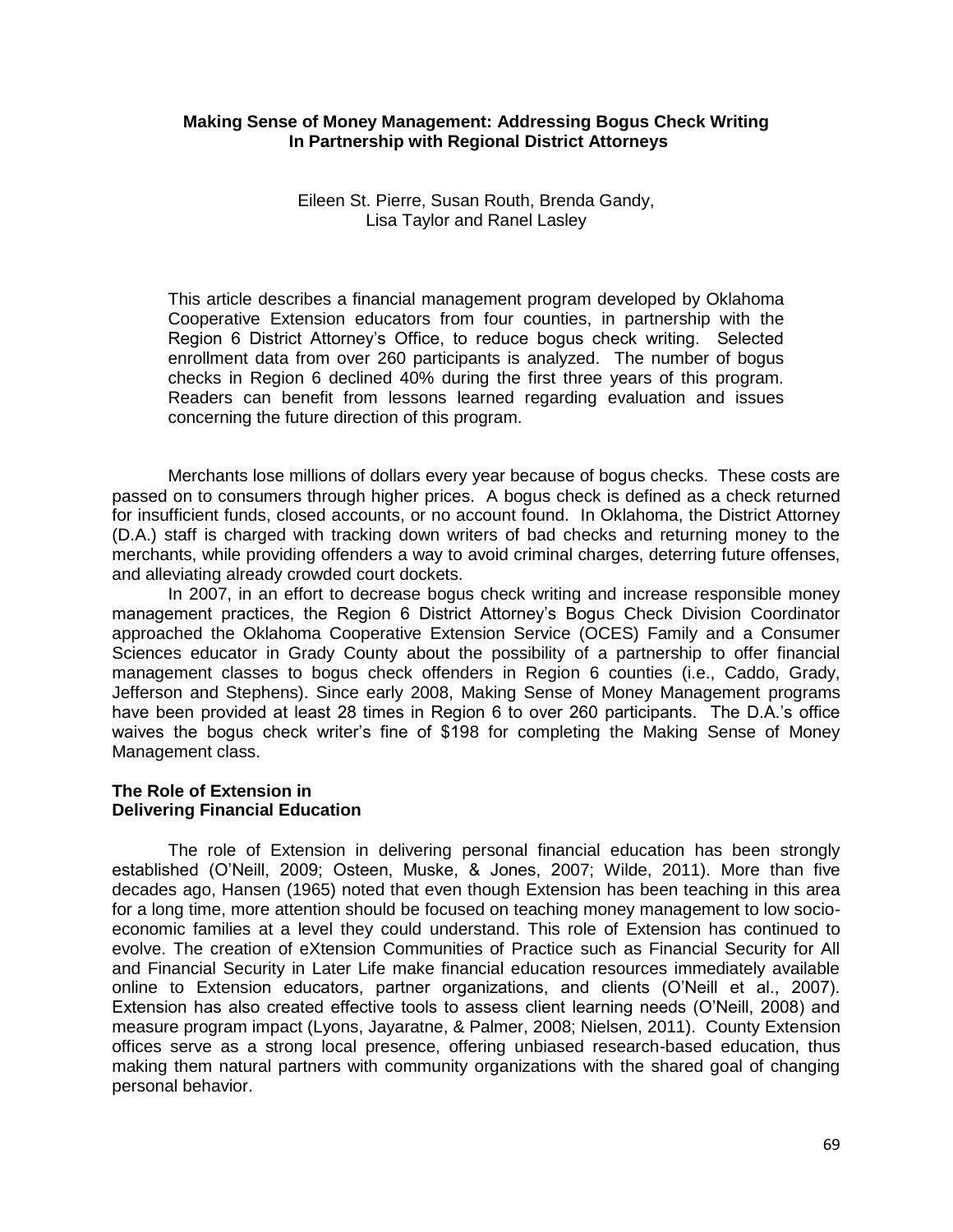#### **Objective**

The objective of the Making Sense of Money Management program was to improve financial management skills and increase participant confidence in managing finances for families and themselves.

#### **Method**

#### **Enrollment Survey Data**

The Making Sense of Money Management class was divided into five parts normally taught over a four-hour period 1) managing your checking account, 2) understanding credit; 3) strategies for saving; 4) building a financial plan; and 5) financial goal setting. Classroom lectures, interactive lessons, video clips and guest speakers were featured in the seminar and a certificate was issued to each participant upon completion of the course. At the start of each class, participants were asked to complete an enrollment survey developed by Oklahoma State University Extension specialists. The purpose of the survey was to gather information about participants and assess how participants viewed their financial management skills and situation prior to the training. Participant demographics were not surprising. Most were White (77%) or Native American (14%), with about half (52%) living in small or large towns. Only 8% had a bachelor or graduate degree. The majority of participants (61%) had a yearly household income of less than \$25,000. The age range of participants was from 16 to 79 years old. The majority (66%) of enrollees were female. Almost half (45%) were married, 31% were single, and the rest were divorced.

Selected enrollment survey data summarized in Table 1 displays participants' assessment of their financial behaviors. With regard to positive financial behaviors, participants were more likely to pay bills on time and regularly track their income and spending. They needed the most help with saving for long-term goals at least two to five years away. The two most indentified goals were establishing an emergency savings fund (38%) and saving for a home (23%). Participants rarely ever carried a credit card balance. However, this result is not necessarily good news. Although this data is not reported in Table 1, most participants (76%) did not have a credit card, indicating that it is vital for this population to be able to manage a checking account if they ever expect to build a credit history.

The next section provides a picture of the level of financial stress participants felt at the start of the program. They appeared to be under some financial stress with many living from paycheck to paycheck on a regular basis (although the term "regular basis" was not defined for them). Participants lacked confidence that they could pay for a financial emergency. In the past year only 4% of participants had accumulated an emergency savings fund equal to three month's pay. One quarter of participants had received a tax refund in excess of \$1,000. This tax refund could be used as a starting point in establishing an emergency savings fund.

When asked to indentify all the ways they had received previous money management training, the most common answers were, in high school (44%), and from family and friends (38%); while 30% of participants indicated they had received no prior financial management training. In the year prior to attending the Making Sense of Money Management program, 48% of participants had been denied credit, 38% had used a small loan company, 29% had taken out a payday loan, and only 22% had ordered a copy of their own credit report. Clearly, this audience needed financial education, particularly the lesson on understanding credit.

Interestingly, only 54% of participants indicated they had written a bogus check, despite the fact that this was why most were attending the class. This finding suggested that results of the enrollment survey may be biased, with participants probably exhibiting poorer financial behaviors than those expressed in the survey.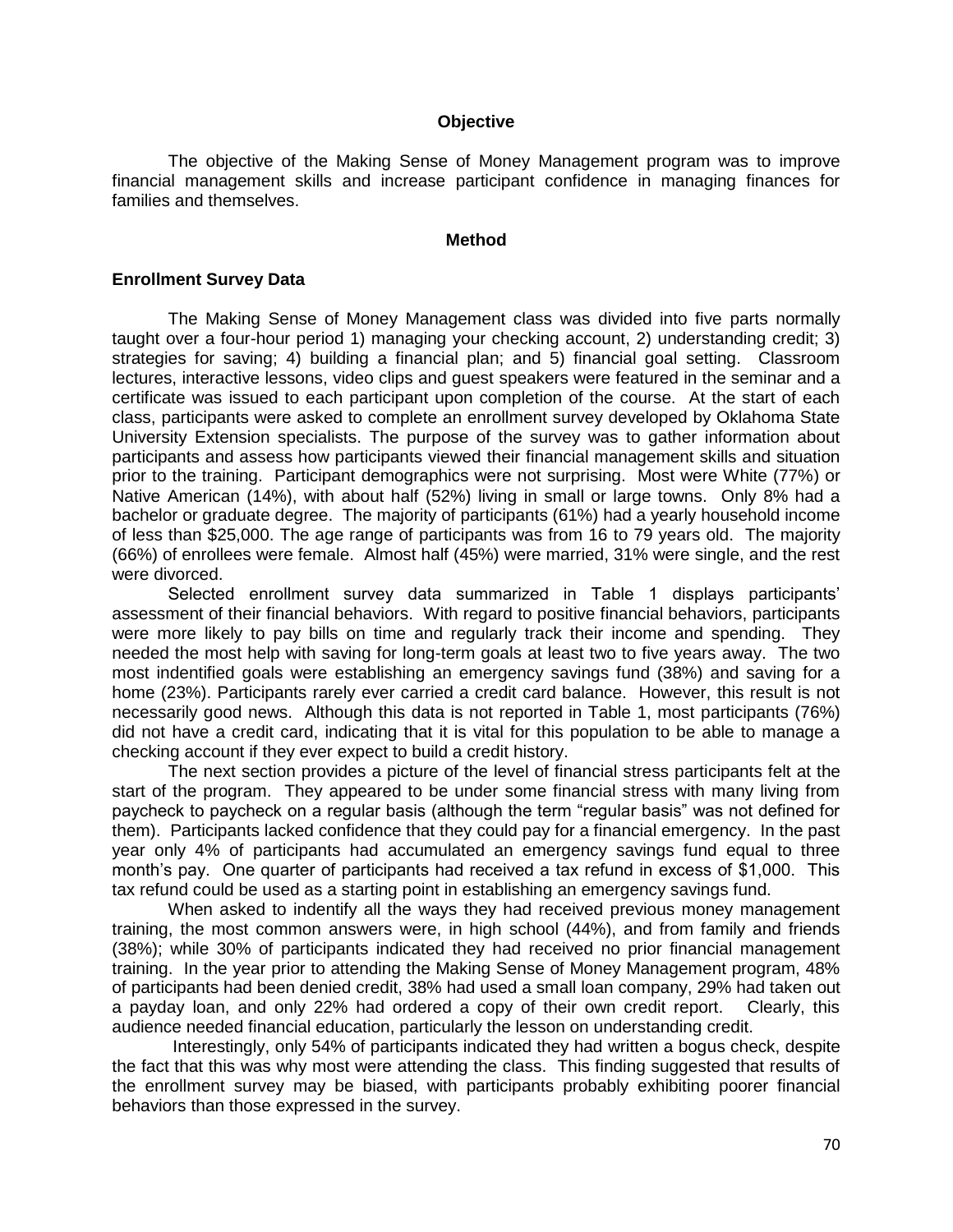#### **Program Impact**

Table 2 contains a comparison of Region 6 bogus check data from 2007 and 2010. The number of bogus checks received by the D.A.'s office fell by over 40% over this three-year period. The number of deferred prosecutions fell by 85%, along with the number of felonies and misdemeanors filed. While this data shows that reported bogus check writing has diminished over the first three years of the Making Sense of Money Management program, it is not possible to state at this time what role this program played. Data is not available on the number of repeat bogus check writers. In the future, Extension educators may work with the D.A.'s office in setting up a system to track repeat offenders.

#### **Discussion**

#### **Lessons Learned**

When participants filled out their enrollment survey, the required Institutional Review Board (IRB) disclosure letter stated follow-up surveys would be sent by OCES state specialists to a randomly-selected sample of participants three and six months after class completion. Unfortunately, this follow-up was never completed. In 2011, an attempt was made to conduct a final wrap-up survey, with new IRB approval, to all class participants since 2008; consent to these future surveys had already been obtained at initial class enrollment. Specifically, participants were asked 1) if they had written any more bogus checks since attending this class; 2) if they currently had a checking account; and 3) how their skills had improved in the areas covered by the class. None of the 59 emailed surveys were filled out. Out of the 130 mailed surveys, only nine were returned for a response rate of 6.9%.

While it is not possible to draw general conclusions about the program's impact with such a low response rate, none of the nine wrap-up survey respondents had written bogus checks since taking the class. Most had taken the class more than a year ago. Seven of the respondents currently had a checking account with a financial institution. Only a few indicated that their financial management skills had improved since taking the class.

Lessons were learned by all Extension personnel involved in this program. In terms of assessing impact, it is important when conducting a long-term program to establish a simple evaluation system that can be easily administered at the county level and managed by state specialists. The experience of those involved with the Making Sense of Money Management program clearly demonstrated that a better follow-up system needed to be developed in order to effectively measure behavior change.

## **Study Limitations**

The lack of evaluation data is clearly a limitation of this study. Even though the general public was invited, the majority of program participants were there because they wanted to avoid the bogus check writer fine. This population tends to be transient, making follow-up contact difficult. Approximately a quarter of the mailed surveys were returned to sender or could not be forwarded. A better approach to assessing future program impact may be to advocate for the D.A.'s office to set up a system to track repeat offenders. Extension educators could then cross-check their class lists with the repeat offender list.

## **Looking Forward**

Making Sense of Money Management remains an integral part of OCES financial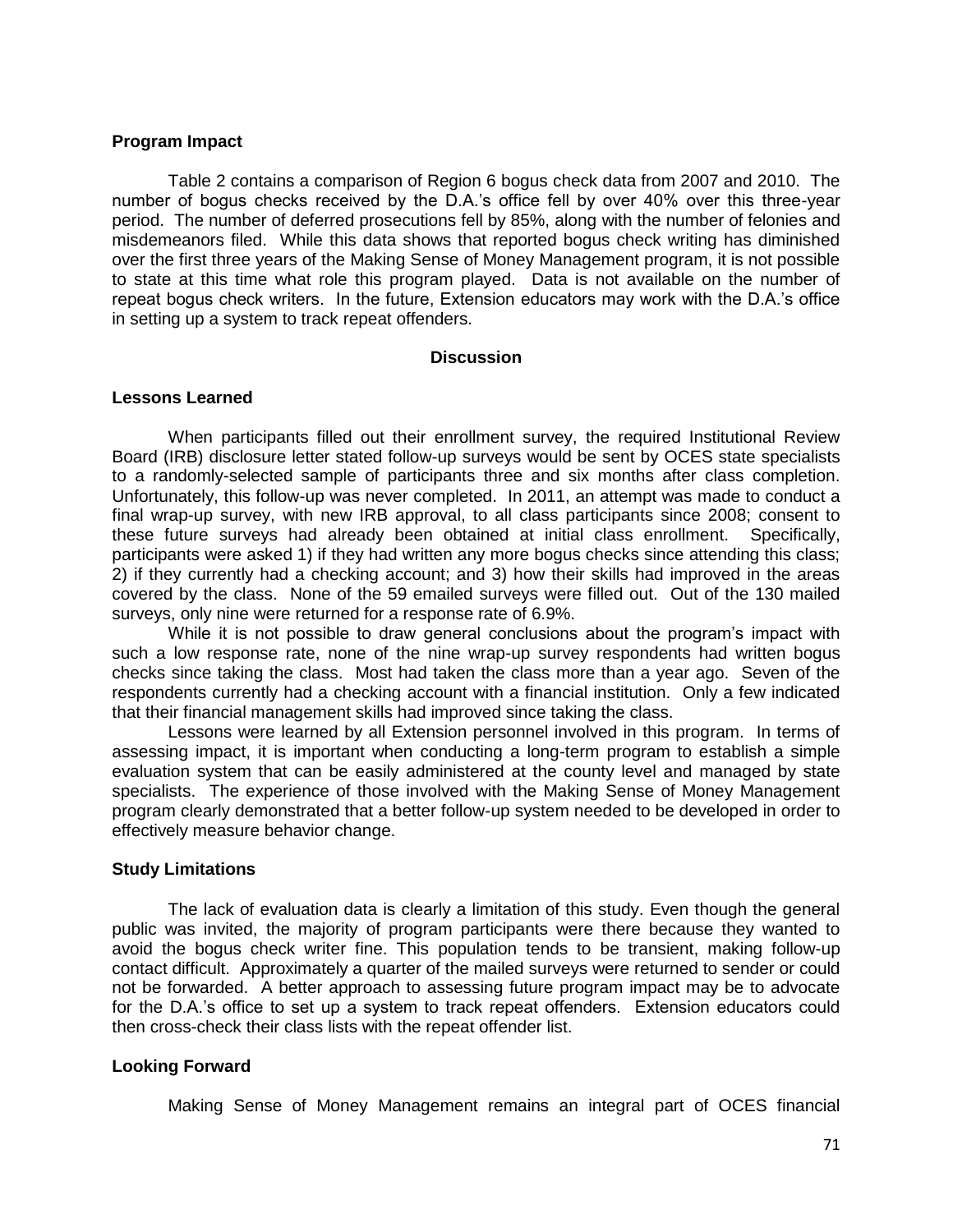education programming. Efforts are underway to expand this program into other counties. As is the case with many Extension programs, there are forces at work that are beyond the control of Extension educators such as changes in county priorities and local, state, and federal funding levels. The OCES partnership with the Region 6 District Attorney's office is subject to political risk. Turnover in this office requires Extension educators to remain vigilant in maintaining this partnership with each newly elected District Attorney. In addition, there are some that question the constitutionality of the waiver of the bogus check writer fine. Making Sense of Money Management is a strong program that can stand on its own, but it is the partnership that makes this program especially unique.

> Eileen St. Pierre, Ph.D., CFA, CFP® Personal Finance Specialist and Assistant Professor Oklahoma State University 233 Human Sciences Stillwater, OK 74078 (405) 744-8072 [eileen.stpierre@okstate.edu](mailto:eileen.stpierre@okstate.edu)

### **References**

- Hansen, V. K. (1965). Frontiers in home economics. *Journal of Extension*, *3*(1), 27-32. Retrieved from<http://www.joe.org/joe/1965spring/1965-1-a4.pdf>
- Lyons, A. C., Jayaratne, K. S., & Palmer, L. (2008). Financial education and program evaluation for Extension professionals: From research to practical application. *Journal of the National Extension Association of Family and Consumer Sciences*, *3*, 29-35. Retrieved from<http://www.neafcs.org/assets/documents/journal/neafcs-2008-journal.pdf>
- Nielsen, R. B. (2011). A retrospective pretest-posttest evaluation of a one-time personal finance training. *Journal of Extension* [Online], 49(1) Article 1FEA4. Retrieved from <http://www.joe.org/joe/2011february/a4.php>
- O'Neill, B. (2008). Online financial self-assessment and research tools: Combining high tech and high touch. *Journal of the National Extension Association of Family and Consumer Sciences, 4,* 15-20. Retrieved from <http://www.neafcs.org/assets/documents/journal/neafcs-2009-journal.pdf>
- O'Neill, B. (2009). Retirement asset withdrawals that last a lifetime: Research and resources for Extension educators. *Journal of the National Extension Association of Family and Consumer Sciences*, *4,* 42-45. Retrieved from <http://www.neafcs.org/assets/documents/journal/neafcs-2009-journal.pdf>
- O'Neill, B., Schuchardt, J., Pankow, D., Porter, N., Seiling, S., Branch, J., & Miller, J. (2007). eXtension: A high tech resource for improving financial security. *Journal of the National Extension Association of Family and Consumer Sciences*, *2,* 13-18. Retrieved from <http://www.neafcs.org/assets/Journal/NEAFCS-2007-Journal.pdf>
- Osteen, S., Muske, G., & Jones, J. (2007). Financial management education: Its role in changing behavior. *Journal of Extension,* 45(3), Article 3RIB2. Retrieved from <http://www.joe.org/joe/2007june/rb2.php>
- Wilde, T. (2011). ReliaBalance<sup>™</sup>: A financial management technique designed to encourage more informed daily financial decisions. *Journal of Extension*, 49(4), Article 4TOT6. Retrieved from<http://www.joe.org/joe/2011august/tt6.php>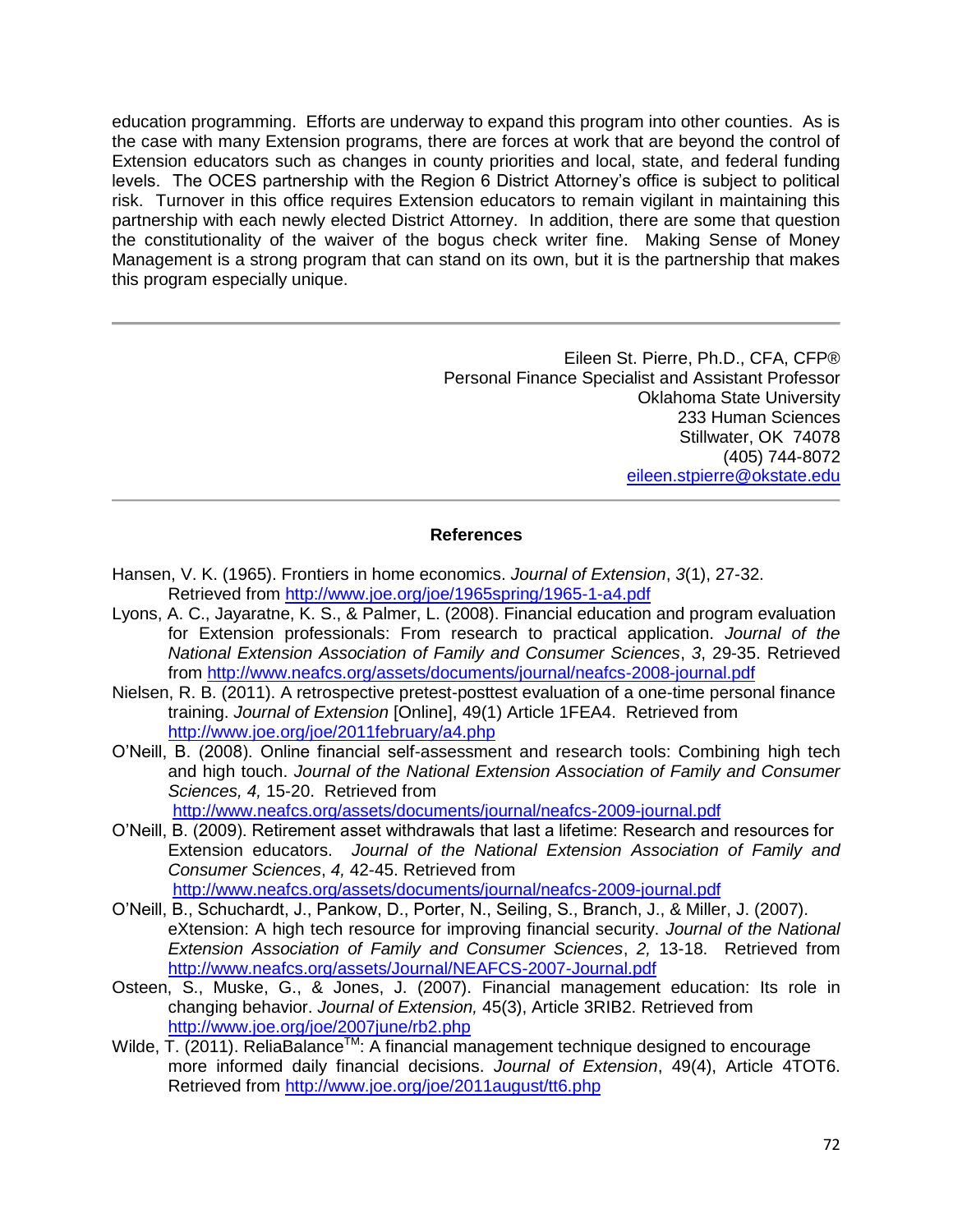# **Table 1.** Selected Enrollment Survey Data

| <b>Financial Behaviors</b>                                             | Avg. Rank <sup>a</sup> |
|------------------------------------------------------------------------|------------------------|
| I regularly track income and spending                                  | 2.4                    |
| I regularly make a spending plan                                       | 3.0                    |
| I regularly set financial goals/objectives                             | 3.1                    |
| I regularly save for long-term goals                                   | 3.6                    |
| I regularly pay bills on time                                          | 2.3                    |
| I regularly reduce household expenses                                  | 2.8                    |
| I regularly comparison shop                                            | 2.3                    |
| I regularly spend more than I would like                               | 2.5                    |
| I regularly make impulse purchases                                     | 3.1                    |
| I regularly have a credit card balance                                 | 4.2                    |
| <b>Financial Stressors</b>                                             | Avg. Rank              |
| How satisfied are you with your present financial situation?           | 3.5 <sup>b</sup>       |
| How do you feel about your current financial situation?                | 3.6 <sup>b</sup>       |
| What do you feel is the level of your financial stress today?          | $4.4^\circ$            |
| How frequently do you find yourself just living paycheck to paycheck?  | $2.5^d$                |
| How confident are you that you could pay for an emergency $> $1,000$ ? | 3.8 <sup>e</sup>       |
| <b>Money Management Training</b>                                       | Percentages (%)        |
| High school                                                            | 44                     |
| College                                                                | 12                     |
| Non-credit classes                                                     | $\overline{7}$         |
| Magazines and newspapers                                               | 17                     |
| Websites                                                               | 10                     |
| Family and friends                                                     | 38                     |
| Professionals                                                          | 5                      |
| Other                                                                  | 9                      |
| No training                                                            | 30                     |
| In the Past Year                                                       | Percentages (%)        |
| Used a small loan company                                              | 38                     |
| Used a payday loan                                                     | 29                     |
| Written a bogus check                                                  | 54                     |
| Ordered a credit report                                                | 22                     |
| Been denied credit                                                     | 48                     |
| Used a credit counseling service                                       | 4                      |
| Used a financial planner                                               | $\overline{2}$         |
| Attended a money management class                                      | 8                      |
| Had an emergency fund $=$ 3 months' pay                                | $\overline{4}$         |
| Received a tax refund > \$1,000                                        | 23                     |

<sup>a</sup>Based on a 5-point scale, 1 = Always to 5 = Never.  $b$ Based on a 10-point scale, 1 = Overwhelmed to 10 = Comfortable.  $^{c}$ Based on a 10-point scale, 1 = Overwhelming to 10 = No stress.  $\mathrm{d}\mathsf{Based}$  on a 10-point scale, 1 = All the time to 10 = Never.  $\mathrm{e}\mathsf{Based}$  on a 10-point scale, 1= No confidence to 10 = High confidence.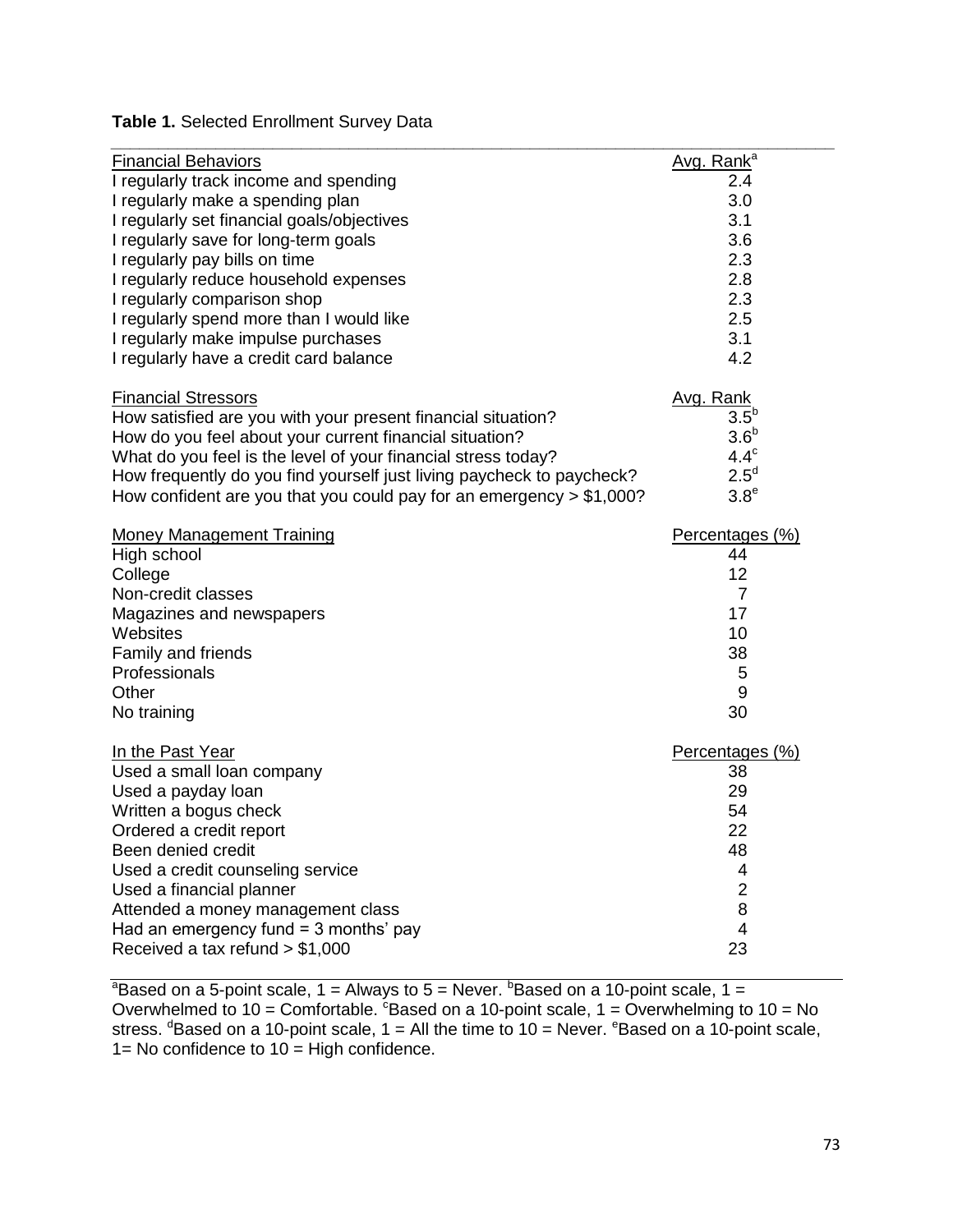|                                        | 2010      | 2007      |  |
|----------------------------------------|-----------|-----------|--|
| <b>Bogus Checks Received</b>           | 5,693     | 9,643     |  |
| <b>Deferred Prosecution Agreements</b> | 365       | 2,456     |  |
| <b>Collected for Merchants</b>         | \$547,235 | \$679,339 |  |
| <b>Felonies Filed</b>                  | 18        | 38        |  |
| Misdemeanors Filed                     | 125       | 282       |  |

*\_\_\_\_\_\_\_\_\_\_\_\_\_\_\_\_\_\_\_\_\_\_\_\_\_\_\_\_\_\_\_\_\_\_\_\_\_\_\_\_\_\_\_\_\_\_\_\_\_\_\_\_\_\_\_\_\_\_\_\_\_\_\_\_\_\_\_\_\_\_\_\_\_\_\_\_*

# **Table 2.** Comparison of Oklahoma Region 6 Bogus Check Data, 2010 and 2007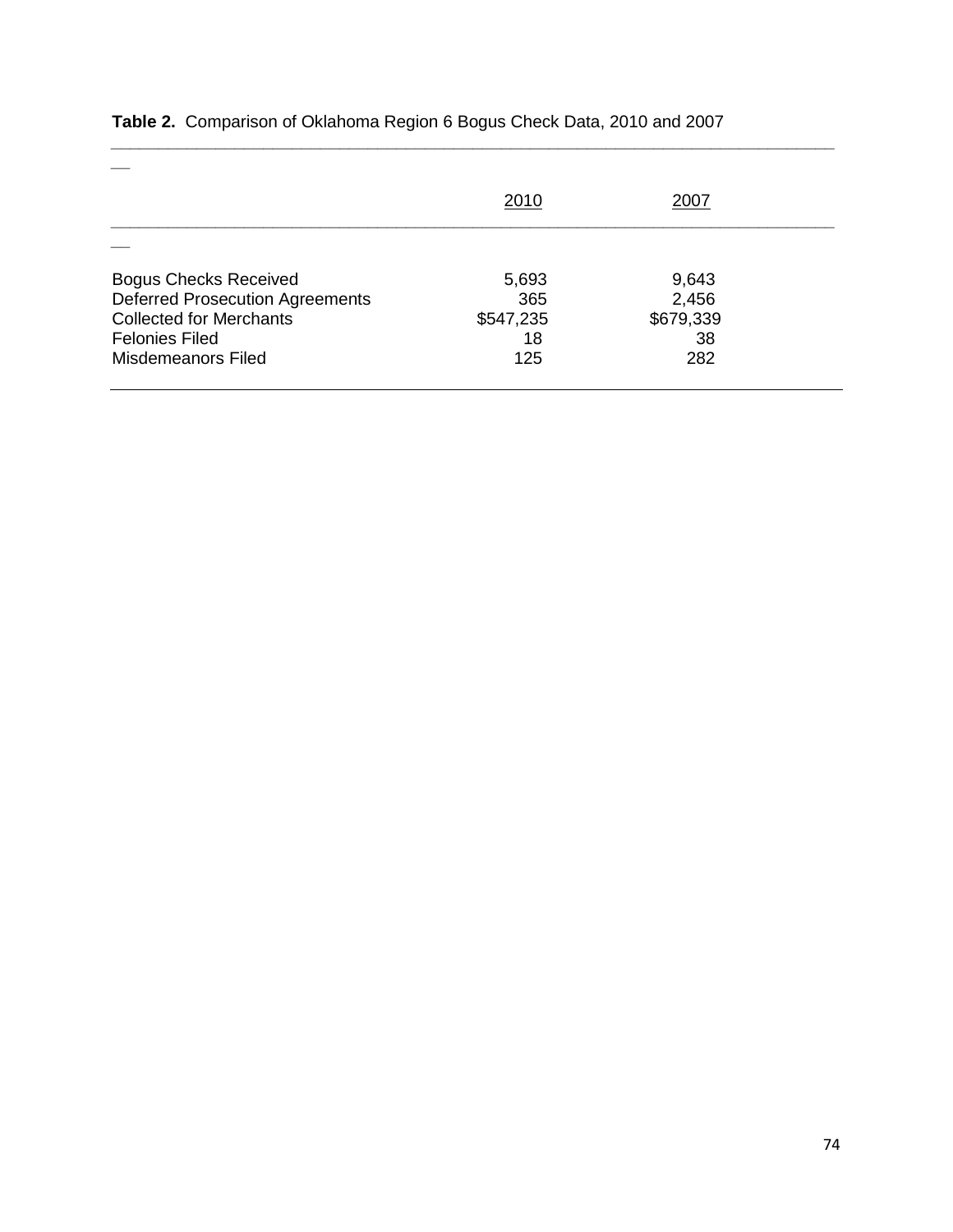### **Training Childcare Providers on the Topic of ADHD in Young Children**

Heidi Liss Radunovich, Stephanie Toelle, Monica Brinkley and Maisie Ross

Given the increasing diagnosis of Attention-Deficit/Hyperactivity Disorder (ADHD), childcare providers need to obtain knowledge and expertise on what ADHD means for the young child in a childcare setting. A curriculum was developed to meet the training needs of childcare providers on the topic of ADHD in young children. This three-hour curriculum was presented to 102 participants in one urban and two rural counties by Cooperative Extension faculty. An evaluation of knowledge gained indicated that class participants significantly increased their knowledge about ADHD after participating in this training.

Attention-Deficit/Hyperactivity Disorder (ADHD) is one of the most commonly diagnosed child mental health disorders; an estimated 3 to 9.5% of school-aged children in the U.S. have this disorder (McDonnell & Glod, 2003; Center for Disease Control and Prevention, 2010). While the exact cause of ADHD is not yet certain, the research literature has established that the disorder has a neurological basis (Lambeck, et al., 2010; Mackie, et al., 2007). Symptoms of ADHD may include: losing materials, being disorganized, fidgeting, having difficulty remaining seated, having difficulty paying attention, and engaging in impulsive behaviors such as speaking out of turn (American Psychiatric Association, 2000). The child may also exhibit inappropriate or excessive activity that is atypical for a child's developmental level (American Psychiatric Association, 2000).

It is important to note that expected symptoms and treatment protocols vary with age (LaForett, Murray, & Kollins, 2008; Vaughan, Wetzel, & Kratochvil, 2008). The American Psychiatric Association suggests that a full diagnosis of ADHD not be given until a child is approximately 4 to 5 years of age, due to some potential overlap between ADHD symptoms and common developmental delays (American Psychiatric Association, 2000). However, research suggests that symptoms of ADHD will appear earlier in many children (Loe, et al., 2008; Smith, 2011), and in order to get a diagnosis of ADHD, the symptoms must be present no later than the age of six (American Psychiatric Association, 2000). Therefore, some young children will display symptoms of ADHD before a diagnosis has been provided.

Recommended treatment is also different for young children. Based on longitudinal research on the impact of medication on young children with the ADHD diagnosis, it is now recommended that young children should receive changes to their environment in order to manage their symptoms, rather than medication, unless symptoms are very severe (Daley, Jones, Hutchings & Thompson, 2009; LaForett, Murray, & Kollins, 2008; Smith, 2011; Vaughan, Wetzel, & Kratochvil, 2008; Young & Amarasinghe, 2010).

According to the American Community Survey, approximately 34.5% of children under the age of five regularly have childcare arrangements with non-relatives, and another 53.8% have several different types of childcare arrangements, or report inconsistent types of childcare arrangements (Laughlin, 2010). Given the large number of children who potentially attend nonrelative childcare, and given the frequency of the ADHD diagnosis, it is important to raise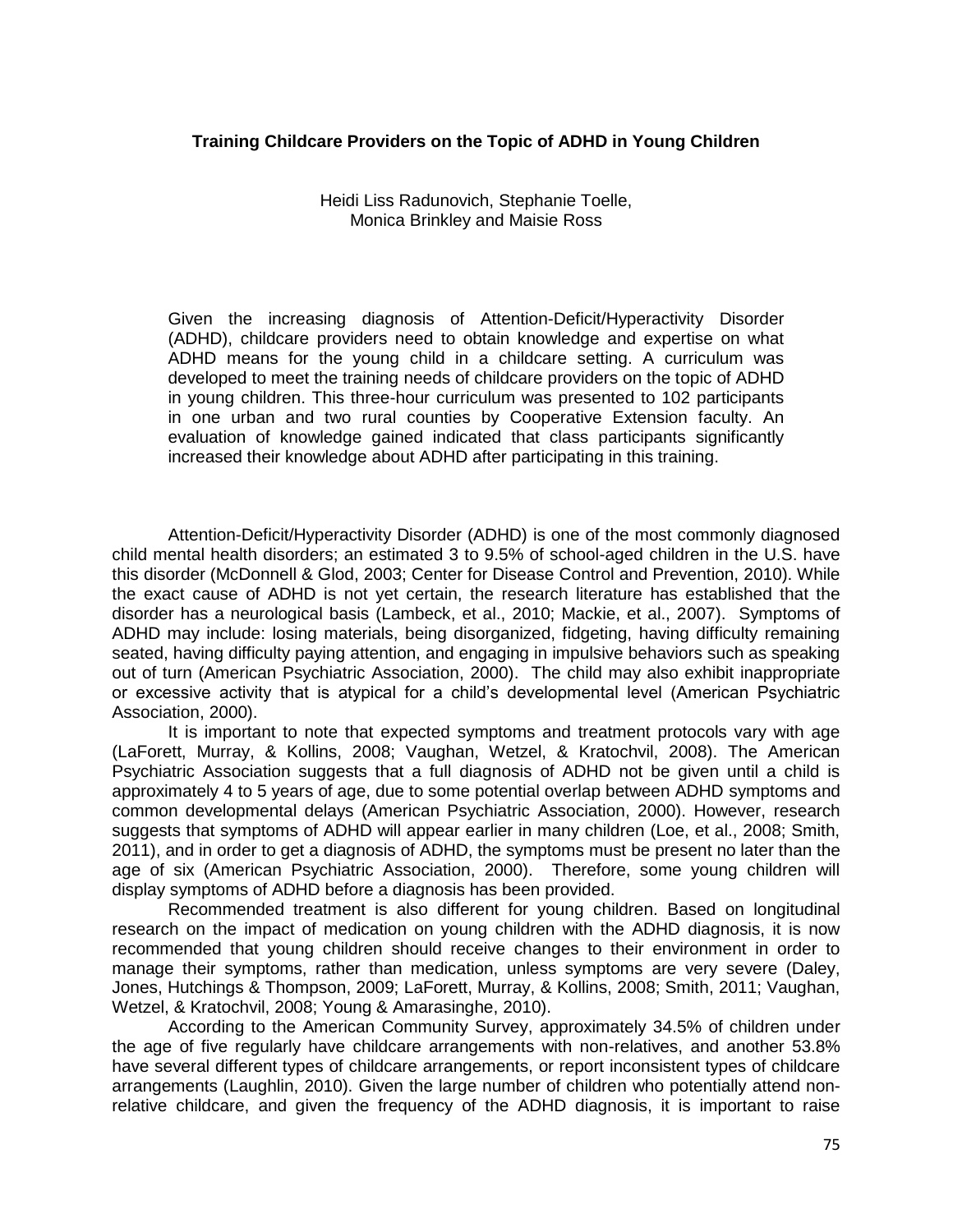awareness of the disorder amongst childcare providers. While many childcare providers receive initial training on child development and best practices for managing the childcare setting, few receive information about mental health issues and the impact on young children (e.g., Child Development Associate Competency Standards). In fact, even within the research literature the recognition of mental health issues among infants and very young children is a fairly recent phenomenon (Zeanah & Zeanah, 2009).

Children who have symptoms of ADHD may exhibit behavioral disruption in the childcare setting (Young & Amarasinghe, 2010). A lack of understanding of child mental health issues could lead to inappropriate handling of these symptoms in the childcare setting, such as blaming children for behaviors they cannot control. Childcare providers need an understanding of how to best manage these behaviors and special needs, and how to work cooperatively with parents of children who have ADHD. Providing education to childcare providers regarding ADHD could help improve management of symptoms in the childcare setting, and also improve the likelihood that young children with ADHD can remain in childcare, rather than being dismissed for seemingly unmanageable behaviors (Harpin, 2005; Young & Amarasinghe, 2010).

An important contributor to quality childcare is ensuring that childcare providers have the skills and knowledge needed to provide appropriate experiences for children, as well as skills to facilitate classroom management (Belsky, et al., 2007). Research on the impact of childcare suggests that quality childcare can provide many benefits to both children and working families (Belsky, et al., 2007; Mulligan, Brimhall & Chapman, 2006; NICHD Early Childcare Research Network, 2005). Quality childcare is especially important when considering the increasing need for families to have two working parents in order to manage finances, as well as single parents working to support the family (Chaudry, 2004). Families may suffer financially if they are unable to obtain appropriate care for their children (Chaudry, 2004). Well trained childcare providers provide many benefits for children in a childcare setting (Belsky, et al., 2007; Mulligan, Brimhall & Chapman, 2006; NICHD Early Childcare Research Network, 2005), including social and cognitive benefits, as well as increased readiness for school. These benefits are particularly critical for children diagnosed with ADHD, known to be a risk factor for lower school performance and diminished social functioning (Harpin, 2005). Ironically, while children with ADHD may benefit most from quality childcare, behaviors associated with ADHD (e.g., impulsivity, difficulty following directions, etc.) may put them at greater risk for dismissal (Young & Amarasinghe, 2010).

In summary, current training requirements for most childcare providers do not include information about ADHD or other mental health issues (e.g., Child Development Associate Competency Standards). The field of early childhood mental health is fairly new, so it is only recently that research has been done to increase understanding of how mental health issues appear in early childhood (Zeanah & Zeanah, 2009). Given that ADHD is one of the most common mental health issues affecting children (McDonnell & Glod, 2003; Center for Disease Control and Prevention, 2010), and the symptoms can cause significant impact on behavior (American Psychiatric Association, 2000), it is important for childcare providers to have accurate information about ADHD and an understanding of best practices for the childcare setting.

### **Objective**

The goal of this program was to develop a curriculum designed to meet the continuing education needs of childcare providers on the topic of ADHD in young children, and best practices for working with affected children in the childcare setting.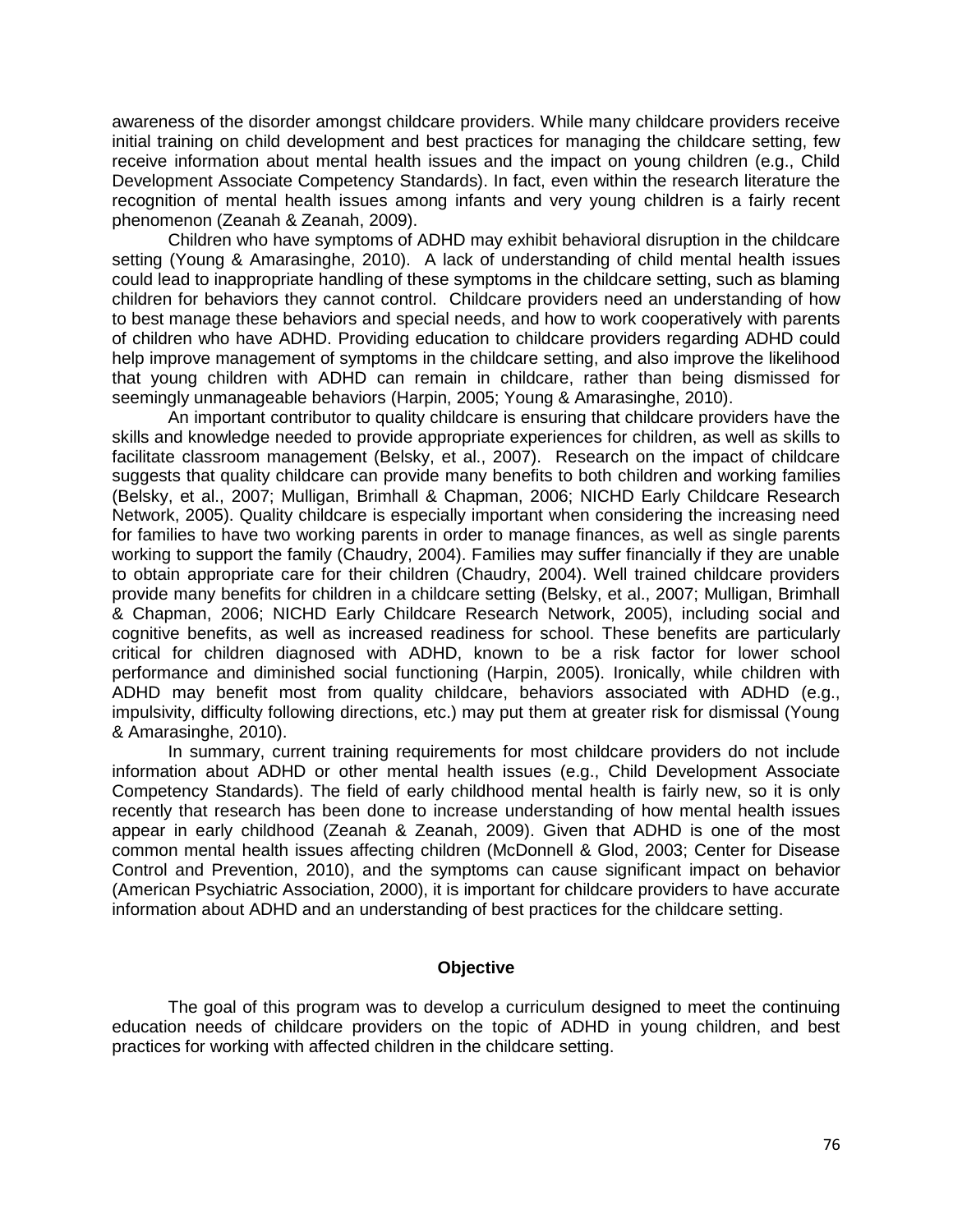#### **Method**

A curriculum was developed by a Cooperative Extension specialist, with input from Cooperative Extension county faculty members, in order to meet the continuing education needs of childcare providers. This three-hour curriculum was designed to be presented to groups in a face-to-face setting. The curriculum was taught by Cooperative Extension faculty after they received phone-based, in-service training on the topic of ADHD in young children, and information about how to use the curriculum. A benefit and possible incentive for childcare providers to attend the training was the option of obtaining CEU credits for participation.

Topic areas covered in the curriculum are as follows:

- Prevalence and potential reasons for prevalence of ADHD.
- What is known regarding research on ADHD.
- How ADHD is similar to other disorders.
- How ADHD is diagnosed and its symptoms.
- Difficulties with diagnosing ADHD in young children.
- The course of ADHD.
- Co-morbid conditions.
- How it feels to have ADHD.
- What is known about treatment options for ADHD?
- Potential problems with ADHD treatments.
- Recommended treatment options for young children with ADHD.
- How to work with parents of those diagnosed, as well as suspected of having ADHD.
- Tips for environmental changes that would help those with ADHD in the childcare setting.

In addition to didactic information presented via PowerPoint, the curriculum includes video simulation of what it feels like to experience ADHD, as well as a video of parents describing their experiences of having young children who have symptoms of ADHD. There is also guided discussion regarding how behaviors associated with ADHD have been handled in the participants' childcare settings, with associated group problem-solving.

The curriculum provides much-needed information to childcare providers with potential to 1) impact providers' ability to appropriately care for young children with ADHD in the childcare setting, 2) keep "at risk" children from being dismissed from childcare (Young & Amarasinghe, 2010), and 3) increase important benefits they may garner in the childcare setting (Belsky, et al., 2007; Mulligan, Brimhall & Chapman, 2006; NICHD Early Childcare Research Network, 2005). Furthermore, the curriculum has the potential to improve the well-being of childcare providers themselves, as they develop confidence to handle potential difficulties presented by children who have symptoms of ADHD.

To date a total of 102 female childcare providers have completed the curriculum. Three Cooperative Extension county faculty members, in two urban counties and one rural county, have provided the training. One Cooperative Extension faculty member taught the curriculum to two separate groups, while the other two faculty members taught only one group each. All participants were female; other demographic information was not collected. In order to assess the level of existing knowledge regarding ADHD and young children, as well as determine any knowledge gains related to completing the program, a ten item pre- and post-assessment of knowledge on the topic areas covered was devised and administered to participants prior to the training, then after the training was completed (Addendum).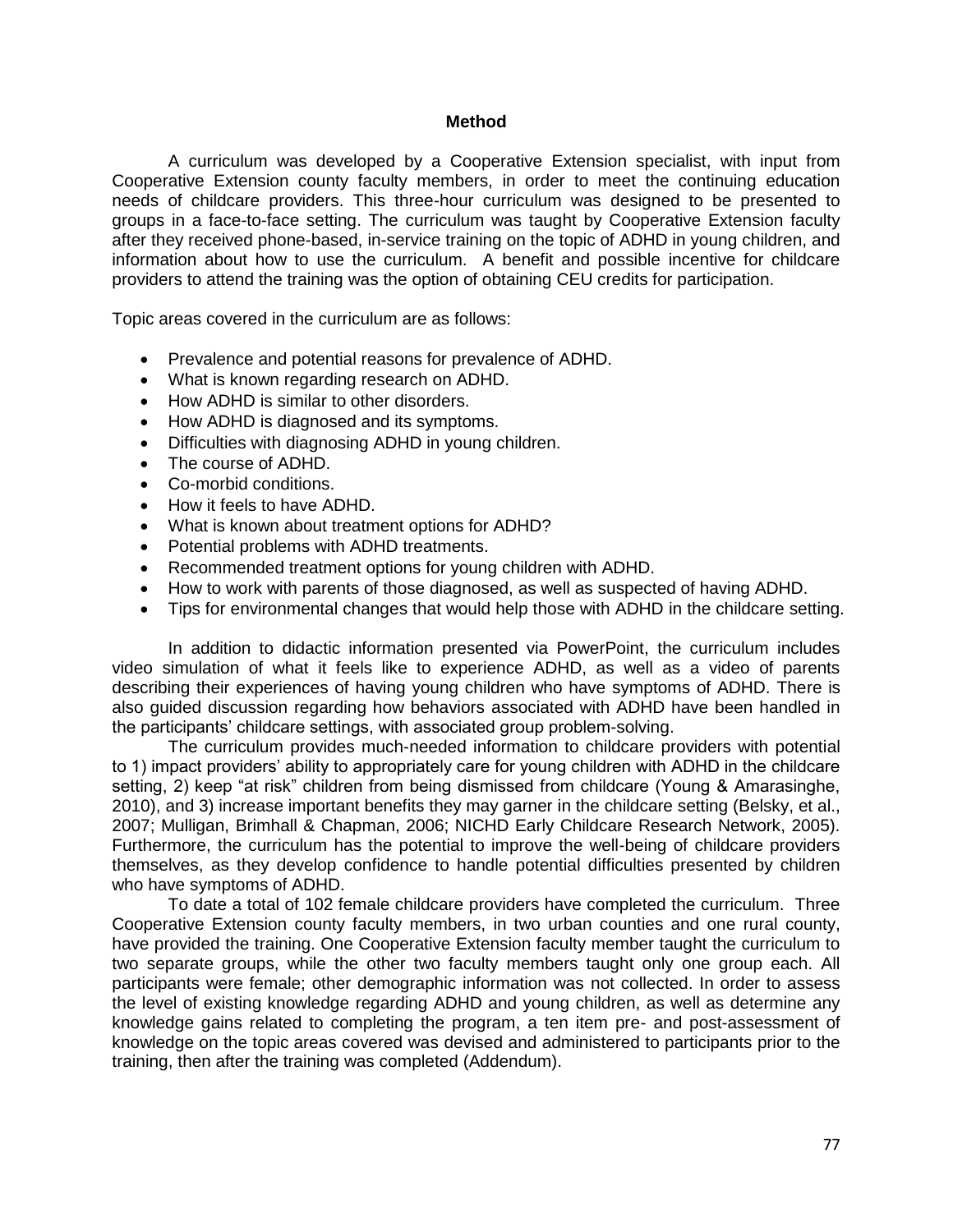#### **Results**

Overall pre- and post-assessment scores were calculated for each participant by summing up each participant's responses. Results from a paired samples t-test suggested that program participants obtained a significant increase in knowledge from participating in the program (*t* (101) = 27.77, *p*<.001), with an increase from an average overall pre-score of 3.98 to an overall post-score of 8.71 (of a total possible score of 10). There were no significant differences in outcomes based on which instructor conducted the class. The low pre-test scores suggested that there was a need for this information among childcare providers. Furthermore, the significant increased knowledge gained, as indicated by pre- and post-assessment scores, demonstrated a significant gain in knowledge following completion of the program, regardless of which faculty member administered the program, or where the program was taught (i.e., urban or rural).

#### **Discussion**

The goal of this ADHD education program was twofold 1) to develop a curriculum designed to meet the continuing education needs of childcare providers on the topic of ADHD in young children, and 2) to provide best practices for working with affected children in the childcare setting. The curriculum consisted of a single training designed to meet the needs of childcare providers on the topic of early childhood ADHD, and was administered to childcare providers in a three-hour class, face-to-face setting by three appropriately trained educators.

An examination of pre-training knowledge on the topic of ADHD in young children demonstrated that, while there was some variance of knowledge among childcare providers, childcare providers overall had limited knowledge of ADHD in the young child. Post-test assessments suggested that this training provided significant knowledge gains for participants. Gains were fairly consistent for all three childcare trainers, and across urban and rural settings.

There were some limitations to the examination of the curriculum. First, the curriculum was administered to a relatively small sample of childcare providers ( $n = 102$ ), in three counties in a single state, and demographic information was unavailable. Second, results were limited to an assessment of knowledge gained. While knowledge gained is important, there was no followup to determine whether knowledge gained resulted in meaningful changes in the childcare setting. However, this was not a research experiment, nor was the goal to provide evidence of a change in behaviors in the childcare setting. Future research could be conducted to assess outcomes of knowledge gained (e.g., how changes made in the childcare setting affected the well-being of providers, identified children, their parents, and their classmates). These are difficult issues to examine and would require 1) Institutional Review Board guidance; 2) a large investment of time, money, and other resources; as well as 3) a significant amount of cooperation from parents, providers, and other personnel.

#### **Implications for Extension**

Overall, the curriculum for this ADHD education program was developed in order to inform childcare providers. While the only measure of this pilot study was "knowledge gained," the hope was that by increasing childcare providers' understanding of what is known about ADHD in young children, that childcare providers would gain not only knowledge, but also confidence to appropriately handle difficulties associated with ADHD children in the childcare setting. An experimental study was beyond the scope of this unfunded project. The goal of this project was to let others within Extension (or others who train childcare providers) know that such a curriculum exists. This curriculum is free to any who have an interest in receiving it.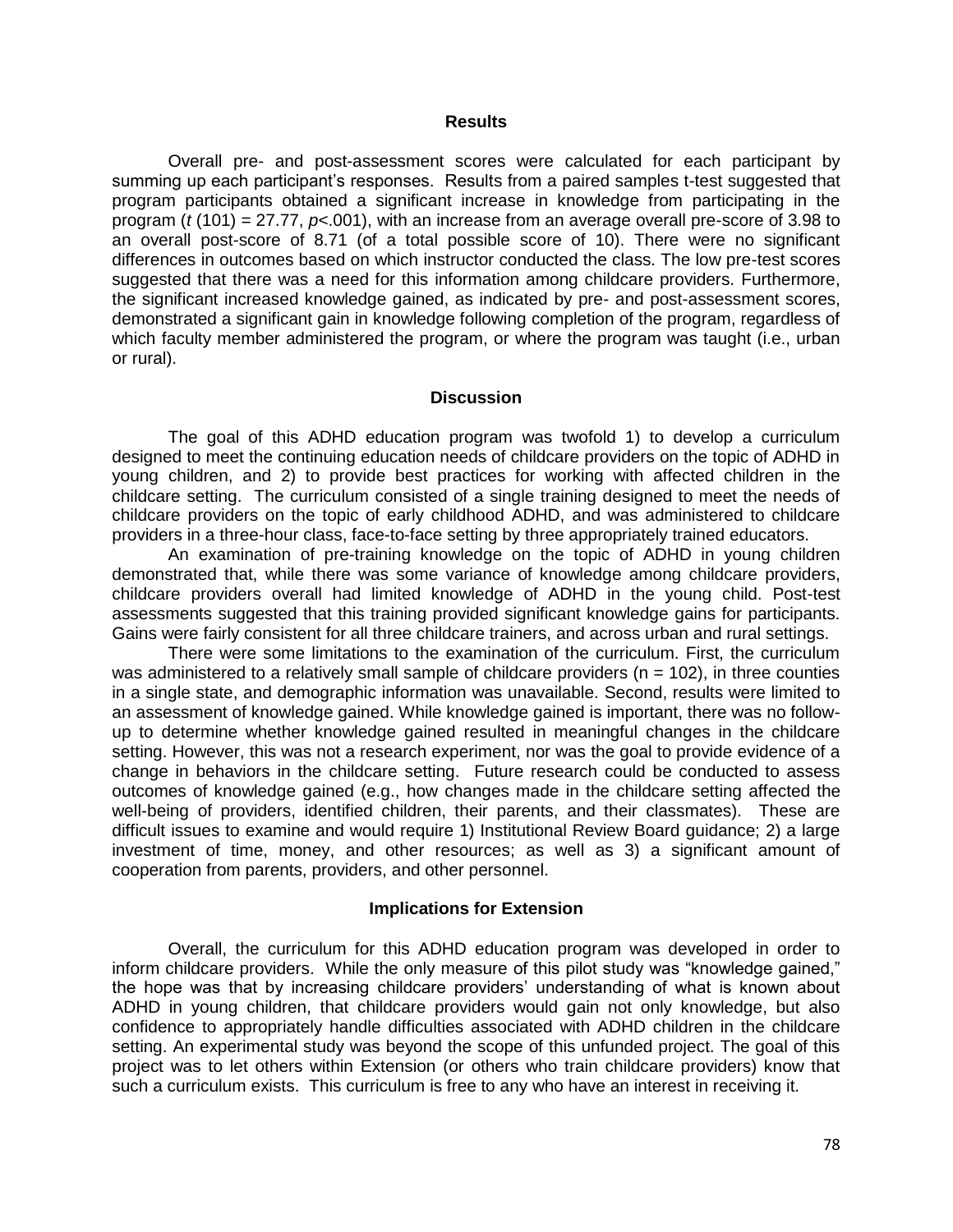Heidi Liss Radunovich, Ph.D. Assistant Professor Department of Family, Youth & Community Sciences University of Florida/IFAS Cooperative Extension Service Box 110310 Gainesville, FL 32611-0310 (352) 273-3534 [hliss@ufl.edu](mailto:hliss@ufl.edu)

#### **References**

- American Psychiatric Association (2000). *Diagnostic and statistical manual of mental disorders*  (Fourth Ed., Text Revision)*.* Washington, D.C.: American Psychiatric Association.
- Belsky, J., Vandell, D.L., Burchinal, M., Clarke-Stewart, K.A., McCartney, K., & Owen, M.T. (2007). Are there long-term effects of early child care? *Child Development, 78*(2), 681- 701.
- Center for Disease Control and Prevention (November, 2010). Increasing prevalence of parentreported Attention-Deficit/Hyperactivity Disorder among children – United States, 2003- 2007. *Morbidity and Mortality Weekly Report, 59*(44), 1439-1443. Retrieved from <http://www.cdc.gov/mmwr/PDF/wk/mm5944.pdf>
- Chaudry, A. (2004). *Putting children first: How low-wage working mothers manage child care*. New York, NY: Russell Sage Foundation.
- Child Development Associate Competency Standards. Retrieved September 6, 2012 from <http://www.cdacouncil.org/the-cda-credential/about-the-cda/cda-competency-standards>
- Daley, D., Jones, K., Hutchings, J., & Thompson, M. (2009). Attention deficit hyperactivity disorder in pre-school children: Current findings, recommended interventions and future directions. *Child: Care, Health and Development, 35*(6) 754-766.
- Harpin, V. A. (2005). The effect of ADHD on the life of an individual, their family, and community from preschool to adult life. *Archives of Disease in Childhood, 90*(Supplemental 1), i2-i7.
- LaForett, D.R., Murray, D.W., & Kollins, S.H. (2008). Psychological treatments for preschoolaged children with Attention-Deficit Hyperactivity Disorder. *Developmental Disabilities Research Reviews, 14*(4), 300-310.
- Lambeck, R., Tannock, R., Dalsgaard, S., Trillingsgaard, A., Damm, D., & Thomsen, P.H. (2010). Executive dysfunction in school-age children with ADHD. *Journal of Attention Disorders, 15* (8), 646-655.
- Laughlin, L. (2010). *Who's minding the kids? Child care arrangements: Spring 2005 and Summer 2006.* Current Population Reports, P70-121. Washington, D.C.: U.S. Census Bureau. Retrieved from<http://www.census.gov/prod/2010pubs/p70-121.pdf>
- Loe, I., Balestrino, M., Phelps, R., Kurs-Lasky, M., Chaves-Gnecco, D., Paradise, J., & Feldman, H. (2008). Early histories of school-aged children with attentiondeficit/hyperactivity disorder. *Child Development, 79*(6), 1853-1868.
- Mackie, S., Shaw, P., Lenroot, R., Pierson, R., Greenstein, D., Nugent, T., Sharp, W., Giedd, J., & Rapoport, J. (2007). Cerebellar Development and Clinical Outcome in Attention Deficit Hyperactivity Disorder. *American Journal of Psychiatry, 164*(16), 647-655.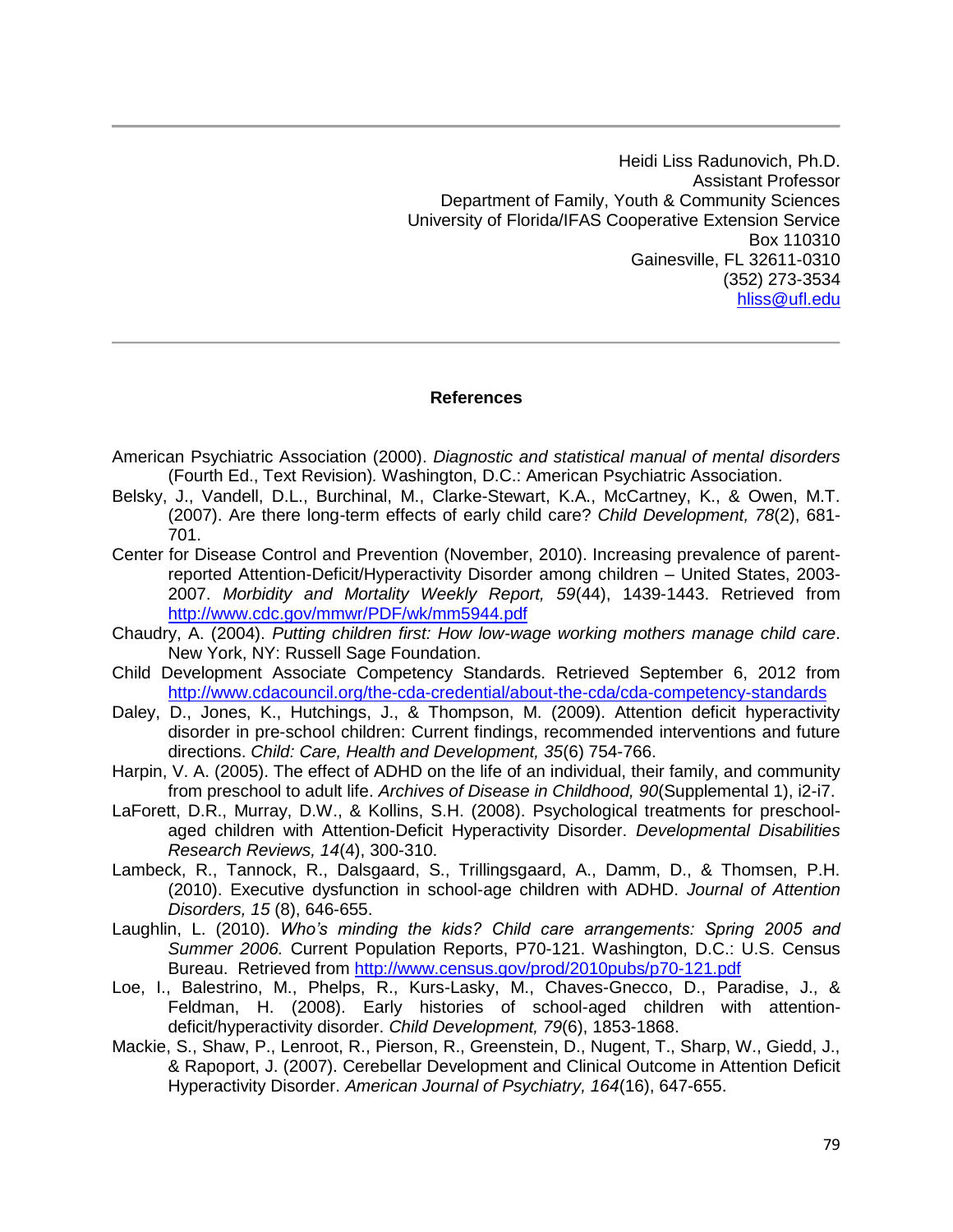- McDonnell, M.A, & Glod, C. (2003). Prevalence of psychopathology in preschool-age children. *Journal of Child and Adolescent Psychiatric Nursing, 16*(4), 141-152.
- Mulligan, G. M., Brimhall, D. & Chapman, C. (2006). *Child care and early education arrangements of infants, toddlers, and preschoolers: 2001.* Washington, D.C.: U.S. Department of Education, Institute of Education Sciences (NCES 2007-039).
- NICHD Early Child Care Research Network (2005). *Child care and child development: Results of the NICHD Study of early child care and youth development.* New York, NY: Guilford Press.
- Smith, B.L. (2011). ADHD among preschoolers. *Monitor on Psychology, 42*(7), 50.
- Vaughan, B., Wetzel, M., & Kratochvil, C. (2008). Beyond the 'typical' patient: Treating attentiondeficit/hyperactivity disorder in preschoolers and adults. *International Review of Psychology, 20*(2), 143-149.
- Young, S., & Amarasinghe, J.M. (2010). Practitioner review: Non-pharmacological treatments for ADHD: A lifespan approach. *Journal of Child Psychology and Psychiatry, 51*(2), 116- 133.
- Zeanah, C.H. & Zeanah, P.D. (2009). The scope of infant mental health. In C.H. Zeanah (Ed.) *Handbook of infant mental health, Third Edition* (pp. 5-21). New York, NY: Guilford Press.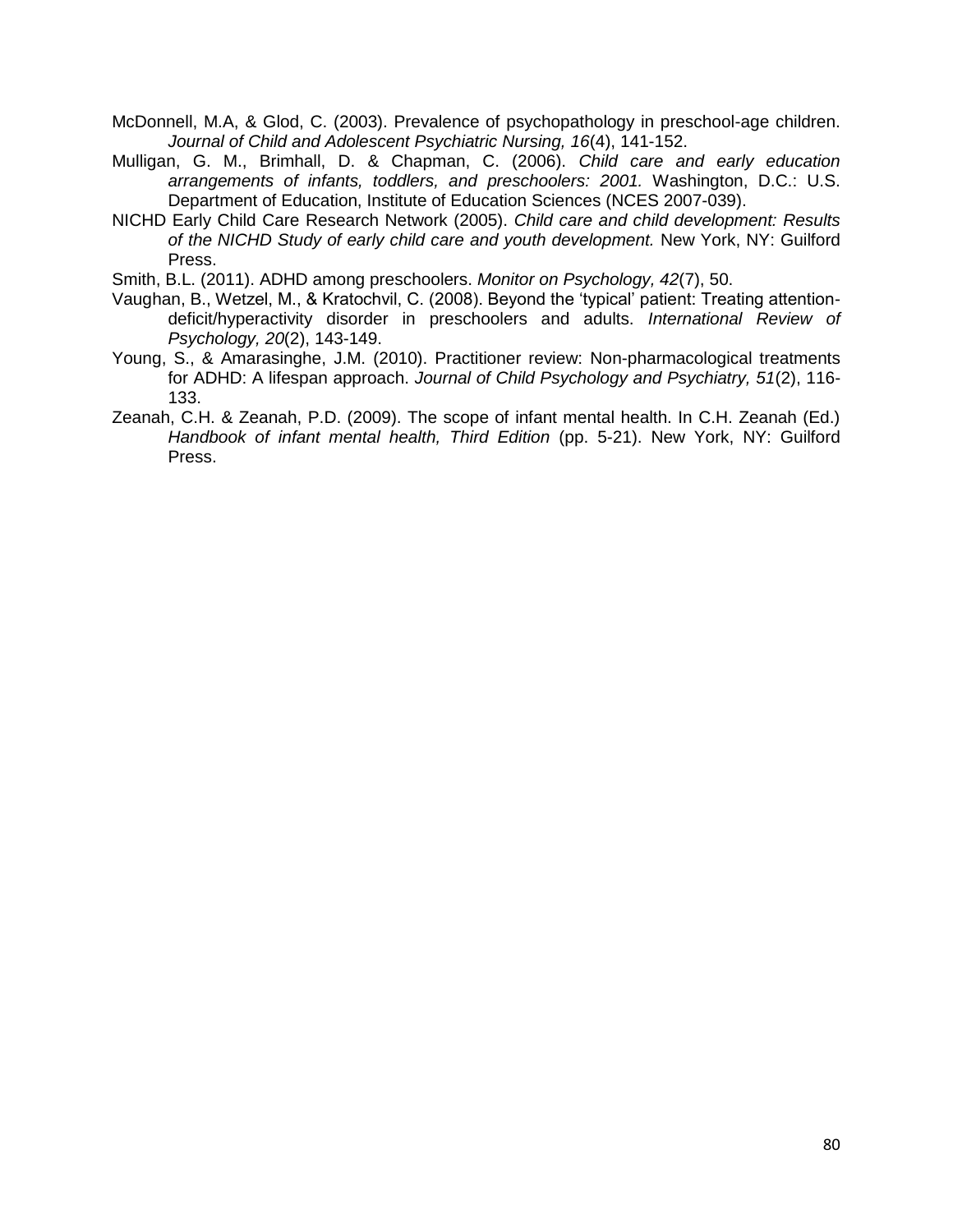# **Addendum**

# ADHD in the Child Care Setting Pre-test\*

1. MRI studies have shown that the brains of children with ADHD are different, and the parts most affected are:

- O Pre-frontal Cortex and the Cerebrum
- O Pre-frontal Cortex and the Cerebellum
- Cerebrum and Cerebellum
- O Corpus Callosum and Cerebellum

2. According to the DSM-IV TR, symptoms of ADHD must be present before \_\_\_\_\_\_\_\_\_.

- O Age 1
- $O$  Age 3
- $O$  Age 5
- O Age 7

3. According to the DSM-IV TR, symptoms of ADHD must be present in \_\_\_\_\_\_\_\_\_\_\_\_\_\_\_\_\_\_.

- The home setting
- The school/day care setting
- At least two settings
- At least three settings
- 4. Which state has the highest incidence of ADHD diagnoses?
	- O Nevada
	- O North Carolina
	- O New York
	- O North Dakota

# 5. ADHD is more common in \_\_\_\_\_\_\_\_\_\_\_\_\_\_\_ children than it is in \_\_\_\_\_\_\_\_\_\_\_\_\_\_\_\_\_\_\_\_\_\_\_\_children.

- non-Hispanic white; African American and Hispanic African American; non-Hispanic white and Asian
- O Asian American; non-Hispanic white and African American
- O Hispanic; non-Hispanic white and African American
- 6. Hyperactivity and impulsivity are more common than inattention in preschool children diagnosed with ADHD.
	- O True
	- O False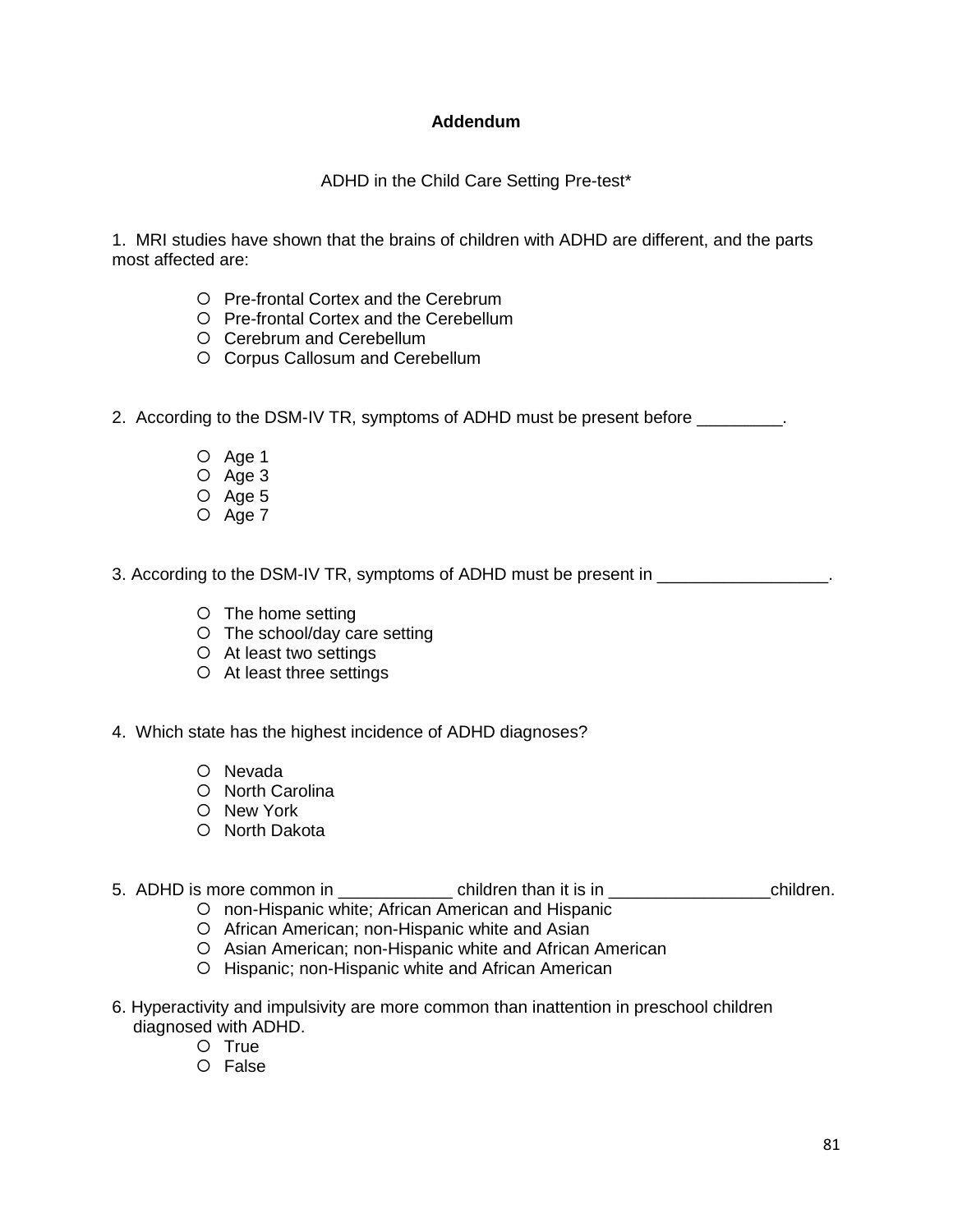- 7. Each of the following is a common potential side effect of ADHD medication **EXCEPT:**
	- O Sleep problems
	- O Intestinal problems
	- Emotional problems
	- O Balance problems
- 8. Which of the following is **NOT** something that makes it hard to indentify ADHD
	- O Symptoms are usually only present in one location
	- Symptoms could be similar to other disorders
	- There are no standardized assessment batteries
	- There are no age specific criteria
- 9. The **recommended** treatment approach for preschoolers diagnosed with ADHD includes:
	- O Medication and parent training
	- Parent training, behavioral intervention and school intervention
	- O School intervention, medication and behavioral intervention
	- Behavioral intervention, parent training and medication

10. Which of the following interventions for ADHD should parents definitely **AVOID** trying with their child?

- O Neurofeedback
- O Interactive Metronome
- O Chelation
- O Compound Herbal Preparation

\*Pre- and Post-test are the same.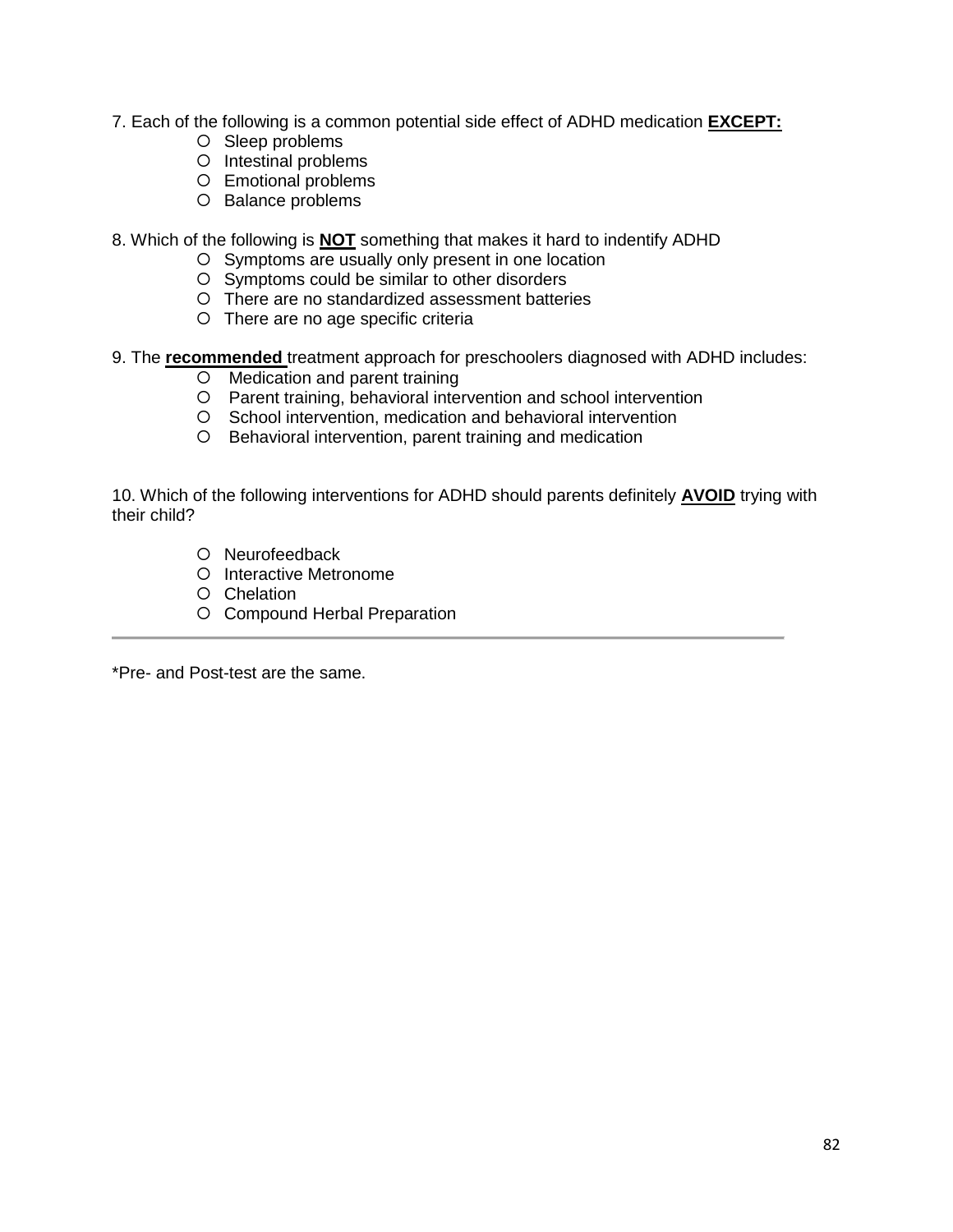### **Play Without Ceasing: Mother's Involvement in Traditional Play Activities with Their Children in Ghana**

### **Vivian Tackie-Ofosu**

Using a phenomenological approach, this study explored parents' involvement in the play activities their children engaged in. The aim was to investigate how and why mothers supported their children ages three to six years with play activities outside the school environment. Data was derived from observation and in-depth interviews with 12 mothers from Teiman, Ghana. Major themes included 1) play as daily activity, 2) how much play is enough, 3) adults as playmates, and 4) play as house chores. Results revealed an association between participants' perceptions of play and the amount of playtime activities they engaged in with their children. Most mothers reported hardly paying attention to traditional play because they perceived it as a waste of time.

The sight and sound of children's imaginative and improvised play is gradually phasing out from many societies. Play has long been considered as activity that children engage in for the sake of pleasure without considering the end result. Children see their world as an environment that provides opportunity for exploration, discovery, and entertainment. The importance of play for the overall development and learning of a child is well documented (Palmer, 2006; Morrison, 2009; Kim Sook-Yi, 1999; Spiegel, 2008). Nevertheless, the way people perceive children's play and the attention they pay to it differ from culture to culture (Taylor, Samuelson & Rogers, 2010).

In Ghana, traditional childhood play seems unstructured, free, and may involve parents. Children use natural materials such as water, sand, natural clay, plants, leaves, sticks, stones and empty cans. One activity parents do with their children is *Oware*, a game of counting pebbles into carved wooden holes. Children also engage in the games *Tumatu* (you jump so I jump), and *Ampe* (jump and thrust one foot forward). Studies demonstrate that play contributes to the optimal development of children (Morrison, 2009) and the United Nations has gone so far as to pronounce that children have a right to play (United Nations, 2006).

### **Play and its Contribution to Child Development**

Garvey (1990) defined play as an activity which is 1) positively valued by the player, 2) self-motivated, 3) freely chosen, and 4) engaging. Play provides the opportunity for children to use their creative abilities while developing their imagination. It allows children to develop physically, cognitively, and to build emotional skills (Ginsburg, 2007). Play contributes significantly to brain development (Hurwitz, 2002). Through play, children are able to engage and interact with their environment. They learn about cultural values and expectations—play allows children to learn about themselves, about others, rules, consequences and how things work all together (Isenberg & Quisenberry, 1988). Research shows that children about the same age are not only best playmates, but they also practice social skills during play (Sutton-Smith, 1997). Sutton-Smith (1997) explained that it is typical of children between 5-6 years to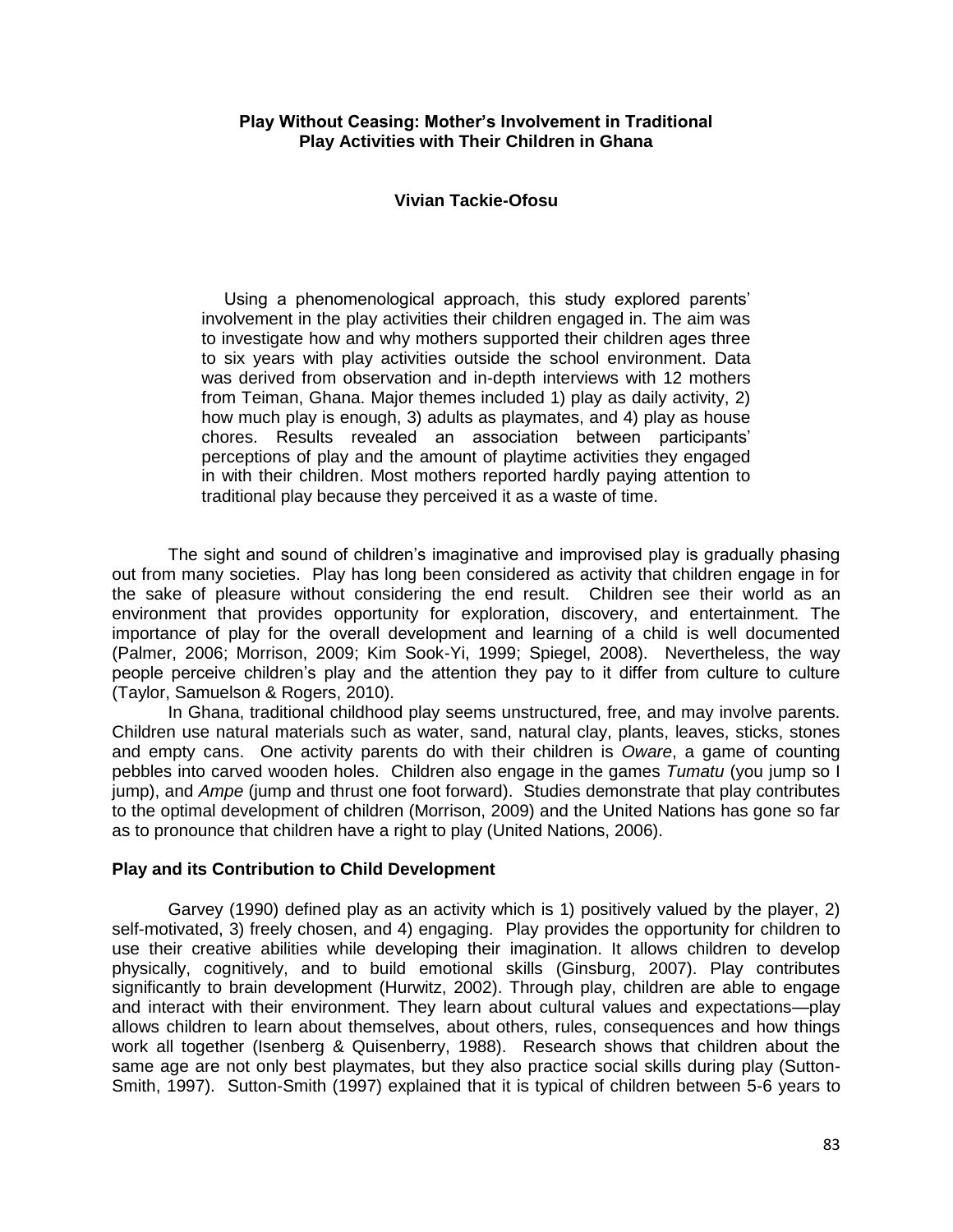select and keep playmates and to develop social skills by managing conflicts during play activities. Children develop social skills through play with close partners.

Through pretending during play, children begin to practice adult roles (Palmer, 2006). As children play, they discover how the world works; they are able to develop new competencies that build their confidence; children learn to share, respect, tolerate, and negotiate and to resolve conflicts through play activities (Sutton-Smith, 1997). Interestingly, through initiating play, children are able to learn to make decisions and develop interests and passions (Isenberg & Quisenberry, 1988). Generally, play serves as a great source of amusement, joy, and satisfaction for children.

Studies show that play fosters language skills. For example, pretend play encourages language development as children interact in their respective roles and can use reinforcing language, for example "I see you are making nice shapes with the sand" or "I like the colours in your painting " Garvey, 1990, p. 11). Comments as these help a child build language skills and reinforce the learning of concepts. Language is further linked with emotional development through pretend play (Morrison, 2009) as children use their imaginations to express their fears, anxieties, frustrations and other feelings. According to Ginsburg (2007), play fosters a sense of comprehension, control, and mastery. These feelings enhance a child's sense of security.

#### **Role of Parents in Children's Play Activities**

Through play, adults are able to see inside the child's world and to appreciate how impacts on development and learning. Parents play a significant role by encouraging children to engage in play activities. When parents engage with their children in play activities, they develop stronger relationships with each child. Although an adult's presence may be important, it is suggested that adults encourage child-driven play, rather than impose their own input, so that they see from the child's worldview of needs and expectations (Ginsburg, 2007). Additionally, the adult's presence in the child's life during play sends signals to the child that the child is important and that parents value the activities that the child is engaging in. Parents get the opportunity to understand their children better and to learn to communicate with them in ways that enhance their development, and can ultimately help them address some of their frustrations (Palmer, 2006).

Research has shown that parental involvement in learning activities, such as play in the home, is closely associated with better cognitive attainment in the early years (Desforges & Abouchaar, 2003). Adults facilitate children's creative play activities when they provide a stimulating environment and materials, give children time to generate new ideas, and encourage children even as they make mistakes (Erickson, 1985). Additionally, McCollum & Ostrosky (2008) provided three pathways by which parents could support children's development of peer relationships during play 1) positive parent-child interactions during activities, 2) acting as supervisors, coaches, and advisors; and 3) providing social opportunities. Parents play a critical role in expanding and supporting children's play in terms of making suggestions and providing assistance to children during play activities (Vygotsky, 1962).

#### **Parents' Involvement in Play with Their Children**

A recent survey conducted in the United Kingdom with 2,000 parents and 2,000 children reported that one in ten parents interviewed said they felt that their children perceived traditional playtime as dull and a waste of time (Bryon, 2010). One in five parents said they had forgotten how to play with their children because they perceived their jobs as more important than time spent with children. Byron identified four key elements necessary for successful playtime between parents and their children, namely: education, inspiration, integration, and communication. He concluded that play was in danger of becoming a lost art in British families.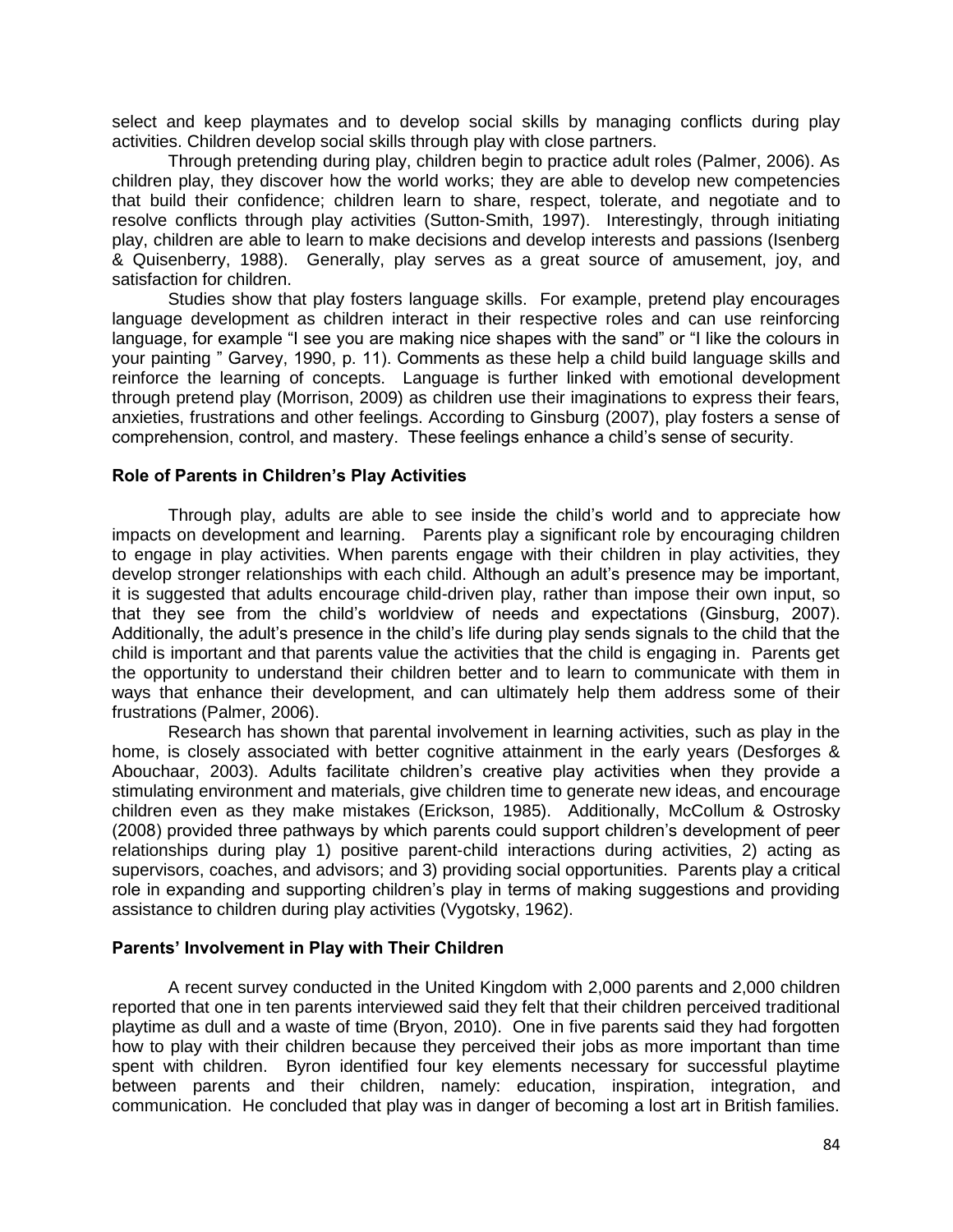Several researchers have found that increasingly hurried and pressured lifestyles result in parents paying less attention to children's play (Ginsburg, 2007; Gauthier, 2004; Fisher, 1992). Desforges & Abouchaar (2003) argued that if children are to maximize their potential for optimal development, they need the full support of parents encouraging play (Desforges & Abouchaar, 2003).

### **Children's Play in Ghana**

The situation of lost traditional playtime is not far from becoming a reality in Ghana. It is generally observed, particularly by Family and Consumer Sciences extension professionals, that children in some communities are receiving less attention from parents, in terms of play activities. Traditionally Ghanaian women worked at home and engaged with their young children spontaneously. However, mothers now spend more time working outside the home and spend less quality time with their children. The concern of Family and Consumer Sciences professionals is the tendency of these children to spend more and more time in front of televisions, videos, and computer games—and for the most part, parents are not at home to supervise. Children are losing their connections with the natural environment because they are engaging less and less with outdoor activities which enhance physical development and learning. Ghanaian children are losing their relationship with the environment and nature—their sense of identity with their environment. The concerns are congruent with those Sue Palmer identified in her book, *Toxic Childhood,* in which she comments that loss of opportunities for outdoor play has a long term effect on children's physical, emotional and social development (Palmer, 2006).

### **Objectives**

The objectives of this study were to 1) access parents' understanding of play, 2) determine how children engaged in traditional play, and 3) identify activities parents did with the children during play.

### **Method**

The objectives of the study informed the research design—a phenomenological, explorative, and descriptive design allowing for participants to share experiences and feelings regarding their perceptions and involvement in their children's play activities (Giorgi *&* Giorgi, 2003; Mile & Huberman, 1994). The study took place in Teiman, Ghana, a rural community near the University of Ghana, Legon, located in Accra, Ghana through the Family and Consumer Sciences Extension program. Participants were drawn from a purposive sample, based on the following set criteria: first, parents must have young children ages three to six years; second, both mother and father must work outside the home and have lived in the community for at least one year; and third, children must live with their biological mother and not extended family members or house-helps. (In a cultural setting like Ghana it is common for children to live with other relatives to attend school.)

The population for the study consisted of 12 mothers of young children ages three to six years. The study originally targeted both mother and fathers, but when the interviews were conducted, fathers did not make themselves available, so the study focus was reframed. In order to address the issue of validity and trustworthiness, Trochim (2007)'s model was applied. The importance of the model lies in its description of truth value for qualitative research as a way of ensuring trustworthiness and rigor. Trochim (2007) used four criteria for addressing truth value, namely, internal validity (credibility), applicability (transferability), consistency (dependability), and objectivity (conformability). To enhance triangulation of the data, verbatim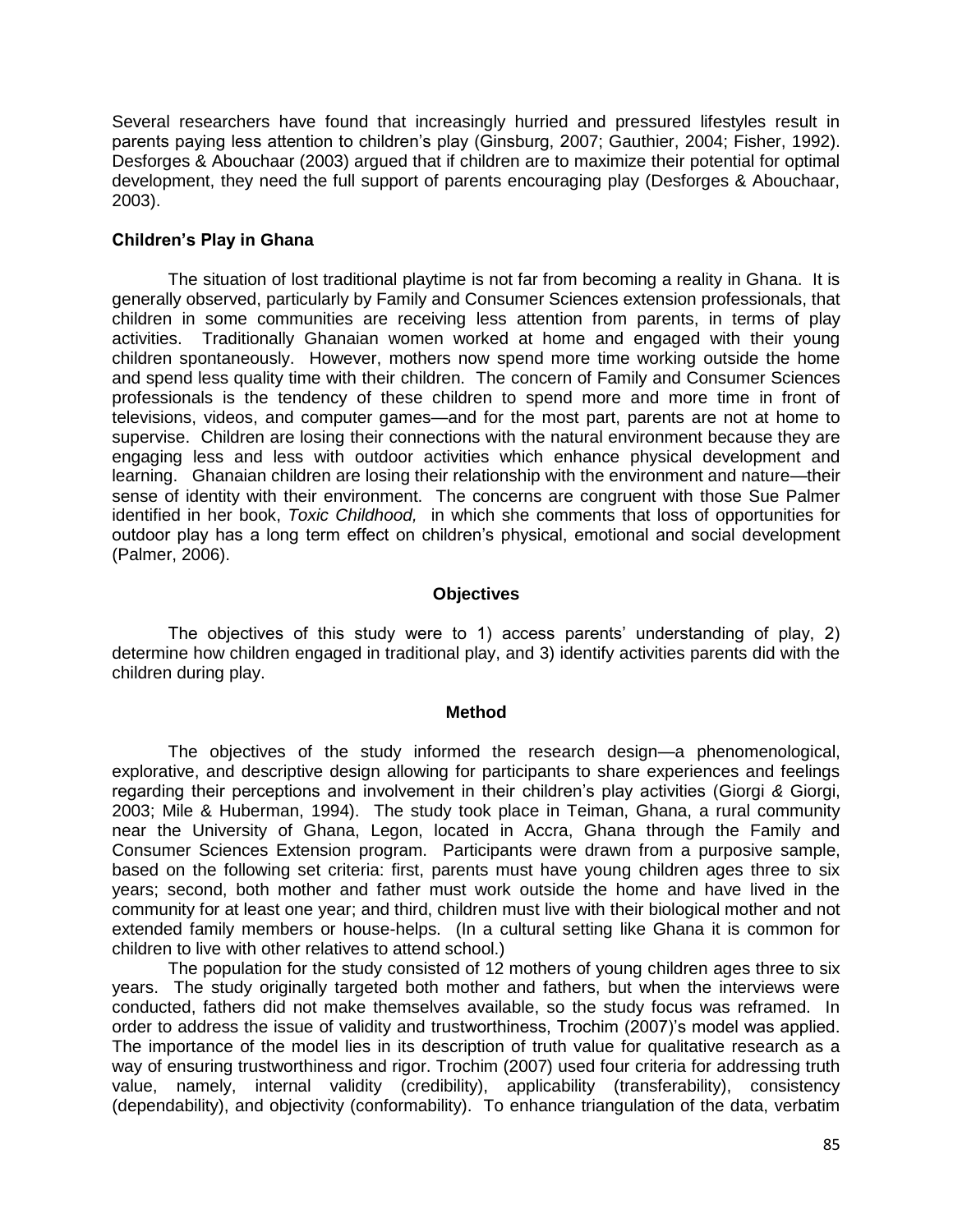responses from the interview were used and literature was also used to discuss the results. A detailed description of method was provided to ensure transferability. Also, reflective field notes were taken as part of the data collection.

#### **Data Collection**

In-depth interviews were conducted with 12 mothers who shared their experiences of involvement with their children during play. The sample selected was based on Guest, Bunce & Johnson's (2006) research on "saturation point" which suggests that in qualitative research, by the time 12 participants have been interviewed, it is not likely that any new or fresh ideas will come up. The interviews were conducted using participant's own language, Ga, the local dialect spoken in the Teiman, Ghana.

### **Analysis of Data**

To analyze the data, a content analysis approach was adopted. Interview notes were read literally, interpretively, and reflexively several times to obtain a sense of the whole—words, language, and sequence of interaction notes. A list of topics was made, and similar topics were grouped together and codes were assigned. Emerging themes were identified, their interrelationships noted, and the most descriptive wording for the topic was used for the grouping.

#### **Results**

Results of the study revealed four main themes 1) play as daily activity, 2) how much play time is enough, 3) adult play as coaching, and 4) play as house chores. Results are summarized within these constructs (Figure 1).

### **Play as Daily Activity**

Study participants indicated that children engaging in daily play activities turned everything they did into fun. Children created fun with every opportunity they had. Their responses suggested that children explored their environments and derived meaning and interest in what they did as play. One mother remarked:

> Ama makes soapy water when taking her bath in the morning. She blows bubbles from the water, forgetting that she has to hurry to school.

Another mother said:

Aku is playing all the time. She would turn her banku (maize meal) into human shape and stick the tiny fish on the finger before she dips it into the pepper sauce. She wastes a lot of time during meal time.

These results suggest that children enjoy, have fun, and value ordinary activities they engage in. Children demonstrated their creative ability with every little opportunity they got. This result was consistent with the observation of Garvey (1990) that play is spontaneous and voluntary, or in other words, no one forces a child to play—play is freely chosen.

### **How Much Play Time Is Enough?**

The results of the study suggest that mothers were not certain as to the duration of time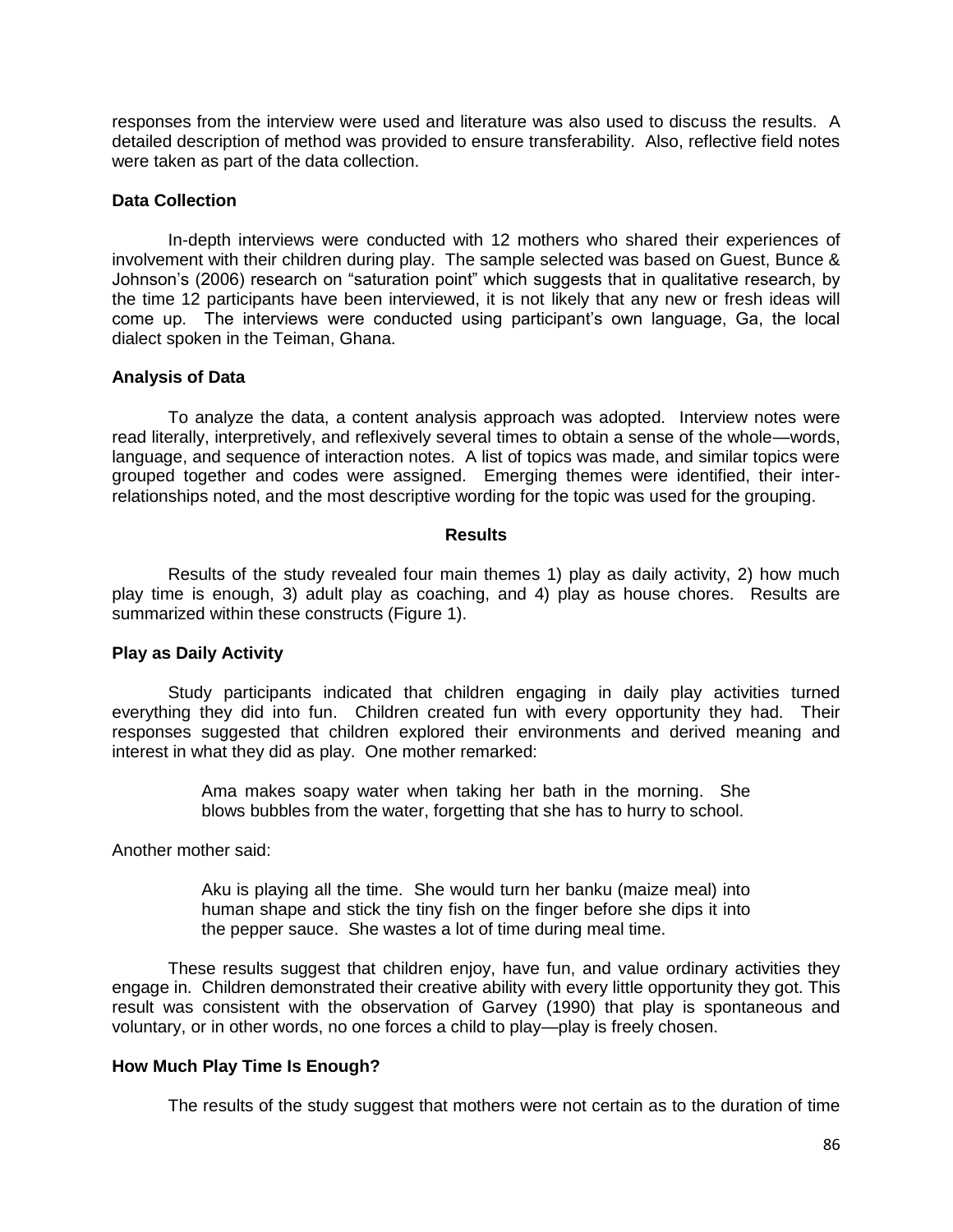their children should play at any given time or period. This was evident in the way the mothers were concerned about their children playing all the time, instead of engaging in so-called "important" activities such as learning to read and write. The results indicated that some mothers did not appreciate play as a means through which children learned. This result was unfortunate as play is such a useful means of learning and overall development for young children.

Adults, particularly parents, have a responsibility to foster children's play and to help children develop their potentials by providing stimulation and support without placing a time limitation during play (it is important, however to help children understand other daily routines such as getting ready for school). A mother demonstrated her concern in the following response:

> Kwaley likes playing too much. You'd never see her take a book and read it after school. She doesn't know when to stop playing; she sits in the sand playing entokruku (pretend cooking) all day*.*

Another mother expressed her frustration regarding how the child's life was characterized with play activities:

> I don't know what to do with Shormey. Her life is filled with play all day—morning, afternoon, evening! I'm concerned because this would affect her school work. I want my children to do well in school. She is going to start class one  $(1<sup>st</sup> grade)$  so tell me, when will she know that "shwemo fa" (translated as play) is enough?

### **Adults as Playmates**

Results revealed that participants had mixed concerns regarding play activities with their children. Most of the responses suggested that mothers had concerns about providing basic needs such food and for that reason had to leave home to secure what the family would eat. Thus, playing with their children was considered as an issue that their children could handle themselves, by playing with their peers. During play activities, children practiced culturally appropriate skills and also gained perspectives of their world as children. Some mothers in the study, however, did not perceive themselves as playmates because of their responsibility to stay away from home to provide material support for their children. One woman said:

> I leave the house early in the morning to fend for the family. I have to provide food. When I return in the evening, it's not time to play. My child has his playmate. He doesn't wait for me to play. Look, you play when you've solved your house problem [e.g., family issues, providing for the family, etc.].

A similar view was captured as:

When I return from the market, I am too tired to play. Moreover, what my children like to do for play, they don't need adults as partners. Mothers have a lot on their minds. I hear that play is good so children can watch what adults do, so they can do the same on their own.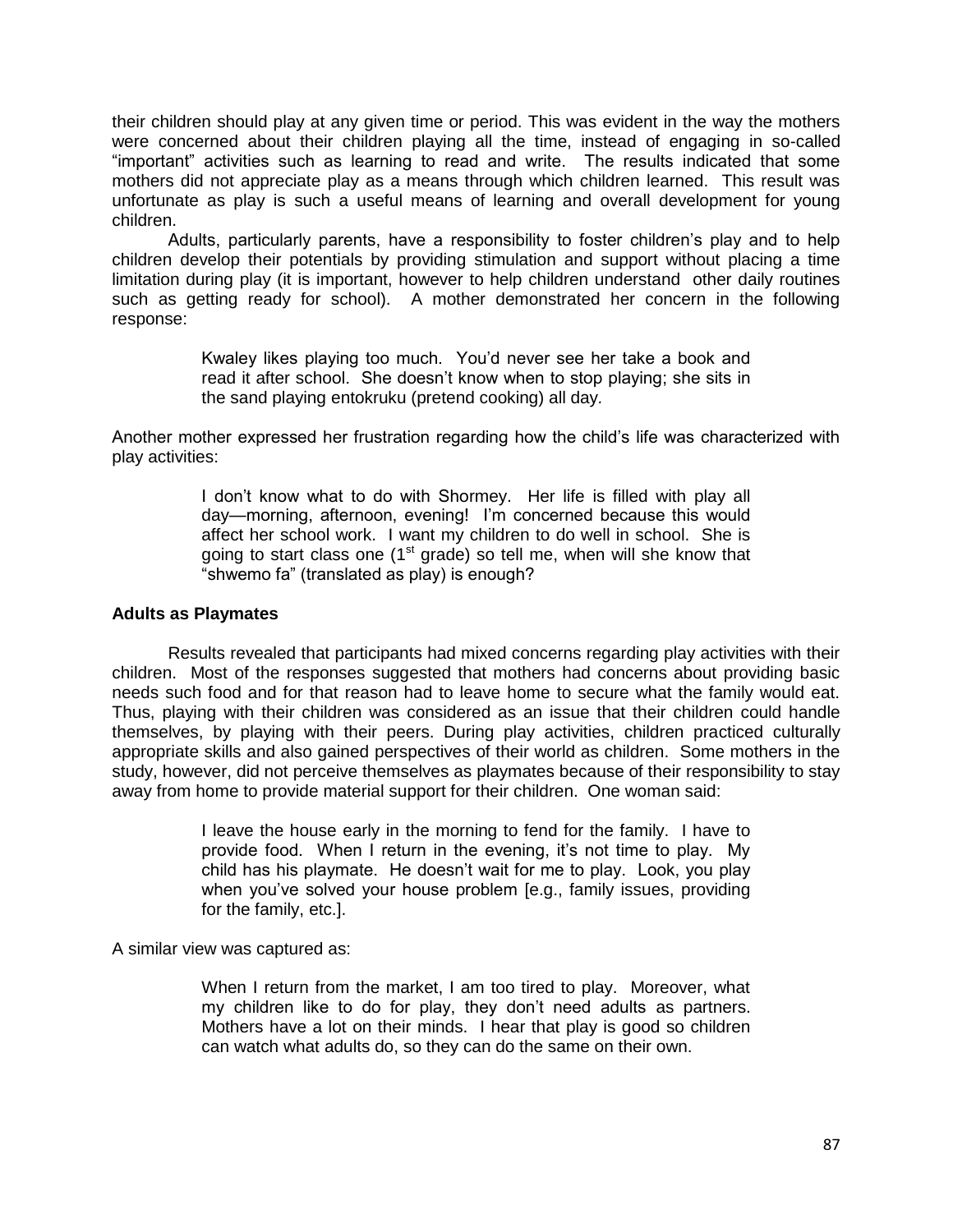### **Play As House Chores**

Most participants were of the view that culturally, one way children learn and gain useful skills is through coaching or mentoring when they help with household chores. Mothers, therefore, engaged their children in chores as a way of mentoring them. That way, the children naturally acquired these skills. According to the mothers in the study, doing chores with their child was considered as doing activities with them, which implied playing with the child. This view was expressed as follows:

> Whenever I'm sweeping the house, she sweeps with me, helps in the kitchen, goes with me to fetch water. She is always happy doing these things with me. I think it is better than playing with friends when I am not there to see what they do.

Results suggest that some mothers understand that children learn through imitation. The responses fall in line with what Taylor et al. (2010) found about how different cultures view play differently. Most mothers in this study seemed to be limiting their children to activities relating to coaching during household chores. This may be useful but restrictive in the sense that it provides parent-child interaction in relation to house work that usually involves mentoring, but does not directly address play. McCollum & Ostrosky (2008) suggested that parents can act as supervisors when their children play with their peers. That way parents understand and value play as they pay attention to play activities their children engage in. It is also likely that parents who perceive play as critical to the developmental needs of children may offer play varied opportunities to support their children.

| Themes                   | <b>Number of References</b> | Examples                                                       |
|--------------------------|-----------------------------|----------------------------------------------------------------|
| Play as a Daily Activity | 10                          | "Ama makes soapy<br>waterand blows bubbles<br>from the water." |
| How Much Play is Enough? |                             | "Kwaley doesn't know when to<br>stop playing."                 |
| Adults as Playmates      | 11                          | They don't need adults as<br>play partners.                    |
| Play as House Chores     | 12                          | "Whenever I am sweeping the<br>house, she sweeps with me."     |

### **Figure 1.** Summary of Play-related Results

### **Summary**

In this study, mothers worked outside the home and had little interaction with their children in terms of play. Results revealed that mothers were concerned that their children played most of the time. Mothers resented the idea that children played at the expense of academic work. They wanted their children to get serious with homework, such as reading and writing, when they returned from school. Responses indicated that mothers were more interested in their child's memorization of facts than their development of creative and problem solving skills. Participants' responses revealed that they were concerned about their children engaging with other children while playing in the community. Mothers seemed uncomfortable with their children participating in outdoor activities at the expense of academic activities. Some mothers, however, appreciated the role of play in the growth of children. They used coaching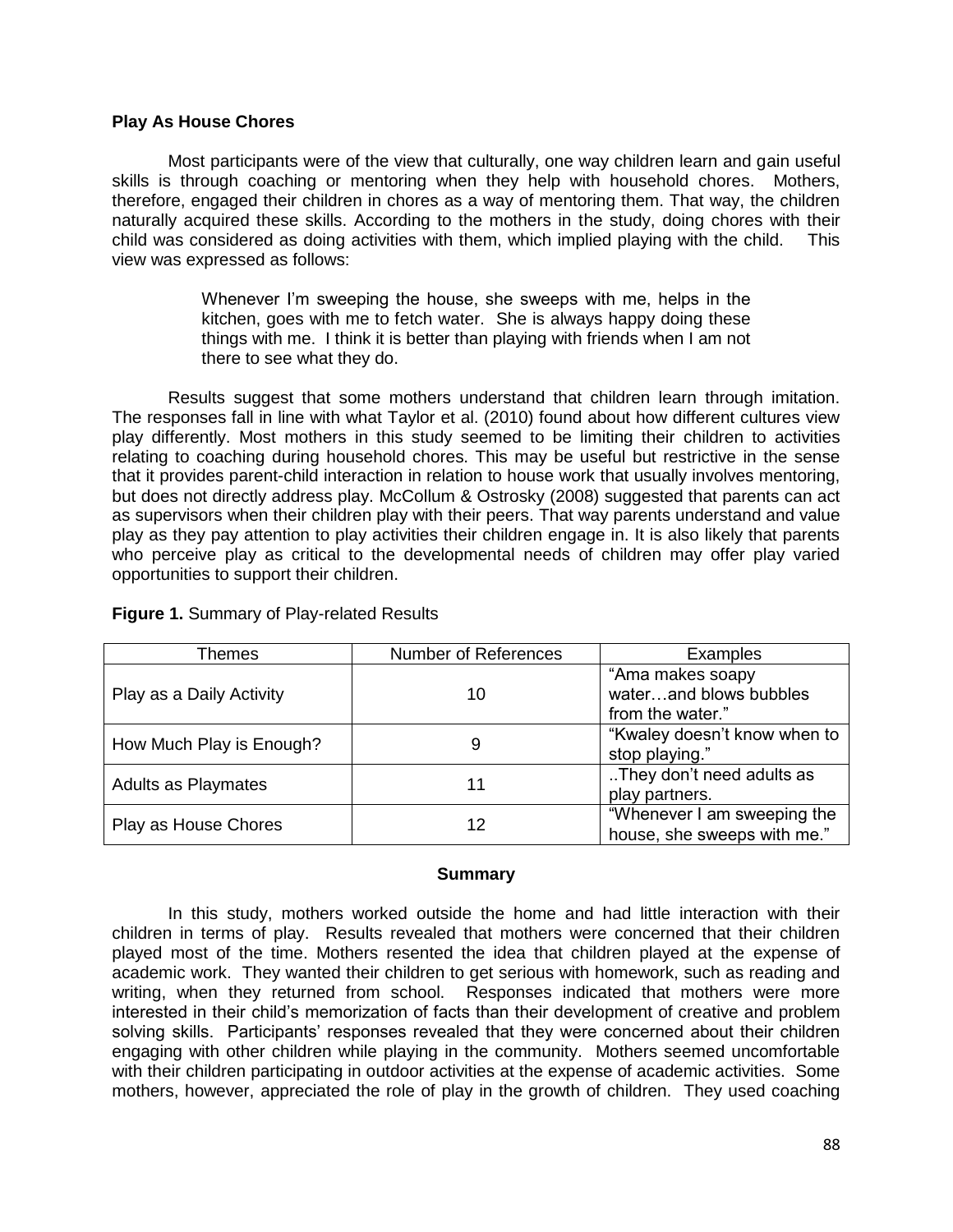as a means to support children and as a means of involvement in the play activities of their children.

For the past 40 years, the University of Ghana Family and Consumer Sciences Extension Program has targeted rural families in communities near the university to share research-based information and improve the well-being of family members. Programming is facilitated by faculty and students as part of their final year Bachelor of Science degree program. Assessment information is used to improve the program content and for future research. Since this study was born as a result of reflection of Family and Consumer Sciences extension activities in the study community, the results are critical for program planning for University of Ghana FCS outreach programs. Although results are not widely generalizable (considering the culture-specific nature of this study), the literature review will inform all audiences of the importance of children's play and suggest similar research on parent's perceptions of children's play among other cultures.

> Vivian Tackie-Ofosu (BSc, M.Phil, MPA) University of Ghana Department of Family and Consumer Sciences P.O. Box 91 Legon, Ghana 244-244-506-908 [vtackie-ofosu@ug.edu.gh](mailto:vtackie-ofosu@ug.edu.gh)

#### **REFERENCES**

- Bryon, T. (2010). Parents have forgotten how to play with their children study, UK. Guardian News and Media. Accessed from <http://www.guardian.co.uk/lifeandstyle/2010/aug/26/parents-children-playtime>
- Desforges, C. & Abouchaar, A. (2003). The impact of parental involvement, parental support and family education on pupil achievements and adjustment: Literature Review *Research Report. School Psychology Review 33*(3). 429-443.
- Erickson, R. J. (1985). Play contributes to the full emotional development of the child. *Education,105*, 261–263.
- Fisher, E. P. (1992). The impact of play on development: A meta-analysis. *Play and Culture, 5*(2), 159-181.
- Garvey, C. (1990). The modals of necessity and obligation in children's pretend play. *Play and Culture 3*, 206-218.
- Gauthier, A. H., Smeeding, T. M. and Furstenberg, F. F. (2004). Are parents investing less time in children? Trends in selected industrialized countries. *Population and Development Review*, *30*(4), 647-671.
- Giorgi, A*. &* Giorgi, B. *(*2003*).* Phenomenology*. In* J.A.Smith *(Ed.), Quantitative psychology: A practical guide to research methods. London: Sage.*
- Ginsburg, K. R. (2007). The importance of play in promoting healthy child development and maintaining strong parent-child bonds. *Pediatrics, 119*(1), 182–191.
- Guest, G., Bunce, A., & Johnson, L. (2006). How many interviews are enough? An experiment with data saturation and variability. *Field Methods*, *18*, 59-80.
- Hurwitz S.C. (2002). To be successful: Let them play! *Child Education, 79,101*–102.
- Isenberg, J. Quisenberry, N.L. (1988). Play: A necessity for all children. *Child Education, 64*, 138–145.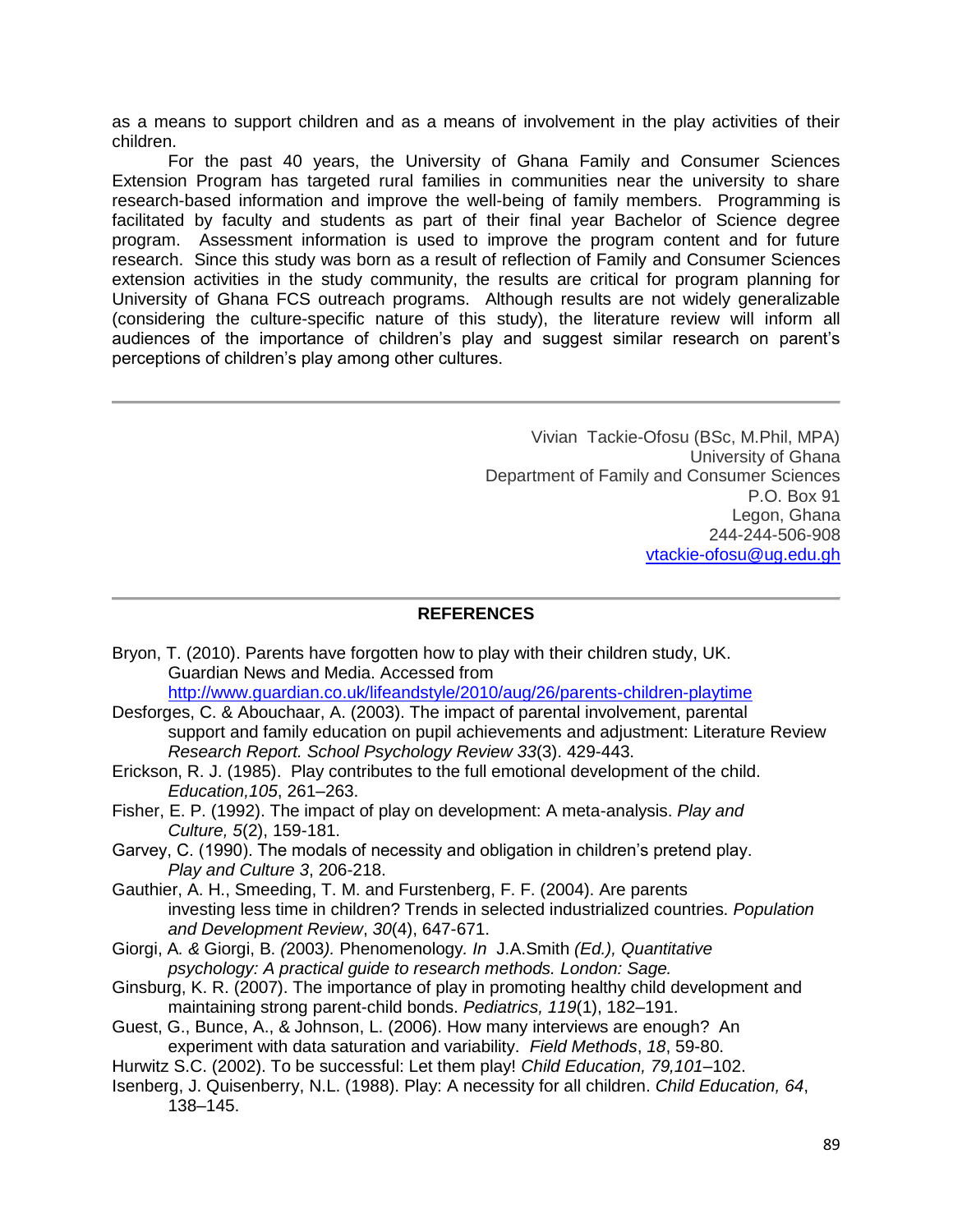- Kim, Sook-Yi. (1999). The effects of storytelling and pretend play on cognitive processes, short-term and long-term narrative recall. *Child Study Journal, 29*(3), 175- 191.
- McCollum, J. A. and Ostrosky, M. M. (2008). Family roles in young children's emerging peer-related social competence. In William H. Brown, Samuel L. Odom, & Scott R. McConnell (Eds.), *Social competence of young children: Risk, disability, and intervention,* 31-60. Baltimore, MD: Paul H. Brookes.
- Mile, M. & Huberman, A. (1994). *Qualitative Data Analysis: An Expanded Sourcebook*  of Ethnography, (2<sup>nd</sup> ed.) London: Sage.
- Morrison, G. S. (2009). *Early childhood education today* (11<sup>th</sup> ed.). Upper Saddle River. NJ: Merrill.
- Palmer, S, (2006) How the Modern world is damaging our children and what can we do about it. UK:Orion Publication.
- Spiegel, A. (2008, February 21). Old–Fashioned play builds serious skills. National Public Radio. Retrieved from<http://www.npr.org/templates/story/story.php?storyId=19212514>
- Sutton-Smith, B. (1997). The ambiguity of play. Cambridge M. A: Harvard University Press.
- Taylor,S.I., Samuelson, I.P., and Rogers, C.S. (2010). Perspectives of play in three nations: A comparative study in Japan, the United States, and Sweden. *Early Childhood Research Practice.* Retrieved from <http://ecrp.uiuc.edu/v12n1/izumi.html>
- Trochim, W.M.K. (2007). Research Methods, (2<sup>nd</sup> ed.) Briztantra, New Delhi. United Nations. (2006). Convention on the Rights of the Child. General Assembly Resolution 44/25 of 20
- Office of the United Nations High Commissioner for Human Rights. (1989, November). Retrieved from [www.unhchr.ch/html/menu3/b/k2crc.htm](http://www.unhchr.ch/html/menu3/b/k2crc.htm)
- Vygotsky, L.S. (1962). *Thought and language*. Cambridge, MA: MIT Press.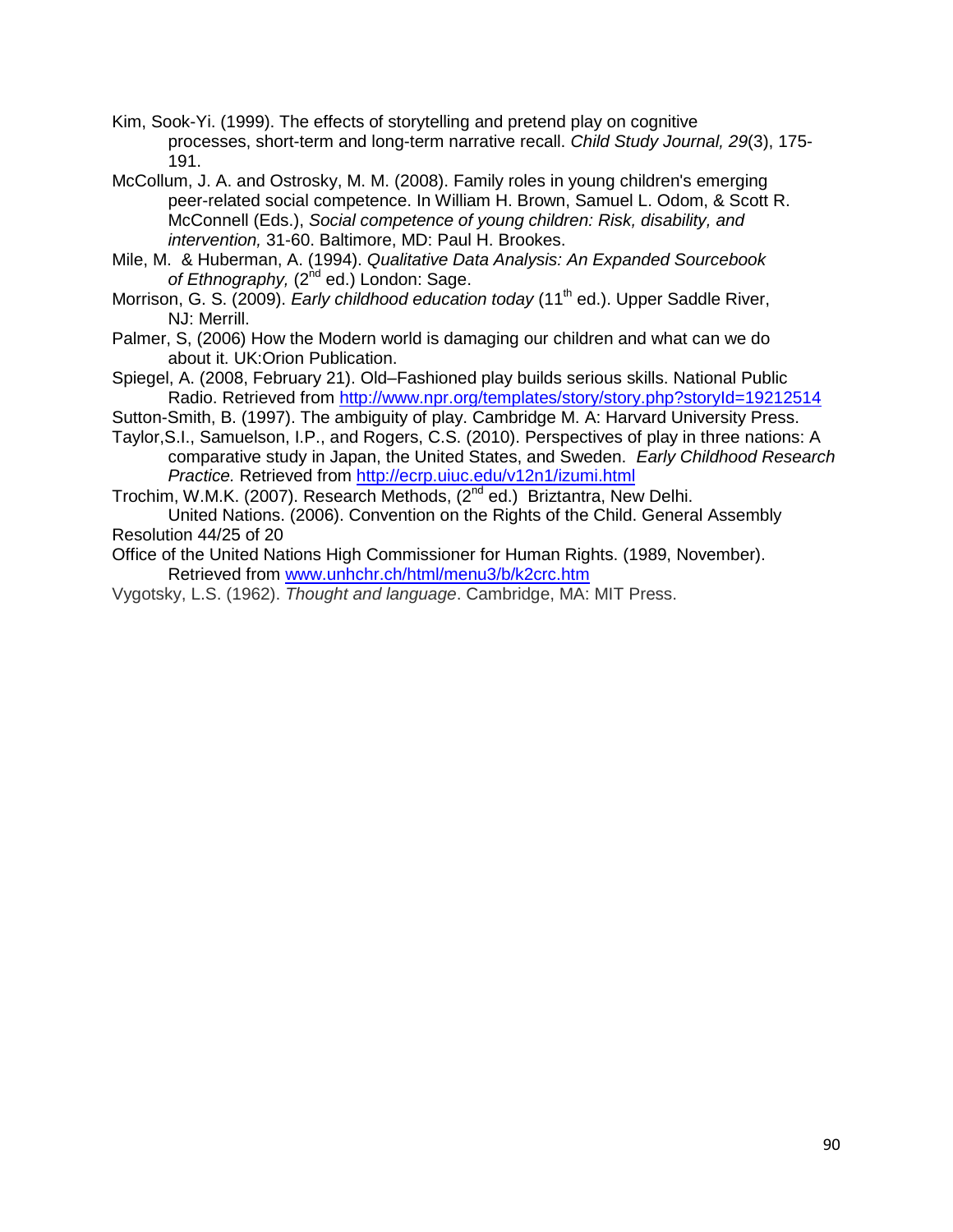### **SNAP-Ed Participants Increase Fruit and Vegetable Consumption**

Heidi LeBlanc, Susan Haws, Nedra Christensen, Darlene Christensen and Debra Christofferson

Benefits of consuming fruits and vegetables are documented, yet more than 75 percent of Americans do not eat the recommended servings advised by the current Dietary Guidelines for Americans and MyPlate. Through a self-reported post/pre behavior checklist, the Utah State University Supplemental Nutrition Assistance Program–Education (SNAP-Ed) demonstrated an increase in fruit and vegetable consumption in low-income individuals through consistent education incorporating four or more lessons over a period of five years.

The 2010 Dietary Guidelines for Americans describe a healthy diet as one that focuses on fruits, vegetables, whole grains, and fat-free, or low-fat milk and milk products. The newly unveiled icon, MyPlate, [\(www.choosemyplate.gov\)](file:///C:/Users/Noelle/AppData/Local/Microsoft/Windows/Temporary%20Internet%20Files/Content.Outlook/AUY7KOXH/www.choosemyplate.gov), recommends to "make half your plate fruits and vegetables" (U.S. Department of Agriculture, 2011). According to these guidelines, there are three main reasons for the recommendation of increased intake of fruits and vegetables:

1) Most fruits and vegetables provide a high amount of several of the nutrients Americans do not consume in a sufficient amount. These nutrients include folate, magnesium, potassium, dietary fiber, and vitamins A, C, and K.

2) The reduced risk of many chronic diseases is linked to consumption of the recommended amount of fruits and vegetables. By eating at least two cups of fruits and/or vegetables a day, participants reduce the risk of heart disease, stroke, and cancer.

3) A majority of fruits and vegetables are naturally low in calories. Eating them without the addition of fats and sugars, instead of calorie rich foods, will assist in achieving and maintaining a healthy weight for both adults and children.

Despite well-known health benefits of fruits and vegetables, the average American does not consume the recommended amount (U.S. Department of Health and Human Services, U.S. Department of Agriculture, 2010). According to the Behavioral Risk Factor Surveillance System, only 23% of Americans eat five or more servings of fruits or vegetables a day (U.S. Center for Disease and Control). Many low-income individuals understand that eating healthy is important, but mistakenly believe that it is cost prohibitive (Wenrich, 2010). A barrier to low-income participants purchasing and consuming fruits and vegetables is their perceived high cost (Blisard and Stewart 2006; Frazao, Andrews, Smallwood, Prell. 2007; Guthrie et al. 2007).

The Supplemental Nutrition Assistance Program–Education (SNAP-Ed) focuses on four elements of the 2010 Child Nutrition Reauthorization Act, signed by President Obama in December 2010. These are 1) provide education to low-income populations, 2) focus on the issue of obesity, 3) promote healthy food choices consistent with the Dietary Guidelines for Americans, and 4) provide evidence-based and outcome driven activities. The Utah State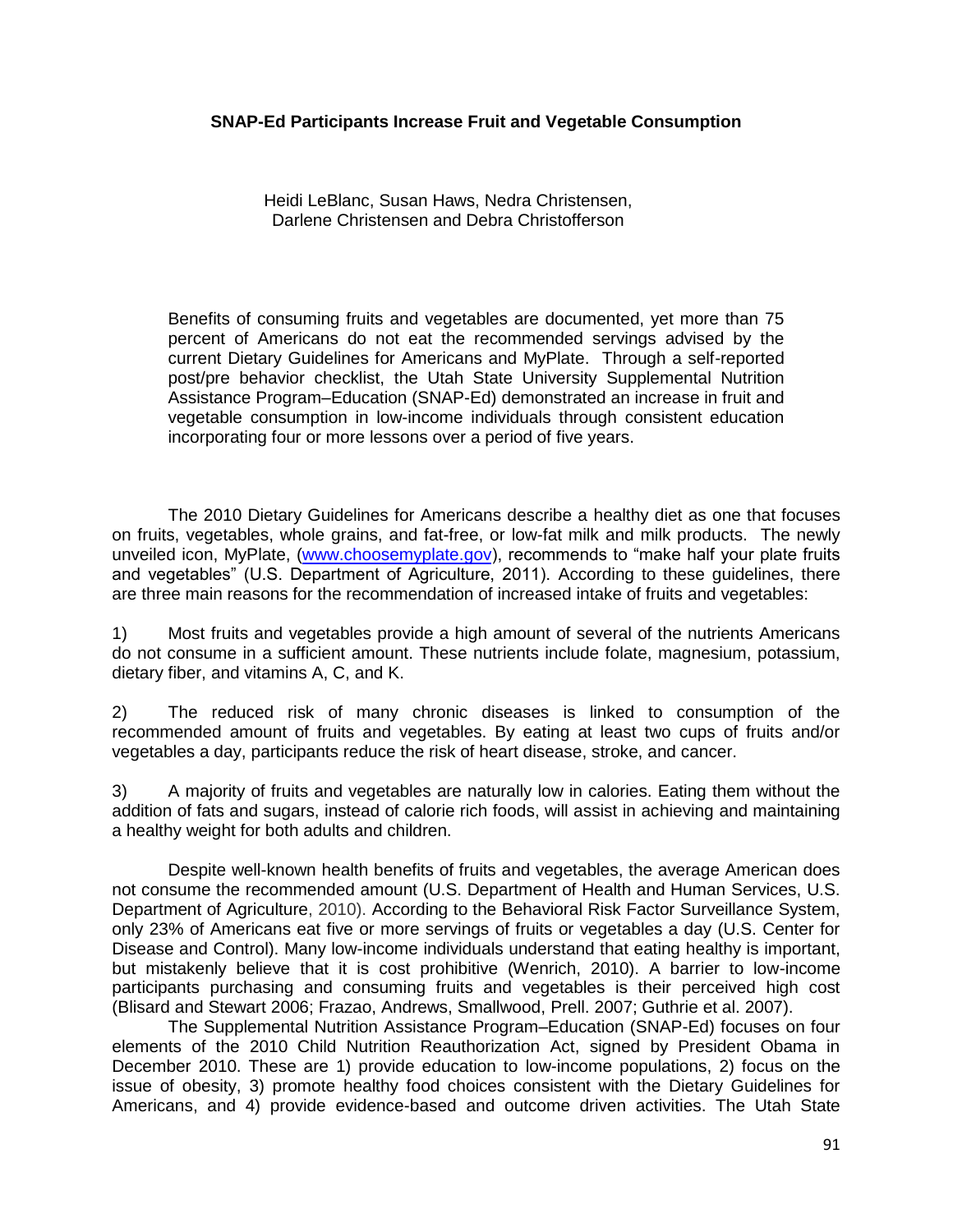University (USU) SNAP-Ed program goal is to increase the likelihood that low income individuals, or eligibles, who qualify for the Supplemental Nutrition Assistance Program (SNAP, also known as Food Stamps) will make healthy food choices within a limited budget and choose physically active lifestyles consistent with the current Dietary Guidelines for Americans and MyPlate.

#### **Purpose**

The objective of this study was to increase consumption patterns of fruits and vegetables in low-income participants through teaching participants menu planning, selection, purchasing, and preparation of fruit and vegetables.

### **Methods**

Participants in Utah SNAP-Ed study were recruited by word of mouth, agency referrals, and local advertisements. In addition, the Department of Workforce Services provides an Extension Nutrition Letter which lists those eligible to participate. This list is used by Nutrition Education Assistants (NEAs) to recruit SNAP participants.

SNAP-Ed participants were taught to improve their overall health by increasing fruit and vegetable consumption. The skills taught included how to purchase and prepare fruits and vegetables consistent with the food budget of a low-income family. A behavior checklist was created to collect data on fruit and vegetable consumption and 778 eligible adults participated. Over a five-year period. After they completed lessons, the participants completed a post/pre behavior checklist. Behavior checklists have been validated through the National Expanded Food and Nutrition Education Program (EFNEP), and adopted by Utah State University's SNAP-Ed program.

The behavior checklist compared respondent's perceived behaviors before and after participating in SNAP-Ed. This study focused on fruit and vegetable data pulled from the behavior checklist. Questions analyzed on a five point likert scale were 1) Prior to Food \$ense, I ate at least 2 cups of fruits a day; 2) Prior to Food \$ense, I ate at least 2 ½ cups of vegetables a day; 3) Now I will eat at least 2 ½ cups of vegetables a day; and 4) Now I will eat at least 2 cups of fruits a day. The Remark Scanning Program reduced the time spent entering data and improved the accuracy of data input. Using Excel Spreadsheet, the means and standard deviations were calculated for participant's daily consumption of fruits and vegetables before and after they had completed at least four SNAP-Ed lessons. Differences between pre- and post- consumption were analyzed using Excel.

Nutrition education lessons focused on the current dietary guidelines and incorporated practical experiential learning activities that reinforced nutrition education concepts and taught skills that enabled participants to eat healthy within a limited budget. Lessons were taught in English, face-to-face, and in individual or group settings. Although there were a variety of curricula that could have been selected, each curriculum taught basic nutrition education following the current Dietary Guidelines for Americans. Nutrition Education Assistants collected interest surveys which were used to determine which curricula were best suited for each participant or group. The curricula were designed to provide a consistent message to improve health through increased consumption of fruits and vegetables. Figure 1 shows the delivery method for Nutrition Education Assistants. Figure 2 shows the curricula that were implemented.

#### **Results**

Participants in the Utah SNAP-Ed program reported an increased daily consumption or fruits (Table 3) and vegetables (Table 4) following the completion of at least four lessons from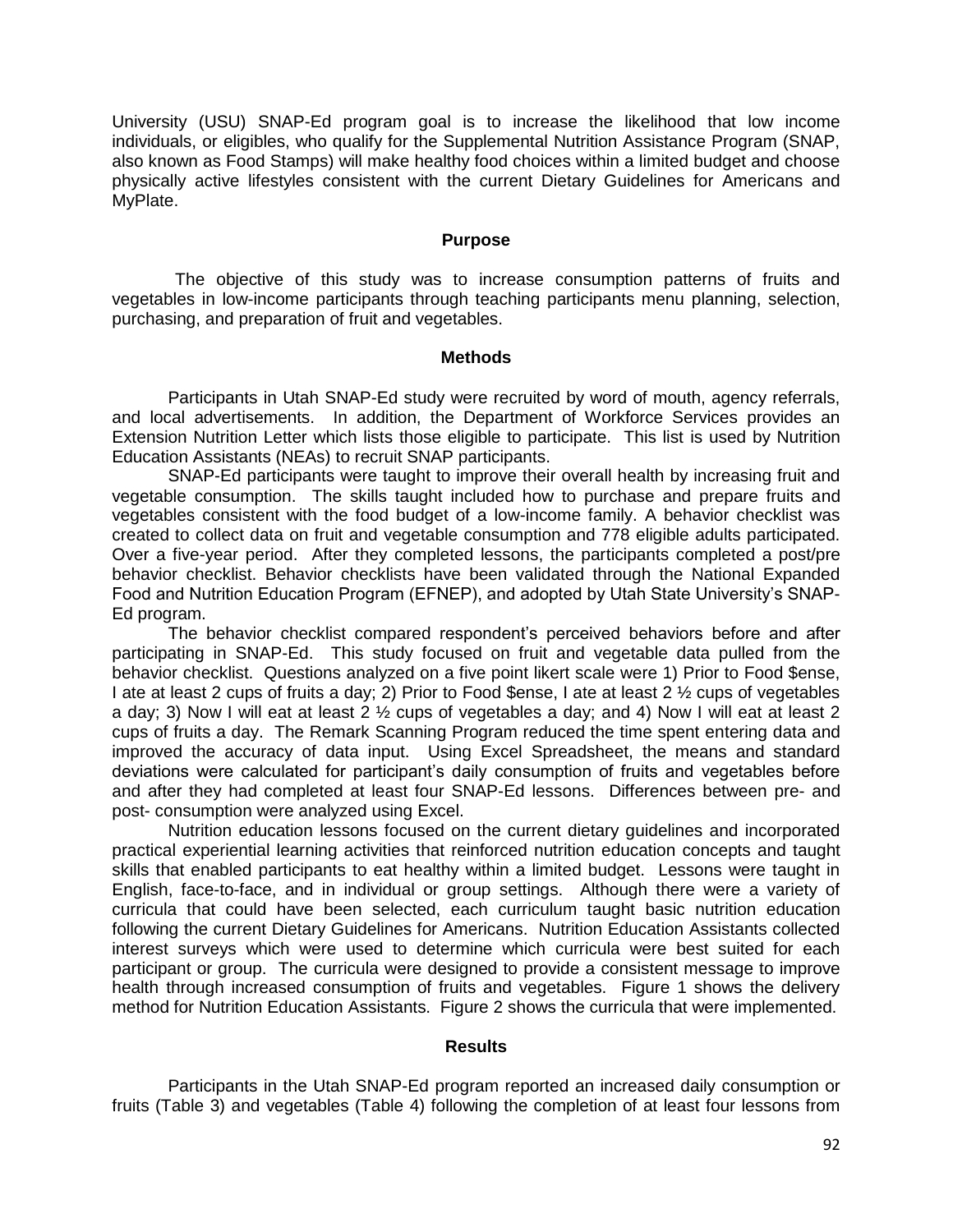the Utah SNAP-Ed curricula. This increase in intake was significant, nearly doubling the amount of fruit and vegetable consumption across all five years (2007-2011) of behavioral data. For the five-year time span, the average daily fruit intake for Utah SNAP-Ed participants was 2.018 servings of vegetables per day at pre-program, whereas, by the completion of the SNAP-Ed curricula, the average intake of fruit was 2.964. Also, average intake of vegetable intake for Utah SNAP-Ed participants was 1.874 servings of vegetables per day at pre-program, whereas, by the completion of the SNAP-Ed curricula the average intake of vegetables was 2.922. Each year reflected consistent data which emphasized that fruit and vegetable consumption increased after participation in the Utah SNAP-Ed program.

### **Discussion**

Participants who received four or more educational Utah SNAP-Ed lessons from the selected curricula reported incorporating more fruits and vegetables into their diets over a five year period. The authors found that consistent education available through SNAP-Ed programs influenced the behavior of participants in making healthy food choices—findings that correlate with previous studies (Produce for Better Health Foundation, 2011). The behavior checklist helped indicate what behaviors could be improved through Utah SNAP-Ed nutrition education. Limitations of this study included 1) possible self-reporter bias, 2) multiple variables due to various curricula, 2) not tracking specific lessons completed by individuals, and 3) lack of a control group.

The authors focused on fruit and vegetable education through select curricula to remind and teach participants how they could eat fruits and vegetables on a limited budget. This educational focus demonstrated that low-income individuals who participated in the Utah SNAP-Ed program improved fruit and vegetable consumption.

> Heidi LeBlanc, MS, CFCS Extension Associate Professor Food \$ense Director Utah State University Nutrition Dietetics, and Food Science and Extension SNAP-Ed 8749 Old Main Hill Logan, UT 84322-8749 (435) 797-3923 [heidi.leblanc@usu.edu](mailto:heidi.leblanc@usu.edu)

### **References**

Blisard, N., Stewart, H. (2006, August). *How low-income households allocate their food budget*  relative to the cost of a thrifty food plan. USDA Economic Research Report Number *(ERR-20),* 29.Retrieved from

<http://www.ers.usda.gov/publications/err20/err20.pdf>

CDC (2011). Behavioral risk factor surveillance system. U.S. Centers for Disease Control and Prevention. Retrieved from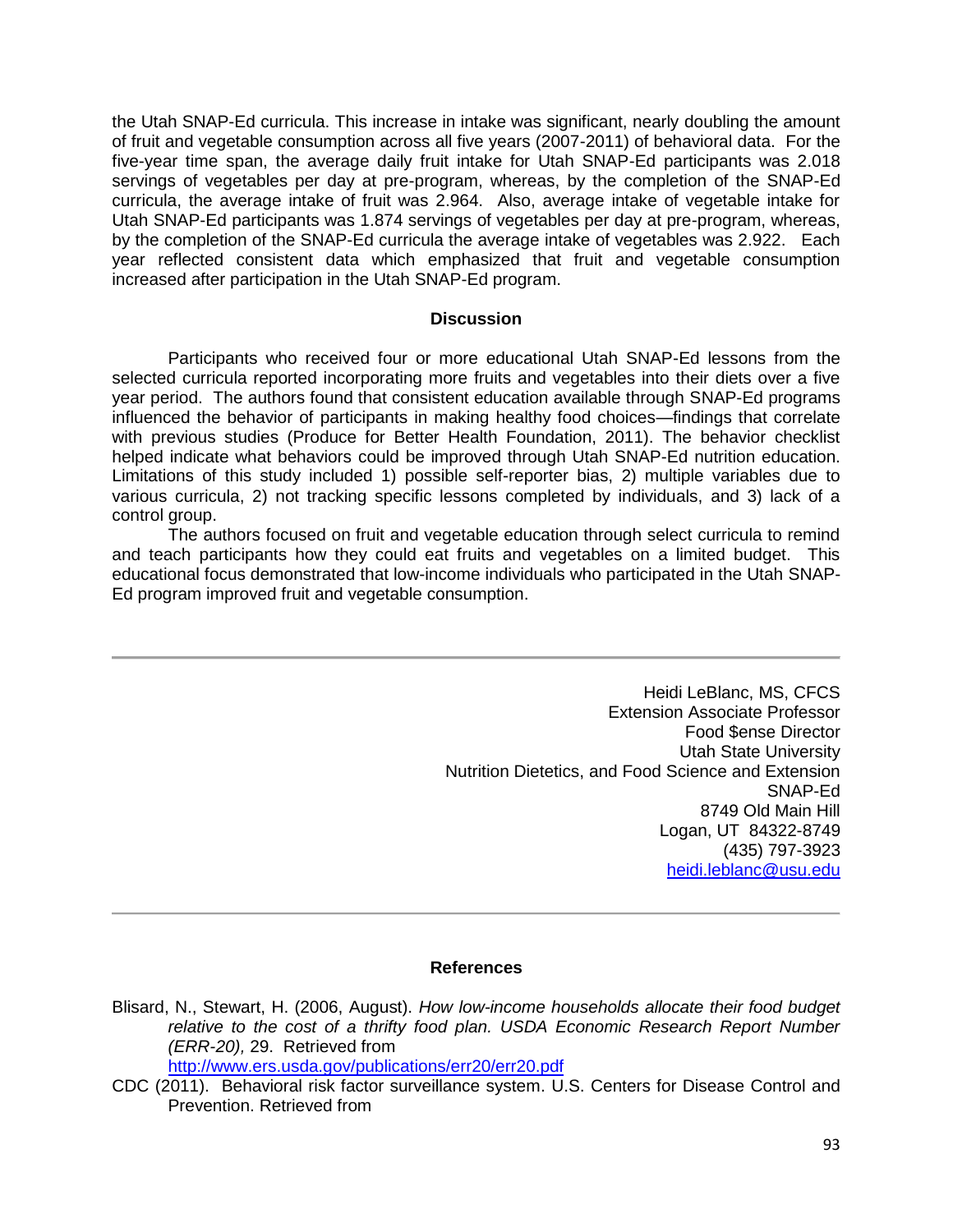<http://apps.nccd.cdc.gov/BRFSS/display.asp?cat=FV&yr=2009&qkey=4415&state=UB>

- Conway, C., Kennel, J., & Zubieta, A. (2010). *Assessing optimal nutrition education dosage and long-term behavior change retention in SNAP-Ed participants*. Ohio State University, Department of Human Nutrition & Ohio State University Extension. Retrieved from [http://192.73.224.129/nea/food/fsne/pdfs/ohio\\_improv\\_SnapEd\\_ACZ\\_Fin.pdf](http://192.73.224.129/nea/food/fsne/pdfs/ohio_improv_SnapEd_ACZ_Fin.pdf)
- Frazao, E., Andrews, M., Smallwood D., & Prell, M. (2007). Food spending patterns of lowincome households: Will increasing purchasing power result in healthier food choices? *U.S. Department of Agriculture Economic Information Bulletin Number* 29-4. Retrieved from

<http://ageconsearch.umn.edu/bitstream/59430/2/eib29-4.pdf>

Guthrie, N., Lin, B., Ver Ploeg, M., Frazao, E., & et al. (2007, September). Can SNAP do more to improve food choices? An Economic Perspective. *U.S. Department of Agriculture, Economic Information Bulletin No. 29.* Retrieved from

<http://www.ers.usda.gov/publications/eib-economic-information-bulletin/eib29.aspx>

- Produce for Better Health Foundation. (2011). Fruits, vegetables, and behavior change: A scientific overview, 2011. *Produce for Better Health Foundation.* Retrieved from [http://www.pbhfoundation.org/pdfs/about/res/pbh\\_res/PBH\\_Behavior\\_Change\\_Review.p](http://www.pbhfoundation.org/pdfs/about/res/pbh_res/PBH_Behavior_Change_Review.pdf) [df](http://www.pbhfoundation.org/pdfs/about/res/pbh_res/PBH_Behavior_Change_Review.pdf)
- U.S. Department of Agriculture and U.S. Department of Health and Human Services. (2010). *Dietary Guidelines for Americans*. (2010). Retrieved from <http://www.cnpp.usda.gov/Publications/DietaryGuidelines/2010/PolicyDoc/PolicyDoc.pdf>
- U.S. Department of Agriculture, (2011). Center for Nutrition Policy and Promotion. (2011). Choose my plate. Retrieved from [www.choosemyplate.gov](http://www.choosemyplate.gov/)
- Wenrich, T., Brown, J., Miller-Day, M., Kelley, K., & Lengerich, E. (2010). Family member's influence on family meal vegetable choices. *Journal of Nutrition Education Behavior*, *42*(4), 225-234.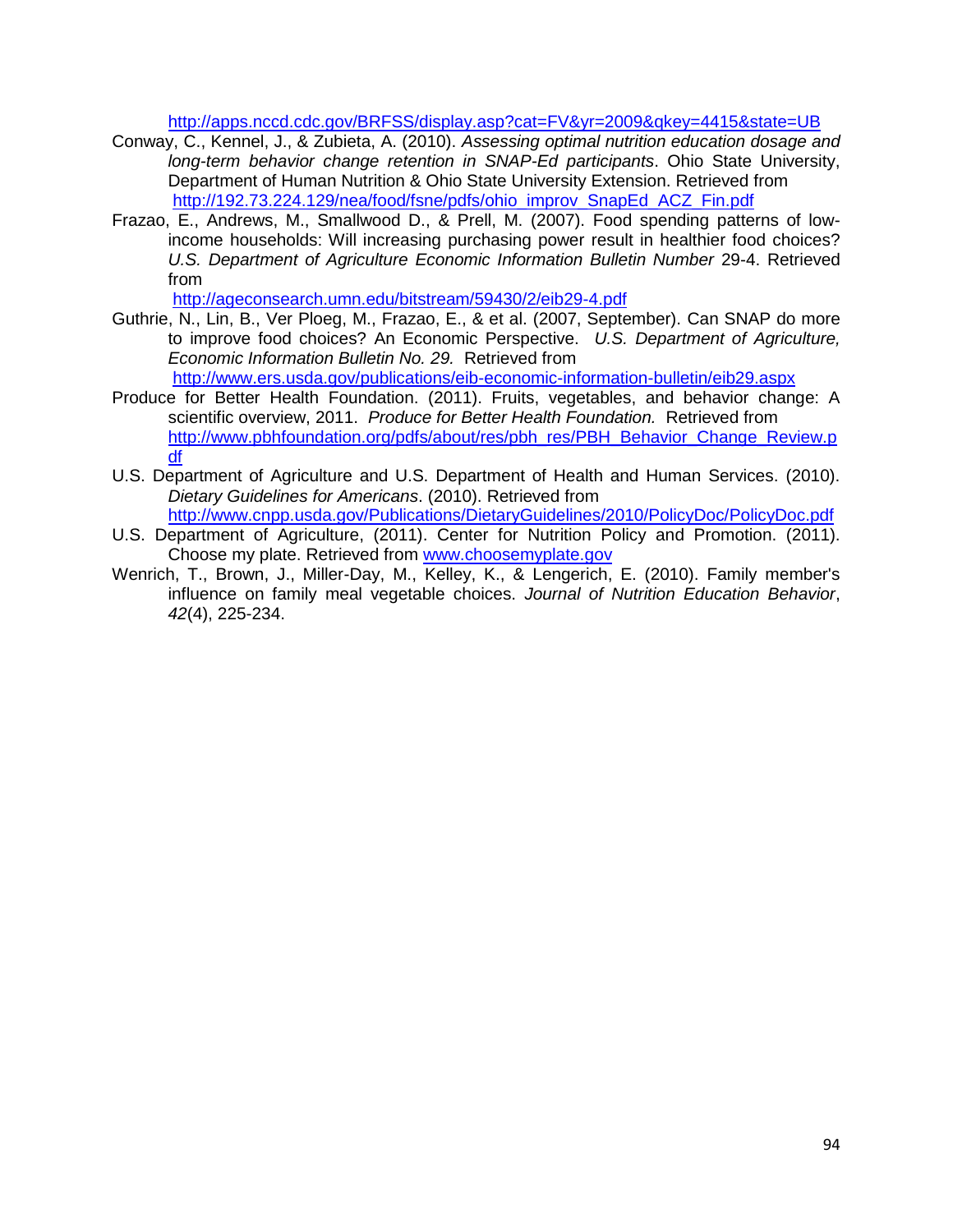|      |     |                   | <b>Table 1.</b> Och hopolica Dahy Fran Ochrhigo by Olah Orwin La Famolpanio |         |  |
|------|-----|-------------------|-----------------------------------------------------------------------------|---------|--|
|      |     | Pre- program      | Post-program                                                                |         |  |
| Year | No. | Mean and Standard | Mean and Standard                                                           | P-value |  |
|      |     | Deviation         | Deviation                                                                   |         |  |
|      |     |                   |                                                                             |         |  |
| 2007 | 93  | $1.95 \pm 1.57$   | $3.0 \pm 0.96$                                                              | ≤0.00   |  |
| 2008 | 109 | $1.97 \pm 1.32$   | $2.81 \pm 0.70$                                                             | ≤0.00   |  |
| 2009 | 183 | $2.05 \pm 1.53$   | $3.03 \pm 0.75$                                                             | ≤0.00   |  |
| 2010 | 180 | $2.01 \pm 1.39$   | $2.94 \pm 0.82$                                                             | ≤0.00   |  |
| 2011 | 217 | $2.11 \pm 1.29$   | $3.04 \pm 5.44$                                                             | ≤0.00   |  |

**Table 1.** Self-Reported Daily Fruit Servings by Utah SNAP-Ed Participants

**Table 2.** Self-Reported Daily Vegetable Servings by Utah SNAP-Ed Participants

|      |     | Pre- program      | Post-program                |         |
|------|-----|-------------------|-----------------------------|---------|
| Year | No. | Mean and Standard | Mean and Standard Deviation | P-value |
|      |     | Deviation         |                             |         |
| 2007 | 88  | $1.71 \pm 1.47$   | $3.09 \pm 1.34$             | ≤0.00   |
| 2008 | 110 | $1.81 \pm 1.09$   | $3.01 \pm 0.53$             | $≤0.00$ |
| 2009 | 179 | $1.91 \pm 1.18$   | $2.84 \pm 0.83$             | $≤0.00$ |
| 2010 | 180 | $1.83 \pm 1.29$   | $2.88 \pm 0.95$             | ≤0.00   |
| 2011 | 221 | $2.11 \pm 1.29$   | $2.79 \pm 1.07$             | $≤0.00$ |
|      |     |                   |                             |         |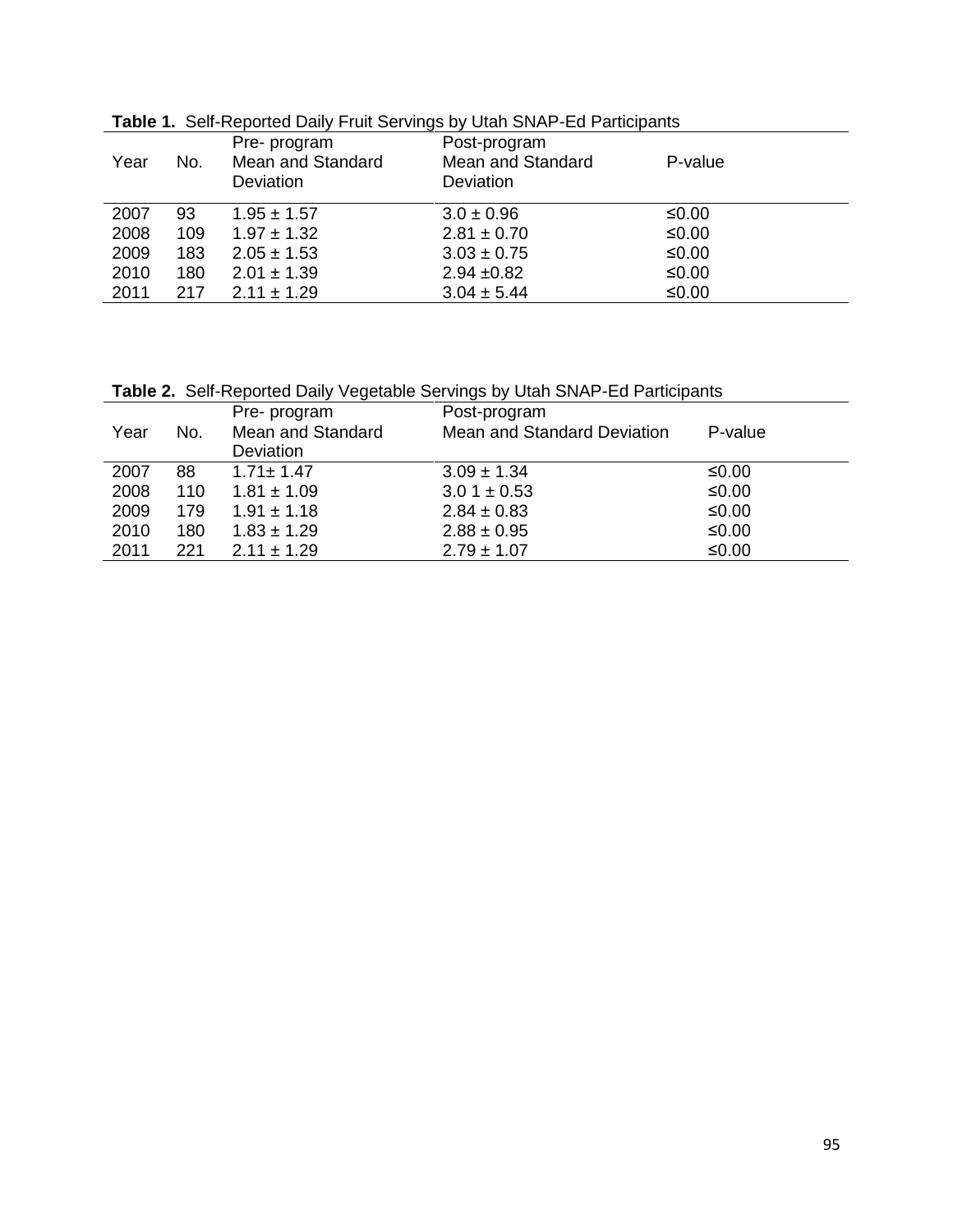| Curricula Format                 | Description                                                                                                                                                                                                                                                                                                                                                                                                                                                                                                                                            |
|----------------------------------|--------------------------------------------------------------------------------------------------------------------------------------------------------------------------------------------------------------------------------------------------------------------------------------------------------------------------------------------------------------------------------------------------------------------------------------------------------------------------------------------------------------------------------------------------------|
| How delivered                    | The program may be delivered in individual or group lesson format by<br>NEA through face-to-face instruction. Each lesson provides interactive<br>communication with hands-on learning objectives.                                                                                                                                                                                                                                                                                                                                                     |
| Where delivered                  | Location of lessons may include adult education and learning centers,<br>rehabilitation centers, churches, community centers, elderly service<br>sites, emergency food assistance sites, county extension offices,<br>farmer's markets, SNAP offices, food stores, Head Start Programs,<br>homes, libraries, public/community health centers, public housing,<br>schools, shelters, WIC offices, worksites, and other locations where the<br>target audience may congregate.                                                                           |
| <b>Duration</b>                  | Participants may sign up to take between 1-10 lessons, depending on<br>need and interest. Each lesson takes between 30 minutes to one hour<br>to complete and includes a hands-on activity or demonstration. Data is<br>only collected on those taking 4 or more lessons.                                                                                                                                                                                                                                                                              |
| Projected no. of<br>participants | A subsample of approximately 10% of the participants completed the<br>behavior checklist and were included in the results for the fruit and<br>vegetable section.                                                                                                                                                                                                                                                                                                                                                                                      |
| Frequency of<br>contact          | SNAP-Ed requires a Education and Administrative Reporting System<br>(EARS) emphasizing lessons over 4 as a ideal frequency for a<br>completed program. Research indicates this timeframe gives the<br>participant time to concentrate on behavior change without losing<br>interest in the message or NEA. However, contact may be quite<br>involved if the participant chooses to receive more than 4 lessons in a<br>one-on-one teaching format or it could be minimal if the participant only<br>chooses to attend one group lesson. (Conway, 2010) |
| Key educational<br>messages      | Cook and eat more whole grains, fruits, and vegetables; choose lean<br>proteins, low-fat dairy products, and heart-healthy fats; be physically<br>active; make wise food choices with available resources.                                                                                                                                                                                                                                                                                                                                             |

**Figure 1.** Utah SNAP-Ed Curricula Delivered by Nutrition Education Assistants (NEAs)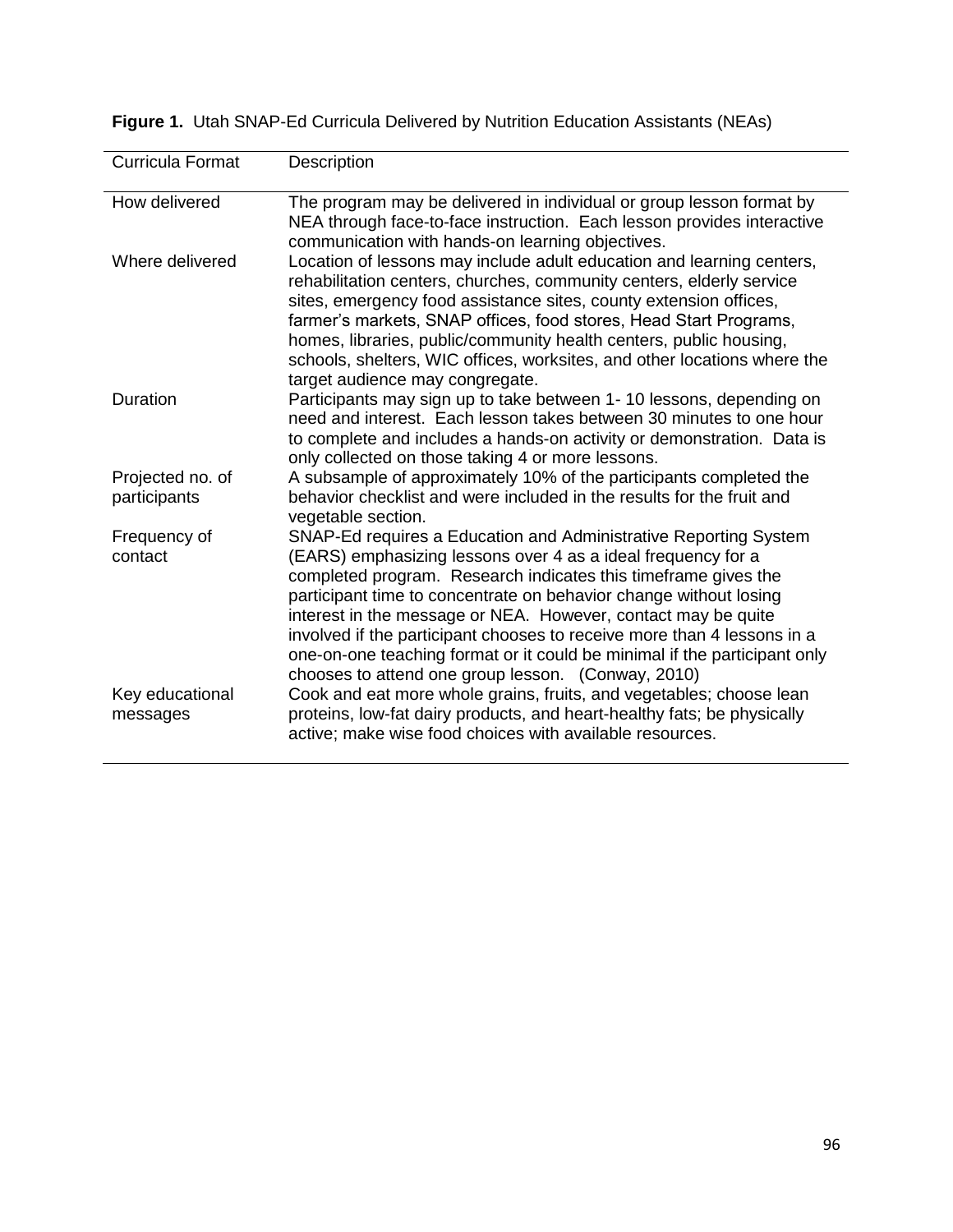| Curricula                                                                      | Age/<br>Grade          | Description                                                                                                                                                                                                                                                                                    | Lessons                                                                                                                                                                                                                                                                  |
|--------------------------------------------------------------------------------|------------------------|------------------------------------------------------------------------------------------------------------------------------------------------------------------------------------------------------------------------------------------------------------------------------------------------|--------------------------------------------------------------------------------------------------------------------------------------------------------------------------------------------------------------------------------------------------------------------------|
| Food \$ense<br><b>Basics</b>                                                   | Adults                 | Curriculum comprised of<br>9 lessons based on the<br>2010 Dietary Guidelines<br>and MyPlate.                                                                                                                                                                                                   | Dietary Guidelines and<br><b>MyPlate</b><br>Menu Planning and<br>Shopping<br><b>Food Safety</b><br>Grains<br><b>Fruits and Vegetables</b><br>Milk and Dairy Foods<br><b>Protein Foods</b><br>Feeding Infants and<br><b>Preschool Children</b><br><b>Gardening Basics</b> |
| Food \$ense<br>Vegetables,<br>Food \$ense<br>Fruits, and Food<br>\$ense Grains | <b>Adults</b>          | Curriculum based on one<br>in-season vegetable,<br>fruit, and/or grain per<br>month.                                                                                                                                                                                                           | All lessons are available<br>online at<br>www.extension.usu.edu/fsne                                                                                                                                                                                                     |
| Loving Your<br>Family, Feeding<br><b>Their Future</b><br>(LYF)                 | <b>Adults</b>          | Curriculum that supports<br>the following behaviors;<br>Eat fruits and vegetables,<br>whole grains, and fat-free<br>or low-fat milk and milk<br>products every day; be<br>physically active every<br>day as part of healthy<br>lifestyle; balance calorie<br>intake with calories<br>expended. | <b>Family Meals</b><br>Fruits and vegetables<br>How Much: Food and<br><b>Physical Activity</b><br>Family Time: Active and Fun                                                                                                                                            |
| <b>Eat Smart Live</b><br>Strong                                                | Older<br><b>Adults</b> | Curriculum developed for<br>able-bodied,<br>independent, older<br>adults, designed to<br>improve fruit and<br>vegetable consumption<br>and physical activity<br>among 60-74 year olds<br>who are SNAP eligible.                                                                                | Reach Your Goals, Step by<br>Step<br><b>Challenged and Solutions</b><br><b>Colorful and Classic</b><br><b>Favorites</b><br>Eat Smart, Spend Less                                                                                                                         |

**Figure 2.** SNAP-Ed Curricula for Increasing Fruit and Vegetable Consumption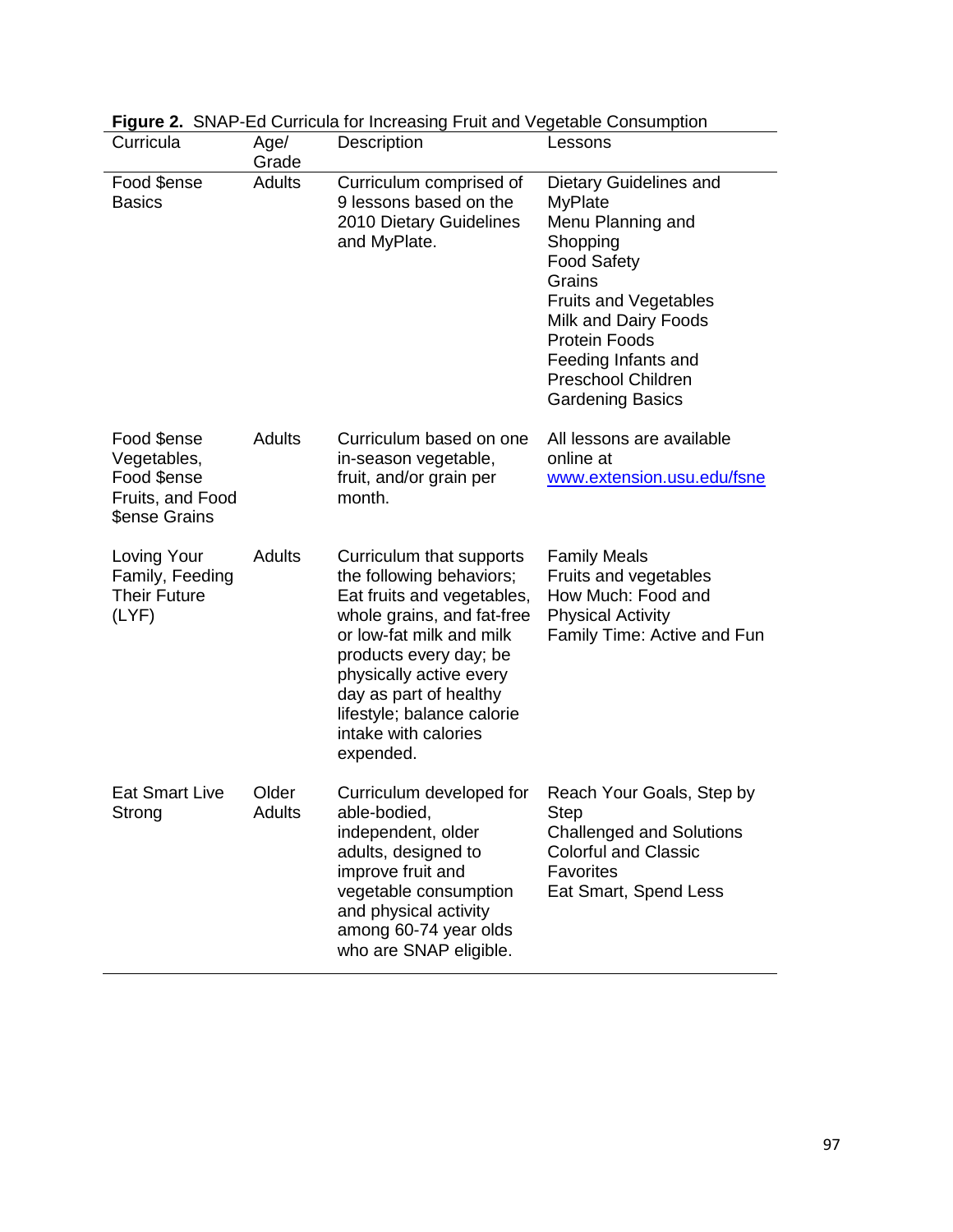### **SNAP-Ed Improves Food Safety Practices through Nutrition Education**

Debra Christofferson, Karin Allen, Janet Smith and Heidi LeBlanc

Snap-Ed nutrition education classes and food demonstrations allow for observation and modeling of correct food safety practices. Through the Utah State University's Supplemental Nutrition Assistance Program-Education (SNAP-Ed), low-income participants completing four or more nutrition education lessons completed a retrospective post/pre behavior questionnaire. Results demonstrated increased intent to follow food safety practices by properly cooking, chilling, and separating food items, as well as properly cleaning food preparation surfaces.

The Centers for Disease Control and Prevention (CDC) estimates that 47.8 million cases of foodborne illness occur annually in the United States, with 9.4 million cases caused by known pathogens (Scallan et al., 2011a), and 38.4 million cases from unknown or unidentifiable foodborne sources (Scallan, Griffin, Angulo, Tauxe & Hoekstra, 2011b). According to Shapiro, Porticella, Jiang, & Gravani (2011), 20% of officially reported and traceable cases occurred in the home, but the true impact of home-caused foodborne illness is believed to be much greater, as these cases involve fewer people and are much less likely to be investigated by health officials (Knabel, 1995; Redmond & Griffith, 2003). Only 15% of consumers surveyed considered home kitchens to be the most likely source of food contamination (USDA, 2002). Annual costs associated with foodborne illness are estimated at \$77.7 billion annually in the U.S. alone (Scharff, 2012), due to medical care and time missed at work (Medeiros et al., 2001). For low-income families, the financial burden from lost wages and increased medical costs presents a considerable hardship.

The United States Department of Agriculture (USDA, 2002) reported that despite improvements in basic food handling practices over a five year period, consumers continued to rely on media outlets, including cooking programs, for their food safety information. Many consumers tended to be wary of information from "official" sources, relying on information from cookbooks instead of government publications or food labels (Buzby and Ready, 1996), and television news reports rather than government websites (USDA, 2000). Jacob, Mathiasen and Powell (2010) suggested four main aspects to consider in developing an effective, consumeroriented food safety program 1) understanding the target audience, 2) creating and repeating a reliable and relevant message, 3) ensuring clarity, and 4) testing and evaluation.

The USDA (2000) study found that 75% of consumers were unfamiliar with the term "cross-contamination." In an observational study of 106 households, these behaviors were identified as the most common "critical violations" (those that could directly result in foodborne illness), with 76% of households failing to prevent the potential for cross-contamination of foods, and 57% failing to practice proper handwashing (Daniels, 1998). After attending SNAP-Ed classes in which these behaviors were modeled, significant increases (p<0.05; Figure 1) were observed for participants' separation and handwashing behaviors across all five years.

A recent study of Women, Infants and Children (WIC) program participants found reliable food safety information could be delivered effectively via computer kiosks, with 95.5% of participants reporting they agreed or strongly agreed with the statement that they, "learned a lot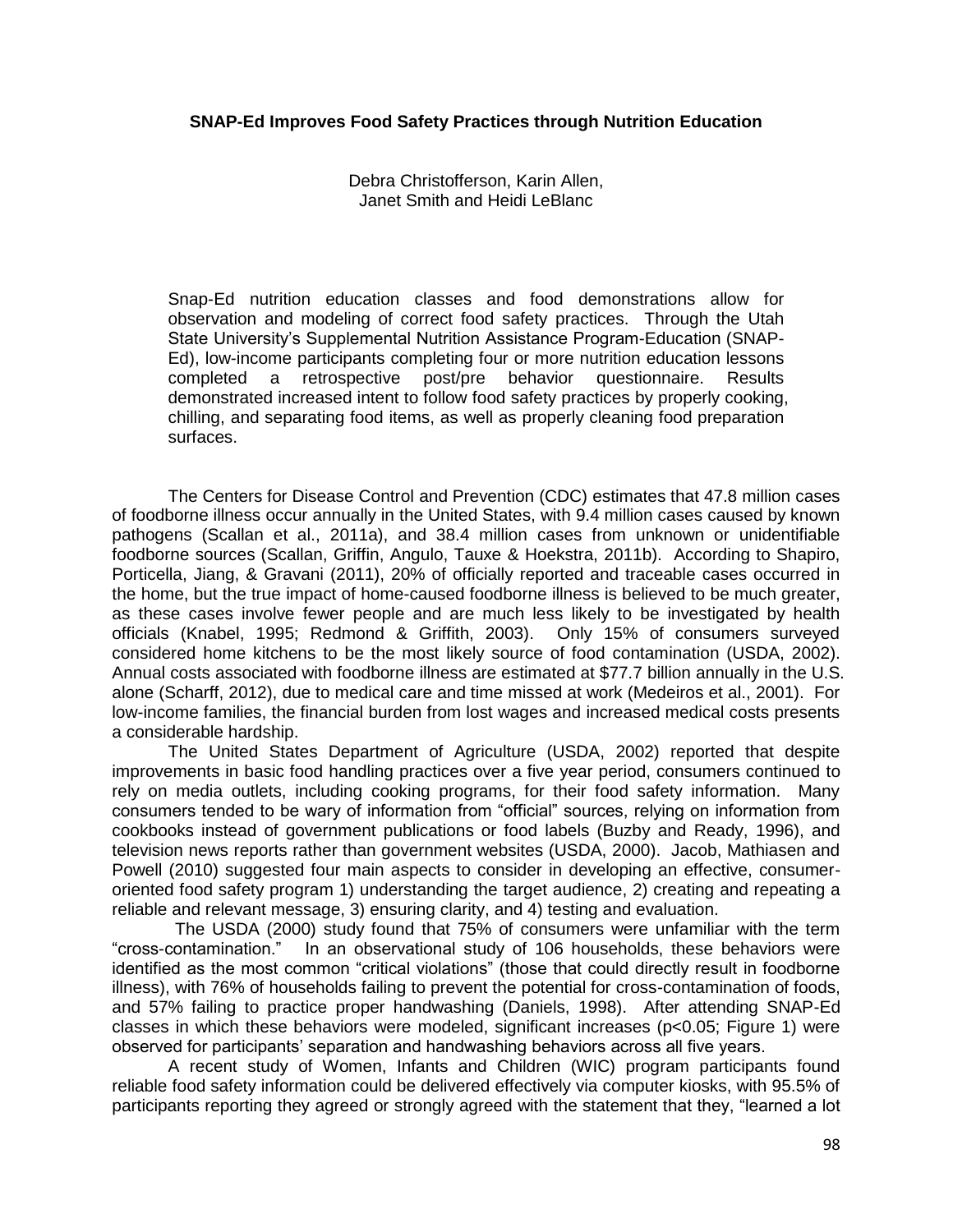from the program" (Trepka et al. 2010). Programs such as SNAP-Ed), where participants interact with paraprofessionals who are more likely to be seen as peers, offer a unique opportunity to reinforce food safety practices by direct observation of food preparation and demonstrations during nutrition lessons.

SNAP-Ed employs paraprofessional Nutrition Education Assistants (NEAs) to teach basic nutrition education to low-income consumers, including menu planning, sensible food shopping, and food preparation skills. NEAs are given extensive training to help them become effective educators/teachers, which includes instruction in 1) using proper and acceptable food safety practices; 2) differentiating between food borne infections and intoxications, 3) following the four steps identified in the online program *FightBac!* (i.e., Clean, Separate, Cook, Chill); 4) recognizing and avoiding natural toxicants in foods during food preparation; 5) identifying types and uses of pesticides and how to handle them safely around food; 6) understanding regulations governing additives and the difference between direct (intentional) and indirect food additives; and 7) knowing how to choose and store fresh, frozen, and canned products.

Curriculum used by SNAP-Ed supports the MyPlate 2010 Dietary Guidelines for Americans, and the four *FightBac!* Recommendations mentioned above to keep food safe. Through lessons and demonstrations, SNAP-Ed participants are repeatedly exposed to correct food safety practices. Information on how to prevent cross-contamination and bacterial growth by keeping food preparation and cooking surfaces clean and following proper cooking and chilling recommendations is taught throughout the series. Lessons on Fruit and Vegetables cover storage and safe handling. Meat and Protein lessons focus on proper ways to defrost, handle, and cook meat products safely. The lesson on Menu Planning and Shopping teaches how to prevent cross-contamination during the purchasing process, as well as through proper food storage.

#### **Purpose**

This article demonstrates that low-income adults participating in four or more SNAP-Ed lessons show increased intent to follow proper food safety practices for cooking, chilling, separating food items, and cleaning food preparation surfaces.

#### **Method**

Trained NEAs used a variety of methods to recruit adult SNAP-Ed participants including word of mouth, agency referral, confidential Utah SNAP participation lists, and local advertisements. Participants were taught up to ten lessons, depending on individual need, desire, and circumstance. After participating in a minimum of four lessons, individuals completed a retrospective post/pre behavior questionnaire consisting of 20 statements. NEAs were instructed to encourage all participants to complete the retrospective post/pre behavior questionnaire; participation was strictly voluntary. Participants who chose to complete the behavior change questionnaire were instructed to reflect back before they participated in the SNAP-Ed lessons and rate their behaviors for each statement as "never, seldom, sometimes, usually, or always." They then used the same rating scale to indicate behaviors they would implement as a result of what they learned (e.g., refrigerate meat and dairy within two hours of shopping, thaw frozen foods such as meats in the refrigerator, wash hands before food preparation or eating, prepare raw foods separately from other foods). Data collected from questionnaires was processed using the Remark® Scanning System, following a Likert scale (i.e., 1 = never; 2 = seldom; 3 = sometimes; 4 = usually; and 5 = always). Responses were coded numerically. Paired t–test analysis of responses for post- and pre-behaviors was conducted using Systems Analysis Software, SAS version 9.2.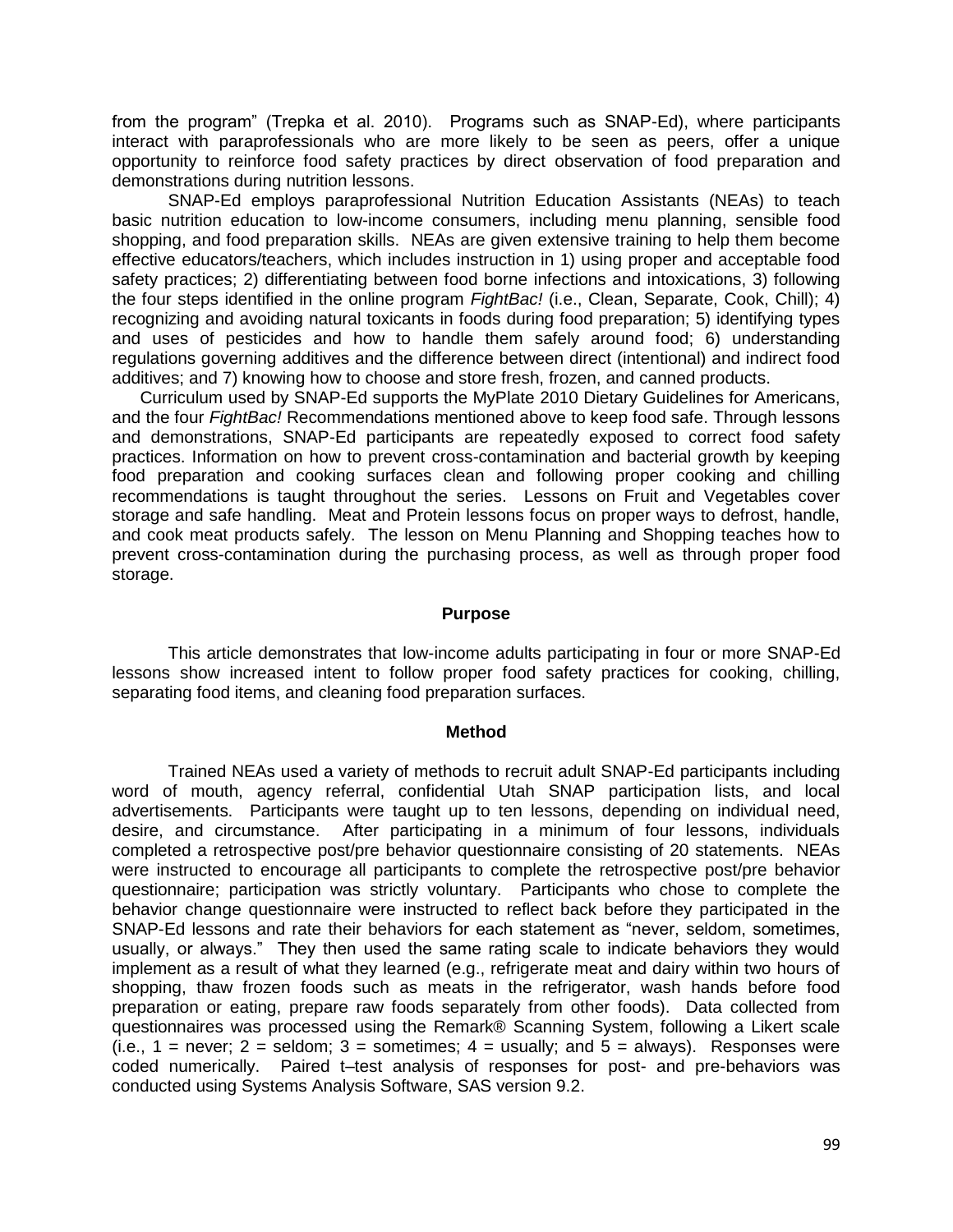#### **Results**

The sub-sample of participants who chose to complete the retrospective post/pre behavior questionnaire represented a sample of five to ten percent of total participants in the Utah SNAP-Ed program annually. Among those surveyed, there was a significant (p<0.05) increase in the four core food safety practices (i.e., Clean, Separate, Cook, Chill) after completing at least four curriculum lessons in the SNAP-Ed program (Table 1).

This increase in safe food preparation practices was consistent across five years (2007- 2011) of behavioral questionnaire data collection (Figure 1). Though the data collection methods used did not allow a determination of whether a given individual had participated in the formal food safety lesson, the likelihood that all respondents received this lesson is small. In 2007, only 668 participants out of 7646 (8.7%) attended the formal food safety lesson, as did 434 out of 8391 (5.2%) in 2008, 524 out of 10,655 (4.9%) in 2009, 365 out of 11,399 (3.2%) in 2010, and 610 out of 13,424 (4.5%) in 2011. Therefore it is assumed that changes in food safety practices were adopted whether respondents attended the formal food safety lesson or not.

#### **Discussion**

Food Safety practices were stressed, observed, modeled, and taught through nutrition lessons and demonstrations. Results of the post/pre behavior questionnaire indicated that SNAP-Ed participants in Utah did not need a formal food safety lesson to improve food safety practices. Participants increased acceptable food safety practices by observing the proper precautions and methods demonstrated by NEA paraprofessionals while delivering nutrition lessons and food demonstrations. These results were consistent with previous research demonstrating that consumers are more likely to adopt safe food practices if the message is delivered in a manner that focuses on practice-specific information, uses non-technical language, and can be reinforced regularly (Jacob, Mathiason & Powell, 2010).

As a result of this study, current data collection methods have been modified so detailed information regarding specific classes attended can be obtained. Additionally, to avoid confounding variables, a more specific, retrospective post/pre behavior questionnaire will be administered after every SNAP-Ed lesson to identify how many total lessons each respondent has participated in.

In conclusion, participants who received four or more educational SNAP-Ed classes, including those without an actual food demonstration, gained the confidence and understanding of basic food safety practices that will help them and their families keep their food supplies safe and help improve health by minimizing the risk of foodborne illnesses resulting from home food preparation. Thus, the consistent education available through SNAP-Ed programs can influence food health through food safety for low-income participants.

> Debra Christofferson, MDA, RD Research Assistant Professor Assistant Food \$ense (SNAP-Ed) Director Utah State University Extension 8749 Old Main Hill Logan, UT 84322-8749 435-770-8239 debra.christofferson@usu.edu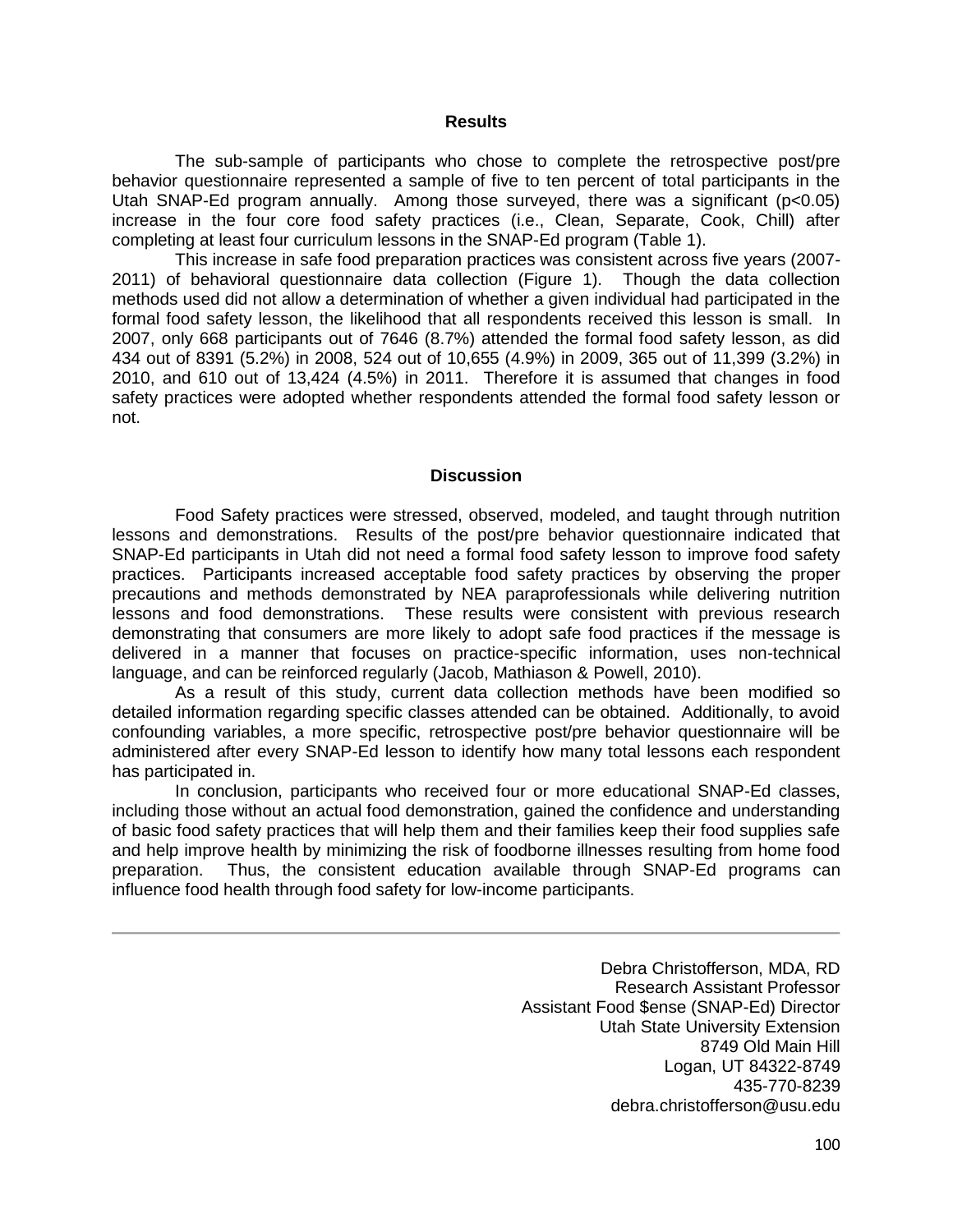#### **References**

Daniels, R.W. (1998). Home food safety. *Food Technology, 52*(2), 54-56.

- Jacob, C., Mathiasen, L., & Powell, D. (2010). Designing effective messages for microbial food safety hazards. *Food Control, 21*, 1-6.
- Knabel, S.J. (1995). Foodborne Illness: Role of home food handling practices. A Publication of the Institute of Food Technologists' Expert Panel on Food Safety and Nutrition. *Food Technology, 49*(4), 119-131.
- Medeiros, L.C., Hillers, V.N., Kendall, P.A., Mason, A. (2001). Food safety education: What should we be teaching to consumers? *Journal of Nutrition Education, 33*(2), 108-113.
- Redmond, E.C., Griffith, C.J. (2003). Consumer food handling in the home: A review of food safety studies. *Journal of Food Protection, 66,* 130-161.
- Scallan, E., Hoekstra, R., Angulo, F, Tauxe, R., Widdowson, M., Roy, S. Jones, J.L., Griffin, P.M. (2011a). Foodborne illness acquired in the United States – Major pathogens. *Emerging Infectious Diseases,17*(1), 7-15.
- Scallan, E., Griffin, P.M., Angulo, F.J., Tauxe, R.V., Hoekstra, R.M. (2011b). Foodborne illness acquired in the United States – Unspecified agents. *Emerging Infectious Diseases, 17*(1), 16-22.
- Scharff, R.L. (2012). Economic burden from health losses due to foodborne illness in the U.S. *Journal of Food Protection, 75*(1), 123-131.
- Shapiro, M.A., Porticella, N., Jiang, L.C., Gravani, R.B. (2011). Predicting intentions to adopt safe home food handling practices. Applying the theory of planned behavior. *Appetite, 56*(1), 96-103.
- Trepka, M.J., Newman, F.L., Huffman, F.G., Dixon, A. (2010). Food safety education using an interactive multimedia kiosk in a WIC setting: Correlates of client satisfaction and practical issues. *Journal of Nutrition Education and Behavior, 42(3), 202-207.*
- USDA (2002). PR/HACCP rule evaluation report: Focus group study on food safety messages and delivery mechanisms.. Final report. U.S. Department of Agriculture, Food Safety and Inspection Service. Washington, DC: Government Printing Office.
- USDA (2002). PR/HACCP rule evaluation report: Changes in consumer knowledge, behavior, and confidence since the 1996 PR/HACCP final rule. Final report. U.S. Department of Agriculture, Food Safety and Inspection Service. Washington, DC: Government Printing Office.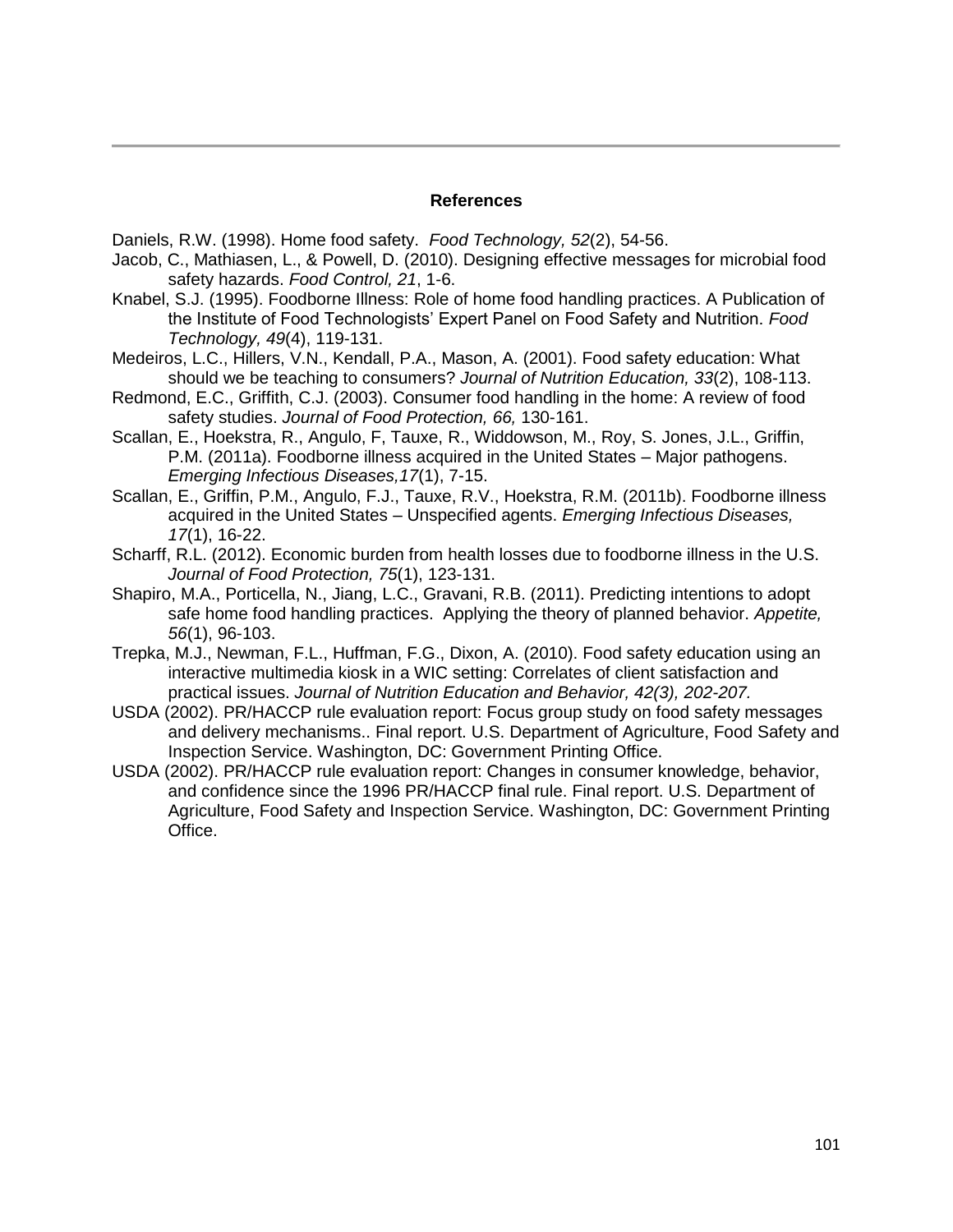| <b>Food Safety Behavior</b>                                 | Number of<br><b>Responses</b> | "Pre"<br><b>Response</b> | "Post"<br><b>Response</b> | <b>Difference</b> |
|-------------------------------------------------------------|-------------------------------|--------------------------|---------------------------|-------------------|
| <b>Chill</b><br>(Refrigerate foods<br>properly)             | 655                           | $3.8 \pm 1.3$            | $4.4 \pm 0.9$             | 0.6<br>p < 0.0001 |
| <b>Separate</b><br>(Separate raw and<br>ready-to-eat foods) | 644                           | $3.7 \pm 1.2$            | $4.4 \pm 0.8$             | 0.7<br>p < 0.0001 |
| Clean<br>(Wash hands and<br>surfaces)                       | 642                           | $4.0 \pm 1.2$            | $4.5 \pm 0.9$             | 0.5<br>p < 0.0001 |
| <b>Thaw</b><br>(Maintain safe<br>temperature)               | 656                           | $3.2 \pm 1.3$            | $4.0 \pm 1.1$             | 0.8<br>p < 0.0001 |

**Table 1.** Changes in Food Safety Behavior as Identified by Retrospective Post/Pre Behavior **Questionnaire** 

*Note.* Values shown are means ± standard deviation for paired t-test analysis.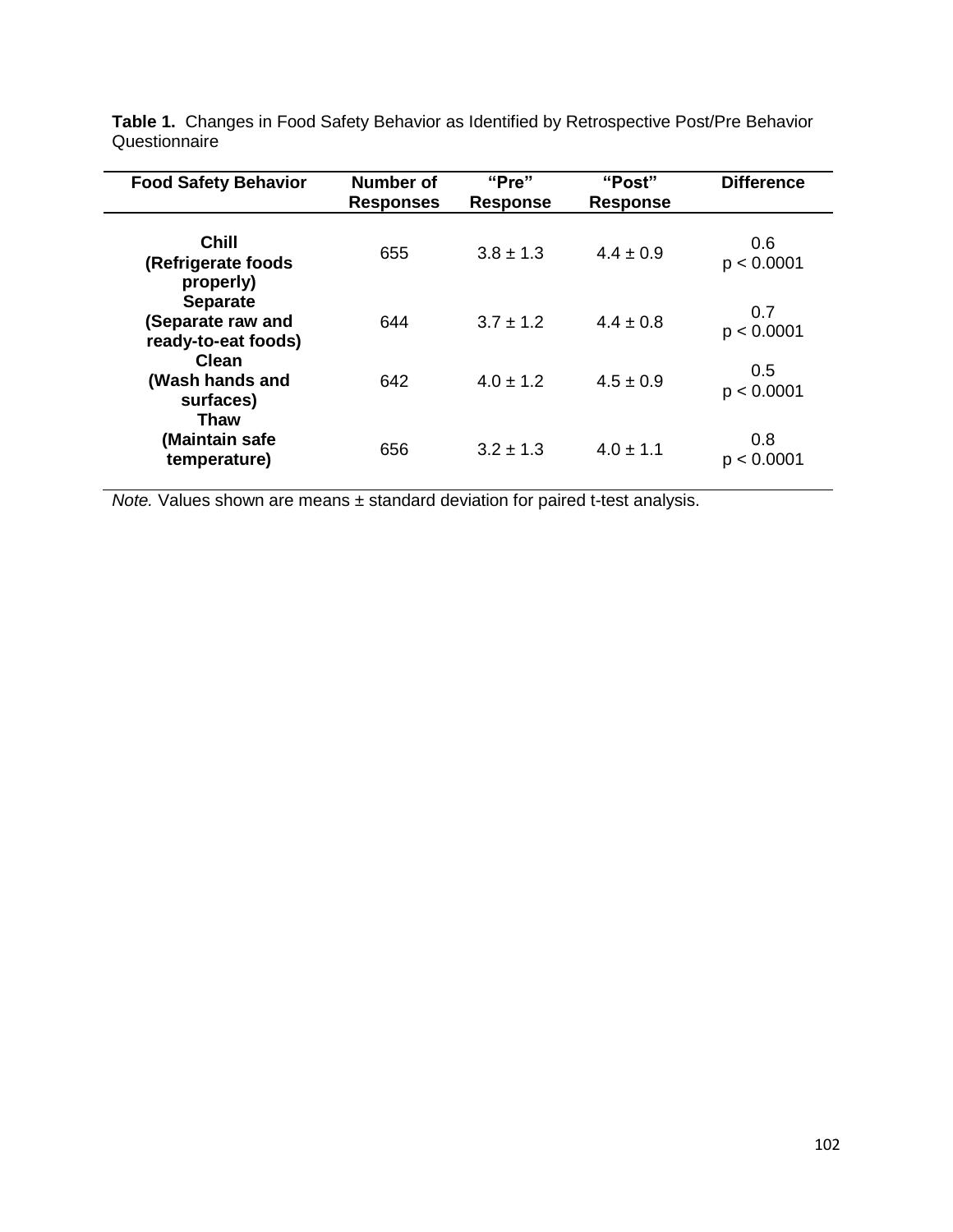

Figure 1. Pre- and Post-Response means by year.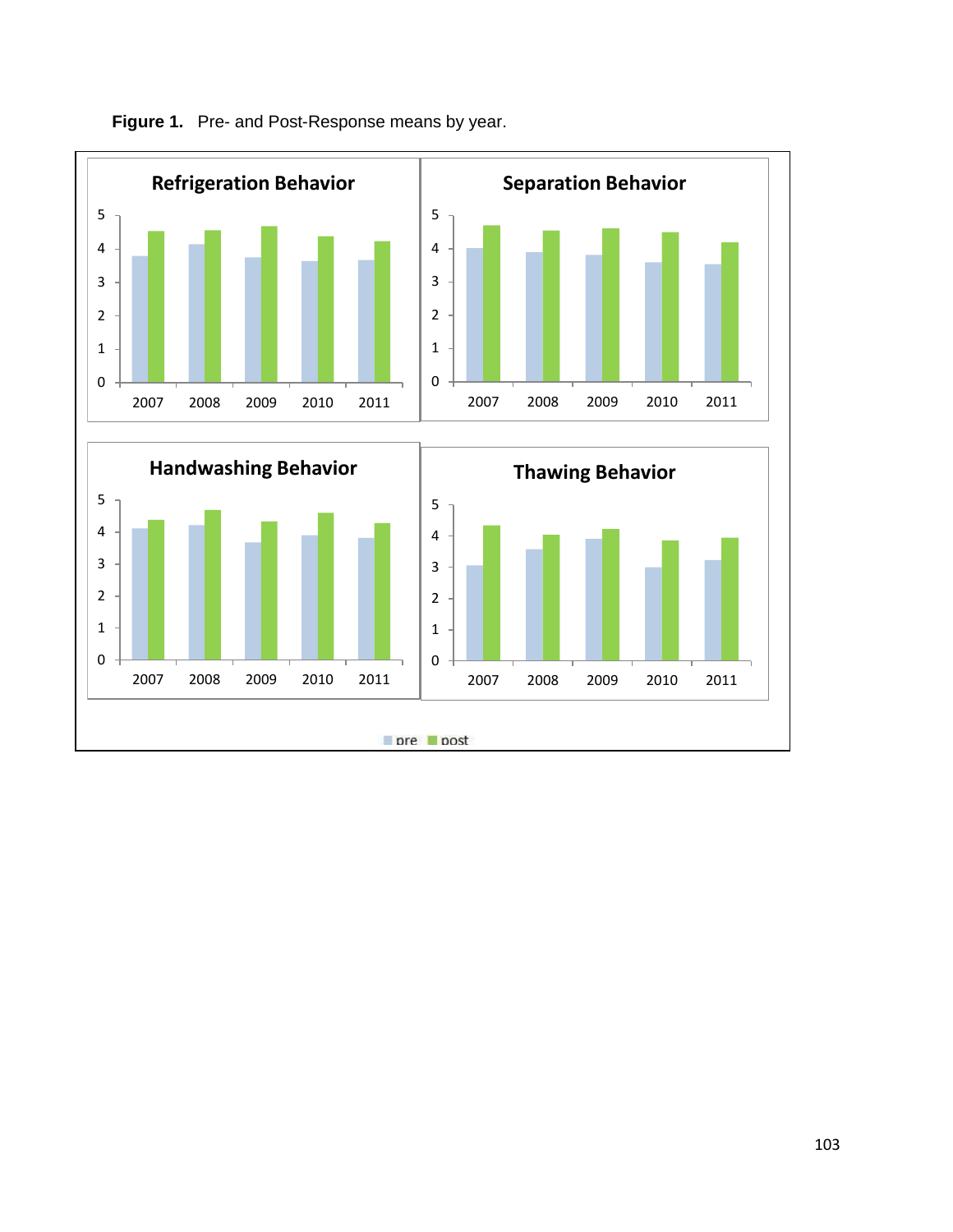#### **Identifying Needs of Couples Attending Marriage Education in Three Utah Counties**

Darlene Christensen, Naomi Brower, Carolyn Washburn and Stanley Guy

A needs assessment was competed in three Utah counties to determine what was required to improve and expand current marriage education programs. Findings provided insights on what attracted participants to events, topics of interest specific to relationships, and desired delivery methods. Results indicated that couples wanted educational marriage events, interactive workshops, and educational experiential date nights focused on communication and quality couple time.

Healthy marriages have been associated with many positive outcomes for individuals and families including better physical and emotional health, longer life, increased financial wealth, and positive parenting outcomes (Adam & Sawhill, 2002; Amato, 2001; Halford, 2011; Wilcox, 2011). Conversely, the erosion of marriage creates many struggles for individuals, families, and society (Fagan, Patterson, & Rector, 2002). According to Brotherson and Duncan (2004) and Johnson et al., (2002), the number of couples indicating an interest in attending marriage and family workshops is growing. Relationship education has been shown to play a key role in helping couples sustain healthy and strong marriages (Halford, 2011).

A strong marriage education movement has been building in the United States over the last decade designed to help couples build and maintain healthy relationships. While these programs vary greatly in content and structure, researchers have found that relationship education can support couples in developing the knowledge, skills, and attitudes that will foster positive couple interaction, communication skills, relationship quality, and marital strength (Blanchard, Hawkins, Baldwin, & Fawcett, 2009; Fagan, Patterson, & Rector, 2002; Halford, 2011; Hawkins, Blanchard, & Fawcett, 2008).

### **A History of Relationship Education in Utah**

Promoting healthy marriages has been a priority in Utah for several decades. In 1998 the nation's first Governor's Commission on Marriage was developed to strengthening marriages in Utah (Hawkins, 2011). As a result, relationship education achieved a level of importance in the state. Then it became important to prioritize educational needs and identify how relationship education could be offered in the most effective way throughout the state.

In 2003, a survey instrument was developed and approved by an Institutional Review Board (IRB) and the Baseline Statewide Survey on Marriage and Divorce was conducted by the Department of Workforce Services. The purpose was to identify the current attitudes and condition of marriage and family relationships in Utah (Schramm, Marshall, Harris, & George, 2003). The survey provided implications for education, programs, and research efforts. Most Utahans who participated in this study indicated that they were interested in using marriage education to strengthen their relationships. Seventy-five percent of survey respondents who were married and/or involved in a steady relationship reported that they would consider using relationship education (i.e. workshops or classes) to strengthen their relationships (Schramm, et al., 2003).

In 2005, the Utah Healthy Marriage Initiative began piloting a project funded by the Department of Workforce Services and TANF (Temporary Assistance for Needy Families) to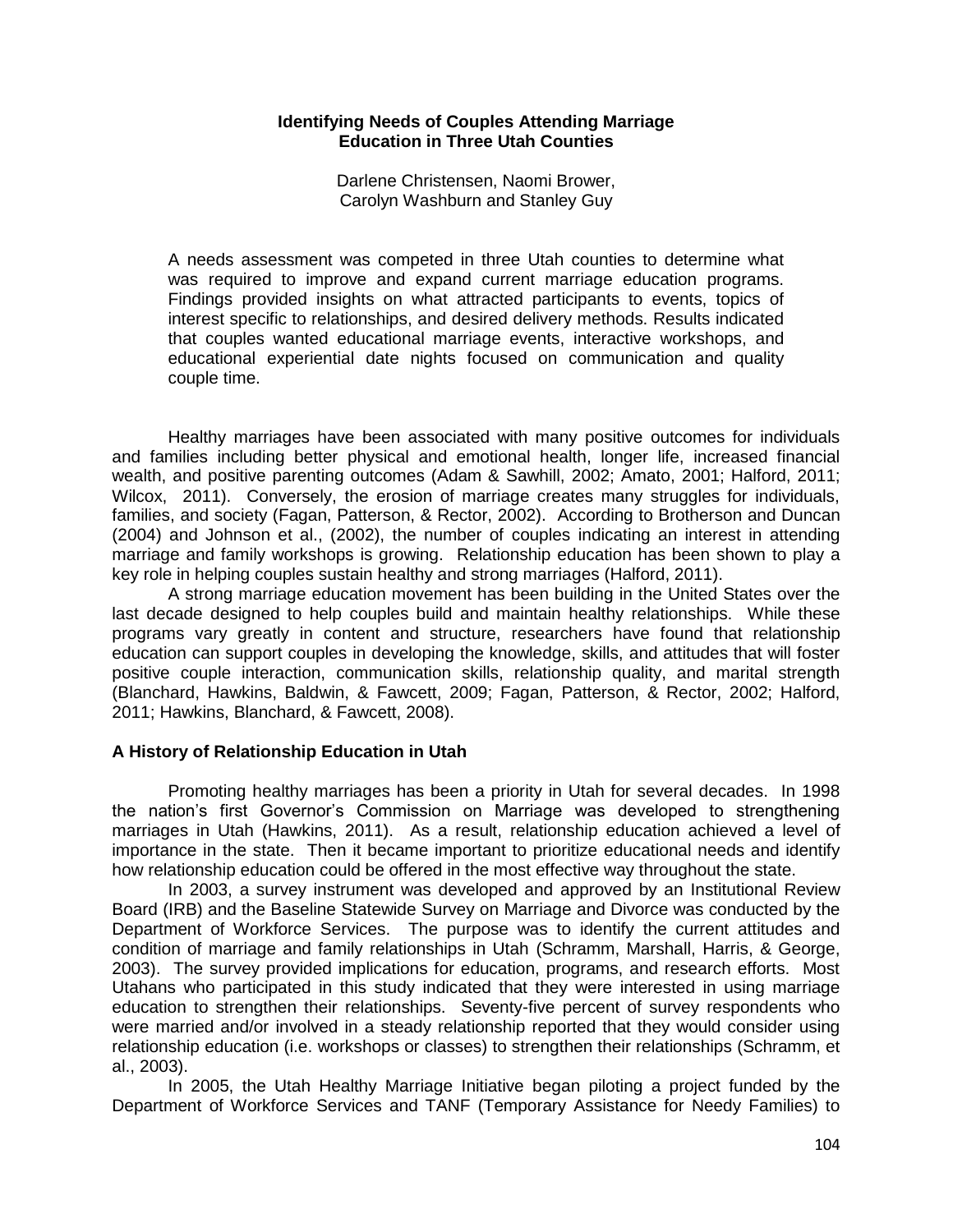support the Healthy Marriage Initiative in three counties. Utah State University Cooperative Extension provided marriage education to three targeted counties (i.e., Tooele, Weber, and Washington counties), based on high divorce rates and greater need for programming. Marriage education activities and events were offered in all three counties.

#### **Objective**

The main objective of this needs assessment was to identify the most effective strategies for expanding and improving a county-based marriage education program.

#### **Method**

Extension faculty conducted a needs assessment in 2011 in the three target counties to learn more about the needs and wants of couples participating in marriage education activities and events. Participants attending annual marriage celebration conferences in Tooele, Washington, and Weber counties were invited to complete an IRB approved evaluation containing 13 questions regarding selected aspects of relationship programming. For convenience and accessibility, conference participants in these three counties were selected for the study. Participation in the evaluation was voluntary and anonymous.

The evaluation was measured using a four point, Likert scale measuring participants' attraction to specific relationship/marriage activities. To determine *Attraction to Attend Marriage Education,* respondents ranked their interest by selecting: attracts, tends to attract, tends not to attract, or does not attract (Table 1). To find out participant's *Interest in Relationship Topic*, and *Relationship/Marriage Information Preferred Delivery Methods*, and *Interest in Attending Relationship/Marriage Activities,* participants responded: interested, tend to be interested, tend not to be interested, or uninterested (Table 2, Table 3, and Table 4).

Other closed- and open-ended questions dealt with how much couples would be willing to pay to attend relationship/marriage activities, days and times they would be most likely to attend, learning that took place, and changes that would be made in relationships because of relationship/marriage activities.

#### **Results**

Participant demographic measures included age, residence, current relationship status, family income for the past year, and last year or grade in school completed. Participants were not asked to identify their ethnicity. Respondents consisted of 634 adults composed of 49% male and 51% female, with a mean age of 39.88 (*SD* = 10.52). The majority (96%) were married and the mean length of marriage was 15.31 years (*SD =* 10.31). Eighty-five percent had some education beyond high school. Seventy-four percent reported an annual salary of over \$40,000. Compared to state demographics, respondents who participated in this survey were older and had higher incomes than the average married couple in Utah.

Frequencies were tabulated for each survey question and groups of respondents were ranked based on highest to lowest percentages. All data analyses were performed using SPSS version 19.0 (SPSS, Inc, Chicago, IL).

#### **Survey Outcomes**

Couples who attended marriage events in 2011 identified factors related to attendance of marriage education (Table 1), interest in specific relationship topics (Table 2), how they wanted to receive relationship/marriage information in the future, (Table 3); and interest in types of relationship/marriage activities and events (Table 4).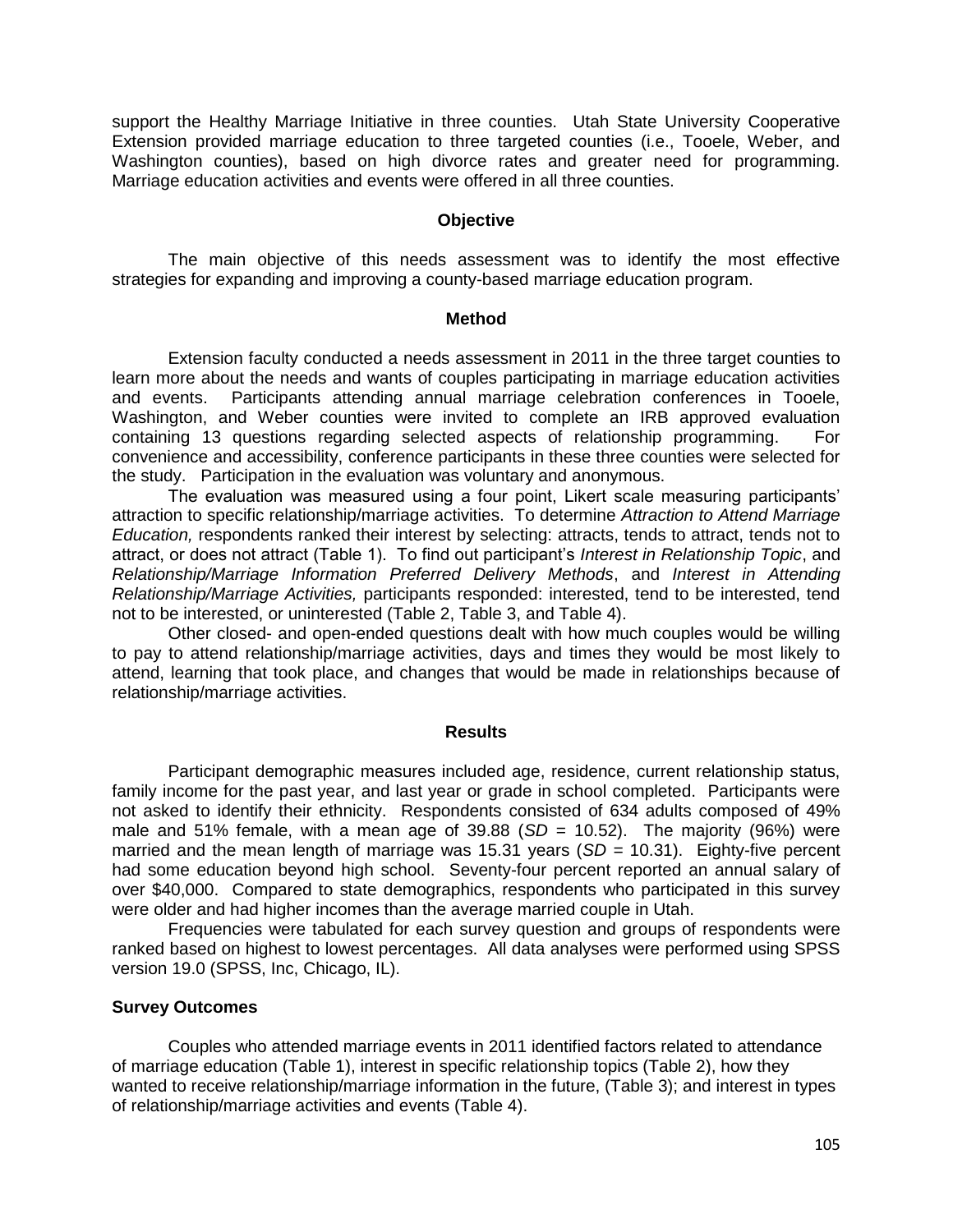**Attraction to Attend Marriage Education.** Survey results indicated that instructors who are licensed therapists attract or tend to attract over 90% of participants (Table 1). Similar findings indicate that take-home activities (88%), door prizes (82%), and programs that included a lunch or a dinner (79%) would also attract or tend to attract participants. Respondents were not asked if they had small children, but 44% of those completing the survey specified that offering activities for children would be attractive.

|                                       |     |                   |          | Tend    | Tend    | Does    |
|---------------------------------------|-----|-------------------|----------|---------|---------|---------|
|                                       |     |                   |          | to      | not to  | not     |
| Activity                              | N   | Rank <sup>a</sup> | Attracts | Attract | attract | attract |
| Instructors who are licensed          |     |                   |          |         |         |         |
| therapists                            | 602 | 1                 | 48%      | 43%     | 6%      | 3%      |
| Take-home materials                   | 606 | 2                 | 46%      | 42%     | 9%      | 3%      |
| Door prizes                           | 606 | 3                 | 50%      | 37%     | 8%      | 5%      |
| Incentives (such as grocery<br>cards) | 597 | 4                 | 42%      | 40%     | 12%     | 6%      |
| Provide lunch or dinner               | 594 | 5                 | 36%      | 43%     | 13%     | 8%      |
| Activities for your children          | 571 | 6                 | 15%      | 29%     | 22%     | 34%     |

<sup>a</sup>Highest to lowest totaled percent of Attract plus Tend to Attract.

**Interest in Relationship Topic.** Respondents were most interested in the following topics, in rank order: communication, spending quality time with each other, resolving conflicts, increasing fun and play, intimacy, commitment, money management, and balancing parenting with marriage (Table 2). Participants were less interested in challenges of technology, pornography abuse, physical/sexual/mental abuse, blending stepfamilies, and overcoming infidelity.

|                          |     |                   |            | Tend to be | Tend to be   |                |
|--------------------------|-----|-------------------|------------|------------|--------------|----------------|
| Relationship topic       | N   | Rank <sup>a</sup> | Interested | interested | uninterested | Uninterested   |
| Communications           | 626 | 1                 | 76%        | 23%        | 1%           | $-\frac{b}{b}$ |
| Finding quality time for |     |                   |            |            |              |                |
| each other               | 620 | 2                 | 72%        | 26%        | 2%           | $-$ b          |
| Resolving conflicts      | 625 | 3                 | 69%        | 26%        | 4%           | 1%             |
| Increasing fun and play  | 620 | 4                 | 65%        | 30%        | 4%           | 1%             |
| Intimacy                 | 623 | 5                 | 66%        | 28%        | 5%           | 1%             |
| Commitment               | 608 | 6                 | 52%        | 39%        | 7%           | 2%             |
| Money management         | 616 | 7                 | 50%        | 35%        | 13%          | 2%             |
| Balancing parenting with |     |                   |            |            |              |                |
| marriage                 | 598 | 8                 | 47%        | 36%        | 10%          | 7%             |
| Challenges of            |     |                   |            |            |              |                |
| technology (for example: |     |                   |            |            |              |                |
| Facebook)                | 587 | 9                 | 19%        | 30%        | 27%          | 24%            |
| Pornography abuse        | 592 | 10                | 10%        | 19%        | 28%          | 43%            |
| Physical/sexual/mental   |     |                   |            |            |              |                |
| abuse                    | 592 | 11                | 10%        | 14%        | 30%          | 46%            |
|                          |     |                   |            |            |              |                |

# **Table 2.** *Interest in Relationship Topic*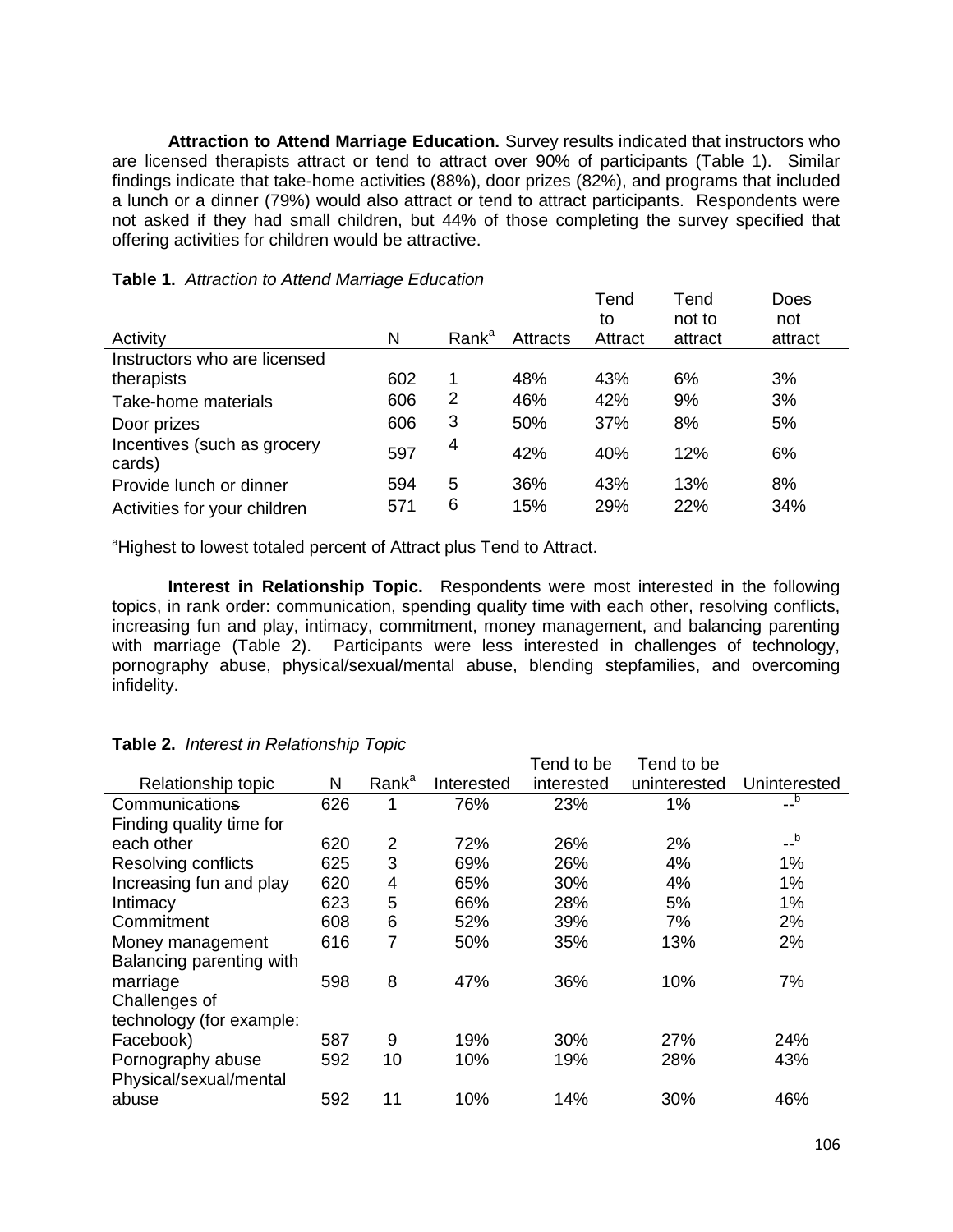| <b>Blending stepfamilies</b> | 586 | $11\%$ | 10%    | <b>23%</b> | 56% |
|------------------------------|-----|--------|--------|------------|-----|
| Overcoming infidelity        | 587 | 10%    | $11\%$ | <b>27%</b> | 52% |

<sup>a</sup>Highest to lowest totaled percent of Interested plus Tend to be Interested.  $b_n = 0$  for each group.

**Preferred Delivery Methods.** Survey respondents indicated they were most interested in receiving marriage education through workshops, on-line resources, e-mails, and newsletters (Table 3). Respondents were least interested in resources available through a library at local Extension offices. This may indicate a need for great marketing and promotion of Extension resources.

**Table 3.** *Relationship/Marriage Information Preferred Delivery Methods*

|                               |     |                   |            | Tend to be | Tend to be   |              |
|-------------------------------|-----|-------------------|------------|------------|--------------|--------------|
| Delivery method               | N   | Rank <sup>a</sup> | Interested | interested | uninterested | Uninterested |
| Through workshops             | 609 |                   | 75%        | 23%        | $1\%$        | $1\%$        |
| Through on-line resources 595 |     | 2                 | 40%        | 43%        | 13%          | 4%           |
| Through periodic e-mails      | 593 | 3                 | 34%        | 38%        | 19%          | 9%           |
| Through                       |     |                   |            |            |              |              |
| newsletter/mailing            | 594 | 4                 | 28%        | 40%        | 23%          | 9%           |
| Through library resources     |     |                   |            |            |              |              |
| to check out                  | 582 | 5                 | 18%        | 33%        | 36%          | 13%          |
|                               |     |                   |            |            |              |              |

<sup>a</sup>Highest to lowest totaled percent of Interested plus Tend to be Interested.

**Attending Relationship/Marriage Activities.** Activities that interested or tended to interest couples included: keynote presentations (98%), group educational date nights (90%), interactive relationship education classes, and overnight retreats (75%). **Table 4.** *Interest in Attending Relationship/Marriage Activities*

|                          |     |                   |            | Tend to    |              |              |
|--------------------------|-----|-------------------|------------|------------|--------------|--------------|
| Relationship/marriage    |     |                   |            | be         | Tend to be   |              |
| activity                 | N   | Rank <sup>a</sup> | Interested | interested | uninterested | Uninterested |
| Keynote presentation     | 610 |                   | 75%        | 23%        | 2%           | --           |
| Group educational date   |     |                   |            |            |              |              |
| night                    | 600 | 2                 | 60%        | 30%        | 8%           | 2%           |
| Interactive relationship |     |                   |            |            |              |              |
| education class          | 598 | 3                 | 55%        | 35%        | 8%           | 2%           |
| Overnight retreat        | 598 | 4                 | 47%        | 28%        | 16%          | 9%           |

<sup>a</sup>Highest to lowest totaled percent of Interested plus Tend to be Interested.  $b_n = 0$  for group.

**Closed- and open-ended questions.** When asked how much they would be willing to pay to attend relationship/marriage activities, couples responded, \$20 to \$30 per couple. When asked what days and times they would be most likely to attend, couples responded, Friday and Saturday evenings. Participants were asked what learning took place or what changes would they make as a result of what they learned at relationship/marriage activities. Responses included, "Spending more quality time together; finding a few moments each day just for us; communicate, communicate, communicate," and "remember to treat each other nicely."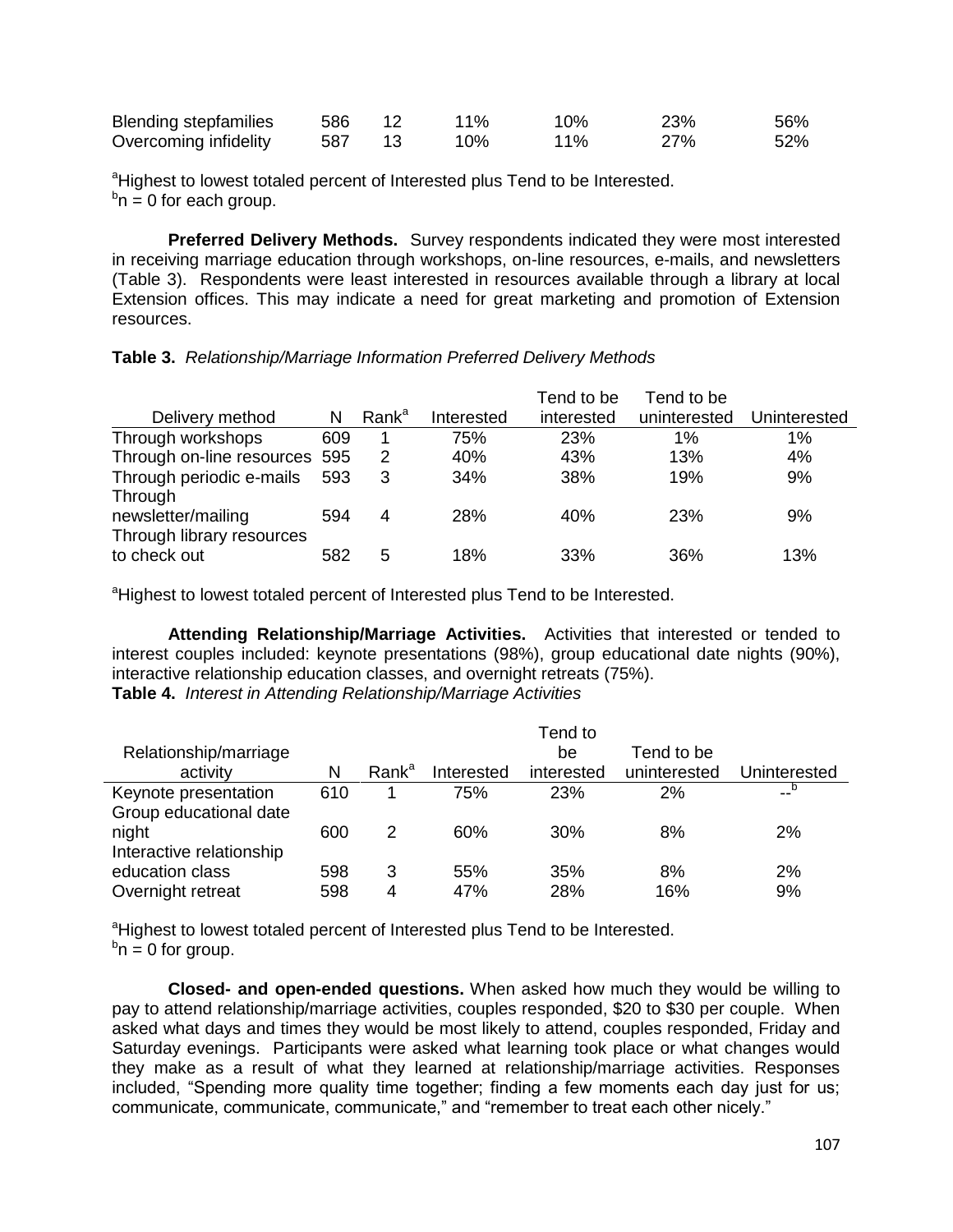## **Discussion**

Learning what participants preferred when seeking relationship/marriage education was valuable information and helped determine what to offer or continue offering in the community. Credibility was critical. Instructors (e.g. licensed therapists) who were most familiar with the issues being taught were considered to be the greatest draw by survey respondents. Research shows that credibility was crucial to gaining the trust and respect of participants, and helping participants believe that instructors relate and understand them (Hawkins et al., 2004).

The survey identified 13 topics related to marriage. Nearly all participants (99%) indicated that communication was the most popular topic of interest. According to Bradbury and Karney (2004), and Holman (2001), positive couple communication is a key predictor of sustained relationship satisfaction and stability. Even a highly functioning couple can benefit from increased knowledge and education in this area. Finding quality time for each other was also popular with couples (98%). With the hectic and busy life of the average American couple, finding time to communicate is a challenge. However, communication is a key issue for a healthy, successful marriage (Bradbury & Karney, 2004).

The majority of couples were not interested in addressing infidelity, abuse (i.e., physical, mental, sexual), and pornography. Although these topics may have been beneficial for some couples, they may have chosen not to indicate an interest due to the personal and private nature of these issues; or couples may have felt these topics should be reserved for less public venues. Future research would be helpful to determine why there topics received such a low response rate.

All delivery methods explored in this survey were utilized previously in all three counties where relationship/marriage education was delivered. Survey results validated these methods and reinforced their continued use. Therefore, emphasis will be placed on 1) workshops and credible keynote speakers, 2) group educational date nights, and 3) interactive relationship education classes. Despite a lower response rate, overnight retreats will still be considered because three out of four couples indicated an interest.

A lack of interest in acquiring marriage/relationship resources through libraries or local Extension offices may indicate a greater need for marketing and promoting these resources. This need may be greater in Utah, where funding has been allocated to develop relationship/marriage education libraries and resources in many local Extension offices.

It should be noted that there were several limitations to this study. First, a convenience sample of participants already attending relationship/marriage activities identified the needs of those who were already highly motivated to participate in similar events. Second, demographic data indicated that the majority of participants had a higher income and greater educational level than the general population; therefore this information may not generalize to participants of lower socioeconomic status. Also, no data was collected on age, number of children, or ethnicity, which would also help define how to meet the needs of specific audiences. Third, while assessments can be helpful in planning relationship activities, it is important to note that interest level does not always correlate with actual attendance (Morris, McMillan, Duncan, & Larsen, 2011).

Other factors that may have affected responses included the influence each venue may have had on respondents. Couples were surveyed at relationship/marriage events with keynote speakers and an emphasis on positive, strengths-based education. These factors may have skewed responses away from certain topics and towards certain delivery methods.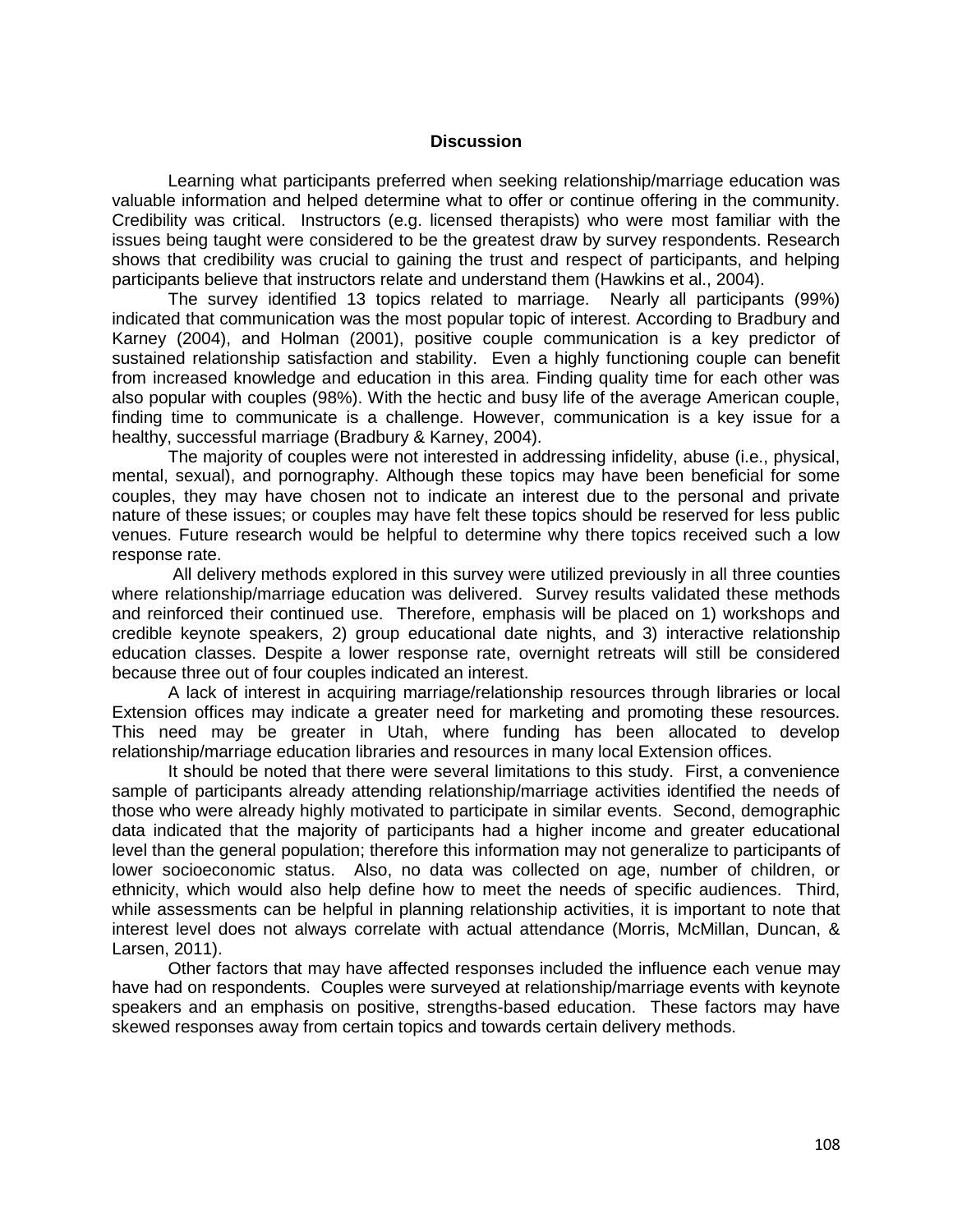## **Conclusion**

While there are clear limitations to the generalization of this survey, the information collected has been of benefit to others within the state of Utah with similar audiences, and could potentially be useful to those in other states with similar programs and demographics. Further, the survey confirmed methods of delivery that are useful in reaching Extension audiences; thus, this information may also be helpful for other Extension professionals developing relationship/marriage programs.

> Darlene Christensen Extension Associate Professor Utah State University Extension Tooele County 141 North Main Tooele, UT 84074 435-277-2406 [darlene.christensen@usu.edu](mailto:darlene.christensen@usu.edu)

## **References**

- Adam, T. & Sawhill, I. (2002). For richer or for poorer: Marriage as an antipoverty strategy. *Journal of Policy Analysis and Management, 21,* 587-599.
- Amato, P. R. (2001). Children of divorce in the 1990s: An update of the Amato and Keith (1991) meta-analysis. *Journal of Family Psychology, 15(*3*),* 355-370.
- Blanchard, V., Hawkins, A., Baldwin, S., & Fawcett, E. (2009). Investigating the effects of marriage and relationship education on couples' communication skills: A meta-analytic study. *Journal of Family Psychology 23,* 203-214.
- Bradbury, T. N. & Karney, B. R. (2004). Understanding and altering the longitudinal course of marriage. *Journal of Marriage and Family, 66*, 862-879.
- Brotherson, S. E., & Duncan, W. C. (2004). Rebinding the ties that bind: Government efforts to preserve and promote marriage. *Family Relation*s *53*, 459-468.
- Fagan, P., Patterson, R. & Rector, R. (2002). Marriage and welfare reform: The overwhelming evidence that marriage education works. *The Heritage Foundation Backgrounder Executive Summary* (No. 1606):1-14. Retrieved from <http://www.heritage.org/research/welfare/bg1606.cfm>
- Halford, W. K. (2011). *Marriage and relationship education: What works and how to provide it.* New York, NY: The Guildford Press.
- Hawkins, A., Blanchard, V., Baldwin, S., & Fawcett, E. (2008). Does marriage and relationship education work? A meta-analytic study. *Journal of Consulting and Clinical Psychology 76,* 723-734.
- Hawkins, A. J., Carroll, J.S., Doherty, W. J., & Willoughby, W. B. (2004). A comprehensive framework for marriage education. *Family Relations 53,* 547-558.
- Hawkins, A. J. (2011, 7). *Government-supported healthy marriage and relationship initiatives and activities: Utah 1993-2010.* Paper presented at a meeting of the Utah Marriage Commission, Salt Lake City, Utah.
- Holman, T. B. (2001). *Premarital prediction of marital quality or breakup: Research, theory and practice.* New York: Kluwer.
- Johnson, C. A., Stanley, S. M., Glenn, N. D., Amato, P. R., Nock, S. L., Markman, H. J., & Dion, M. R. (2001). Marriage *in Oklahoma: Statewide survey on marriage and divorce.*